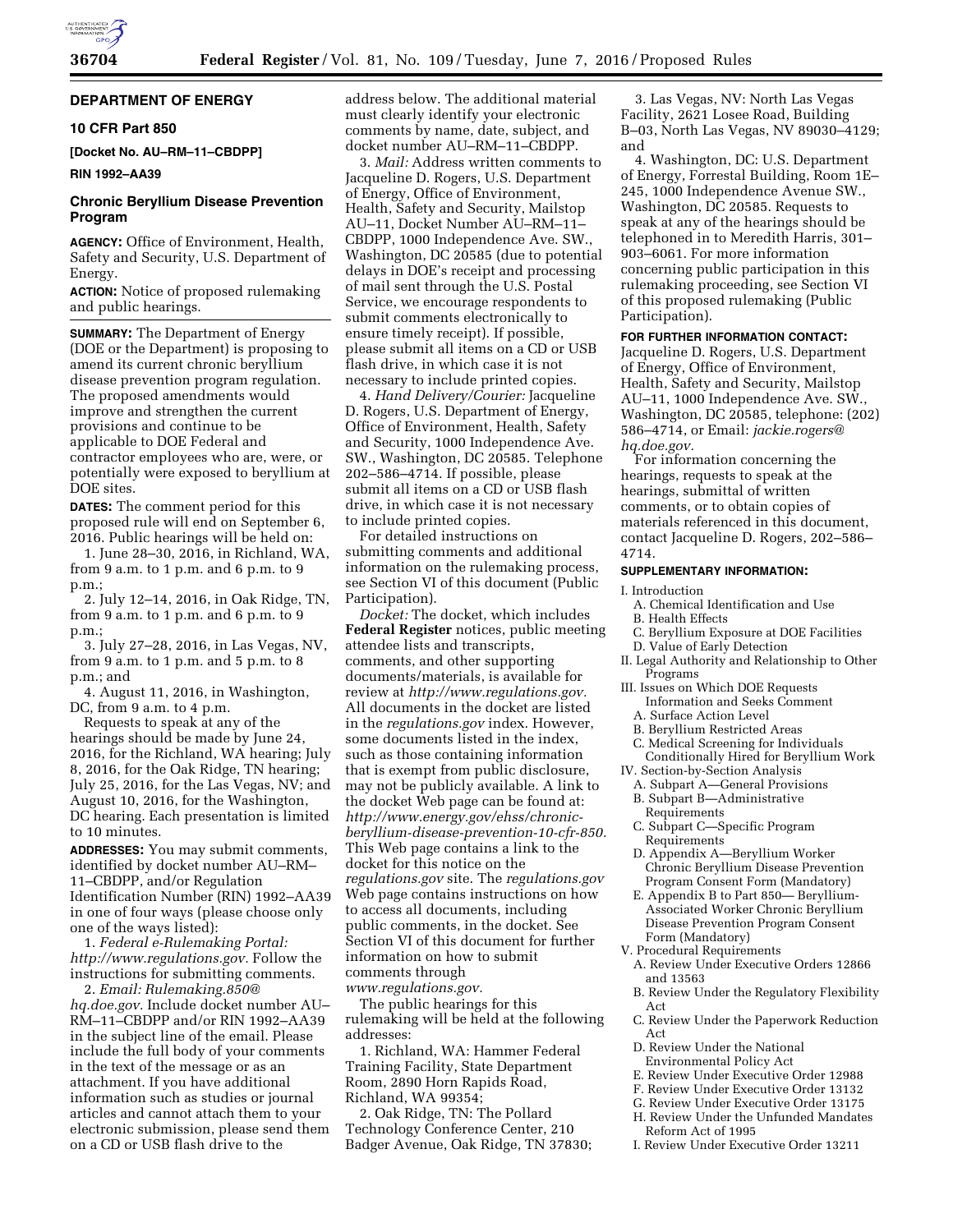- J. Review Under the Treasury and General Government Appropriations Act, 1999
- K. Review Under the Treasury and General Government Appropriations Act, 2001
- VI. Public Participation
	- A. Attendance at the Public Hearing B. Conduct of the Public Hearing
	- C. Submission of Comments

#### **I. Introduction**

The U.S. Department of Energy (DOE) has a long history of beryllium use because of the element's broad application to many nuclear operations and processes. Beryllium metal and ceramics are used in nuclear weapons, as nuclear reactor moderators or reflectors, and as nuclear reactor fuel element cladding. At DOE, beryllium operations have historically included foundry (melting and molding), grinding, and machine tooling of parts.

The inhalation and exposure to the skin of beryllium particles may cause beryllium sensitization (BeS) and chronic beryllium disease (CBD). BeS is a condition in which a person's immune system becomes highly responsive (allergic) to the presence of beryllium in the body. CBD is a chronic, often debilitating, and sometimes fatal lung condition. There has long been scientific consensus that exposure to airborne beryllium is the only cause of CBD.

The current worker protection permissible exposure limit (PEL) of 2  $\mu$ g/m<sup>3</sup>, measured as an 8-hour, timeweighted average (TWA), was adopted by the U.S. Department of Labor's (DOL) Occupational Safety and Health Administration (OSHA) in 1971 and codified in 29 CFR 1910.1000, Tables Z– 1 and Z–2, by reference to existing national consensus standards. One of DOE's predecessor agencies, the Atomic Energy Commission, had previously established the same limit of  $2 \mu g/m^3$  for application at its facilities in 1949, and that limit has remained in effect at DOE's facilities up to the present. In 1977, the National Institute for Occupational Safety and Health (NIOSH), which is part of the U.S. Department of Health and Human Services, classified beryllium as a potential occupational carcinogen. Between the 1970s and 1984, there was a significant reduction in the incidence rate of CBD in the workplace. Coupled with its long latency period, this led to the assumption that CBD was occurring only among workers who were exposed to high levels of beryllium decades earlier; however, DOE medical screening programs continue to discover cases of CBD among workers employed at DOE facilities. These facilities are expected to maintain worker exposures to beryllium at levels below the OSHA

PEL, as well as operate with an action level of 0.2  $\mu$ g/m<sup>3</sup> that triggers a number of controls and protective measures designed to protect workers when their exposures are at or above that level.

On December 3, 1998, DOE published a notice of proposed rulemaking (NOPR) to establish a Chronic Beryllium Disease Prevention Program (CBDPP) (63 FR 66940). After considering the comments received, DOE published its final rule establishing the CBDPP on December 8, 1999 (64 FR 68854). DOE now has more than 14 years of job, exposure, and health data, as well as experience implementing the rule. New research related to BeS and CBD has been published in the years since 1999. In addition, on December 23, 2010, DOE published a Request for Information (RFI) (75 FR 80734) to request information and comments on issues related to its current CBDPP. DOE is publishing this NOPR to propose an update to its CBDPP regulations in light of the information it has obtained since December 1999, when the Final Rule was first published. The proposed amendments would strengthen the current CBDPP under 10 CFR part 850, and the worker protection programs established under 10 CFR part 851, *Worker Safety and Health Program.*  Consistent with the requirements established in both rules, this proposal would continue to establish a CBDPP designed to reduce the occurrence of CBD among DOE Federal and contractor workers and any other individuals who perform work at a DOE site. The proposed amendments to the CBDPP would continue to accomplish this disease reduction mission through proposed provisions that: (1) Reduce the number of current workers who are exposed to beryllium by clearly identifying and limiting worker access to areas and operations that contain or utilize beryllium; (2) Minimize the potential for, and levels of, worker exposure to beryllium by implementing engineering and work practice controls that prevent the release of beryllium into the workplace atmosphere and/or capture and contain airborne beryllium particles before worker inhalation; (3) Establish medical surveillance to monitor the health of exposed workers and ensure early detection of disease; (4) Establish continual monitoring of the effectiveness of the program in preventing CBD and implementing program enhancements as appropriate, and (5) Require the collection of data to improve the information available to better understand the cause of CBD. The principle proposed amendments would:

• Revise the definitions of beryllium, beryllium worker, and beryllium

associated worker, and add new definitions for beryllium sensitization and chronic beryllium disease.

• Lower the action level to  $0.05 \mu g$ / m<sup>3</sup>.

• Allow the use portable laboratories. • Modify the release criteria of

formerly beryllium-contaminated equipment or areas without labeling if they contain beryllium in inaccessible locations or embedded in hard-toremove substances, provided certain levels are not exceeded.

• Allow releasing berylliumcontaminated equipment, items or areas with removable beryllium above  $0.2 \mu g$ / 100 cm2 or that have beryllium in material on the surface at levels above the natural level in soil at the point of release.

• Ensure beryllium-associated workers are notified yearly of their right to participate in the medical surveillance program.

• Require mandatory medical and periodic evaluations for beryllium workers.

• Require medical evaluations for beryllium and beryllium-associated workers showing signs and symptoms of beryllium sensitization or chronic beryllium disease when the SOMD determines an evaluation is warranted.

• Require exit medical evaluations for beryllium workers and berylliumassociated workers who voluntarily participated in the medical surveillance program

• Add medical restriction requirements for workers.

• Require mandatory medical removal for workers based on the site occupational medicine director's written opinion.

• Ensure beryllium workers are informed and understand that medical testing is mandatory.

• Revise the training requirements for beryllium-associated workers.

• Revised the wording on beryllium warning signs.

• Require labels for equipment or items containing beryllium in inaccessible locations or embedded in hard-to-remove substances.

• Revised the consent forms for beryllium and beryllium-associated workers.

The proposed rule is estimated to cost from \$13.6 million to \$17.2 million (annualized first year costs plus annual costs in 2014 dollars, using a 7 percent discount rate and a 10 year period lifetime of investment). This includes first year costs of \$41.4 million to \$42.7 million, of which \$7.8 million to \$11.2 million are annually recurring costs. In addition, DOE expects its sites will experience cost-savings attributable to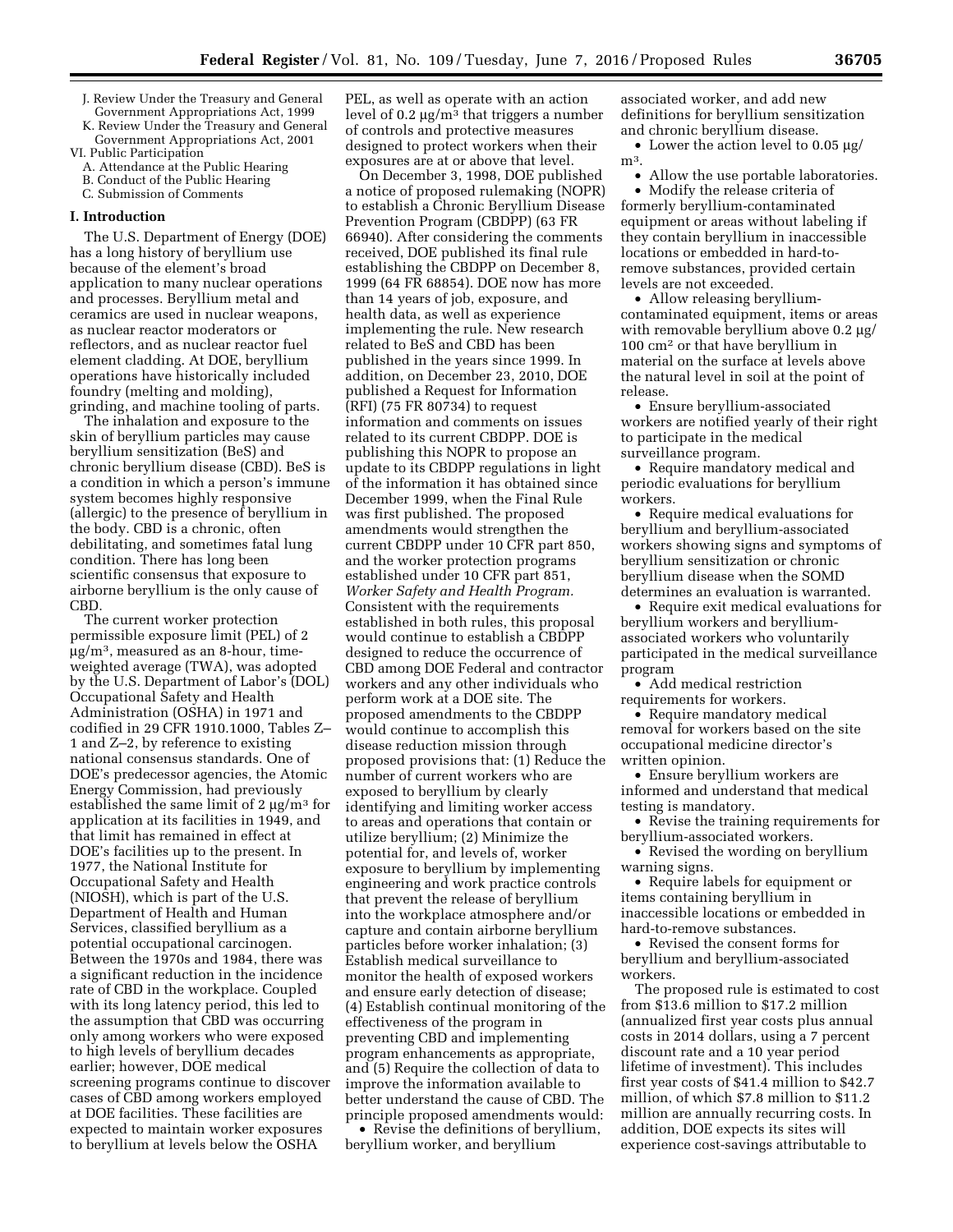minor changes and clarifications in the proposed amendments to 10 CFR part 850. As discussed in the Economic Assessment, however, DOE was not able to obtain quantitative estimates of these savings, but anticipates the savings would result from:

• *Reduced controls from currently regulated areas that will no longer be regulated under the proposed definition of beryllium.* 

• *Reduced surface sampling for areas that are below 0.05* m*g/m3 (instead of the current requirement to conduct sampling wherever beryllium is present).* 

• *Reduced turnaround time for exposure monitoring results as a result of using a portable laboratory;* 

• *Relaxed requirements for transferring contaminated equipment to another area in which beryllium work is performed.* 

• *Reduced costs, avoided confusion, reduced liability, and avoided disputes with employees over DOE's legal liability due to clarifications in the medical removal surveillance and removal requirements.* 

• *Reduced medical evaluation costs due to allowing the SOMD to determine what exams and tests are needed for each worker.* 

• *Reduced training requirements for beryllium-associated workers (who currently have the same training requirements as beryllium workers).* 

DOE expects its sites, contractors and workers to experience the following benefits from the proposed amendment:

- *Reduced medical costs.*
- *Reduced mortality.*

• *Increased quality of life.* 

• *Increased medical surveillance for workers at risk.* 

• *Increased work-life for beryllium workers.* 

• *Reduced confusion and dispute over legal liability for DOE and DOE contractors.* 

• *Reduced restrictions and costs for the release and transfer of equipment or areas with potential beryllium contamination.* 

• *Reduced control of areas where contamination is a result of naturally high levels of beryllium in the soil or surrounding environment.* 

• *Reduced turnaround time for sample analysis due to the use of portable laboratories.* 

• *Reduced medical costs for periodic evaluations due to the Site Occupational Medicine Director's ability to judge that certain medical tests may be unnecessary for some workers.* 

*A. Chemical Identification and Use* 

Beryllium (atomic number 4) is a silver-gray metallic element with a

density of  $1.85$  g/cm<sup>3</sup> and a high stiffness. The second lightest of the metals, beryllium also has a high melting point (1,285 °C) and high heat absorption capacity.

Beryllium occurs naturally in the earth's surface in about 30 minerals found in rocks, coal and oil, soil, and volcanic dust. Smith et al. report that the concentration of beryllium in surface soils in the United States ranges from 0.09 to 3.4 parts per million (ppm), with a median of 1.2 ppm. Trace levels are present in food, water, and ambient air (ref. 1).1 Beryllium for industrial use is extracted from beryl and bertrandite ores as beryllium hydroxide, which is the feedstock for production of beryllium oxide, beryllium metal, and beryllium alloys and composite materials (ref. 2). Naturally occurring beryllium containing silicates are mined, processed into feed material, and cut and polished for sale as gemstones. Aquamarine and emerald are examples of gemstone forms of beryl.

Beryllium was not widely used in industry until the 1940s and 1950s. Beryllium can be used as a pure metal, mixed with other metals to form alloys, processed to salts that dissolve in water, and processed to form oxides and ceramic materials. Beryllium is primarily used to stiffen copper into alloys as strong as steel, but which retain copper's corrosion resistance and electrical and thermal conductivity (ref. 2). Copper alloy strip, rod, and wire containing 0.15 to 2.0 percent beryllium is stamped or machined into complex shapes for electrical connectors, clips, springs and molds for plastics. Copperberyllium alloys are cast and machined into non-sparking tooling, for applications where fire and explosion are a concern, and into bushings, for bearings in landing gear of commercial and military aircraft. Its corrosion resistance has led to its use as housing for undersea cables. High-strength, light weight beryllium-aluminum alloys and composites are used for structural components in aerospace and defense applications. Nickel-beryllium alloys have niche markets as electrical connectors, in jewelry, and in dental prosthetic. The thermal conductivity and transparency to microwaves of beryllium oxide ceramic has led to its use in electronics, microwave and communication equipment.

Beryllium metal has been produced for various industrial uses, especially in the aerospace and defense industries. Both structural and instrument grade materials are manufactured, including

windshield frames and other structures in high-speed aircraft and space vehicles, aircraft and space shuttles brakes, X-ray windows, neutron moderators or reflectors in nuclear reactors, and nuclear weapons components. Beryllium salts (*e.g.,*  sulfate or fluoride) and beryllium hydroxide are intermediates in production processes and small quantities are sold for use as laboratory reagents. Copper-beryllium is a common substrate for gold plated electrical connectors and may be encountered during precious metal recovery. Other beryllium materials include soluble beryllium salts and oxides. Beryllium soluble salts such as beryllium fluoride, chloride and sulfate, are used in nuclear reactors, in glass manufacturer, and as catalysts for certain chemical reactions. Beryllium oxide is used to make ceramics for electronics, and other electrical equipment. Beneficial properties of beryllium oxide include hardness, strength, excellent heat conductivity, and good electrical insulation.

Beryllium is also found as a trace metal in materials such as aluminum ore, abrasive blasting grit, and coal fly ash. Abrasive blasting grits such as coal slag and copper slag contain varying concentrations of beryllium, usually less than 0.1% by weight. The burning of bituminous and sub-bituminous coal for power generation causes the naturally occurring beryllium in coal to accumulate in the coal fly ash byproduct. Scrap and waste metal for smelting and refining may also contain beryllium (ref. 3).

Occupational exposure to beryllium can occur from inhalation of dusts, fumes, and mists. Beryllium dusts are created during operations where beryllium is cut, machined, crushed, ground, or otherwise mechanically sheared. Mists can also form during operations that use machining fluids. Beryllium fumes can form while welding with or on beryllium components, and from hot processes such as those found in metal foundries.

Occupational exposure to beryllium can also occur from skin, eye, and mucous membrane contact with beryllium particulates or solutions.

# *B. Health Effects*

Beryllium exposure is associated with a wide range of health effects such as acute beryllium disease, immune system response and sensitization (BeS), CBD, lung cancer, and other possible systemic effects. The National Toxicology Program, the International Agency for Research on Cancer (IARC) and the American Conference for Governmental

<sup>1</sup>A listing of references is included as appendix A to this **SUPPLEMENTARY INFORMATION** section.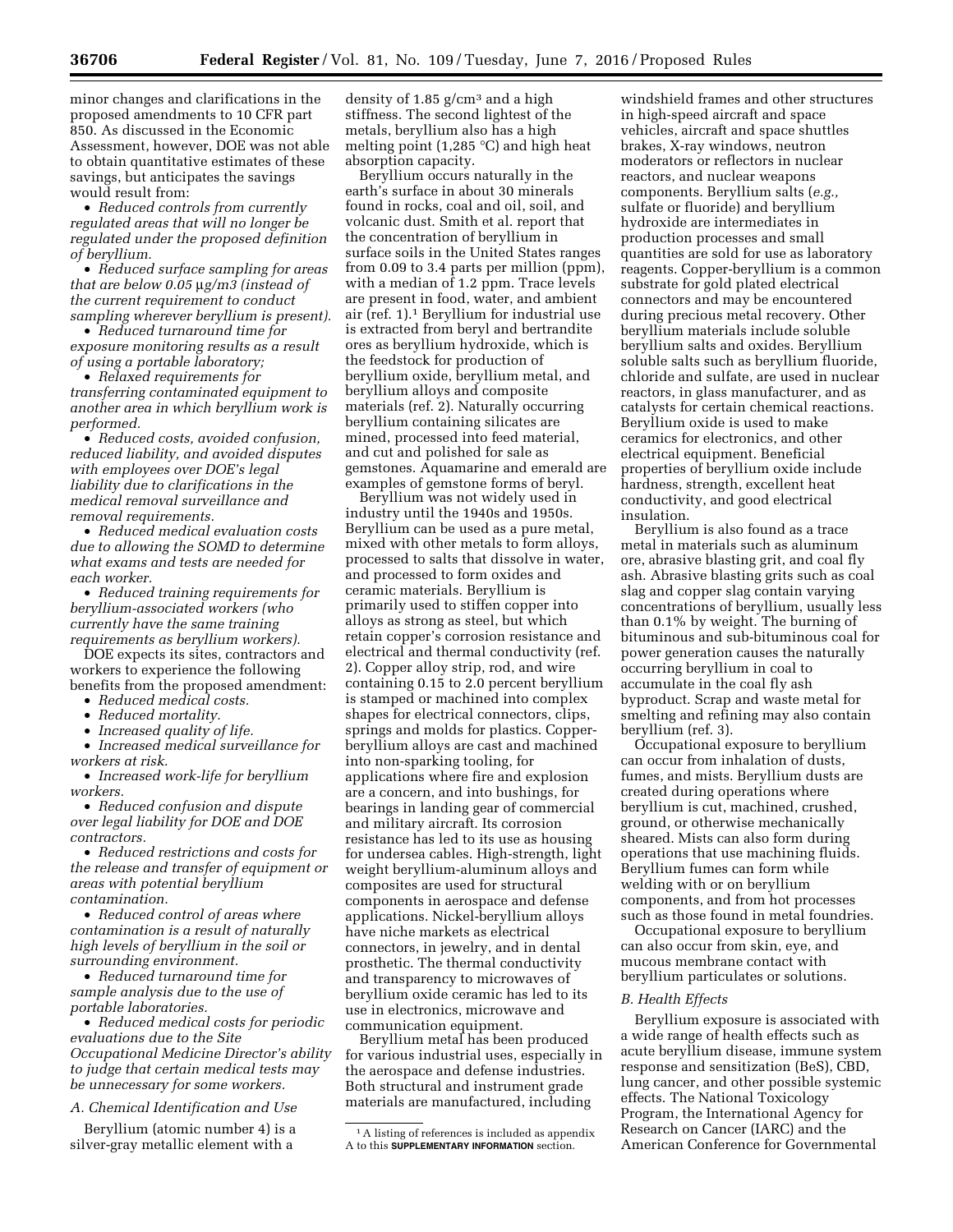Industrial Hygienists (ACGIH®) classify beryllium and beryllium compounds as human carcinogens (refs. 4, 5, 6). This section focuses, however, on BeS and CBD because they represent the critical effects for beryllium and berylliumassociated workers at DOE sites and are the focus of the CBDPP regulation and this amendment. As noted in the ''Introduction'' section of this NOPR ''DOE now has more than 14 years of job, exposure, and health data, as well as experience implementing the rule. New research related to BeS and CBD has been published in the years since 1999.'' This ''Health Effects'' section largely highlights these newer studies, particularly epidemiological and experimental studies that provide further insights about BeS and CBD exposure, early disease detection, and disease progression.

#### 1. Beryllium Sensitization (BeS)

BeS is an immune system response triggered by beryllium exposure (ref. 7). BeS can occur quickly or many years after exposure to beryllium, potentially progressing into disease (ref. 8). Only a subset of workers exposed to beryllium ever become sensitized. Reported prevalence of BeS ranges from less than 1% up to 19% (refs. 6, 7). BeS alone does not cause physical symptoms. However, individuals showing evidence of BeS may develop subclinical and clinical CBD, including disabling forms.

Sensitization to beryllium can result from both inhalation and skin exposure (refs. 5, 6, 7). The 2008 National Academy of Sciences review points to the hypothesis that ''penetration of the skin by poorly soluble beryllium particles may be an immunologic route to sensitization, as can occur with skin contact and soluble beryllium salts'' (ref. 7). The authors comment that some exposures may make beryllium more bioavailable to the skin (soluble metals and liquids) and others more bioavailable to the lung (respirable particles, mists and vapors). Tinkle, et al. observed that beryllium particles less than 1 micrometer in diameter, can penetrate intact human skin and reach dermal layers where sensitization can occur (ref. 9). Henneberger et al. found a contrast in chronic beryllium disease between long-term and short-term workers but not a contrast in BeS between these workers (ref. 10). The Henneberger study concludes that shortterm workers may have developed beryllium sensitization from skin exposure. Day et al. published a review of the published literature, including epidemiologic, immunologic, genetic, and laboratory-based studies of *in vivo*  and *in vitro* models concerning skin

exposure to beryllium (ref. 11). The authors hypothesized ''that skin exposure to beryllium may be sufficient to cause sensitization, while inhalation is necessary for progression to lung disease.'' The ACGIH® and IARC have assigned a skin notation for beryllium and compounds, with the goal of preventing dermal exposure and possible sensitization by this route, possible absorption of beryllium through open cuts or wounds, and secondary inhalation of beryllium via the re-suspension of settled dust (refs. 5, 6).

As mentioned earlier, individuals sensitized to beryllium are asymptomatic and are not physically impaired. Once sensitization has occurred, it is medically prudent to prevent additional exposure to beryllium. Physicians generally recommend removing the sensitized individual from future beryllium exposure to reduce the risk of progression, based on experience with other immunologically mediated diseases and evidence that exposure is a risk factor for developing CBD. No published research studies are available, however, examining whether the general practice of recommending removal is a benefit. Moreover, the National Academy of Sciences points out that designing a study that would randomize workers to continue or avoid exposure ''would likely be considered unethical because of the potential severity of CBD'' (ref. 7).

The Beryllium-Induced Lymphocyte Proliferation Test (BeLPT) is used as a diagnostic tool, as well as for medical surveillance and screening for BeS. Currently, it is the most commonly available diagnostic tool for identifying BeS.

# 2. Chronic Beryllium Disease (CBD)

CBD is an immune-mediated, granulomatous lung disease caused by exposure to airborne beryllium particulate (ref. 8). Granulomas are abnormal tissues that form due to a proliferation of immune system cells known as lymphocytes. In the lung, accumulations of granulomas can interfere with gas exchange between the blood and the lungs. The immune response to beryllium in the lung includes inflammation, which, if it persists, forms scar tissue (fibrosis), resulting in permanent lung damage. This beryllium-induced proliferative and granulomatous response is specific to CBD. CBD pathology is similar to sarcoidosis, a more common disease. Sarcoidosis, however, usually resolves during its normal course, whereas clinically evident CBD generally does

not resolve but may reach a steady state condition and may worsen over time.

Frequently reported symptoms of CBD include one or more of the following: dyspnea (shortness of breath) on exertion, cough, fever, night sweats, chest pain, and, less frequently, arthralgias (neuralgic pain in joints), fatigue, weight loss, and appetite loss. On physical examination, a physician may find signs of CBD, such as rales (changes in lung sounds), cyanosis (lack of oxygen), digital clubbing (thickening or widening of the ends of the fingers or toes), or lymphadenopathy (enlarged lymph nodes). A radiograph (X-ray) of the lungs may show many small scars. Patients may also have abnormal breathing and pulmonary function test results. Examination of the lung tissue under the microscope may show granulomas, which are signs of damage due to the body's reaction to beryllium. In advanced cases, there may be manifestations of right-sided heart failure, including cor pulmonale (enlarged right ventricle of the heart caused by blockage in the lungs).

Individuals with CBD may experience mild to severe forms of disease. In severe cases, the affected individuals may be permanently and totally disabled. Mortality of the sensitized individuals directly attributable to CBD and its complications is estimated to be 30% (ref. 12). This estimate is based upon historical data reflecting both the higher levels of exposure that occurred in the workplace prior to regulation of workplace exposure to beryllium in the late 1940s and a tracking of the medical history of subjects of CBD over several decades. DOE's recent experience with improved diagnoses and treatments may result in a lower mortality rate for CBD cases.

The BeLPT is used as a diagnostic tool for patients who present with possible CBD, as well as for medical surveillance and screening for BeS. For individuals with abnormal blood BeLPT screening results, a positive BeLPT conducted on cells washed from a segment of the lung of an individual can help confirm the presence of CBD. In the absence of granulomata or other clinical evidence of CBD, individuals with a positive BeLPT are classified as sensitized to beryllium.

Stange et al. provided estimates of the sensitivity and specificity of the BeLPT for BeS by evaluating paired results from different testing laboratories. The authors examined 20,275 BeLPT results from medical evaluations of 7,820 current and former DOE workers over a 10-year period. The program led to the diagnosis of 117 cases of CBD and the confirmation of 184 cases of BeS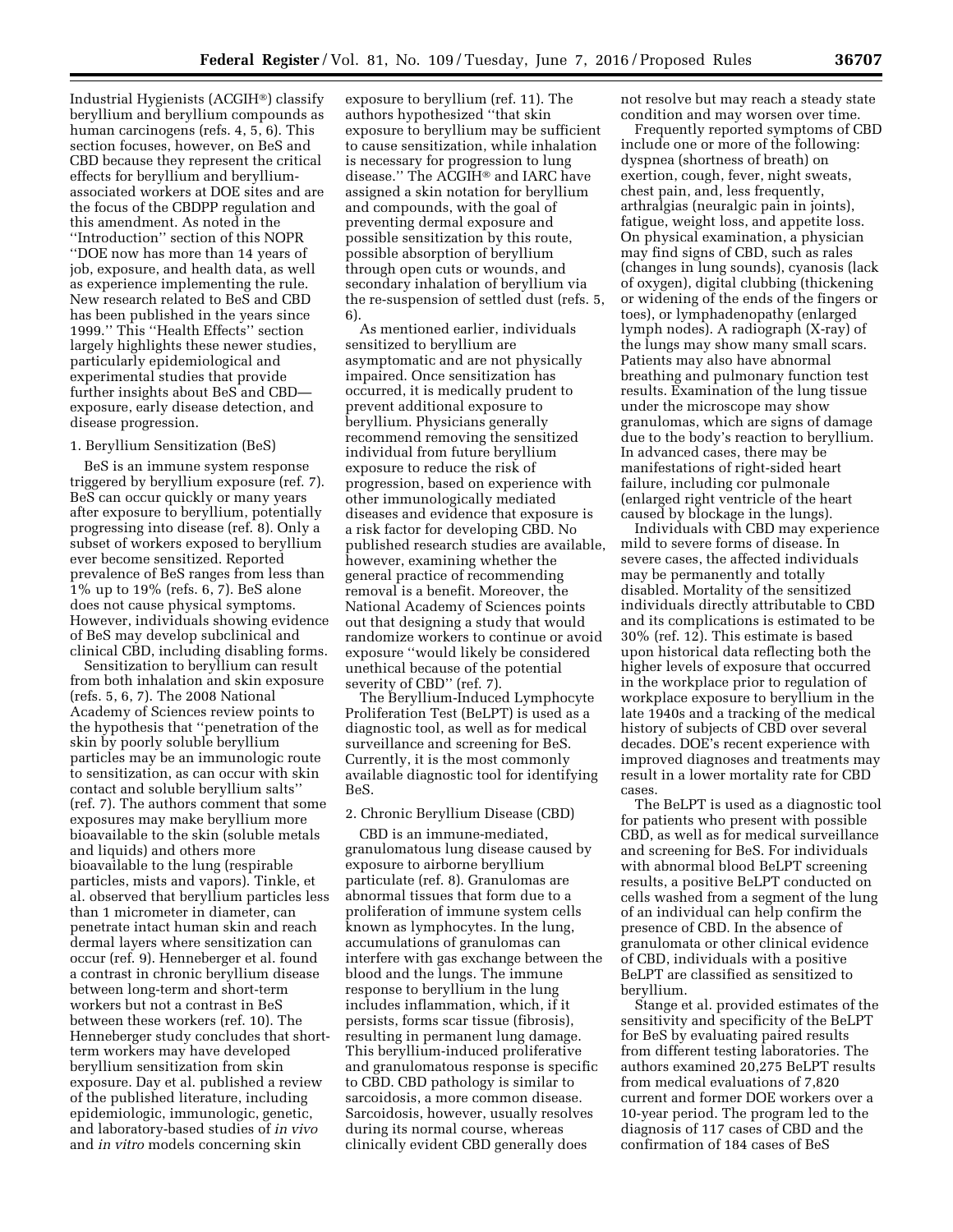without disease for a combined prevalence of 3.85% (301/7,820) (ref. 13). With borderline BeLPT results included, the sensitivity of the test was estimated to be 68.3% and the specificity was estimated to be 96.9%. In this same population, the percentage of beryllium sensitized individuals found to have CBD by clinical evaluation (positive predictive value) ranged from 71% for 24 sensitized beryllium machinists to 9% for 11 sensitized scientists, with an overall average of 35% for 235 subjects found sensitized by this study (ref. 14).

As noted above, BeS precedes the development of CBD, but the true risk and rate of disease progression is not known based on available study data (refs. 6, 7, 15). Data suggests that CBD can occur at relatively low exposure levels and, in some cases, after relatively brief durations of exposure (ref. 14). However, CBD can take months to years after initial beryllium exposure before signs and symptoms appear (ref. 15).

The clinical course—the latency period, rate of progression, and severity—of CBD is highly variable. A 2008 National Academy of Sciences review states ''CBD has a clinical spectrum that can range from evidence of BeS and granulomas of the lung without clinically significant symptoms or deficits in lung function to end-stage lung disease'' (ref. 7). Individuals who only have evidence of BeS and granulomas may or may not progress to a disabling form of CBD. Some individuals deteriorate rapidly; most experience long, gradual deterioration. Treatment generally consists of oral corticosteroid therapy. If lung damage is evident, CBD is treated with antiinflammatory medications based on the course of treatment used for sarcoidosis to try to reduce granulomas, improve lung function, and minimize permanent damage from fibrosis. Individuals with impaired gas exchange may require continuous oxygen administration.

The observed variability in the clinical progression of CBD is possibly due to variation in exposure amount, route and type, and genetic and other host susceptibility factors. The factors that affect progression are not understood well enough to allow physicians to provide patients with specific advice on their likely prognosis. Currently, there is no medical therapy to prevent possible progression of BeS to CBD. Diagnostic evaluations are required to determine whether a BeS individual has progressed to CBD. Workers are counseled to seek medical attention if they develop new or worsening respiratory symptoms.

A number of studies suggest that the rate of progression from BeS to CBD may be related to the level of exposure and the form of beryllium (ref. 16). Newman et al. evaluated a group of patients with BeS but no CBD at twoyear intervals (ref. 15). Of the 55 patients, 17 (31%) progressed to CBD within an average of 3.8 years. In this group, machinists had a higher risk of progression to CBD. The group of 55 patients was a subset of patients described in a subsequent publication by Mroz et al., which examined 171 beryllium exposed workers with CBD and 229 with BeS to look at risk factors for, and progression of, surveillanceidentified CBD over a 20 year period (ref. 16). In addition to being machinists, those diagnosed with CBD, as opposed to BeS only, were more likely to have been exposed in the ceramics industry and less likely to have only bystander exposures, suggesting that the form and dose of beryllium may contribute to development of CBD. It was reported that 8.8% of all workers initially identified as having BeS only developed CBD over the course of the study. The study noted that physiologic changes can occur from within one month of first exposure to beyond 30 years from first exposure. However, the authors note that clinical follow-up was incomplete for this larger cohort.

Rosenman et al. studied 577 former workers from a beryllium processing plant whose first exposure, on average, began in the 1960s (ref. 17). This study involved testing subjects more than 20 years after their last exposure to beryllium. The authors identified 7.6% to have definite or probable CBD and another 7.0% with BeS at the time of the study. Those with BeS had a shorter duration of exposure to airborne beryllium, began work later, worked with beryllium longer ago, had lower measures of cumulative and peak exposure to airborne beryllium, and had lower non-soluble beryllium exposures than those with CBD, again suggesting that exposure variables may affect progression from BeS to CBD.

Two other studies have also reported that individuals with positive blood BeLPTs were less likely to have CBD at the time of their initial evaluation if they had jobs and worked in industries with low airborne beryllium exposures. Welch et al. report a total of 75,000 construction workers potentially available for screening, of which 4,458 were initially screened. Of those, 3,842 completed beryllium testing (BeLPT) (ref. 18). The authors reported that 53 (1.4%) of those tested had two or more abnormal BeLPT results. Of the 33

workers who were clinically evaluated, 5 (15%) were diagnosed with CBD. Arjomandi et al. reported similar results among current and former workers at Lawrence Livermore National Laboratory (LLNL) (ref. 19). Among the 1,875 participants tested, 59 (3.1%) were found with BeS. Of these, 50 accepted the offer of a clinical evaluation and 40 consented to bronchoscopy and bronchoalveolar lavage. Five of the 40 (12.5%) were diagnosed with CBD. The authors compared workroom air monitoring results from LLNL and the DOE Rocky Flats Plant and found the results from LLNL were much lower than those from the DOE Rocky Flats Plant. In addition, the incidence of CBD in workers identified as being sensitized was lower at LLNL (12.5%) than Rocky Flats where 38% of BeS cases were diagnosed with CBD. Therefore, there appears to be a correlation between the level of exposure to airborne beryllium and the incidence of disease.

Studies have shown that some people who are diagnosed with CBD have never been occupationally exposed to beryllium. For example, under the direction of Dr. Thomas Mancuso, 16 cases of CBD were diagnosed by X-ray examination among 20,000 residents living in Lorain, Ohio (ref. 20). Likewise, a 1949 report described 11 patients with CBD who lived near a beryllium extraction plant (ref. 21). Ten of the 11 lived within 3⁄4 of a mile of the plant and exposure from the plant discharges into the air was the suggested cause of their CBD. Measurements of air concentrations of beryllium at various distances from the plant provided the basis for the Environmental Protection Agency's (EPA's) community permissible exposure limit (24-hour ambient air limit of 0.01 microgram of beryllium per cubic meter of air).

In addition, CBD has been reported among family members of beryllium workers who were presumably exposed to contaminated work clothing during the 1940s and 1950s (refs. 22, 23). The virtual disappearance of CBD caused by air pollution or household exposure has been attributed to more stringent control of air emissions and improved work practices, such as mandatory work clothing exchange. However, in 1989, a woman previously diagnosed with sarcoidosis was diagnosed with CBD. The woman had no occupational exposure to beryllium, but her husband was a beryllium production worker. This was the first new case of nonoccupational CBD reported in 30 years (ref. 24).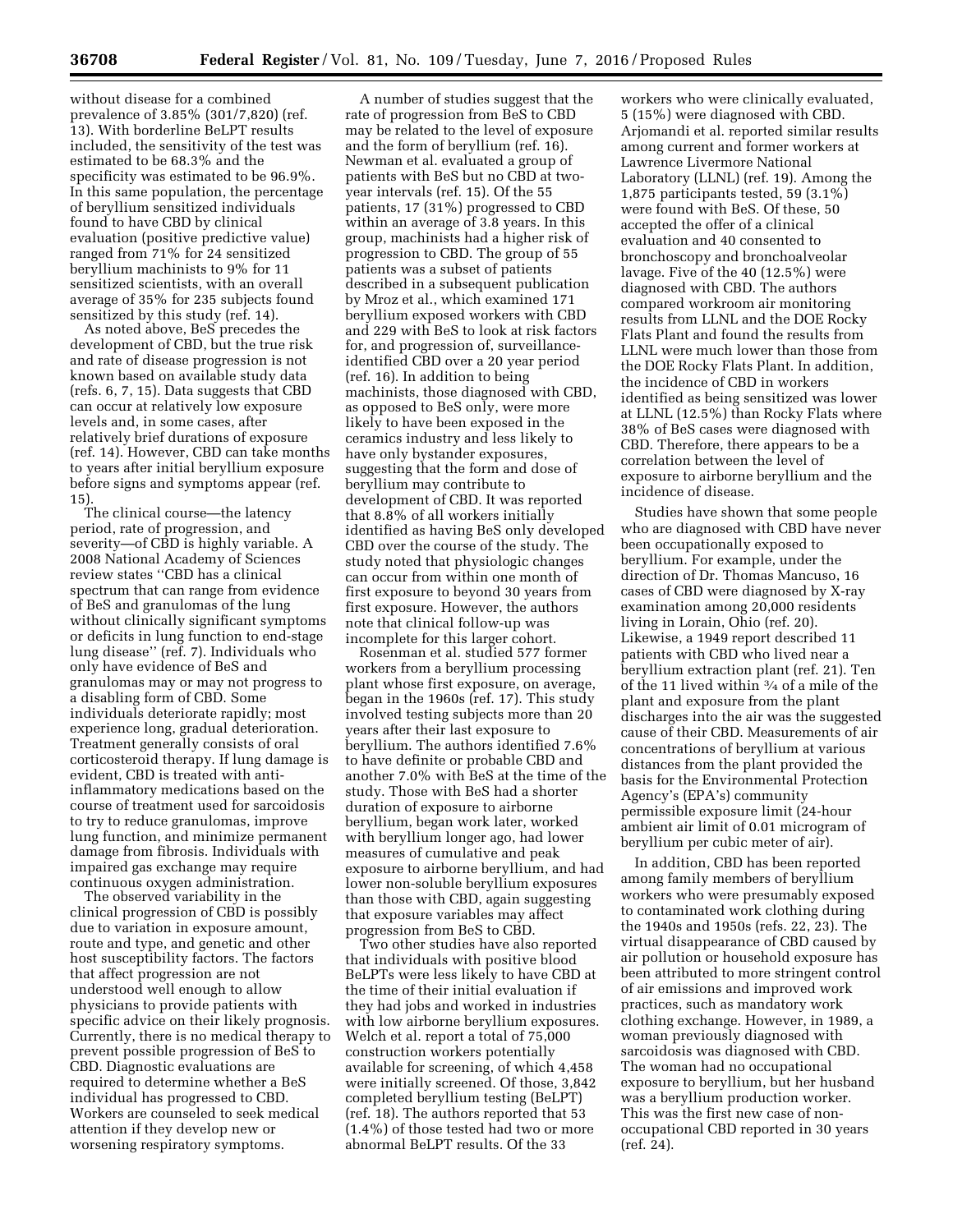#### *C. Beryllium Exposure at DOE Facilities*

The Department's medical screening programs discovered cases of CBD among workers who were first exposed after 1970, when DOE facilities were expected to maintain workers' exposure to beryllium below the OSHA PEL. As of September 30, 2014, the DOE Former Worker Medical Screening Program has provided BeLPTs to 64,645 former DOE and DOE contractor employees at least once. Of those, 823 (1.3%) had one abnormal BeLPT; 650 (1.0%) had two abnormal BeLPTs; and 223 (0.03%) had one abnormal and one+ borderline BeLPT result (one+ borderline BeLPT means the individual had more than one borderline BeLPT). Of the 64,645 former DOE and DOE contractor employees initially screened, 19,496 were

rescreened. Of those rescreened, 139 (0.7%) had one abnormal BeLPT, 163 (0.8%) had two abnormal BeLPTs, and 71 (0.4%) had one abnormal and one+ borderline BeLPT.

The final rule, issued in 1999, established a Beryllium-Associated Worker Registry (the Beryllium Registry) to gather beryllium task, exposure, and health data for use in identifying trends that inform DOE in how best to continuously improve the Department's CBDPP. In 2002, employers began submitting data to the Beryllium Registry. As of December 2013, a total of 29,869 current beryllium and beryllium-associated workers are listed in the Beryllium Registry. Of those beryllium and beryllium-associated workers, 21,921 (71%) had been screened using BeLPT and 8,416 (28%)

were not screened. Of the workers screened, 20,900 (97%) had normal results while 553 (3%) had abnormal results. Of the 553 workers with abnormal results, 407 (74%) had BeS and 146 (26%) had CBD.

Table 1 shows the BeS and CBD rates at DOE sites. Genetic factors have been reported to be a risk factor in determining who will progress from BeS to CBD (ref. 25). This makes a few percent of exposed individuals more sensitive to exposure to beryllium (ref. 26). DOE assumes that the proportion of workers with a genetic predisposition to contract BeS and CBD is essentially the same among the different sites and, therefore, differences in the prevalence of sensitization and disease among the sites are due to differences in exposure levels.

TABLE 1—PREVALENCE OF SENSITIZATION (BES) AND CHRONIC BERYLLIUM DISEASE (CBD) BY DOE SITE THROUGH

2013

| Site                                                      | Employees<br>with BeLPT<br>results | Sensitized employees (no CBD) |      | <b>CBD Employees</b> |      |
|-----------------------------------------------------------|------------------------------------|-------------------------------|------|----------------------|------|
|                                                           | 21                                 | 0                             | 0%   | 0                    | 0%   |
|                                                           | 34                                 | 2                             | 5.9% | n                    | 0%   |
|                                                           | 142                                |                               | 2.1% | n                    | 0%   |
|                                                           | 25                                 |                               | 4.0% | 0                    | 0%   |
|                                                           | 93                                 |                               | 1.1% | 0                    | 0%   |
|                                                           | 399                                | 6                             | 1.5% | 4                    | 1.0% |
|                                                           | 20                                 | $\Omega$                      | 0%   | 0                    | 0%   |
|                                                           | 7,480                              | 91                            | 1.2% | 34                   | 0.5% |
|                                                           | 355                                | 3                             | 0.8% | 0                    | 0%   |
|                                                           | 1,208                              | 41                            | 3.4% | 14                   | 1.2% |
|                                                           | 29                                 | 0                             | 0%   | O                    | 0%   |
| LATA Environmental Services of Kentucky, LLC (PAD LATAKY) | 112                                | 2                             | 1.8% | 0                    | 0%   |
|                                                           | 26                                 |                               | 3.8% | 0                    | 0%   |
|                                                           | 1.337                              | 41                            | 3.1% | 3                    | 0.2% |
|                                                           | 13                                 | 0                             | 0%   | 0                    | 0%   |
|                                                           | 2.474                              | 21                            | 0.8% | 3                    | 0.1% |
| National Strategic Protective Security Services           | 10                                 | <sup>0</sup>                  | 0%   | 0                    | 0%   |
|                                                           | 1.028                              | 23                            | 2.2% | 4                    | 0.4% |
|                                                           | 639                                | 14                            | 2.2% | o                    | 0%   |
|                                                           | 151                                | <sup>0</sup>                  | 0%   | 0                    | 0%   |
|                                                           | 1.756                              | 27                            | 1.5% | 15                   | 0.9% |
|                                                           | 604                                | 1                             | 0.2% | o                    | 0%   |
|                                                           | 713                                | 15                            | 2.1% | 6                    | 0.8% |
|                                                           | 47                                 | <sup>0</sup>                  | 0%   |                      | 2.1% |
|                                                           | 2.691                              | 114                           | 4.2% | 62                   | 2.3% |
|                                                           | 18                                 | 0                             | 0%   | 0                    | 0%   |
|                                                           | 28                                 | 0                             | 0%   | 0                    | 0%   |
|                                                           | 21,453                             | 407                           | 1.9% | 146                  | 0.7% |

**Note:** ''Sensitized'' indicates the number of individuals found sensitized from two or more peripheral blood BeLPTs or from a bronchoalveolar lavage BeLPT, and does not include individuals who have been diagnosed as having CBD.

#### *D. Value of Early Detection*

Early detection of a disease is of value if it leads to reduced exposure, earlier treatment and a better prognosis for the tested individual. Screening for CBD with the BeLPT of peripheral blood can provide less invasive, earlier detection than is possible with other tests. In some cases, this has led to diagnosis and

early treatment of CBD to reduce lung damage that may not have been possible if the CBD remained undiagnosed by other tests. In addition, there is increasing evidence that removal from exposure or reduction in exposure can lower the likelihood of progression from BeS to CBD and disability.

Pappas and Newman compared the lung functions of patients with CBD who had been identified through abnormal chest X-rays or clinical symptoms to those of patients with CBD who had been identified through positive BeLPTs of peripheral blood (ref. 27). Twelve of 21 BeLPT-positive patients were subsequently found to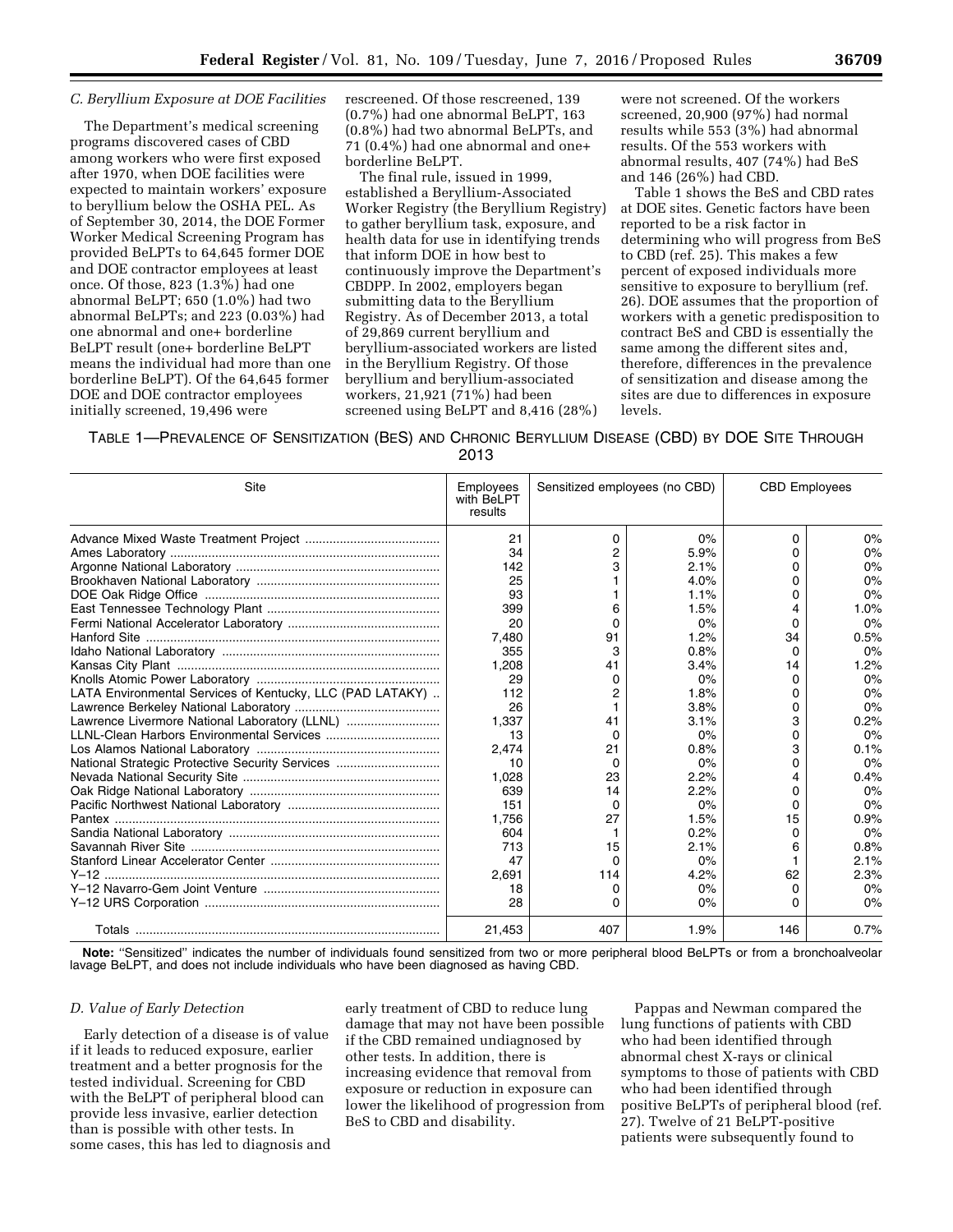have lung abnormalities, including reduced exercise tolerance. Fourteen of the 15 patients identified through chest X-rays or clinical symptoms had abnormal lung function, and their abnormalities were more severe than those identified through a positive BeLPT. The authors concluded that screening with the BeLPT of peripheral blood was useful because it permitted detection of CBD earlier in the disease process, when individuals are likely asymptomatic.

Early treatment of CBD may prevent progression of disease to permanent lung damage and disability. Although not providing definitive proof, studies have concluded that the long-standing standard of care for CBD has been shown to reduce the progression of disease in some patients. Marchand-Adams et al. (ref. 28), for example, concluded:

Corticosteroid treatment in patients suffering from serious chronic beryllium disease improved symptoms, pulmonary function tests and radiology by acting on inflammatory granulomas. The control of inflammatory granulomatosis limited the fibrotic evolution as long as doses were monitored under the control of clinical examination, serum angiotensin-converting enzyme and high resolution computed tomography scanning. However, corticosteroids seemed insufficient to stop this poor evolution for some patients.

Though a small study, the observed effectiveness of corticosteroids in suppressing the growth of granulomas and limiting progressive fibrosis in the majority of patients in the study suggests that proactive treatment may prevent the progression of disease to permanent lung damage and disability. BeS identified via BeLPT screening provides the earliest indication that working conditions and work practices are affecting the health of exposed workers. This allows for an earlier opportunity to initiate corrective actions and possibly to prevent cases of CBD.

## **II. Legal Authority and Relationship to Other Programs**

This proposed rule continues to establish minimum requirements for the protection of beryllium and berylliumassociated workers, and is being promulgated pursuant to DOE's authority under section 161 of the Atomic Energy Act of 1954, as amended (AEA) to prescribe such regulations as it deems necessary to govern any activity authorized by the AEA, specifically including standards for the protection of health and minimization of danger to life or property  $(42 \text{ U.S.C. } 2201(\overline{i})(3)$  and (p)). Also, section 3173(a) of the Bob Stump National Defense Authorization

Act for 2003, Public Law 107–314, amended the AEA by adding section 234C, and required DOE to ''promulgate regulations for industrial and construction health and safety at Department of Energy facilities that are operated by contractors covered by agreements of indemnification under section 170 d. of the Atomic Energy Act of 1954,'' and authorized DOE to impose civil or contract penalties for violations of such regulations. Additional authority for the rule insofar as it applies to DOE Federal employees, is found in section 19 of the Occupational Safety and Health Act of 1970 (29 U.S.C. 668) and Executive Order 12196, *Occupational Safety and Health Programs for Federal Employees* (5 U.S.C. 7902 note), which requires Federal agencies to establish comprehensive occupational safety and health programs for their employees. The Department recognizes that OSHA published a proposed rule, *Occupational Exposure to Beryllium and Beryllium Compounds* (80 FR 47565, August 7, 2015), that may differ from the CBDPP established in 10 CFR 850. The Department published its CBDPP in December 1999, after an extensive public review and comment period that included the DOE regulated community and its stakeholders. This notice proposes amendments to the CBDPP rule that would improve and strengthen the current provisions of the rule based on DOE's more than 14 years of experience implementing the rule. DOE believes the proposed amendment represents a balanced, well thought out approach reflecting the perspective of the DOE regulated community and its stakeholders. To avoid potential confusion between the CBDPP and OSHA's proposed beryllium rule, the Department has amended 10 CFR 851, *Worker Safety and Health Program* (80 FR 69564, November 10, 2015), to clarify its intent to only apply OSHA's 8-hour time weighted average permissible exposure limit (TWA PEL) for beryllium, and that DOE and DOE contractors are not subject to any other beryllium-specific OSHA requirements, including the ancillary provisions (*e.g.,*  exposure assessment, personal protective clothing and equipment, medical surveillance, medical removal, training, and regulated areas or access control) OSHA has recently proposed to add to its health standard, if adopted by OSHA.

# **III. Issues on Which DOE Requests Information and Seeks Comment**

## *A. Request for Information*

The Department is considering additional requirements in other areas covered by the NOPR. It is especially interested in comments supported by technical evidence, rationale, and cost whenever possible, regarding the following areas:

1. *Surface action level.* It appears that not all individuals who become sensitized progress to disease, but individuals with CBD are sensitized, which suggests that sensitization must occur before disease can occur. Preventing sensitization should, therefore, prevent disease.

DOE has found no studies that have determined a threshold of beryllium surface contamination that results in skin contact that, in turn, results in beryllium sensitization although a number of epidemiology studies and reviews of studies suggest that skin contact causes sensitization. DOE, therefore, is relying upon operational experience, rather than a demonstrated relationship between surface levels and health effects, in considering to propose a surface action level which would require employers to implement specified provisions of the rule.

DOE is considering adding in the final rule a surface action level of  $1.5 \mu g/100$ cm2 as a preventive approach to control the beryllium health risk. This level is based on the assumption that surface contamination is a potential source of exposure through re-entrainment from energetic tasks. The Department requests that interested parties submit comments regarding the validity of a 1.5  $\mu$ g/100 cm<sup>2</sup> surface action level. If an alternate level is suggested, provide the rationale and associated cost implications for choosing the alternate surface action level.

2. *Beryllium restricted areas.*  Currently, part 850 provides for ''regulated areas'', which are areas demarcated by the employer in which the airborne concentration of beryllium is at or above, or can reasonably be expected to be at or above, the action level. However, part 850 contains no provision for demarcating areas designating specified *surface* levels of beryllium. The Department is considering requiring in the final rule the establishment of beryllium restricted areas where the surface levels of beryllium are at or above a surface action level of 1.5  $\mu$ g/100 cm<sup>2</sup>, restricting access to authorized persons, and requiring employers to demarcate and control restricted areas from the rest of the workplace in a manner that alerts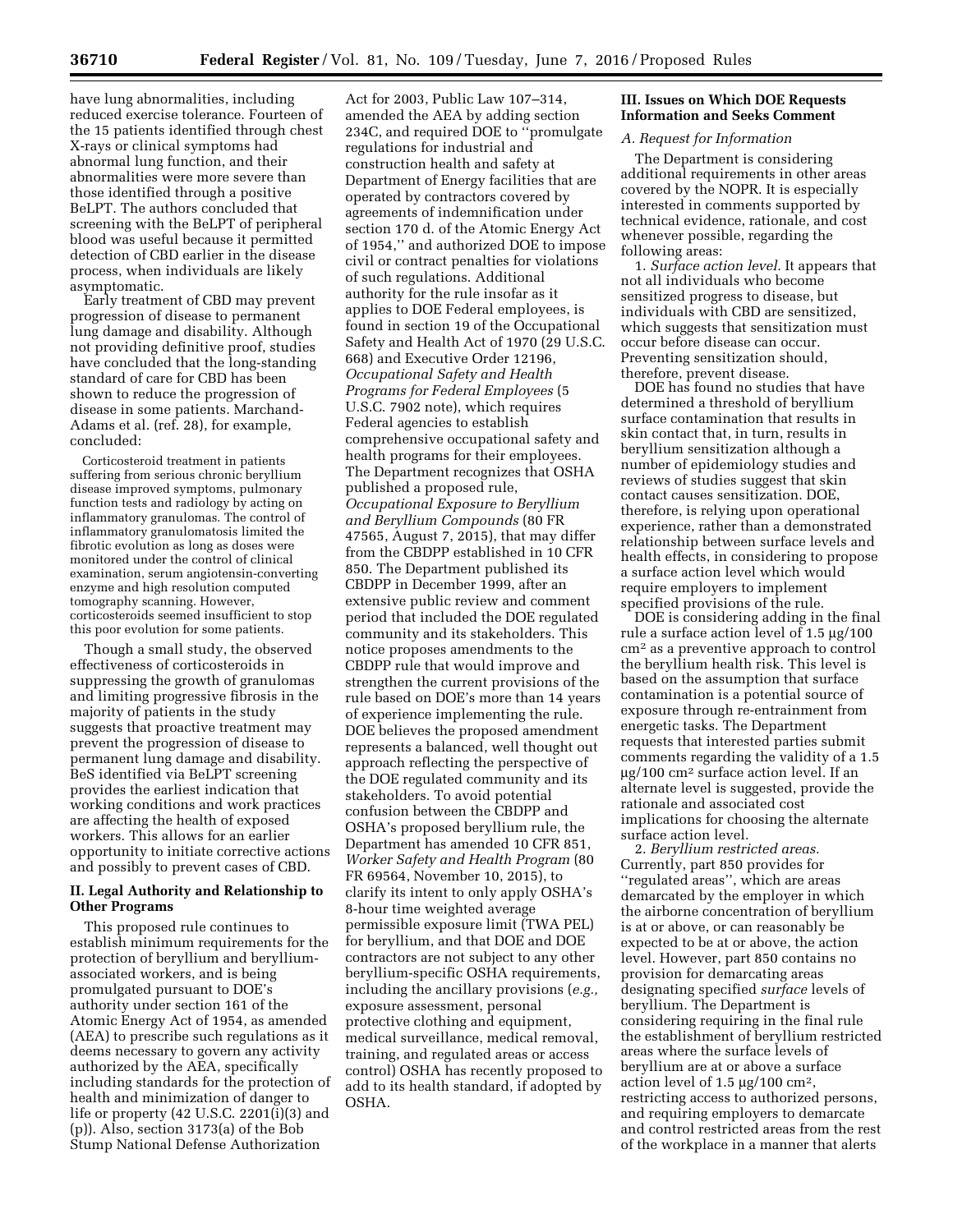workers to the boundaries of such areas. The Department requests that interested parties provide information on the feasibility and effect of requiring such restricted areas.

3. *Medical screening for individuals conditionally hired for beryllium work.*  When part 850 was issued in December 1999, DOE viewed the value of medical evaluations for beryllium-induced medical conditions in informing placement decisions to be limited by the fact that sensitization could not occur prior to initial exposure to beryllium. However, DOE has learned from experience that individuals working at DOE sites often have a history of employment at several sites. Their qualifications, such as having security clearances, radiation worker training, and hazardous waste site worker training, make them attractive candidates for positions around the entire DOE complex. As a result, newly hired beryllium workers may have previously been exposed to beryllium at a different DOE site and may have already developed BeS or CBD. It is also possible that newly hired beryllium workers were previously exposed to beryllium while working for other employers.

DOE believes the early detection, made possible with medical evaluations is essential for ensuring that individuals who have been adversely affected by beryllium are not placed in a job where they will be exposed to beryllium at or above the action level. In addition, given that under this NOPR, current beryllium workers with BeS and CBD will be subject to medical removal, and current beryllium workers with another medical condition for which exposure to beryllium at or above the action level would be contraindicated will be subject to medical restriction, the Department does not believe it is reasonable to place newly hired individuals with such conditions into jobs where the airborne concentration of beryllium is at or above the action level if they too would be subject to removal or restriction once hired. Under Section 161 of the AEA, the Department has broad authority to prescribe such regulations as it deems necessary to govern any activity authorized by the AEA, including standards for the protection of health and minimization of danger to life. Accordingly, DOE is considering including a requirement for mandatory medical screening of individuals conditionally hired for beryllium work to determine if such individuals have a medical condition for which exposure to beryllium at or above the action level is contraindicated. An ''individual

conditionally hired for beryllium work'' would be an individual who has been offered a job as a beryllium worker (either a new hire or a current worker being transferred into a new job as a beryllium worker), but such offer would be subject to the outcome of a medical evaluation. DOE would require as part of these provisions that the employer inform applicants that any job offer would be conditional pending outcome of a medical evaluation, thus, candidates would have the option of not accepting the conditional offer.

In those cases where the medical screening indicates the individual conditionally hired for beryllium work has CBD, BeS, or another medical condition for which exposure to airborne concentrations of beryllium at or above the action level would be contraindicated, and the employer determines that no reasonable accommodation is available to enable the conditionally hired individual to work in an area where the airborne concentration of beryllium is at or above the action level, the employer would not be permitted to retain the individual as a beryllium worker. Such conditionally hired individuals would not be eligible for medical removal benefits under 10 CFR 850.36. Currently, under 10 CFR part 851, appendix A section 8(g)(2)(i), the occupational medical provider *may*  require ''[a]t the time of employment entrance or transfer to a job with new functions and hazards, a medical placement evaluation of the individual's general health and physical and psychological capacity to perform work'' to ''establish a baseline record of physical condition and assure fitness for duty.'' Therefore, the Department is considering including in § 850.34(b)(1)(iii) a provision that would require employers to use the medical evaluation provided to conditionally hired individuals as the baseline medical evaluation for newly hired beryllium workers.

For consistency in the examinations provided to conditionally hired individuals, the Department is considering adding a provision requiring the identification of the elements of such examinations. In such cases, the Department is considering adding in § 850.34(c) the following:

• Employers would be required to provide individuals conditionally hired for beryllium work the required medical evaluations and procedures at no cost, and at a time and place that is reasonable and convenient for the conditionally hired individual.

• Employers would be required to inform applicants for jobs where exposure to airborne concentration of beryllium is at or above the action level, that:

 $\circ$  The job involves a beryllium activity at or above the action level, includes a medical qualification, and requires a medical evaluation;

 $\circ$  Any job offer would be conditional pending the outcome of the medical evaluation;

 $\circ$  The employer would not be permitted to retain the individual as a beryllium worker if the Site Occupational Medical Director (SOMD) diagnosis indicates the individual has CBD, BeS, or another medical condition for which exposure to beryllium at or above the action level would be contraindicated, and the employer determines that no reasonable accommodation is available to enable the conditionally hired individual to work in a beryllium activity; and

Æ Once conditionally hired, no work or training may be performed prior to the worker being cleared by the SOMD for beryllium work.

• Employers would be prohibited from asking or requiring a conditionally hired individual to have a medical evaluation performed before making the conditional job offer.

• Employers would be required to ensure both the SOMD and the conditionally hired individual complete the consent form included in an appendix, before any medical evaluations of the conditionally hired individual are performed.

• Medical evaluations for conditionally hired individuals would be required to include:

 $\circ$   $\overrightarrow{A}$  detailed medical and work history with emphasis on exposure or potential exposure to beryllium;

 $\circ$  A respiratory symptoms questionnaire;

 $\circ$  A physical examination, with special emphasis on the respiratory system, skin, and eyes;

 $\circ$  A chest radiograph (posterioranterior, 14 x 17 inches) or a standard digital chest radiographic image, interpreted by a NIOSH B-reader of pneumoconiosis or a board-certified radiologist;

Æ Spirometry consisting of forced vital capacity (FVC) and forced expiratory volume at one second  $(FEV<sub>1</sub>)$ ;  $\circ$  Two peripheral blood BeLPTs; and

 $\circ$  Any other tests that would be deemed appropriate by the SOMD for evaluating beryllium-induced medical conditions.

The Department is considering adding a new § 850.34(d)(3), which would provide the requirements for the medical opinion and determination for individuals conditionally hired for beryllium work. This proposed new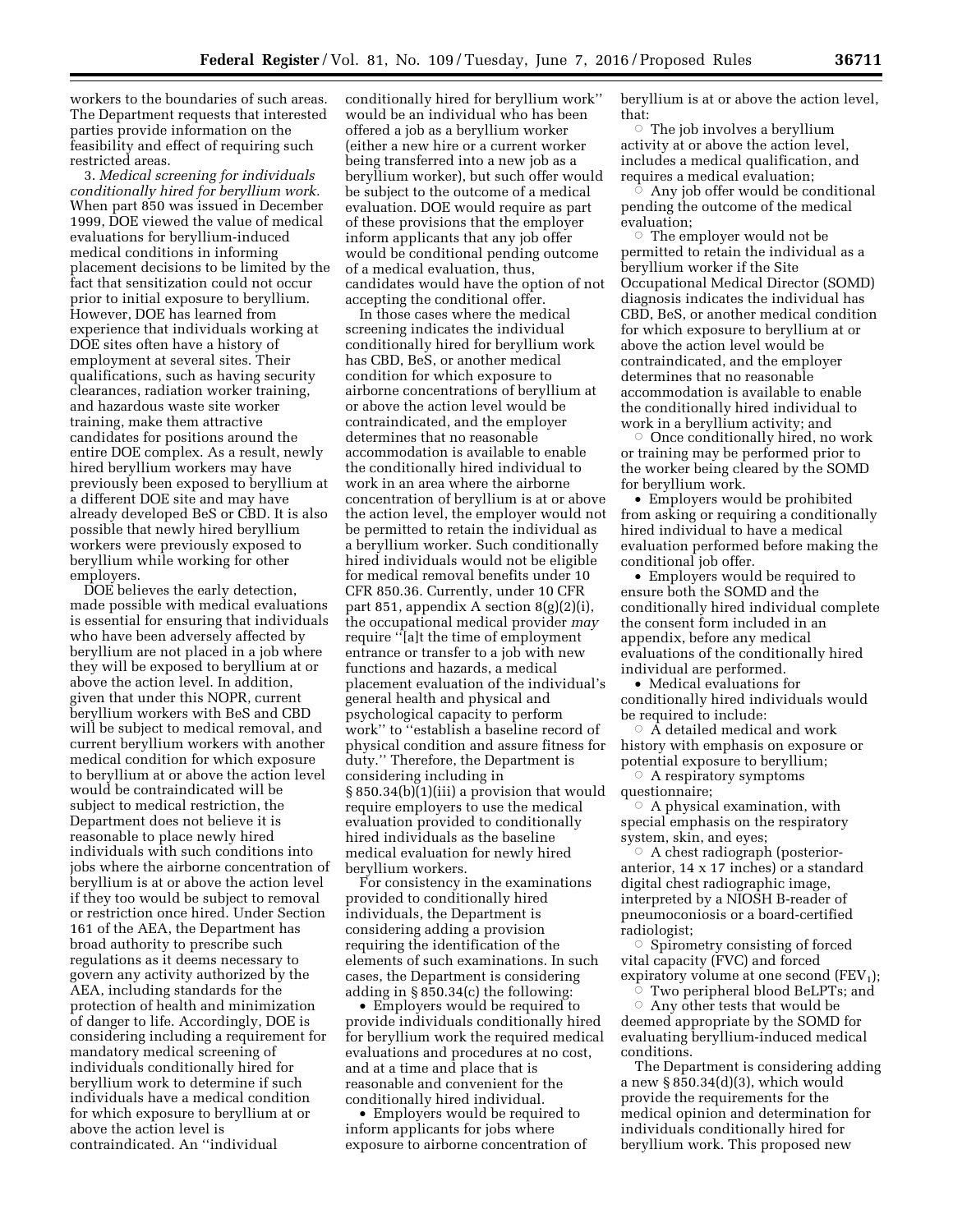section would require, with respect to a conditionally hired individual, that: • The SOMD's written opinion to the

employer would:  $\vec{C}$  Be delivered within 10 working days after the SOMD received the results of the medical evaluation performed pursuant to proposed § 850.34(c)(5); and

 $\circ$  Contain a determination of whether the conditionally hired individual is sensitized to beryllium, has CBD, or has another medical condition for which exposure to beryllium at or above the action level would be contraindicated.

• The employer would not be permitted to retain the conditionally hired individual as a beryllium worker, if the SOMD determines that the individual conditionally hired for beryllium work has CBD, BeS, or another medical condition for which exposure to beryllium at or above the action level would be contraindicated, and the employer determines that no reasonable accommodation is available to enable the conditionally hired individual to work in a beryllium activity.

The Department is considering including in part 850 an appendix with a new mandatory form for conditionally hired individuals to ensure they receive consistent information on the medical testing required prior to working in a beryllium area. This proposed new form would be similar to the proposed mandatory form in appendix A and entitled: *Conditionally Hired Individual Chronic Beryllium Disease Prevention Program Consent Form,* and include sections for consent, medical evaluation consent, and the physician's review of the medical evaluation results. DOE is aware that the term ''informed consent'' has a different meaning when used in other contexts (*e.g.,* human subject research). The Department, however, used this term in the original 10 CFR part 850 published in December 1999 to ensure beryllium associated workers were informed of the medical evaluation process before medical evaluations were performed. However, DOE is proposing to not use ''informed consent'' but would use the term ''consent'' and expand it to address consent for medical evaluations for conditionally hired individuals. See part A of the proposed mandatory form in appendix A.

The Department is requesting that interested parties provide their comments supported by technical evidence, rationale, and cost information whenever possible, on the feasibility and the effect of mandatory medical qualification for conditionally hired individuals for beryllium work. Alternatively, the Department is

considering allowing conditionally hired individuals and current beryllium workers who are sensitized to beryllium but who do not have CBD to work in a beryllium job after signing an acknowledgment stating the worker has been informed of the risks of continued exposure to beryllium and has voluntarily elected to work in a beryllium job. The Department is also requesting that interested parties provide their comments supported by technical evidence, rationale, and cost information whenever possible, on the feasibility and the effect of allowing workers who are sensitized to beryllium to work in a beryllium job.

4. *Mandatory medical evaluations and removals.* DOE is proposing both mandatory medical evaluations and mandatory medical removal provisions under this proposed amendment based on its commitment to the health and safety of its workers and the understanding that early detection and removal from beryllium exposure is important to prevent harm to workers at risk for developing CBD. Based on these considerations, DOE believes that these provisions are responsible and prudent measures in protecting the health of DOE and contractor workers. DOE recognizes that its proposed lower action level may result in an increased number of activities or work areas that pose the potential for airborne concentrations of beryllium at or above the action level with a corresponding increased number of beryllium workers subject to mandatory medical evaluations and the potential for mandatory medical removals. DOE believes, however, that the additional protections (triggered by the action level) available to workers at a lower action level would result in reduced worker exposures and fewer workers developing BeS or CBD. Since medical removal would be triggered by a BeS or CBD diagnosis, this would result in fewer workers being subject to medical removal.

DOE received several comments concerning whether to continue to require a worker's consent for medical removal, or instead require mandatory medical removal in response to its RFI. The majority of commenters recommended that DOE establish a mandatory medical removal practice (see discussions on proposed § 850.34(c) in the section-by-section analysis). In this NOPR, the Department requests that interested parties provide information on proposing the use of mandatory medical evaluations and medical removal for its beryllium workers, including evidence of their effectiveness, feasibility and

appropriateness relative to voluntary approaches.

5. *Site Occupational Medicine Director's written medical opinion.* DOE is aware of the increased concerns about protection of confidential medical information that have arisen since December 1999, when the current Final Rule was published. DOE is also aware that employers are not necessarily covered entities under the Health Insurance Portability and Accountability Act Privacy Rules, and that the American College of Occupational and Environmental Medicine has stated that ''Physicians should disclose their professional opinion to both the employer and the employee when the employee has undergone a medical assessment for fitness to perform a specific job. However, the physician should not provide the employer with specific medical details or diagnoses unless the employee has given his or her permission.'' In light of this, DOE requests comment on the proposed requirement for Site Occupational Medicine Directors (SOMDs) to provide employers with a written medical opinion that includes any diagnosis of the worker's condition related to exposure to beryllium (*i.e.,* BeS, CBD or any other medical condition for which exposure to beryllium at or above the action level would be contraindicated). See proposed § 850.34, Medical Surveillance.

#### *B. Issues on Which DOE Seeks Comment*

Although DOE welcomes comments on any aspect of this proposal, DOE is particularly interested in receiving comments and views of interested parties concerning the following issues:

1. DOE requests comment on the proposed the definitions of beryllium and beryllium-associated workers. See proposed § 850.3.

2. DOE is requesting comments on the proposed definition of beryllium. DOE believes that soluble forms of beryllium are not used at its beryllium sites, and is proposing to exclude soluble forms of beryllium from the definition of beryllium. See proposed § 850.3.

3. DOE requests information on the different forms of beryllium (*i.e.,* soluble and insoluble) and the health effects associated with each form. See the definition of ''beryllium'' in proposed § 850.3. DOE is requesting comments on and evidence to support the following statement: DOE has learned by experience that common conditions and practices at DOE facilities—such as accumulations of wind-blown dust, abrasive blasting of brick surfaces with coal slag, and drilling into and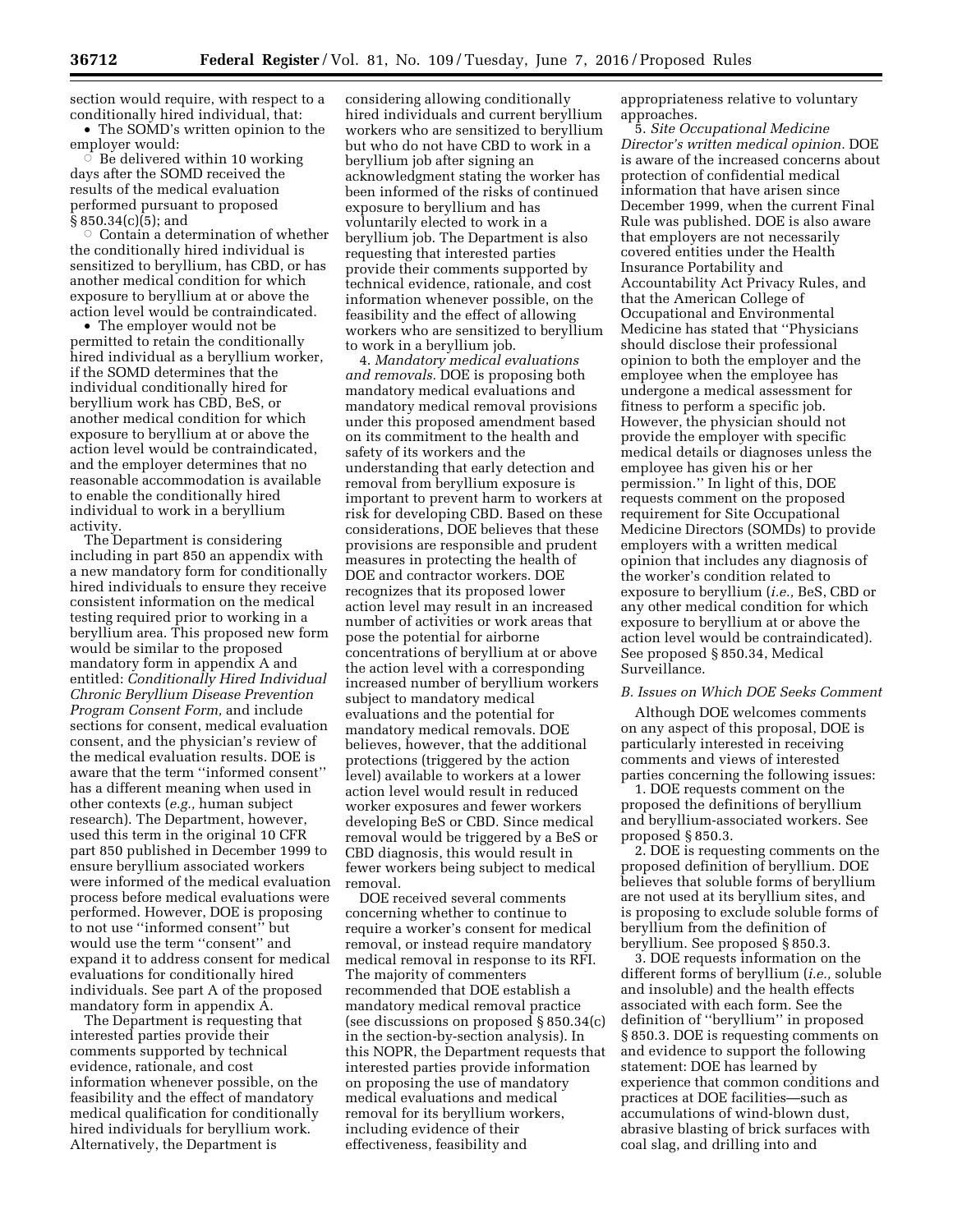demolishing concrete structures—can result in breathing zone and surface levels at or above the proposed action level and release criteria, but with forms of beryllium that are not believed to cause BeS or CBD or with activities with work practices in place that mitigate the risks. See discussion on the definition of ''beryllium'' in proposed § 850.3.

5. DOE is requesting comment on its proposal to lower the action level which triggers key worker protection measures, from 0.2  $\mu$ g/m<sup>3</sup> to 0.05  $\mu$ g/m<sup>3</sup>. See proposed § 850.23.

6. DOE summarized various studies to address the major adverse health effects associated with exposure to beryllium. Are there additional studies or other data DOE should consider in evaluating the health effects of beryllium exposure? What is known or not known about factors influencing disease progression (including continued exposure and varying forms of beryllium) and the reported limitations and challenges in interpreting available study data (*e.g.,*  small study sizes, limited exposure data, variability in susceptibility). See Health Effects and References sections of the preamble.

7. DOE recognizes that the potential for developing contact dermatitis,

chronic ulcerations, and conjunctivitis is mainly associated with contact with soluble forms of beryllium compounds. DOE believes that soluble forms of beryllium are not used at its beryllium sites. Is DOE correct in this assumption? If soluble forms of beryllium are used, please indicate so and provide the operations where they are in use. See proposed § 850.29.

8. DOE estimated the compliance costs of the proposed rule by using data from the 1999 Economic Analysis (EA), Beryllium Registry, and an Economic Assessment Questionnaire (EAQ). The EAQ is a questionnaire administered by DOE to its sites potentially affected by the proposed rule in order to solicit the per-site cost of compliance with each provision of the proposed rule. DOE is requesting interested parties to provide comments on the per-site cost data used to prepare the EA for this proposed rule, and to provide alternate estimates where available. See Economic Assessment, section 3.

## **IV. Section-by-Section Analysis**

# *Overview of the Proposed Rule*

The provisions of the proposed rule are presented in three main subparts: A,

B, and C. Subpart A of the proposed rule would describe the scope and applicability of the proposed rule, defines terms that are critical to the proposed rule's application and implementation, provides its proposed enforcement and dispute resolution provision. Subpart B would establish administrative requirements to develop and maintain a CBDPP and to perform all beryllium-related activities according to the CBDPP. Subpart C would establish requirements for the content and implementation of the CBDPP by focusing on protecting workers from being exposed to airborne beryllium, preventing BeS and CBD and providing benefits for workers with BeS or CBD who are or were removed from work assignments where the exposure to airborne beryllium is or was at or above the action level. Some of the proposed provisions of Subpart C apply only when it is determined that the airborne concentration of beryllium in a specific workplace or operation rises above the specified limit. Table 2 summarizes these provisions and indicates the levels of beryllium at which the provisions would apply.

TABLE 2—LEVELS AT WHICH THE PROPOSED PROVISIONS OF THE CBDPP WOULD APPLY

|                     | Worker exposure or potential exposure levels<br>(8-Hour TWA) |                                                            |                                                      |  |
|---------------------|--------------------------------------------------------------|------------------------------------------------------------|------------------------------------------------------|--|
| Proposed provisions | Be operation/<br>location <sup>a</sup>                       | $\geq$ Proposed<br>action level<br>$(0.05 \text{ µq/m}^3)$ | $\ge$ PEL<br>$(8-hr)$ TWA)<br>$(2.0 \text{ µq/m}^3)$ |  |
|                     | х                                                            |                                                            |                                                      |  |
|                     | х                                                            |                                                            |                                                      |  |
|                     | x                                                            |                                                            |                                                      |  |
|                     |                                                              |                                                            |                                                      |  |
|                     | X <sub>p</sub>                                               |                                                            |                                                      |  |
|                     |                                                              |                                                            |                                                      |  |
|                     |                                                              |                                                            |                                                      |  |
|                     |                                                              |                                                            | X c                                                  |  |
|                     | χd                                                           |                                                            |                                                      |  |
|                     | χe                                                           | ᆺ                                                          |                                                      |  |
|                     | Xf                                                           |                                                            |                                                      |  |
|                     | X a                                                          |                                                            |                                                      |  |
|                     | χh                                                           | х                                                          |                                                      |  |
|                     | χi                                                           |                                                            |                                                      |  |
|                     |                                                              | x                                                          |                                                      |  |

a Would apply to beryllium operations and other locations where there is a potential for beryllium contamination.

<sup>b</sup> Employers would be required to establish a formal hazard prevention and abatement program.

cEmployers would be required to provide respirators that comply with 10 CFR part 851.

demployers would be required to provide protective clothing and equipment where surface contamination levels are above 3 µg/100 cm<sup>2</sup>.<br><sup>e</sup> Housekeeping efforts would be required to provide protective clothing and equipment gEmployers would be required to provide medical surveillance to beryllium and beryllium-associated workers.

h Employers would be required to medically restrict certain workers from working in area at or above the action level.

iTraining would be required for all workers who could be potentially exposed. Counseling would be required for beryllium and beryllium-associated workers diagnosed with BeS or CBD.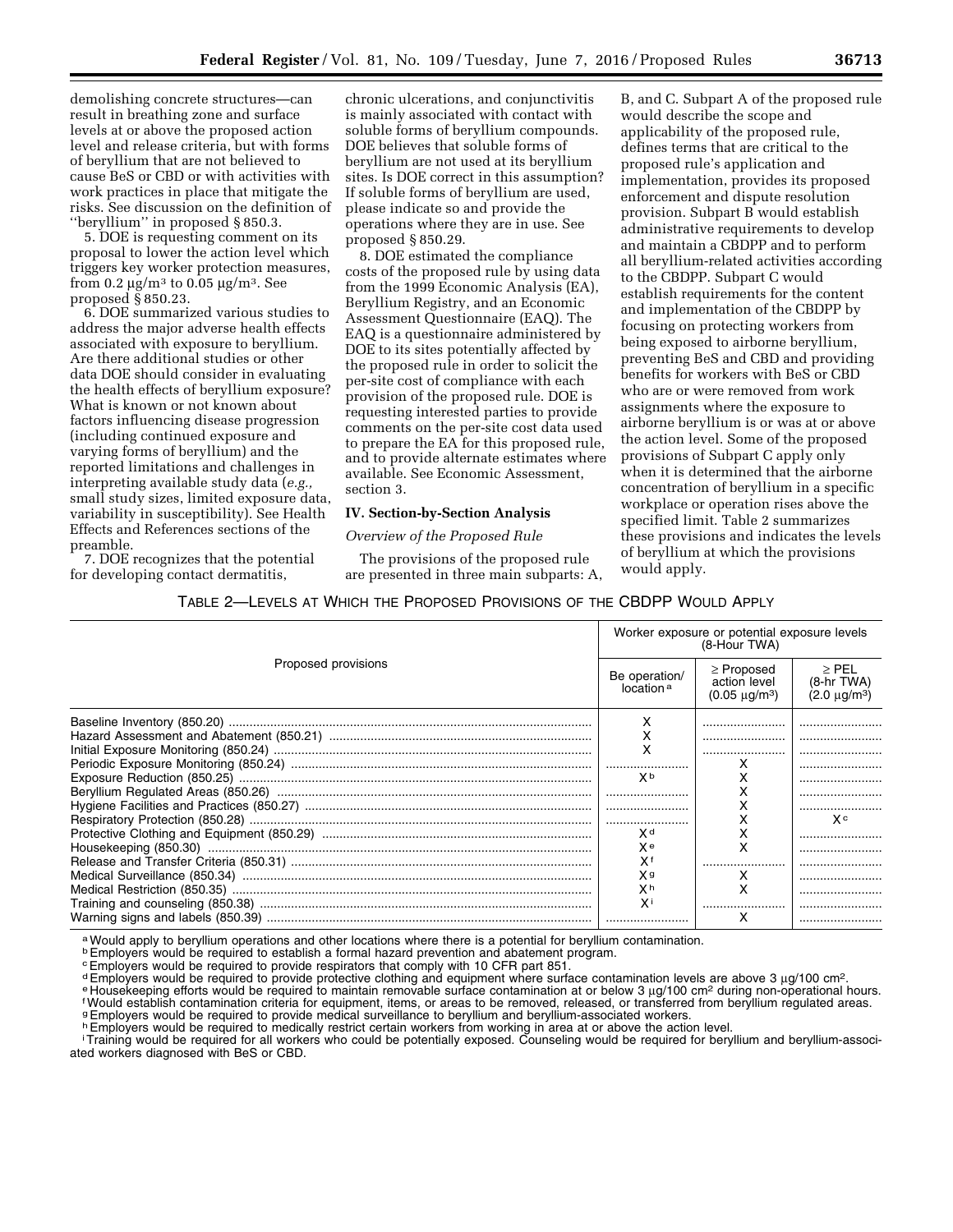This section-by-section analysis describes the proposed changes in subparts A, B, C and the appendixes that the Department is proposing to make to the current CBDPP regulation (10 CFR part 850) that was published in December 1999.

# *A. Subpart A—General Provisions*

## Proposed § 850.1—Scope

Proposed § 850.1 would continue to establish the CBDPP for DOE employees and DOE contractor employees and clarifies that the CBDPP would also supplement and be an integral part of the worker safety and health program requirements under 10 CFR part 851 for DOE contractor employees. The Department would continue to structure the proposed rule this way to take advantage of existing and effective comprehensive worker protection programs at DOE facilities, and to minimize the burden on DOE contractors by clarifying that contractors need not establish redundant worker protection programs to comply with the proposed rule. Proposed § 850.1 also clarifies that if there is a conflict between the requirements of this part, and part 851, this part controls.

The Department recognizes that, except at the few DOE-operated sites, DOE Federal workers are not usually directly involved in production tasks or other activities in which they would be exposed to airborne beryllium; however, in performing management and oversight duties, DOE Federal workers sometimes must enter areas where beryllium is handled. The health and safety provisions of 29 CFR part 1960, *Basic Program Elements for Federal Employee Occupational Safety and Health Programs and Related Matters,*  as well as Executive Order 12196, *Occupational Safety and Health Programs for Federal Employees,* protect Federal workers. DOE's intent is to supplement these general worker protection requirements with specific beryllium-related requirements in the limited instances where DOE Federal workers may have the potential for beryllium exposure at or above the action level.

#### Proposed § 850.2—Applicability

Proposed § 850.2(a)(1) and (2) continue to specify that the rule would apply to DOE Federal offices and DOE contractors with responsibility for operations or activities that involve present or past exposure to beryllium at DOE sites. It would also continue to apply to any current DOE employee, DOE contractor employee, or any other current worker at a DOE site who is or

was exposed or potentially exposed to beryllium at a DOE site, regardless of which organization currently employs the worker.

Except at a few DOE-operated sites, DOE Federal workers are not usually directly involved in production tasks or other activities in which they would be exposed to airborne beryllium. However, in performing management and oversight duties, DOE Federal workers may enter sites where beryllium is handled. Federal agencies are required to ensure the protection of Federal workers under the health and safety provisions of 29 CFR part 1960, *Basic Program Elements for Federal Employee Occupational Safety and Health Programs and Related Matters,*  as well as Executive Order 12196, *Occupational Safety and Health Programs for Federal Employees.* DOE's intent in proposed § 850.2(a)(1) and (2) would be to continue to supplement those general worker protection requirements with specific berylliumrelated requirements in the limited instances where DOE Federal workers may have the potential for beryllium exposure.

In the current rule the term ''DOE facility'' is used instead of DOE sites. DOE is proposing to delete the term ''DOE facility'' and use in its place ''DOE sites'' to be consistent with the term used in 10 CFR part 851. A DOE site would continue to mean a DOEowned or -leased area or location controlled by DOE where activities and operations are performed at one or more facilities or locations by a contractor in furtherance of a DOE mission. This definition is provided in 10 CFR 851 and includes all sites where DOE exercises regulatory control under the AEA, even if DOE does not own or lease the site. Changing the terminology in this proposed amendment does not affect the number of potentially regulated facilities. The Department will still have 22 beryllium sites.

As proposed in the definition of ''contractor,'' found in § 851.3 and in § 850.3 of the proposed rule, DOE's intent is that contractors covered under this rule include any entity, including affiliated entities, such as a parent corporation, under contract with DOE, and any subcontractor at any tier, that has responsibility for performing beryllium work at a DOE site in furtherance of a DOE mission. The requirements of the CBDPP would apply only to contractors and subcontractors who work in areas or on activities in which there is a potential for beryllium exposure at or above the action level.

As with the current rule, the proposed rule would not apply to former DOE

Federal and contractor workers. When workers terminate their employment at a DOE site, they are eligible to have health monitoring through the Former Worker Medical Screening Program. The Former Worker Medical Screening Program was established following the issuance of the Fiscal Year (FY) 1993 National Defense Authorization Act (Pub. L. 102–484), which called for DOE to assist workers with determining whether they had health issues related to their prior work with DOE. Workers eligible for this program include all former DOE Federal, contractor, and subcontractor employees from all DOE sites. In FY 2005, DOE initiated a separate beryllium sensitization screening effort for employees who worked for now defunct DOE beryllium vendors, and who were employed with these companies while the vendor or company was under contract with DOE. These individuals typically have no other access to the beryllium sensitization screening, because their employers are no longer in business. Additional information on the Former Worker Medical Screening Program may be found on the Department's Web site located at: *[http://energy.gov/hss/](http://energy.gov/hss/information-center/worker/former-worker-medical-screening-program) [information-center/worker/former](http://energy.gov/hss/information-center/worker/former-worker-medical-screening-program)[worker-medical-screening-program.](http://energy.gov/hss/information-center/worker/former-worker-medical-screening-program)* The provisions of this rule would not apply to activities not conducted at a DOE site, such as the off-site laundering of beryllium-contaminated clothing from a DOE site.

DOE is proposing to add  $\S 850.2(a)(3)$ to clarify that the Site Occupational Medicine Director (SOMD) would be responsible for providing the overall direction and operation of the employer's beryllium medical surveillance program.

Proposed  $\S 850.2(b)(1)$  and  $(2)$  would continue to exempt activities involving beryllium articles and specify the rule would not apply to DOE laboratories that meet the definition of laboratory scale use of hazardous chemicals in OSHA's *Occupational Exposure to Hazardous Chemical in Laboratories*  standard, 29 CFR 1910.1450. In § 1910.1450(b) of that standard, OSHA defines a laboratory as a workplace where relatively small qualities of hazardous chemicals are used on a nonproduction basis. Laboratory scale is defined as work with substances in which the containers used for reactions, transfers, and other handling of substances are designed to be easily and safely manipulated by one person. Workplaces whose function is to produce commercial quantities of materials are excluded. Also, the term laboratory scale of hazardous chemical is defined as the handling of such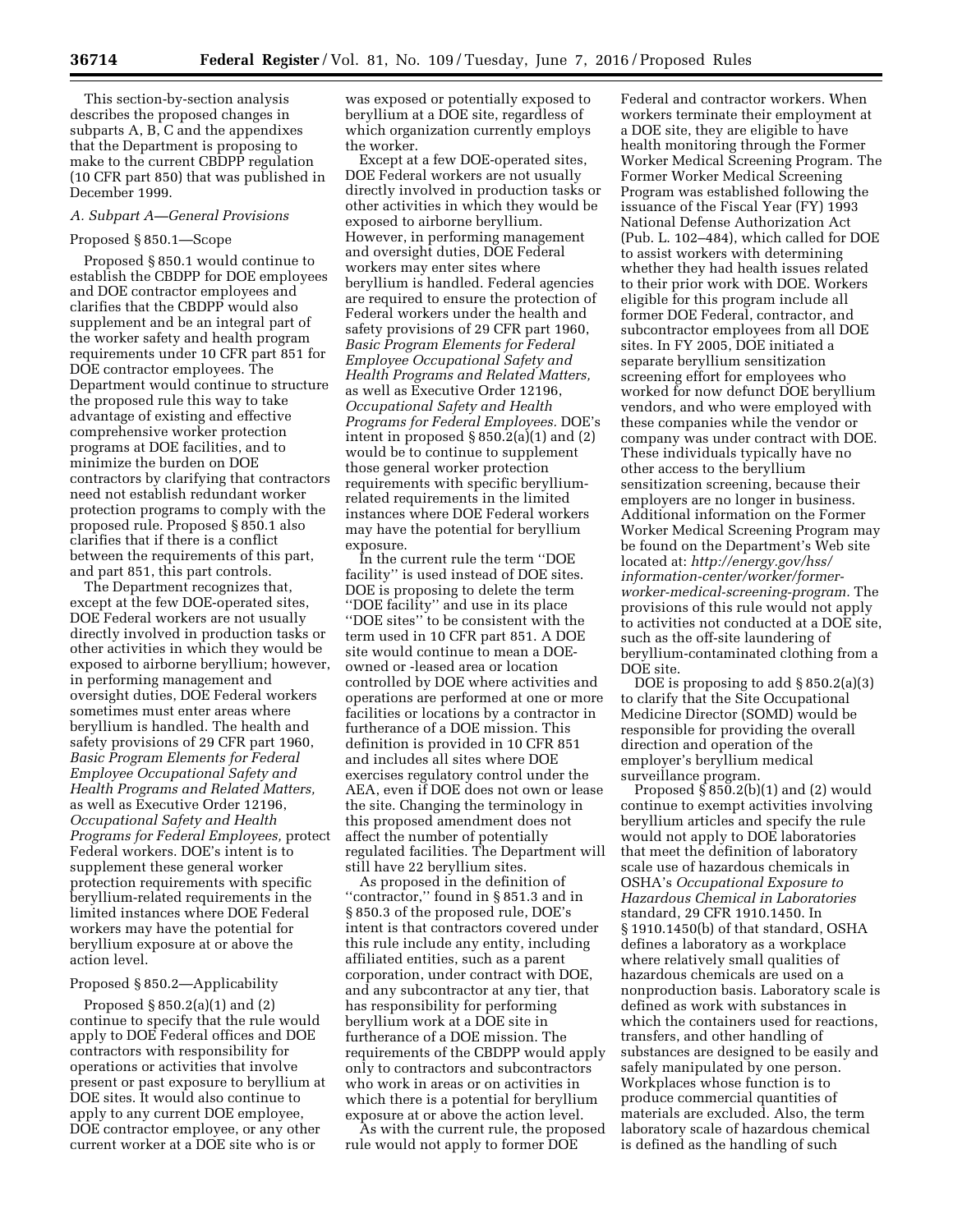chemicals where all of the following conditions are met: (1) Chemical manipulations are carried out on a laboratory scale; (2) multiple chemical procedures or chemicals are used; (3) the procedures involved are not part of a production process, nor in any way simulate a production process; and (4) protective laboratory practices and equipment are available and in common use to minimize the potential for employee exposure to hazardous chemicals.

The Department continues to believe OSHA's regulation is adequate to protect workers from beryllium exposures in facilities that meet the definition of laboratory use of hazardous chemicals. The requirements set forth in OSHA's regulation are made applicable to DOE contractors performing work on a DOE site in § 851.23(a)(3).

The exemption of laboratory use of hazardous chemicals would continue to apply only in instances where relatively small quantities of beryllium are used in a non-production activity. In addition, OSHA's laboratory standard has specific provisions to ensure protective laboratory practices are followed. Many of the provisions in OSHA's laboratory standard are the same as, or similar to, those in this proposed rule. For instance, OSHA's laboratory standard establishes provisions for identifying the presence of hazardous chemicals (baseline inventory), establishing a chemical hygiene plan (hazard assessment), performing periodic monitoring at the action level, implementing exposure reduction measures at the PEL, training employees on related hazards, and providing employees with the opportunity for medical consultation and examination. In part because each of these aspects of the proposed beryllium rule is already included in the OSHA laboratory standard, DOE is retaining the laboratory operations exemption.

## Proposed § 850.3—Definitions

Proposed § 850.3(a) would continue to apply traditional industrial hygiene terminology to define key terms used throughout the proposed rule. The following discussion explains the definitions in the proposed rule.

*Action level* would mean the airborne concentration of beryllium at which, or above which, the implementation of certain provisions of the proposed rule would be required. Using an action level to trigger certain provisions of the proposed rule ensures additional appropriate workplace precautions are taken and training and medical evaluations are provided, in situations where worker exposures could

significantly increase the risk of workers developing CBD. Additional information on the application of the action level is presented in the discussion on proposed § 850.23, *Action level,* and in the discussions of other provisions that would continue to be triggered by airborne concentration of beryllium being at or above the proposed action level. Note that several provisions of the proposed rule would continue to apply independent of the action level. Specifically, the CBDPP requirement (10 CFR 850.10), the inventory requirement (10 CFR 850.20), the voluntary protective clothing and equipment requirement (10 CFR 850.29(a)(3)), the housekeeping requirements related to the cleaning of surfaces with removable beryllium (10 CFR 850.30(b) through (d)), the release or transfer requirements (10 CFR 850.31(c)), the waste disposal requirements (10 CFR 851.32), the beryllium emergencies requirement (10 CFR 850.33), the medical surveillance and restriction requirements as they relate to beryllium associated workers (10 CFR 850.34 and 850.35), the training and counseling requirements (10 CFR 850.38), the warning labels requirements (10 CFR 850.39(b)), and the recordkeeping and use of information requirements (10 CFR 850.40).

*Authorized person* would continue to mean any person required by their work duties to be in a beryllium regulated area. Authorized individuals would be required to be trained and experienced in the hazards of beryllium, and the means of protecting themselves and those around them against such hazards. Proposed training requirements are specified in § 850.38 of this proposed rule. The concept of authorized person continues to be consistent with OSHA standards and with contractor practice at many DOE sites, and is intended to ensure that the population of potentially exposed individuals is reduced to the lowest possible number and that workers who are granted access to beryllium regulated areas have the knowledge they need to protect themselves and other workers.

*Beryllium* would be revised to mean elemental beryllium, beryllium oxide, and alloys containing 0.1 percent or greater beryllium by weight that may be released as an airborne particulate. Though uncertainty exists, studies investigating the health effects of exposures to elemental beryllium, beryllium oxide, and beryllium alloy suggest no compelling evidence that BeS or CBD is caused by exposure to particulates that contain beryllium in forms other than elemental, oxide and

alloys. An important consequence of this proposed change is to exclude mineral forms of beryllium from the definition of beryllium. The American Conference of Governmental Industrial Hygienists (ACGIH®) (ref. 29) reports, for example, that: ''Beryllium occurs naturally as the silicate, bertrandite, and the aluminosilicate, beryl. Exposure to bertrandite and beryl dust occurs during ore crushing and grinding; however, the ores are not considered sources of beryllium sensitization.*''* While mineral forms of beryllium do not appear to be linked with BeS or CBD, these forms can be at or above the action level when samples are analyzed by currently available methodologies. This occurs because materials containing mineral forms of beryllium—such as clays, and concrete—are ubiquitous on many DOE sites, and the most common currently used analysis methods analyze all the beryllium in a sample without distinguishing the different forms of beryllium. DOE has learned by experience that common conditions and practices at DOE facilities—such as accumulations of wind-blown dust, abrasive blasting of brick surfaces with coal slag, and drilling into and demolishing concrete structures frequently result in breathing zone levels at or above the proposed action level and release criteria, but with forms of beryllium that are not believed to cause BeS or CBD. Studies by Stefaniak *et al.* of dissolution rates of beryllium in various beryllium containing materials in airway and phagolysosomal fluids suggest that dissolution rates of beryllium metal and oxide in lungs are in a range that is relatively slow in lung airways fluid to prevent removal by dissolution and is sufficiently fast in phagolysosomal fluid to compete with removal by phagocytosis. The range of dissolution rates of berylliumcontaining minerals (*e.g.,* beryl ore) are slow in phagolysosomal fluid, indicating the persistence of these particles until removed by mechanical clearance which may alter its capacity to influence development of CBD (ref. 30). DOE's proposal to eliminate beryllium-containing minerals from the definition of beryllium would greatly reduce the burden on its missions without diminishing worker safety and health protection.

The definition would continue to exclude soluble forms of beryllium, such as beryllium salts, from the definition of beryllium. High exposures to soluble beryllium compounds cause acute beryllium disease (*i.e.,*  inflammation of the upper and lower respiratory tract), but this exposure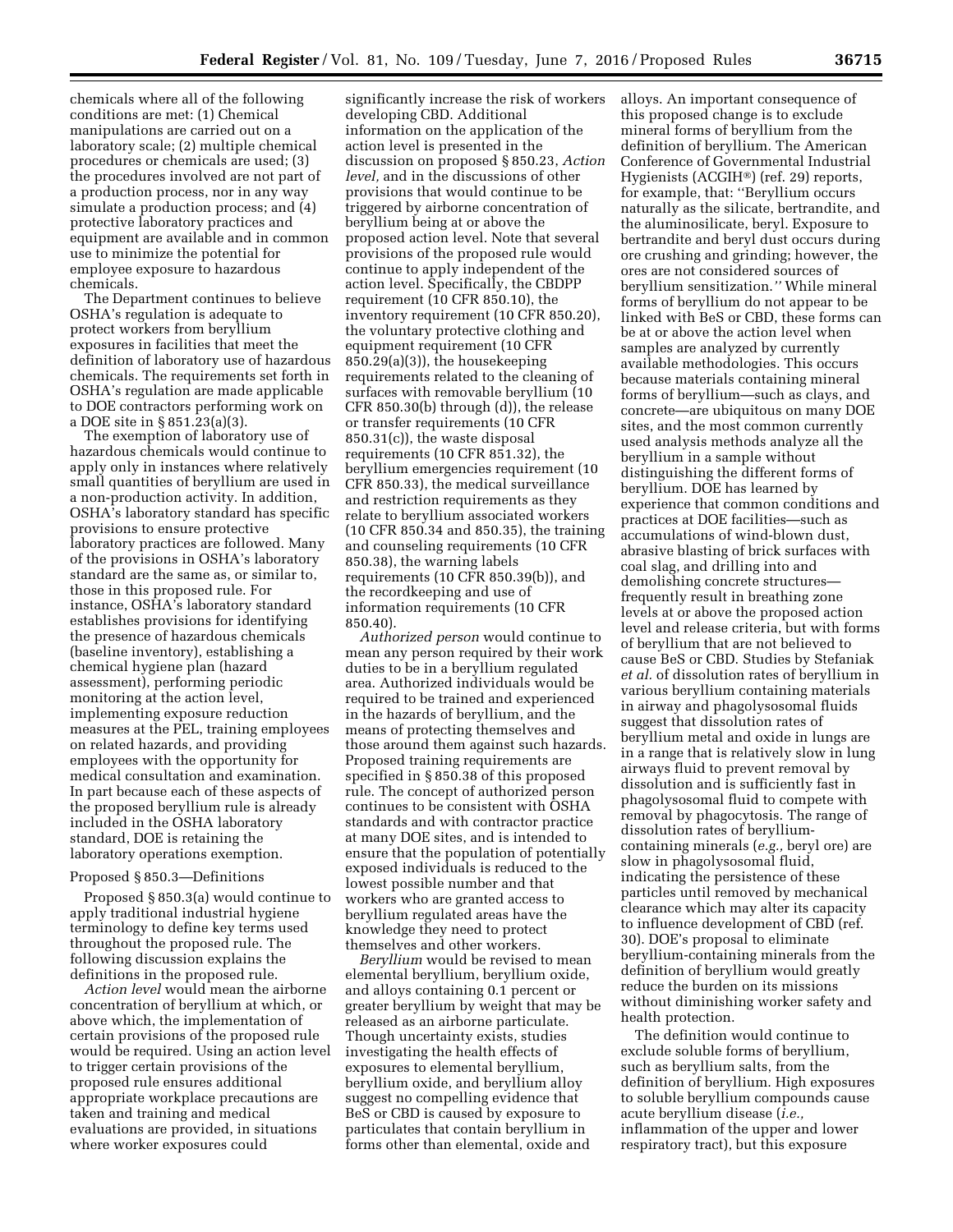essentially has been eliminated by compliance with OSHA's PEL.

Cummings *et al.* reported in 2009 on two cases of production plant employees who in the 1980s were exposed to both highly and poorly soluble forms of beryllium and developed skin conditions, acute beryllium disease, and eventually CBD. The exposure monitoring results associated with these cases indicate levels were well above the OSHA PEL. Included in this article is the following statement: ''More recently, insoluble beryllium metal and oxide have been shown to have dissolution lifetimes of hundreds of days to years in lung airway epithelial lung fluid and alveolar macrophage phagolysosomal fluid (ref. 31, 32). Autopsy studies have confirmed that beryllium particles are identifiable in granulomas formed in the lungs of individuals with CBD years after exposure ceased (Butnor et al. 2003; Sawyer *et al.* 2005; Williams and Wallach 1989). Thus, Stefaniak *et al.*  (2003, 2008) hypothesized that exposure aerosol physical properties, chemical properties, and physicochemical properties control development of beryllium lung burdens, and that the ongoing presence of a lung reservoir of beryllium may be necessary for the development of CBD'' (ref. 33). Moreover, ACGIH® states, ''Exposure to soluble beryllium salts (sulfate, ammonium carbonate, beryllium carbonate, and to a lesser extent, beryllium hydroxide) may occur during extraction of the metals from the ore (Deubner *et al.*, 2001). These salts are considered the main source of beryllium sensitization during beryllium extraction'' (ref. 29).

DOE recognizes that inhalation and skin exposure to soluble beryllium compounds may create risk for BeS, however, DOE believes that soluble forms of beryllium are not used at its beryllium sites and, therefore, do not warrant regulation under this rule.

*Distinguishing the forms of beryllium.*  DOE believes it is feasible to distinguish the forms of beryllium specified in DOE's proposed definition of beryllium. The Department recognizes that the most common analytical techniques for determining the beryllium content of a sample begin with digesting all the beryllium into ions in solution. These techniques do not distinguish the form the beryllium was in before the digestion step. However, DOE believes Qualified Individuals (as defined in § 850.3 of this proposed rule) can make the determination that the beryllium at a DOE site is in a metal, oxide, or alloy form based on knowledge of the processes conducted at that site and

matching the composition of certain constituents of air and surface samples with the composition of possible source materials. Another approach for distinguishing the form of beryllium is to demonstrate that the source of beryllium contamination is in infiltrated background soil. One technique that has been used successfully at DOE sites to determine if the beryllium in indoor settled particulates consists of beryllium that has infiltrated indoors, as a constituent of background soil, is to demonstrate that the concentration of beryllium in the accumulated indoor ''dust'' is not higher than the concentration in the outside background soil. Another technique is based on demonstrating that the ratio of atoms of beryllium to the atoms of a constituent of soil is the same in background soil and indoor dust. Other techniques may be available to determine whether beryllium is in an elemental, oxide, or alloy form. DOE believes the methods its sites use to determine the form of beryllium are technically defensible, which is important when the site determines that the source is a form of beryllium, such as background soil or coal fly ash, not included in the proposed definition of beryllium.

*Beryllium activity* would mean an activity taken for or by DOE at a DOE site that can expose workers to airborne concentrations of beryllium at or above the action level, including any activity involving the disturbance of legacy beryllium-containing dust.

*Beryllium article* would be revised to mean a ''commercially available, off-theshelf'' item composed of beryllium that is formed to a specific shape or design during manufacture, has end-use functions that depend in whole or in part on its shape or design during end use, and does not release airborne beryllium at or above the action level under normal conditions of use. The proposed definition would revise the current definition from stating that it ''does not release beryllium'' to stating that it ''does not release particulate beryllium at or above the action level under conditions of normal use.''

DOE is modifying this definition since some of its sites have found surface contamination associated with items that met the definition of ''articles'' but were part of the weapons systems. The identification of surface contamination on ''articles'' or manufactured products is not new. While the risk of airborne exposure is negligible, there have been Occurrence Reporting and Processing System reports and/or Lessons Learned, which highlight the need to reexamine the article definition and use around the DOE complex.

DOE recognizes the existence of weapon components that are categorized as articles, and they are exempt from the requirements of the beryllium program. Several weapons programs include operations involving beryllium-containing components classified as articles. The components are processed during weapon assembly, dismantlement, stockpile maintenance, and other operations. The operations involve routine handling, and may include light wiping of the components with a dry disposable wipe or a disposable wipe moistened with a solvent. These operations involving those alloy components do not result in measurable concentrations of airborne beryllium and are exempted from the requirements of this rule. However, the article exemption does not apply to these parts if they are processed in a more aggressive manner that might lead to the release of beryllium from the component.

*Beryllium-associated worker* would be clarified to mean a current worker who was exposed or potentially exposed to airborne concentrations of beryllium at a DOE site. DOE is proposing to clarify the definition of beryllium-associated worker by removing the term ''beryllium workers'' (*i.e.,* workers who are currently exposed or potentially exposed to beryllium at or above the action level). DOE has learned from experience in implementing this part, as issued in 1999, that including ''beryllium worker'' in the definition caused confusion and different interpretations of the term by individuals responsible for implementing this provision.

The term ''beryllium-associated worker'' would continue to apply to current workers whose work history showed they may have been exposed to airborne concentrations of beryllium at a DOE site; or a worker who exhibits signs and symptoms of beryllium exposure. The definition clarifies that current workers who have been removed from beryllium exposure as part of the medical removal process and are receiving medical removal benefits are beryllium-associated workers under the proposed rule, but they are not ''beryllium workers'' (see definition of ''beryllium worker''). Berylliumassociated workers may be DOE Federal or contractor workers, or employees of subcontractors to DOE contractors who perform work at DOE sites in furtherance of a DOE mission.

*Beryllium emergency* would continue to mean any occurrence such as, but not limited to, equipment failure, container rupture, or failure of control equipment or operations that results in an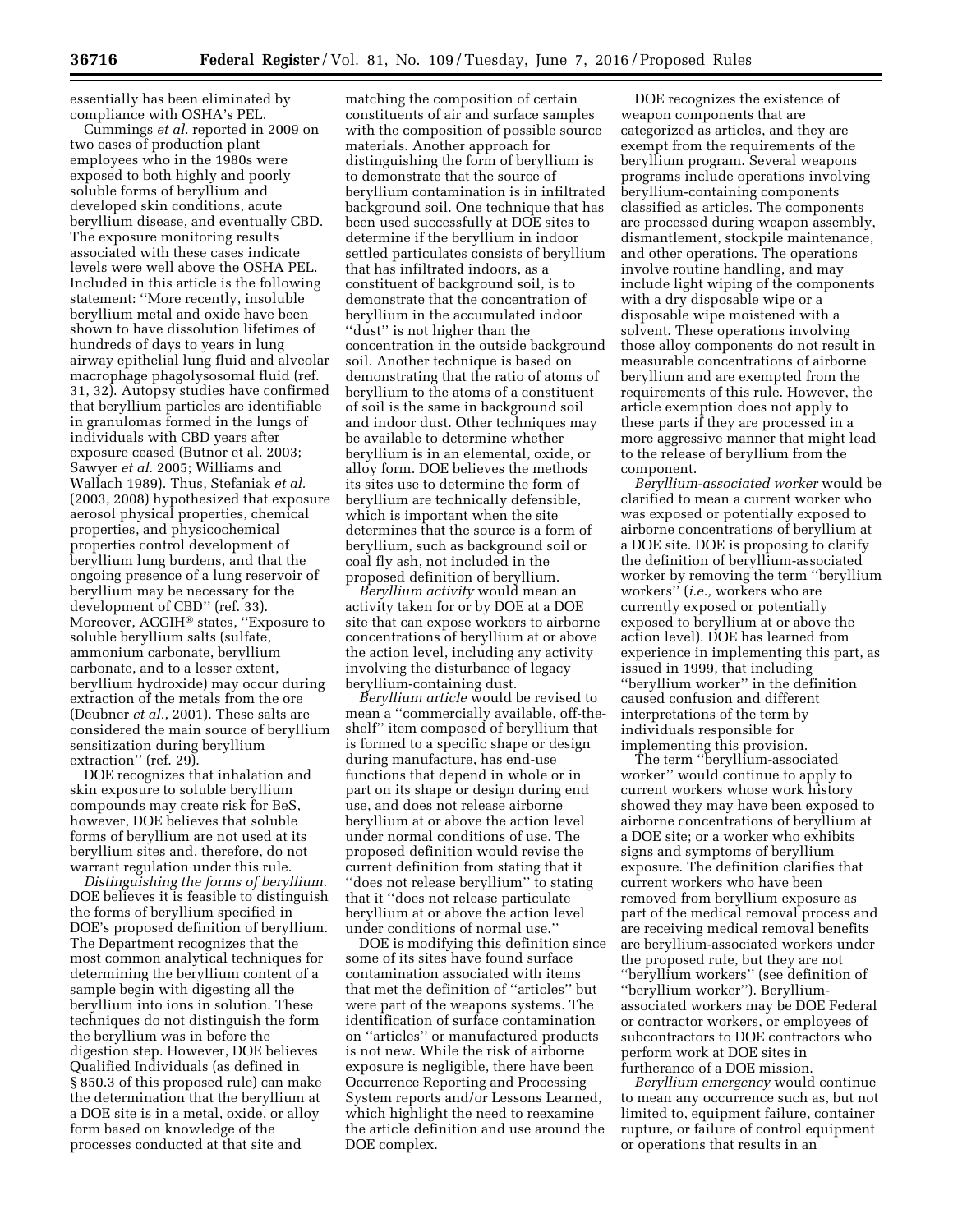unexpected and significant release of beryllium at a DOE site. This definition is particularly important when determining appropriate emergency response procedures that fall within the scope of OSHA's *Hazardous Waste Operations and Emergency Response*  standard, 29 CFR 1910.120. This definition continues to be based on OSHA's use of the term ''emergency'' as applied in 29 CFR 1910.120 and refers to any event, such as a major spill of powdered beryllium or an unexpected upset, that results in a significant release of beryllium into the workplace atmosphere.

*Beryllium-Induced Lymphocyte Proliferation Test (BeLPT)* would remain unchanged from its current definition as an in vitro measure of the beryllium antigen-specific, cell-mediated immune response to beryllium. However, the Department is adding language to clarify that a split sample BeLPT (where one blood draw is split and sent to two different testing facilities) would constitute two tests for purposes of diagnosing BeS.

This test measures the extent to which lymphocytes, a class of white blood cells, respond to the presence of beryllium. Medical personnel use the blood Be-LPT to identify workers who have become sensitized to beryllium through their occupational exposure.

*Beryllium-induced medical condition*  would be added to provide a term in the rule that refers to CBD and BeS. Other diseases may resemble CBD, but are not attributable to beryllium. Medical tests, such as the lung lavage BeLPT, can help a physician decide if a person has CBD or another disease.

*Beryllium Registry* would be added as a new term and refers to the DOE Beryllium-Associated Worker Registry, which is a collection of health and exposure information of individuals potentially at risk for CBD due to their work at DOE-owned or leased sites. The data from the Beryllium Registry is analyzed to better understand CBD and to identify those at risk. Reported data are cumulative through calendar year and are located at: *http://energy.gov/ ehss/beryllium-associated-workerregistry.* The Beryllium Registry is also a risk management tool for sites to use in managing their CBDPP and other risk management operations. Sites are encouraged to use their Beryllium Registry data to evaluate beryllium exposure risks.

*Beryllium regulated area currently known as ''regulated area,''* would be clarified to mean an area established, demarcated, and managed by the employer where the airborne concentration of beryllium is at or

above, or can reasonably be expected to be at or above, the action level. Employees working in beryllium regulated areas would be authorized by their employer to work in the area, and trained, and equipped with protective clothing and equipment. The purpose of such areas is to limit exposure to beryllium to as few workers as possible. The use of these ''regulated areas'' is consistent with OSHA's expanded health standards for toxic particulates.

*Beryllium sensitization or sensitivity (BeS)* would be added as a new term to ensure consistency within the Department in how BeS is diagnosed. BeS would mean a condition diagnosed by the SOMD based on any of the following: (1) Two abnormal blood BeLPT results; (2) One abnormal and one borderline blood BeLPT; or (3) One abnormal BeLPT test of alveolar lung lavage cells. This definition would also make clear that it is the SOMD who makes the diagnosis of BeS.

The Department recognizes that OSHA has proposed slightly different criteria for BeS diagnosis in its proposed rule, *Occupational Exposure to Beryllium and Beryllium Compounds.*  Specifically, OSHA proposed a BeS diagnosis based on two abnormal tests performed after two separate blood draws. DOE does not believe this slight difference in proposed approaches will create confusion because the Department would only be subject to the permissible exposure limit established in the current OSHA beryllium standard and any new OSHA beryllium standard when promulgated, and would not be subject to the ancillary provisions (*e.g.,*  definitions, exposure assessment, personal protective clothing and equipment, medical surveillance, medical removal, training, and regulated areas or access control) of the new rule. Therefore, DOE workplaces will only be subject to the DOE provisions. The Department expects DOE and DOE contractors to continue to implement the provisions of 10 CFR part 850 at DOE sites.

*Beryllium worker* would be revised to mean a current worker exposed or potentially exposed to airborne concentrations of beryllium that are at or above the action level in the course of the worker's employment in a DOE beryllium activity. Incorporation of the action level is necessary, as beryllium is ubiquitous in small amounts, and DOE's experience has been that ''potentially exposed'' has been misunderstood to refer to all workers on a site regardless of whether they were exposed to levels of beryllium of any consequence to their health.

This definition would also clarify potential confusion over what it means to be ''regularly employed in a DOE beryllium activity'' and to include those persons who are exposed to airborne concentrations of beryllium at or above the action level as part of their employment, such as supervisors or others who are authorized to enter beryllium regulated areas. The employer would be required under this proposed rule to provide the SOMD with a list of all beryllium workers, as well as beryllium-associated workers. Former workers would not be included in the definition of beryllium workers. The Department established the Former Worker Medical Screening Program and offers medical examinations to former (retired and separated) workers who are at risk for developing CBD due to their work at a DOE site.

*Breathing zone* would continue to mean the hemisphere forward of the shoulders, centered on the mouth and nose, with a radius of 6 to 9 inches. This definition applies specifically to proposed § 850.24, *Exposure Monitoring,* which requires employers to determine the worker's exposures to beryllium by monitoring for the presence of contaminants in the worker's personal breathing zone. This definition is consistent with sound and accepted industrial hygiene practices, and ensures that samples collected for personal exposure monitoring represent the air inhaled by workers while performing their duties in their work areas.

*Chronic beryllium disease (CBD)*  would be added as a new term to ensure consistency within the Department in how CBD is diagnosed. CBD would mean a condition diagnosed by the SOMD based on the worker having the following: (1) BeS as defined in this section; and (2) a lung biopsy showing non-caseating granulomas or a lymphocytic process consistent with CBD, or radiographic (including computed tomographic (CT) scans) and pulmonary function testing results consistent with pulmonary granulomas.

*Cognizant Secretarial Officer (CSO)*  would be added as a new term by adopting the definition from 10 CFR part 851, *Worker Safety and Health Program.* The definition would clarify that the CSO would mean, with respect to a particular situation, the Assistant Secretary, Deputy Administrator, Program Office Director, or equivalent DOE official who has primary line management responsibility for a contractor, or any other official to whom the CSO delegates in writing a particular function under this part.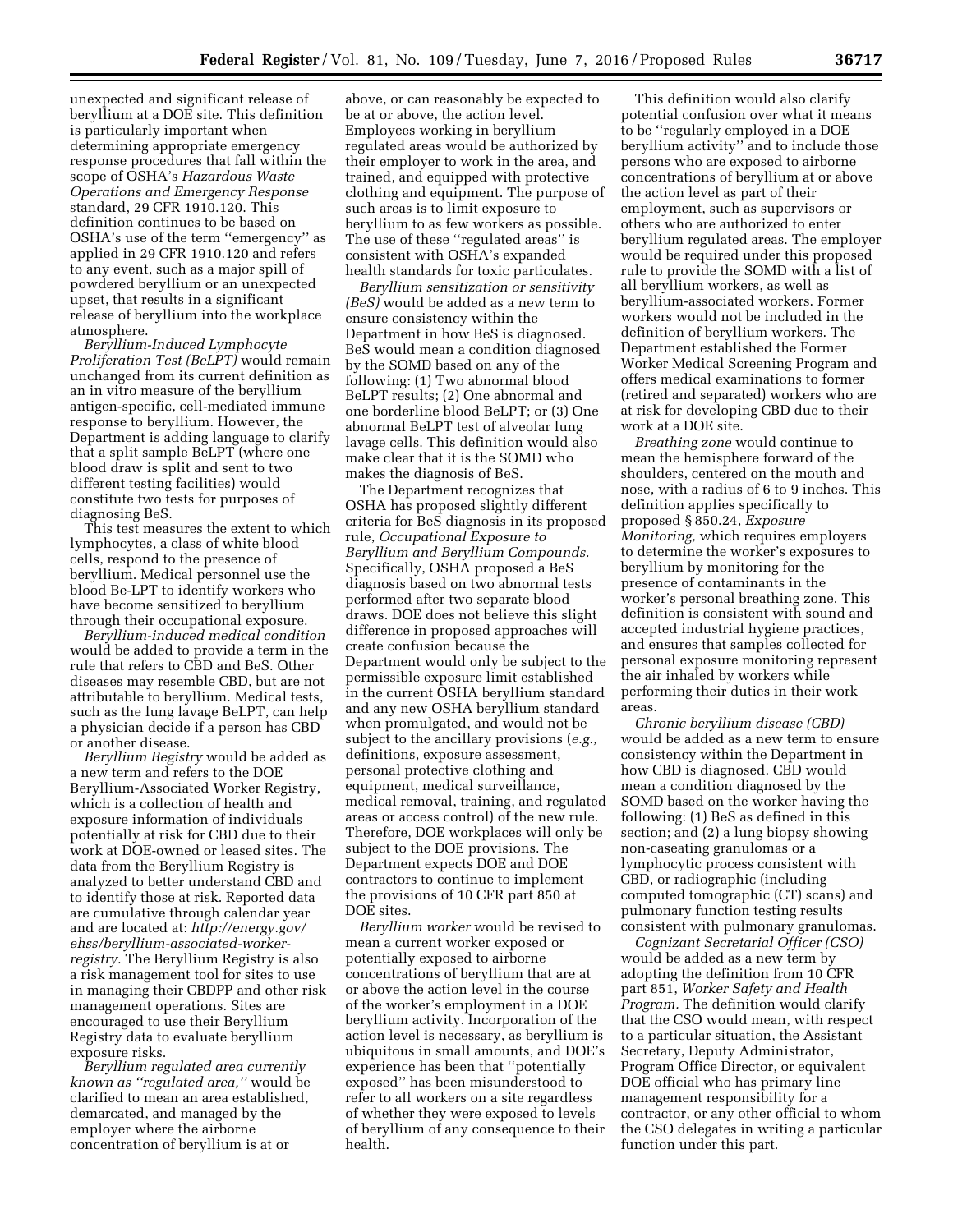*Contractor* would be revised from the current term ''DOE contractor'' by adopting the definition from 10 CFR part 851, *Worker Safety and Health Program,* but specifying that the definition applies to contractors performing beryllium work. This change would reflect DOE's intent that contractors covered under this rule includes any entity, including affiliated entities, such as parent corporation, under contract with DOE, and any subcontractor at any tier, that has responsibilities for performing beryllium work at a DOE site in furtherance of a DOE mission.

*DOE* would continue to mean the United States Department of Energy, including the National Nuclear Security Administration.

*DOE site* would be added as a new term by adopting the definition from 10 CFR part 851, and the current term ''DOE facility'', would be deleted. The definition would clarify that a DOE site would mean a DOE-owned or -leased area or location or other location controlled by DOE where activities and operations are performed at one or more facilities or places by a contractor in furtherance of a DOE mission. This definition would include all locations where DOE exercises regulatory control under the Atomic Energy Act of 1954, as amended (AEA), even if DOE does not own or lease the site.

*Employer* would replace the term ''responsible employer'' because DOE recognizes that ''responsible'' is selfevident in the context of this part. Therefore, an employer would be, (1) for DOE contractor employees, the DOE contractor that is directly responsible for the safety and health of employees while performing a beryllium activity or other activity at a DOE site; (2) for DOE employees, the DOE office that is directly responsible for the safety and health of DOE Federal employees while performing a beryllium activity or other activity at a DOE site; or (3) any person acting directly or indirectly for the contractor or DOE office with respect to terms and conditions of employment of beryllium workers and berylliumassociated workers.

*Final medical determination* would be added to the definitions section and would mean the final written medical determination of the SOMD as to whether the beryllium worker should be permanently removed because of BeS or CBD. The final medical determination to permanently remove a worker must be made by the SOMD based on a diagnosis of BeS or CBD as defined in this section. If the worker is eligible, and has elected the multiple physician review or alternate physician's determination, the

SOMD must issue the final medical determination at the conclusion of such process.

The current rule provides in § 850.35(a)(1)(i) that ''final medical determination'' is the ''outcome of the multiple physician review process or the alternate medical determination process,'' and thus temporary removal is only available pending this independent review. This proposed rule would be intended to permit the SOMD to determine that a worker should be put on temporary medical removal based on tests, recommendations, or any other symptoms that the SOMD deems medically sufficient, pending the SOMD's final medical determination as to whether the worker should be permanently removed. For example, if a SOMD evaluates a worker and believes the worker needs to undergo additional testing before a final determination can be made, the SOMD may determine that the worker should be temporarily removed pending the outcome of that testing. In instances where the worker does not request multiple physician review or alternate physician determination, the SOMD's initial determination may also be the final determination.

*Head of DOE Field Element* would be revised by adopting the definition from 10 CFR part 851. This change would reflect DOE's intent that the Head of DOE Field Element is the individual who is the manager or head of the DOE operations office or field office.

*High-efficiency particulate air (HEPA) filter* would continue to mean a filter capable of trapping and retaining at least 99.97% of 0.3 micrometer monodispersed particles.

*Medical removal benefits* (currently medical removal protection benefits) is being revised to mean the employment benefits that would be established by § 850.36 of this proposed rule for beryllium workers temporarily or permanently removed from beryllium activities in which the workers can be exposed to airborne concentrations of beryllium at or above the action level following a recommendation by the SOMD. This proposed definition would clarify that only beryllium workers are eligible for medical removal benefits. Medical removal provisions give contractors an incentive to make reasonable efforts to find and offer alternate employment to beryllium workers who have suffered negative health effects due to exposure to beryllium. The proposed definition of medical removal benefits and the proposed requirements in proposed § 850.36 would ensure that permanently removed beryllium workers would

suffer no reductions in total earnings, or other worker rights and benefits for up to two years after permanent medical removal, and up to one year for temporary removal. During this time the contractor would be required to make reasonable efforts to find alternate employment for a removed beryllium worker. Alternative employment may also be found through job retraining and out-placement programs operated by many sites during this two-year period. For workers who are removed, medical removal benefits would continue for the designated period, even where the employee has, during that period of removal, received a notice of and is subsequently laid-off.

*Medical restriction* would be added and refer to the outcome of the process under § 850.35 in which the worker is not suffering from CBD or has not been sensitized to beryllium, but the SOMD determines that exposure to beryllium is nonetheless contraindicated due to other medical conditions of the worker and thus, the SOMD recommends that the worker be restricted from a job that involves an exposure to beryllium at or above the action level. For beryllium workers with BeS or CBD, this proposed rule would require medical removal not medical restriction—if the SOMD determines that a beryllium worker should be removed from a beryllium job.

*Qualified Individual* would be added and defined to mean an individual, designated by the employer, who possesses the knowledge, skills, and abilities needed to implement an industrial hygiene program (*i.e.,* an individual who is either a certified industrial hygienist or has a college degree in industrial hygiene or a related scientific, engineering, or technical degree); who has completed special studies and training in industrial hygiene; and who has at least five years of full-time employment in the professional practice of industrial hygiene.

*Site Occupational Medical Director (SOMD)* would continue to mean the licensed physician responsible for the overall direction and operation of the site occupational medicine program. However, DOE believes the physician should be qualified to diagnose beryllium-induced medical conditions. Specifically, DOE expects the medical evaluations and procedures required to diagnose CBD will be performed or validated by a specialist in pulmonary medicine or occupational medicine, or by another physician familiar with the specialized equipment and examination protocols required to definitively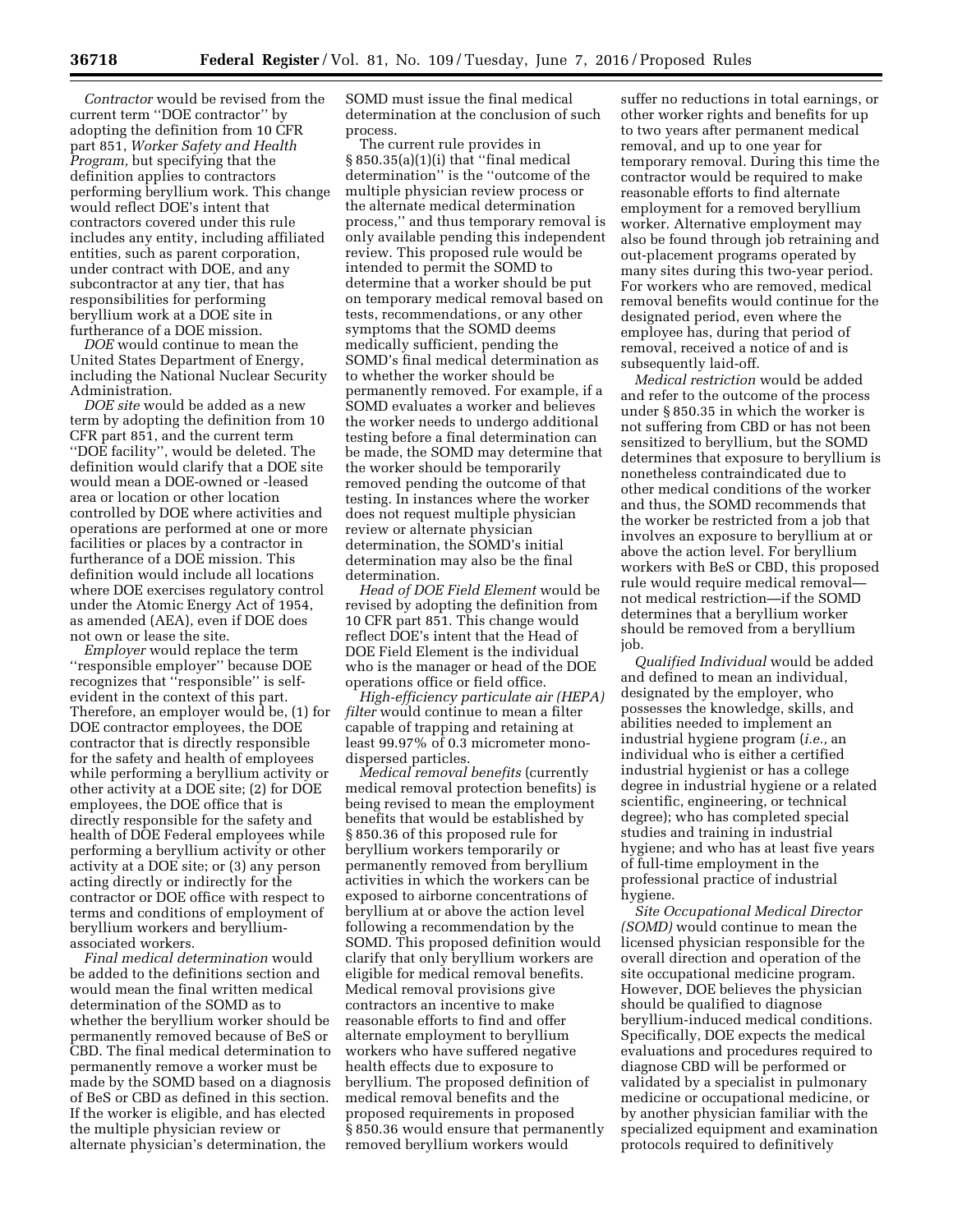differentiate between CBD and other lung diseases.

*Surface levels of beryllium* would replace the term ''removable contamination,'' and the definition would be revised by deleting the words ''nondestructive'' and ''washing.'' The word ''nondestructive'' gives the erroneous impression that actions to remove contamination can be very aggressive as long as the surface is not damaged. Washing is inconsistent with casual contact. The intent of the definition of ''surface levels of beryllium'' would be to describe the material that could be transferred to an individual by casual contact, such as brushing by the contaminated surface.

*Unique identifier* would continue to mean the part of a paired set of labels used in records that contain confidential information that does not identify individuals except by using the matching label.

*Worker* would be revised to mean an employee of DOE or a DOE contractor, or subcontractor, at any tier, who performs work in furtherance of a DOE mission at a DOE site.

*Terms and definitions deleted and not explained above.* The definitions of ''DOE facility,'' ''immune response,'' ''operational area,'' and ''worker exposure'' would be deleted, as these terms are either not used in this proposed notice or are fully explained as established in § 850.24 (Exposure monitoring).

Proposed § 850.3(b) would be amended to provide that undefined terms shall have the same meanings as used in the AEA and 10 CFR part 851, *Worker Safety and Health Program.* 

#### § 850.4—Enforcement

Proposed § 850.4 would continue to preserve the section as amended on February 9, 2006 (71 FR 6858, 6931). That amendment provides that DOE may take appropriate steps pursuant to 10 CFR part 851, *Worker Safety and Health Program,* to enforce compliance by contractors with this part, and any DOE-approved contractor's CBDPP. This provision would continue to allow DOE to employ contractual mechanisms such as a reduction in fees, or to assess a civil penalty when a contractor fails to comply with the provisions of the proposed rule.

## § 850.5—Dispute Resolution

Proposed § 850.5 would continue to establish that any adversely affected worker may refer a dispute regarding compliance with the rule to the Office of Hearings and Appeals (OHA) for resolution; however, employees who are represented by a labor organization are

required first to exhaust any grievancearbitration procedure that is available for resolving disputes over terms and conditions of employment. The rule would continue to provide that a worker will be deemed to have exhausted all applicable grievance-arbitration procedures if 150 days have passed after the filing of a grievance and a final decision on it has not been issued. This provision is consistent with 10 CFR part 708, *DOE Contractor Employee Protection Program,* at § 708.13(a)(2). Proposed § 850.5(b) would permit OHA to ''elect not to accept a petition from a worker unless the worker had requested that the employer correct the violation,'' rather than prohibit the petition from being accepted by OHA unless the worker had requested his employer correct the violation.

§ 850.6—Interpretations, Binding Interpretive Rulings and Requests for Information

Proposed § 850.6 would be added to establish and clarify that requests for legal interpretations under this proposed rule would be in accordance with 10 CFR 851.6, *Petitions for generally applicable rulemaking,*  requests for binding interpretive rulings would be in accordance with § 851.7, *Requests for a binding interpretative ruling,* and informal requests for information would be made pursuant to 10 CFR 851.8, *Informal requests for information.* Informal requests for information and inquiries regarding technical requirements in this proposed rule would be directed to the Office of Environment, Health, Safety and Security (AU). The responses given by AU would be advisory only and would not be binding on DOE. In addition, to assist the DOE community in understanding the technical meaning or application of a specific requirement in this proposed rule, AU would continue to operate the DOE Response Line (1– 800–292–8061) to provide information to DOE, DOE contractor and DOE subcontractor employees.

## *B. Subpart B—Administrative Requirements*

Subpart B of the proposed rule would establish general and administrative requirements to develop, implement, and maintain a CBDPP and to perform all beryllium related activities according to the CBDPP.

## Proposed § 850.10—Development and Approval of the CBDPP

Proposed § 850.10 would continue to establish the requirements for development and approval of the CBDPP. Proposed § 850.10(a)(1) would

continue to require each employer engaged in beryllium activities at a DOE site to prepare and submit a CBDPP for review and approval as indicated in proposed § 850.10(b). DOE would expect its employers to perform the beryllium inventory and hazard assessment as would be required by proposed §§ 850.20 and 850.21 and then prepare and submit for approval a CBDPP that is warranted by the results of the beryllium inventory and hazard assessment.

Proposed § 850.10(a)(1) would also establish a 90 day timeframe from the effective date of the final rule for employers' submissions of the CBDPP. DOE is aware of the burden of documentation that can be generated by new programs. However, most employers have already developed CBDPPs in response to the current rule. DOE expects the additional effort required to refine the existing CBDPPs to meet the requirements of the proposed rule will be minimal.

Proposed § 850.10(a)(2) would require employers that employ berylliumassociated workers at a DOE site, but which are not engaged in beryllium activities, to submit a CBDPP with the provisions appropriate for its workers [*e.g.,* medical surveillance (§ 840.34), training and counseling (§ 840.38), and recordkeeping (§ 840.40)] for review and approval. This section clarifies that DOE does not expect employers to prepare and submit a CBDPP that includes all the provisions of this proposed rule if they do not employ beryllium workers. This proposed section would establish a 90-day timeframe from the effective date of the final rule for the employers' submission of a CBDPP to the appropriate Head of DOE Field Element. 10 CFR 851.26, *Recordkeeping and reporting,* requires documentation of all hazard inventory and hazard assessment results, so employers would be required to have records to support the conclusion that a CBDPP would not be required.

Proposed  $\S 850.10(a)(3)$  would continue to require a single CBDPP be submitted to encompass all berylliumrelated activities at a site, as currently provided in § 850.10(a)(2). Because DOE recognizes that one site may encompass multiple contractors and numerous work activities, this proposed sections would continue to clarify that the CBDPP for a given site may include specific sections for individual contractors or work tasks. DOE believes that this allowance for a segmented CBDPP structure would minimize the burden associated with the CBDPP update and approval requirements because it allows individual contractors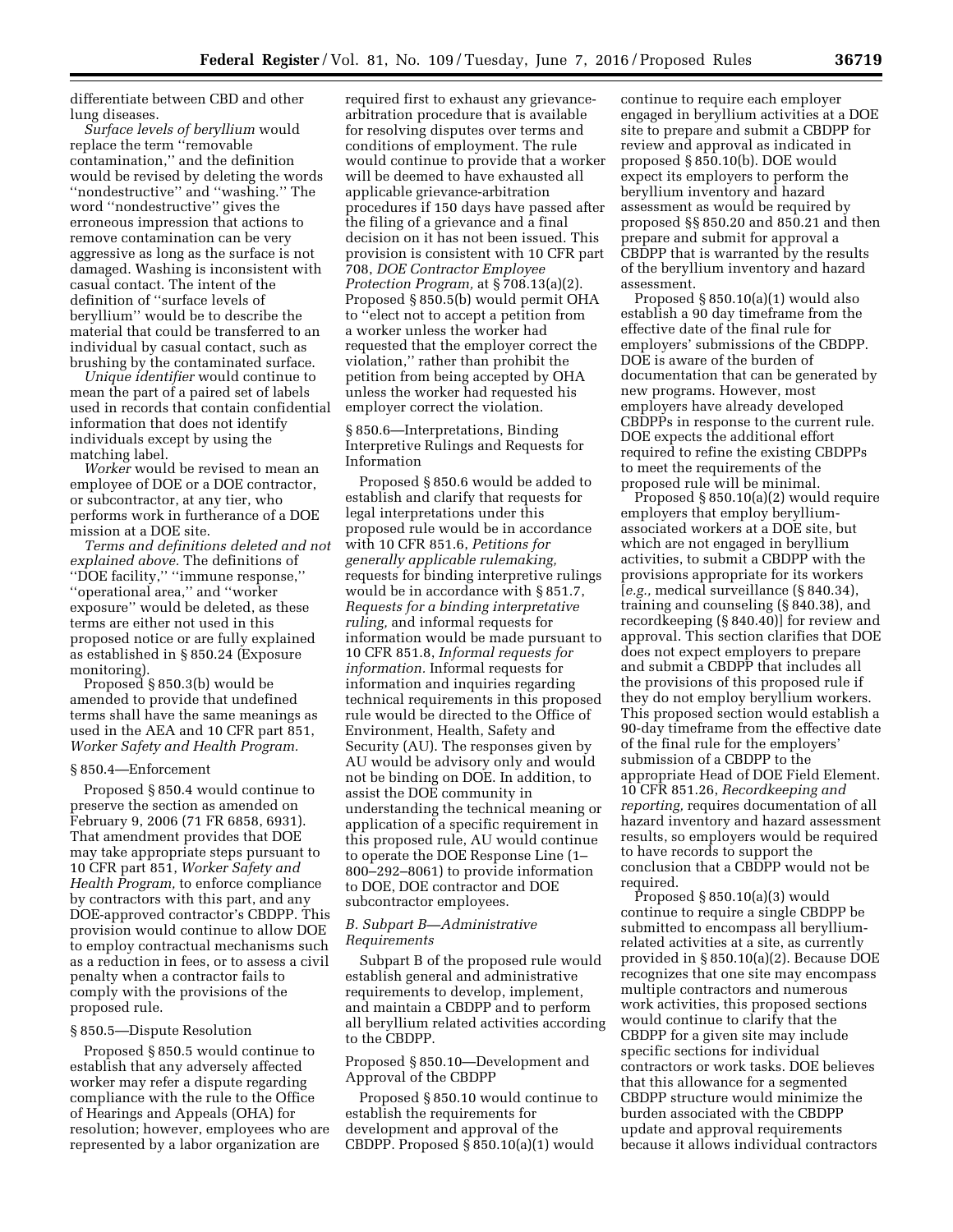to update and submit for approval only the section of the CBDPP pertaining to their specific activities. If multiple contractors are involved, the DOE contractor designated by the Head of the DOE Field Element must take the lead in compiling the overall CBDPP and coordinating the input from various contractors, subcontractors, or work activities. This proposed section further clarifies that in such cases the designated contractor would be required to review the sections of the CBDPPs prepared by the other contractors engaged at the site before a consolidated CBDPP could be submitted to the Head of DOE Field Element for final review and approval.

Proposed § 850.10(a)(4) would require multiple employers at a DOE site to share relevant assessment information gathered under proposed § 850.41(a) of this proposed rule, to ensure the safety and health of their workers.

Proposed § 850.10(b)(1) would continue to require the Heads of DOE Field Elements to review and provide approval or rejection of the CBDPPs. However, the proposed section would amend the current rule by requiring that approvals or rejections of the CBDPP be provided in writing. DOE believes that its review and approval of CBDPPs is necessary to ensure that each contractor's CBDPP is consistent with the requirements and objectives of the rule. The Head of DOE Field Element is not only responsible for operations within his or her jurisdiction, but also is familiar with the operations and any related special circumstances or unique situations that may affect implementation or effectiveness of the CBDPP. Thus, DOE believes the Head of DOE Field Element is the most appropriate DOE approval authority for CBDPPs. This proposed section would establish a 90 working day period for DOE to review and either approve or reject the CBDPP or any updates to the CBDPP. During its review, DOE may direct the contractors to modify the CBDPP. DOE established this 90 working day period to facilitate timely implementation of program elements by employers and to ensure that Heads of DOE Field Elements respond to employers' submissions.

Proposed § 850.10(b)(2) would require the appropriate CSO to review and provide a written approval or rejection of the CBDPPs or any updates to the CBDPP for DOE Federal offices with beryllium workers or berylliumassociated workers. This proposed section would establish a 90 working day period for the CSO to review and either approve or reject the CBDPP. During its review, the CSO may direct

the DOE Federal office to modify the CBDPP.

Proposed § 850.10(b)(3) clarifies that the CBDPP is would be deemed approved 90 working days after submission to the Head of DOE Field Element or the CSO if it has not been approved or rejected earlier.

Proposed § 850.10(b)(4) would amend § 850.10(b)(2) to require employers to give a copy of the approved CBDPP, upon request, to the Office of Environment, Health, Safety and Security, DOE program offices, affected workers, and their designated worker representatives. This section ensures that workers and their representatives have access to information related to the protection of their health.

Proposed § 850.10(c) would continue to require employers to update the written CBDPP for review and approval within 30 working days in two circumstances: (1) Whenever a significant change or addition to the CBDPP is made or warranted, and (2) whenever a contractor changes. DOE believes that such updates are appropriate to ensure that the CBDPP accurately reflects workplace conditions and addresses specific workplace beryllium exposure hazards. This section would also require the Head of DOE Field Elements, or appropriate CSO, if applicable, to review CBDPPs at least annually and, if appropriate, require the employers to update CBDPPs. DOE considers the annual review cycle to be appropriate and necessary to ensure that CBDPPs remain up-to-date and that they accurately reflect workplace conditions and required control procedures.

Proposed § 850.10(d) would continue to require employers to notify any associated labor organization of the development and implementation of the CBDPP plan and updates, and upon request, bargain with the labor organization on implementation of part 850 in a manner that is consistent with Federal labor laws and this part. This section continues to ensure that CBDPPs are developed and implemented consistently with the requirements imposed by the National Labor Relations Act (NLRA), 29 U.S.C. 151– 169, and that they do not create obligations in excess of those that would be found in such circumstances under the NLRA.

## Proposed § 850.11—General CBDPP Requirements

Proposed § 850.11 would continue to establish the general requirements of the CBDPP. Proposed § 850.11(a) would continue to specify that the CBDPP would be expected to address the

existing and planned beryllium activities. Also, proposed § 850.11(b) continues to require employers to tailor the scope and content of the CBDPP to the specific hazards associated with the beryllium activities being performed, but would no longer require that the CBDPP augment or be integrated into existing Worker Safety and Health Programs. The existing provision is considered unnecessary because § 850.1, *Scope,* already provides that the CBDPP supplements, and is deemed an integral part of, the worker safety and health program under 10 CFR part 851, for DOE contractor employees. In addition, proposed § 850.11(b)(1) would require that the CBDPP include formal plans outlining how the employer would ensure that beryllium exposures are maintained below the level prescribed in proposed § 850.22 of this part. Proposed § 850.11(b)(2) would make clear that the plans must, at a minimum, satisfy each requirement in subpart C of the rule (*Specific Program Requirements*). Proposed § 850.11(b)(3) would clarify that the CBDPP provisions must contain provisions for minimizing the number of workers exposed to airborne levels of beryllium at or above the action level, and the instances in which workers are exposed to beryllium.

DOE proposes to delete the requirement in the existing rule at § 850.11(b)(3)(iii) to minimize the disability and lost work time of workers due to beryllium-induced medical conditions and associated medical care, because DOE recognizes that this specific requirement has no practical effect and its intent is met by the other requirements in the CBDPP regulations.

DOE also proposes to delete the requirements in the existing rule at § 850.11(b)(3)(iv), which require the CBDPP to include specific exposure reduction and minimization goals to further reduce exposures below the PEL prescribed in proposed § 850.22, *Permissible exposure limit,* DOE is proposing this change because its experience in implementing this part indicates that the open-ended expression ''further reduce exposures'' is problematic to implement because beryllium is ubiquitous in small amounts. In addition, DOE believes the actions required when workers are exposed to airborne levels of beryllium at or above the proposed action level are protective and expects that few workers will develop CBD from future exposures.

Proposed § 850.12—Implementation

Proposed § 850.12(a) would require employers to manage and control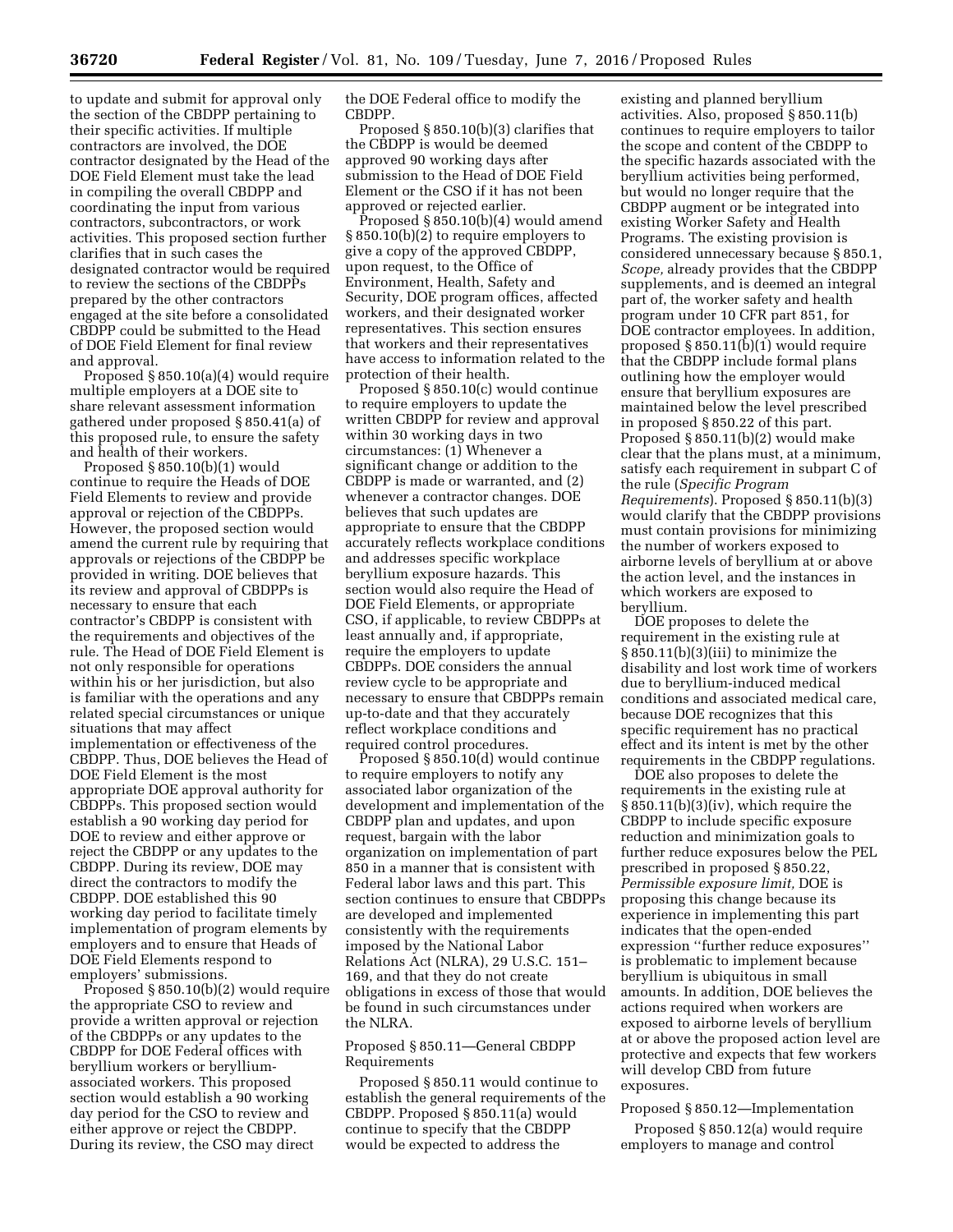beryllium activities consistent with the approved CBDPP. Proposed § 850.12(b) [currently § 850.12(c)] would provide that tasks involving potential exposure to airborne levels of beryllium at or above the action level, that are not covered under the CBDPP may only proceed with the written approval from the Heads of DOE Field Elements, or appropriate CSO, as applicable.

Proposed § 850.12(c) [currently § 850.12(b)], would continue to establish that no person employed by DOE or a DOE contractor may take or cause any action that is inconsistent with the requirements specified in this part, an approved CBDPP, or any other applicable Federal statute or regulation concerning the exposure of workers to levels of beryllium at a DOE site. This section clarifies that DOE and contractor personnel would be required to follow applicable requirements of the rules as well as applicable requirements in other applicable Federal statutes and regulations concerning exposure of workers to beryllium.

As with the existing § 850.12(d), proposed § 850.12(d) would continue to recognize that, depending on the circumstance of the work, employers may choose to take additional actions to protect their workers. In implementing this part of the rule, the Department has learned that in certain instances, some sites took actions they felt were more protective of workers, but which in fact conflicted with the requirements of the rule. This provision makes it clear that while employers may take additional actions to protect their workers, employers would be required to first comply with the requirements of this part. DOE recognizes that individuals responsible for implementing CBDPP activities must use their professional judgment in protecting the safety and health of workers. Proposed § 850.12(e) would continue to provide that nothing in the rule is intended to diminish the responsibilities of DOE officials under 29 CFR part 1960 and related requirements for Federal workers.

#### Proposed § 850.13—Compliance

Proposed § 850.13(a) would revise existing § 850.13(a) to allow contractors or DOE offices, as applicable, who already have CBDPPs that have been approved by a Head of DOE Field Element, or appropriate CSO, as applicable, to continue to use them for one year after the effective date of the final rule. Thereafter, proposed § 850.13(b) would mandate that employers conduct beryllium activities in compliance with their approved CBDPP under this proposed rule.

Proposed § 850.13(c) would continue to require contractor employers responsible for a beryllium activity to be responsible for complying with the proposed rule. When no contractor is responsible for the beryllium activity and Federal employees perform the activity, this proposed section would require DOE to be responsible for compliance.

## *C. Subpart C—Specific Program Requirements*

Subpart C of the proposed rule would continue to establish performance-based requirements for the CBDPP. These proposed requirements would focus on preventing CBD by requiring specified protective actions, reducing the number of workers exposed to beryllium, and continuous monitoring to ensure that workplace controls are sufficiently protective. DOE would expect implementation of the rule to continue to increase its understanding of the development, course and prevention of CBD.

## Proposed § 850.20—Beryllium Inventory

Proposed § 850.20 would continue to require employers to take specific actions in order to develop a beryllium inventory, and would also provide that employers must update the inventory at least annually and when significant changes to beryllium activities occur.

DOE intended that the current version of § 850.20 include the requirement to maintain an up-to-date inventory. Proposed § 850.20(a)(1) through (4) would require employers to develop their beryllium inventory by reviewing current and historical records, interviewing workers, conducting air, surface and bulk sampling as appropriate to characterize the beryllium and its locations and documenting the locations of beryllium at or above the action level at a site. Characterizing the beryllium and identifying the locations of beryllium are necessary to assess and control beryllium workplace hazards. Employers should conduct the sampling that is appropriate for the specific workplace conditions and the suspected types and locations of beryllium contamination. Sampling techniques could include collecting area and wipe samples and collecting personal breathing zone samples.

By maintaining a beryllium inventory, employers will accomplish the following functions that are critical to the success of the CBDPP: (1) Identification of locations and operations that should be physically isolated from other areas to prevent the spread of contamination, (2)

identification of areas in which worker access should be restricted to minimize the number of workers who could be exposed to beryllium at or above the action level, (3) identification of beryllium contamination that must be controlled in areas that are scheduled for decontamination and decommissioning, and (4) identification of beryllium contamination in areas that are being used for non-beryllium activities, to determine the need for cleanup.

Surface level data obtained with dry wipes before the effective date of the final rule will be acceptable for meeting the beryllium inventory requirements for conducting surface sampling in proposed § 850.20(a)(3). However, subject to § 850.20(b), employers that previously used dry wipe sampling would have to convert to wet wipe sampling for new surface exposure monitoring after the effective date of the final rule to comply with the requirements of proposed § 850.24(a)(2)(ii), unless the use of wet wipes would have an undesired effect on the surface being sampled or is not technically feasible.

DOE is proposing to delete from § 850.20(a) the requirement that employers identify workers that were exposed or potentially exposed to beryllium at the inventoried locations. DOE has found that identifying workers is more effectively accomplished by listing the identified locations, using surveys to ask workers about their activities in those locations, and looking at the work histories workers provide when undergoing medical evaluations. Also, proposed § 850.34(a)(3) and (4) would require employers to provide information related to workers' beryllium exposures, to facilitate the SOMD's determination of which workers should receive mandatory medical evaluations and which workers should be offered voluntary medical evaluations.

Proposed § 850.20(b) would permit employers to use inventory results obtained within 12 months prior to the effective date of the final rule to satisfy the requirements set forth in § 850.20(a) if a Qualified Individual determines that conditions represented by the results have not changed in a manner that would warrant changes in the beryllium inventory. While wet wipe data would replace the dry wipe beryllium data in inventories as surfaces are monitored as part of the employer's ongoing CBDPP activities, DOE believes that repeating surface measurements solely for updating the inventory as of the effective date of the final rule would not be cost-effective or justified based on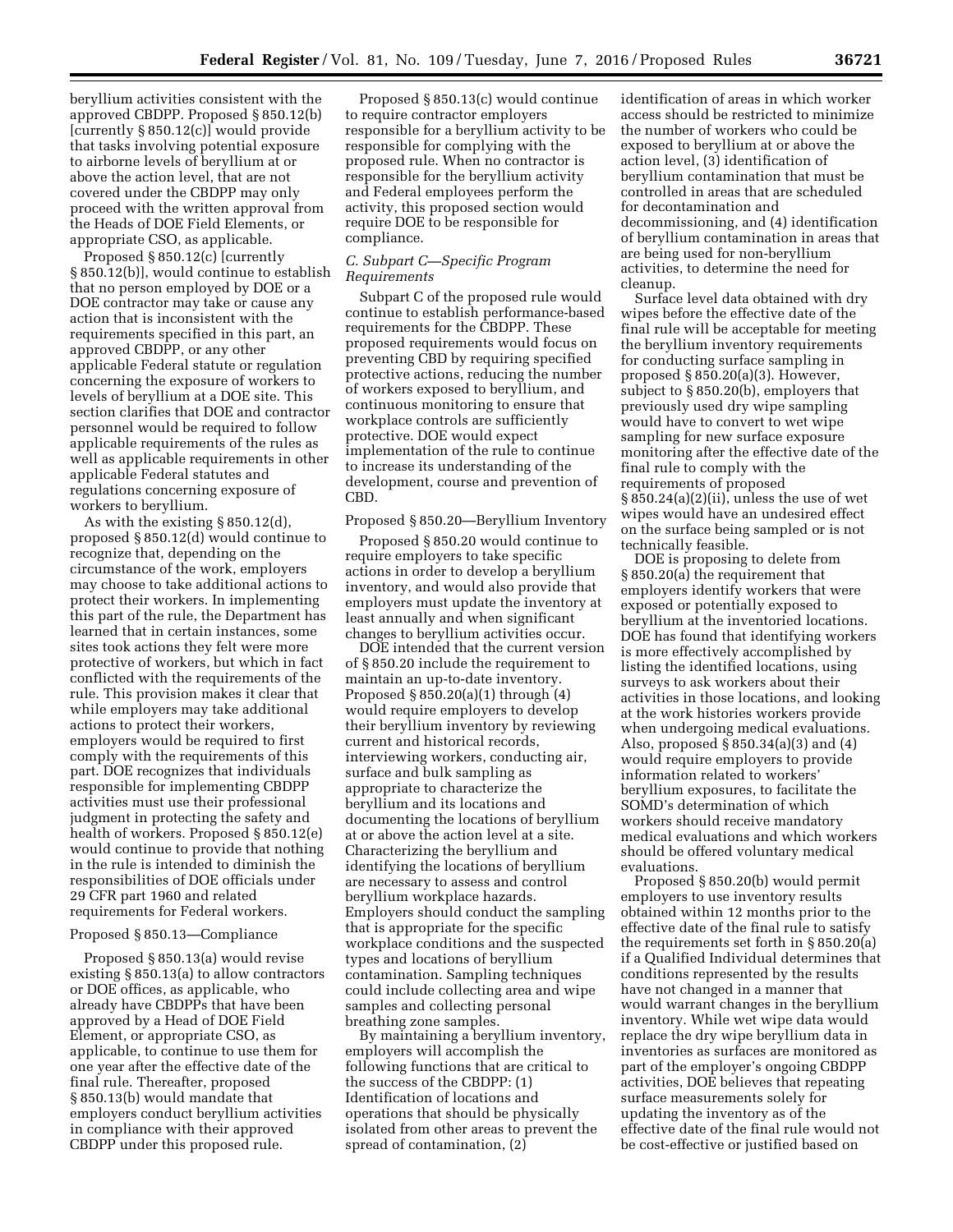the amount of reduced risk of beryllium disease that would be realized. Proposed § 850.20(b) would also require employers to update their beryllium inventory at least annually and when significant changes occur to beryllium activities, which is consistent with the common practice at DOE sites.

Proposed § 850.20(c) would continue to require the employer to ensure that the beryllium inventory is managed by a Qualified Individual. DOE believes this provision is necessary to ensure that the inventory is accurate and complete.

## Proposed § 850.21—Hazard Assessment and Abatement

Because the identification of the possible presence of beryllium in a workplace does not, in and of itself, suffice to determine whether a hazard exists or whether and, if so, what control measures must be employed, proposed § 850.21(a) would continue to require employers to conduct a beryllium hazard assessment if the inventory establishes the presence of beryllium. This section, as proposed, would limit the requirement to conduct hazard assessments to areas where the airborne concentration of beryllium is potentially at or above the action level. This requirement allows each site the flexibility to determine the appropriate risk-based approach for assessing beryllium-related hazards in its worksites. Flexibility is important because operations, conditions, and the potential for exposure may vary greatly from operation to operation and site to site.

Proposed § 850.21(b) would require employers to conduct the beryllium hazard assessment in accordance with the requirements in 10 CFR 851.21, *Hazard Identification and Assessment.*  10 CFR 851.21 establishes the employer's duty to enact procedures for identifying the hazards and assessing the related risk in the workplace. This section lists the activities employers would perform as part of their hazard and risk assessment procedures (*e.g.,*  conducting workplace monitoring, evaluating operations).

Proposed § 850.21(c) would be added to require employers to abate beryllium hazards in accordance with the requirements in 10 CFR 851.22, *Hazard Prevention and Abatement.* This section requires employers to develop and implement a process for preventing, prioritizing and abating beryllium hazards using the hierarchy of controls, starting with elimination (or substitution of the hazard, if appropriate and feasible) and ending with personal protective equipment.

Proposed § 850.21(d) would be added to provide that employers ensure paragraphs (a) through (c) of this section, are managed by a Qualified Individual as defined in this proposed rule.

#### Proposed § 850.22—Permissible Exposure Limit

DOE received several comments in response to its Request for Information (RFI) concerning the adoption of the OSHA PEL for beryllium. Approximately two-thirds of the commenters favored DOE no longer adopting the OSHA PEL and pointed out that even OSHA recognizes that the current OSHA PEL may not be adequate to prevent the occurrence of CBD (ref. 34).

In response to the Department's RFI concerning whether DOE should adopt the 2010 ACGIH® threshold limit value (TLV<sup>®</sup>) of 0.05  $\mu$ g/m<sup>3</sup> (ref. 6) as its PEL, approximately two-thirds of the commenters rejected its adoption. Several commenters pointed out that TLVs® are not developed with technical or economic feasibility in mind and that TLVs®, quoting from the ACGIH®, ''are not developed for use as legal standards and ACGIH® does not advocate their use as such.'' Others suggested DOE adopt the 2010 ACGIH® TLV® as its PEL because it is the most protective and conservative published level.

Proposed § 850.22(a) would continue to retain OSHA's 8-hour TWA PEL for airborne exposure to beryllium  $(2 \mu g)$ m3), as measured in the worker's breathing zone by personal monitoring, but allows for the adoption of a stricter standard should OSHA establish one through its rulemaking process. As in the current rule, the PEL would supplement the action level by establishing an absolute 8-hour TWA level above which, no worker may be exposed. Engineering or work practice controls would be required to bring exposures to at or below the PEL.

OSHA has published the beryllium PELs in Tables Z–1 and Z–2 of 29 CFR 1910.1000. The values in Table Z–2 were American National Standards Institute (ANSI) standards that existed when OSHA was created and were adopted by OSHA. Tables Z–1 and Z– 2 both list  $2 \mu g/m^3$  as an 8-hour TWA. In addition, Table  $Z-2$  lists 5  $\mu$ g/m<sup>3</sup> as an ''acceptable ceiling concentration'' and  $25 \mu g/m^3$  as an "acceptable maximum peak above the acceptable ceiling concentration for an 8-hour shift'', where workers may be exposed above 5  $\mu$ g/m<sup>3</sup> (but never above 25  $\mu$ g/ m3)'' for a maximum cumulative period of 30-minutes during an eight hour shift (ref. 35).

The proposed requirement in § 850.22(b) would provide that when OSHA promulgates a lower PEL, DOE would notify its contractors through a notice in the **Federal Register**.

While DOE is proposing to continue to adopt the OSHA PEL, the Department believes that provisions to minimize worker exposure to beryllium in DOE facilities by lowering the action level (proposed § 850.23) and to encourage and require regular medical monitoring of workers (proposed § 850.34) will ensure an adequate level of protection for workers engaged in beryllium activities.

DOE considered adopting a short term exposure limit (STEL) of 10  $\mu$ g/m<sup>3</sup>, averaged over a 15-minute sampling period (the ACGIH STEL at the time) in its original rule in 1999, however, because the STEL of 10  $\mu$ g/m<sup>3</sup> would not provide any added protection for the worker given that the action level of 0.2  $\mu$ g/m<sup>3</sup> would be exceeded in less than 15 minutes where exposure levels are at 10  $\mu$ g/m<sup>3</sup>, the Department elected not to establish a STEL. The ACGIH dropped its STEL in 2009 when it lowered its 8 hour TWA TLV to  $0.05 \mu g/m^3$ .

DOE recognizes that OSHA has included a STEL of 2  $\mu$ g/m<sup>3</sup> in its proposed rule, *Occupational Exposure to Beryllium and Beryllium Compounds*  (80 FR 47565, August 7, 2015), however, similar to the 1999 comparisons (between the DOE action level and ACGIH STEL), DOE's proposed action level of  $0.05 \mu g/m^3$  would be exceeded in less than 15 minutes where exposure levels are at  $2 \mu g/m^3$ . Accordingly, the Department has elected to continue to not propose a STEL in this amendment.

#### Proposed § 850.23—Action Level

Proposed § 850.23(a) would continue to require employers to include in their CBDPPs an 8 hour time weighted average action level for beryllium and would change the action level from 0.2  $\mu$ g/m<sup>3</sup> to 0.05  $\mu$ g/m<sup>3</sup> (8-hour TWA of 0.05 microgram of beryllium, per cubic meter of air), as measured in the worker's breathing zone by personal monitoring. Due to the number of workers who have been identified as being sensitized to beryllium or having CBD, the Department feels that it is prudent to lower the action level. The  $0.05 \mu g/m^3$  action level was chosen based on the Department's review of epidemiological studies and the ACGIH® TLV® (refs. 6–28). Lowering the action level to  $0.05 \mu g/m^3$  would result in greater protection for the affected work force because it would lower the trigger that requires the use of controls and protective measures designed to prevent worker exposure to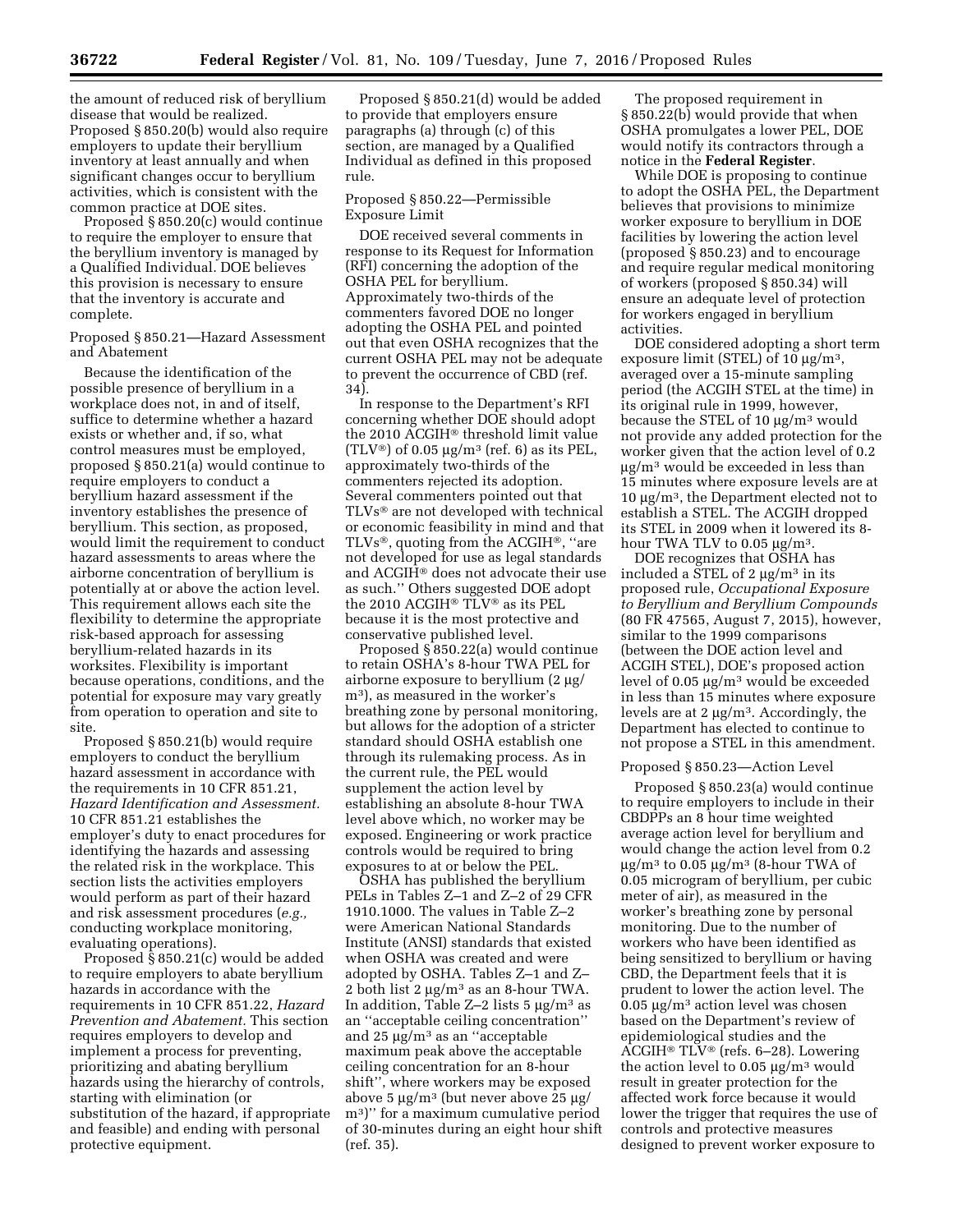beryllium. DOE does not anticipate that the lower action level will require the use of new or different types of equipment; it will just require implementation of the controls at a lower level.

*Benefits of lowering the action level.*  As specified in this proposed rule, being at or above the action level triggers the requirements to use a number of controls and protective measures designed to protect employees from exposures to beryllium. Employers at DOE sites where exposure levels are at or above the action level would be required to implement these controls at DOE's proposed lower action level.

Lowering the action level would increase the number of workers afforded the protective measures. DOE believes there are still a number of workers exposed to concentrations of beryllium between 0.05  $\mu$ g/m<sup>3</sup> and 0.2  $\mu$ g/m<sup>3</sup>, but who are never exposed to levels above 0.2  $\mu$ g/m<sup>3</sup>. Under an action level of 0.2  $\mu$ g/m<sup>3</sup>, these workers would not be provided the protective measures triggered by that action level. Under an action level of  $0.05 \mu g/m^3$ , however, these workers would be provided the additional protective measures specified in proposed § 850.23(b). These additional protective measures would potentially reduce the exposures experienced by these workers, leading to a reduction in their risk of developing a beryllium-induced medical condition.

As stated earlier, several provisions of the proposed rule would continue to apply independent of the action level. Specifically, these are the CBDPP requirement (10 CFR 850.10), the inventory requirement (10 CFR 850.20), the voluntary protective clothing and equipment requirement (10 CFR 850.29(a)(3)), the housekeeping requirements related to the cleaning of surfaces with removable beryllium (10 CFR 850.30(b) through (d)), the release or transfer requirements (10 CFR 850.31(c)), the waste disposal requirements (10 CFR 851.32), the beryllium emergencies requirement (10 CFR 850.33), the medical surveillance and restriction requirements as they relate to beryllium associated workers (10 CFR 850.34 and 850.35), the training and counseling requirements (10 CFR 850.38), the warning labels requirements (10 CFR 850.39(b)), and the recordkeeping and use of information requirements (10 CFR 850.40).

Proposed § 850.23(b) would continue to require employers to implement a number of protective measures designed to protect workers from beryllium exposures when the levels are at or above the action level, including:

- Periodic exposure monitoring (10 CFR 850.24(c));
- Additional exposure monitoring (10 CFR 850.24(d));
- Exposure reduction (10 CFR 850.25);
- Beryllium regulated areas (10 CFR 850.26);
- Hygiene facilities and practices (10 CFR 850.27);
- Respiratory protection (10 CFR 850.28);
- Protective clothing and equipment (10 CFR 850.29);
- Housekeeping (10 CFR 850.30); and
- Warning signs and labels (10 CFR 850.39).

Thus, DOE sites where exposure levels are at or above the action level would be required to implement these protective measures to provide further protection to workers exposed at or above the action level. These additional protections would reduce the exposure levels experienced by these workers, potentially reducing their risk of developing a beryllium-induced medical condition.

## Proposed § 850.24—Exposure Monitoring

Proposed § 850.24 would continue to establish the worker exposure monitoring requirements of the CBDPP. The exposure monitoring provisions in this section are necessary to determine the extent of exposure at the worksite; prevent worker overexposure; identify the sources of exposure to beryllium; collect exposure data so that the employer can select the proper control methods to be used; evaluate the effectiveness of selected protective measures; and provide continual feedback on the effectiveness of the program in controlling exposures.

Exposure monitoring is important not only to determine the level of beryllium to which workers are exposed and the frequency at which workers should be monitored, but also to determine whether other protective provisions of the rule need to be implemented. The employer's obligation to provide protective clothing and equipment, for example, is triggered by monitoring results showing that a worker is exposed to airborne concentrations of beryllium at or above the action level.

Proposed § 850.24(a)(1) would continue to require employers to ensure that exposure monitoring be managed by a qualified individual, and add the requirement for monitoring to be conducted in accordance with the approved CBDPP. Proposed § 850.24(a)(2) would require employers to determine the beryllium exposure of workers by collecting personal breathing zone samples that reflect a worker's exposure to airborne concentrations of total beryllium averaged over an 8-hour period. This is a measurement of the exposure that would occur if the worker was not using respiratory protection equipment. Breathing zone is defined in § 850.3(a) as ''a hemisphere forward of the shoulders, centered on the mouth and nose, with a radius of 6 to 9 inches.'' Thus, a breathing zone sample should be taken as close as practical to the nose and mouth of the worker and must be taken within a 6 to 9 inch radius.

*Surface level monitoring.* DOE received several comments in response to its RFI concerning how current wipe sampling protocols aid exposure assessments and protect beryllium workers. The commenters' general view is that wipe sampling is effective at determining the presence of beryllium and can be used to define contaminated spaces, and that wipe sampling remains a valuable method to ensure that work areas are kept clean and equipment is properly released from controls. In addition, wipe samples aid in the identification of beryllium that could potentially become airborne and are therefore an important tool that should be used when assessing potential beryllium hazards. A few commenters suggested that measuring surface levels is not sufficiently exact and that surface levels do not correlate with health effects. Those commenters suggested that surface sampling should not be used to measure worker exposure or demonstrate regulatory compliance; that workers and the media have inappropriately focused attention on wipe sampling results as the indicator of what is ''safe''; that DOE facilities have come under scrutiny for surface sampling results that do not accurately represent the potential for BeS or development of CBD; and that surface sampling is prohibitively expensive when used for the release of equipment.

DOE also received several comments in response to its RFI concerning how reliable and accurate current sampling and analytical methods are for beryllium wipe samples. Commenters pointed out that there is a high level of variability in measured surface loadings within and between individuals collecting wipe samples from the same surface. Studies have shown that a number of factors affect the reliability and accuracy of current wipe sampling methods, and recovery of material from surfaces is highly dependent on the skill, training, and work practices of the individual collecting the samples. Concerning analysis of wipe samples, however, commenters suggested that the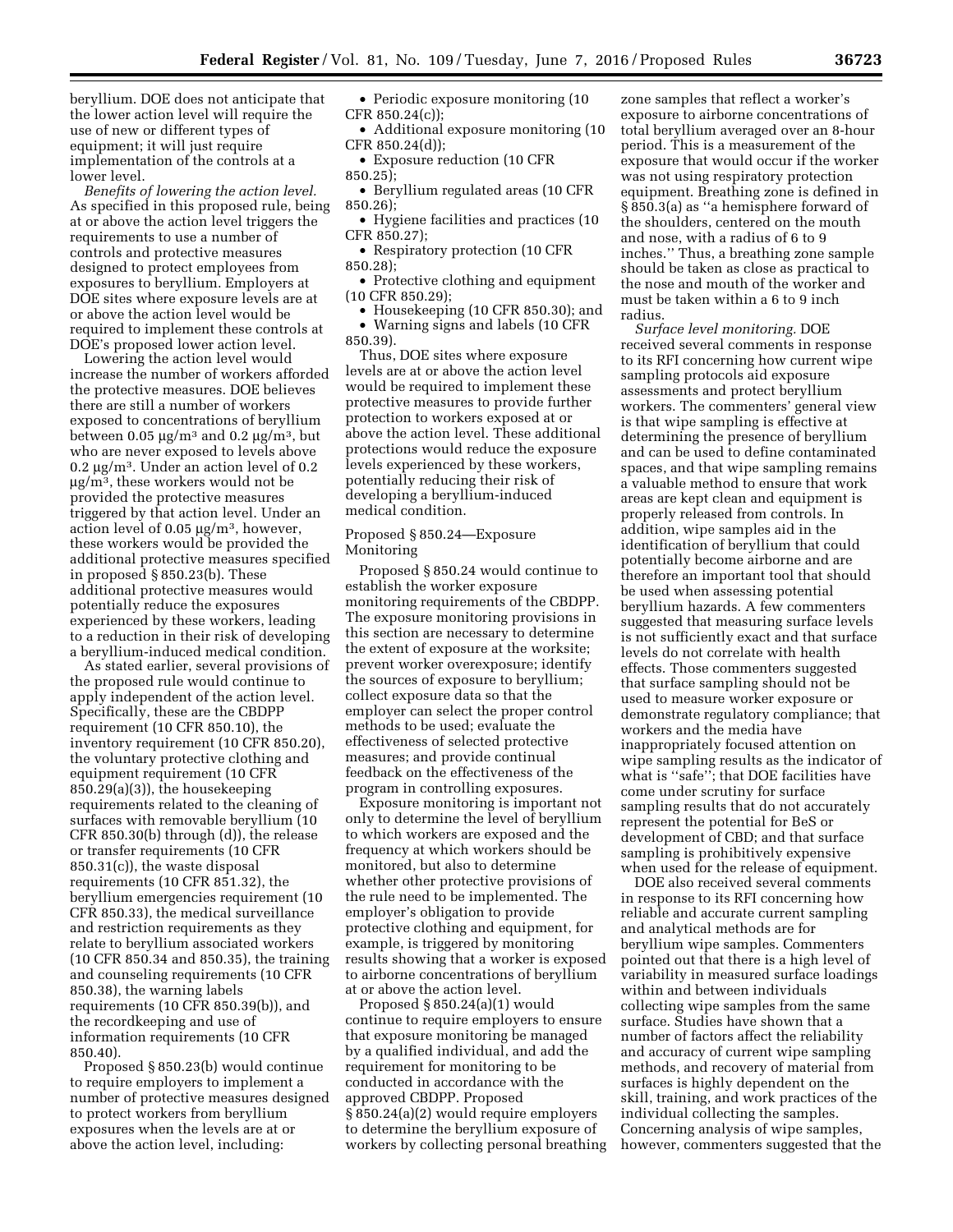issues associated with the reliability and accuracy of analytical methods used for beryllium wipe samples are no different from those encountered in obtaining good results for airborne samples, and the current sampling and analytical protocols are reliable and accurate.

DOE has considered the commenters' suggestions, along with other available information, and proposes to amend this section by including requirements for monitoring the levels of beryllium on surfaces. Monitoring surface levels is necessary for implementing requirements applying to surfaces that have a potential for exceeding the release criteria established in proposed § 850.31.

DOE received several comments in response to its RFI concerning whether the Department should require the use of wet wipes for surface monitoring. Many of the commenters supported DOE requiring the use of wet wipes but also recommended allowing the use of dry wipes where necessary. These commenters also recommended that DOE specifically identify the standard wipe test method that employers must use. A few commenters recommended that DOE continue not to specify how surfaces are sampled for beryllium.

In the preamble to the final rule, DOE had encouraged the use of wet wipes rather than dry wipes for surface monitoring, but did not require this in the rule itself. DOE's experience with wipe testing since December 1999, when the final rule was issued, supported by the suggestions of commenters to its RFI, as well as published (ref. 36) and unpublished studies demonstrating that wet wipes recover more of the surface contamination than do dry wipes, leads to proposed  $\S 850.24(a)(2)(ii)(A)$  and  $(B)$ . The proposed section would require the use of wet wipes with certain exceptions. This will also allow DOE to achieve greater comparability of results across the DOE complex. DOE intends for wetting agents to be selected such that wipe test results would be representative of removable beryllium (*e.g.,* DOE would not expect employers to use aggressive solvents that would remove beryllium embedded in sticky cutting fluid on machine surfaces).

DOE recognizes that surface wipe sampling using wet wipes could have an undesirable effect on some potentially contaminated surfaces, or surfaces surrounding the target surface, and that it is not technically feasible on some textured surfaces. Proposed § 850.24(a)(2)(ii)(B) would allow dry surface wipe sampling for those situations. DOE recognizes that any type of wipe testing may not be technically

feasible on highly textured surfaces and proposes in  $\S 850.24(a)(2)(ii)(C)$  to allow vacuum sampling for those situations. DOE also recognizes that surface wipe testing does not recover a high proportion of heavy accumulations of materials on surfaces and is therefore not appropriate for measuring concentrations of beryllium on such surfaces. Proposed  $\S 850.24(a)(2)(ii)(D)$ would allow bulk sampling for heavy accumulations of materials on surfaces.

Proposed § 850.24(a)(3) would not require surface monitoring in the interior of installed closed systems such as enclosures, glove boxes, chambers, ventilation systems, or normally inaccessible surfaces (*e.g.,* under fixed cabinets, on the tops of overhead structural beams), as beryllium in those locations normally is not accessible to workers. DOE expects that employers will consider the hazards posed by those sources of beryllium exposure in work planning or operating procedures that may involve disturbing the beryllium.

Proposed § 850.24(b)(1) would continue to require employers to perform initial exposure monitoring of workers who perform work in areas that may have airborne concentrations of beryllium, as shown by the inventory and hazard assessment that are at or above the action level, or have the potential to be at or above the action level. However, DOE is proposing to revise this section to make an exception for employers in paragraphs (b)(2) and (3) of this section. In implementing this part, as issued in December 1999, DOE has identified a great many stable situations at its sites in which beryllium has been effectively inventoried, controlled, and conditions have not changed for many years. DOE recognizes that many employers have performed initial exposure monitoring in areas that are accessible to workers and shown by the inventory and hazard assessment as part of their compliance with the current rule. DOE sees no value in repeating exposure monitoring if prior monitoring results are adequate under the proposed rule. Accordingly, proposed § 850.24(b)(2) would allow employers to use the monitoring results obtained within 12 months prior to the effective date of the final rule to satisfy this requirement when a qualified individual has determined that the conditions represented by the results have not changed in a manner that would necessitate changes in beryllium controls.

Proposed § 850.24(b)(3) would be added to clarify that no initial monitoring is required in cases where the employer has relied upon objective

data that demonstrates that beryllium is not capable of being released in airborne concentrations at or above the action level under the expected conditions of processing, use, or handling.

Proposed  $\S 850.24(c)(1)(i)$  would continue to require employers to conduct periodic exposure monitoring of workers in a manner and at a frequency necessary to represent workers' exposures in locations where the airborne concentration of beryllium is at or above the action level. Periodic monitoring provides employers with the assurance that workers are not experiencing higher exposures that might require the use of additional controls. In addition, periodic monitoring reminds workers and employers of the continued need to protect against the hazards associated with exposure to beryllium. Proposed § 850.24(c)(1)(ii) would require employers to conduct exposure monitoring at least quarterly for the first year of operation.

DOE is proposing to add  $\S 850.24(c)(2)$ to allow employers, after the first year of conducting periodic monitoring, and subject to paragraph (d) of this section, to reduce or terminate monitoring if the employer can demonstrate for 6 months that the airborne concentration of beryllium is below the action level. Employers would be required to base their decision on an analysis of monitoring results and of any activities, controls, or other conditions that would affect beryllium levels. If the employer cannot demonstrate that the airborne concentration of beryllium is below the action level, then periodic monitoring must continue on a quarterly basis.

Proposed § 850.24(d) would require that employers conduct additional exposure monitoring whenever there has been a production, process, control or other change that may result in an exposure to beryllium at or above the action level. DOE is proposing this requirement to address a condition at several DOE sites in which beryllium controls usually keep exposure levels below the action level, but beryllium sources are still present, or could be present such as in waste streams exhumed from legacy sites—and could result in exposures if the controls fail. DOE would require periodic monitoring on a quarterly basis for those conditions so that monitoring results are available to verify the continued effectiveness of the controls.

Proposed § 850.24(e)(1) would be revised to require that samples that are collected be analyzed in a laboratory that is accredited for beryllium analysis by the American Industrial Hygiene Association's Laboratory Accreditation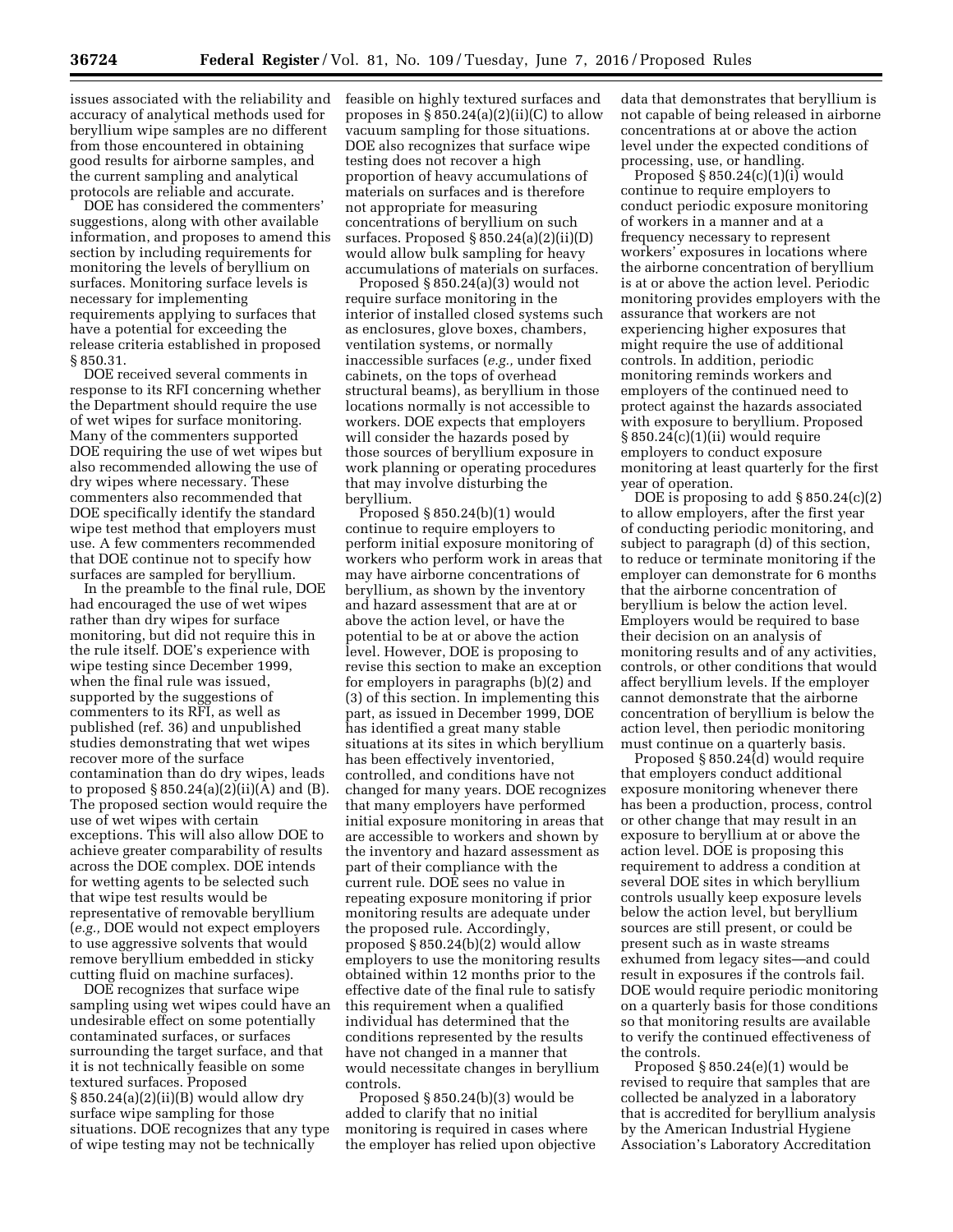Programs, LLC (AIHA–LAP, LLC) or an equivalent organization. Currently, § 850.24(f) requires samples to be analyzed in a laboratory accredited for metals by the AIHA–LAP, LLC or a laboratory that demonstrates quality assurance for metals analysis that is equivalent to AIHA–LAP, LLC accreditation. The proposed language is intended to correct the problem DOE has experienced in which laboratories, currently accredited by AIHA–LAP, LLC for metals, may not be aware that a significant amount of beryllium in samples (in the form of beryllium oxide) may not be recovered in the laboratories' sample preparation processes. DOE anticipates that AIHA– LAP, LLC, and perhaps other accrediting or certifying organizations, will have proficiency testing programs specifically for beryllium oxide and potentially other forms of berylliumcontaining materials of interest which are present in field samples, to ensure that a high percentage of those forms of beryllium in the sample are recovered in the sample preparation step and are included in the analysis results. Such proficiency testing programs also would assist laboratories in using some of the strategies for distinguishing forms of beryllium as discussed in this preamble regarding proposed § 850.3.

Proposed § 850.24(e)(2) would require a number of additional changes dealing with the quality assurance of the sample analysis results. DOE proposes to delete the requirement that the method of sample monitoring and analysis has an accuracy of not less than plus or minus 25%, with a confidence level of 95%, because that data quality objective is superseded by requirements of the AIHA laboratory quality assurance program. Also, proposed § 850.24(e)(2)(i) would permit employers to use a field or portable laboratory that is accredited in an AIHA or equivalent quality assurance program, to support increasing the speed with which exposure results are delivered so that employers can more quickly identify and control beryllium hazards. DOE anticipates that this will also increase mission productivity.

Proposed § 850.24(e)(2)(ii) would allow employers to use results that are below laboratory reporting limits, which would enhance the usefulness of these results for determining if specified levels are exceeded.

DOE is proposing to delete existing § 850.24(f) because its subject matter is proposed to be included in § 850.24(e). Proposed § 850.24(f) would amend the requirement in existing § 850.24(g) for notification of results to clarify DOE's intent that the employer notify all the

workers in the same work area of the monitoring results that represent those workers' exposures rather than only notifying the workers that were monitored. This clarification addresses DOE's observation that some DOE sites have interpreted the notification requirement to mean that workers are notified only of their individual airborne monitoring results. When this happens, it means that the group of unmonitored workers in the same work area failed to receive useful feedback regarding potential exposures and the need for various levels of exposure controls. Accordingly, proposed § 850.24(f)(1) would require employers to notify workers of their exposure monitoring results within 10 working days after receipt of the results. Proposed  $\S 850.24(f)(1)(i)$  and (ii) would require employers to provide notification of exposure monitoring in written or electronic format and posted in locations or in electronic systems that are readily accessible to workers, but not in a manner that would identify an individual or workers. Employers would be required to give directly to individuals that were sampled their results in written or electronic format.

Proposed § 850.24(f)(2)(i) and (ii) would specify the form of notification required for monitoring results at or above the action level. Employers would be required to include in the notification a statement that exposures were at or above the specified action level, a descriptions of the controls being implemented to address those exposures. In addition, proposed § 850.24(f)(3) would continue to require employers to provide a notification to the SOMD, and a notification to the Head of DOE Field Element or their designee. DOE believes that the SOMD should be informed of such exposures in order to refine, as appropriate, the medical surveillance protocol for affected workers to ensure effective monitoring and early detection of beryllium-related health effects.

#### Proposed § 850.25—Exposure Reduction

Proposed § 850.25 would continue to establish the exposure reduction and minimization provisions of the CBDPP that reflect DOE's goal of achieving aggressive reduction and minimization of worker exposures to airborne beryllium. However, this section would be revised to require employers, where exposures and the action level, to establish a formal exposure reduction program in accordance with 10 CFR 851.22, *Hazard Prevention and Abatement,* to reduce exposure levels to below the action level.

DOE is proposing to delete the requirement to continue reducing and minimizing exposures that already are below the action level because DOE believes that the measures required at or above the proposed action level are protective. DOE would also delete the specific exposure reduction actions that are required of responsible employers in the current version of 10 CFR 850.25 because DOE expects employers to understand how to establish a formal exposure reduction program, and listing certain specific steps could constrain employers in unproductive ways.

#### Proposed § 850.26—Beryllium Regulated Areas

Beryllium regulated areas typically are areas in which activities that involve beryllium are conducted. Proposed § 850.26 would continue to establish beryllium regulated areas at DOE sites. Accordingly, proposed § 850.26(a) would continue to require employers to establish beryllium regulated areas in facilities at DOE sites where the airborne concentration of beryllium is at or above the action level.

Proposed § 850.26(b)(1) would require employers to demarcate beryllium regulated areas from the other workplace areas in a manner that alerts workers to the boundaries of such areas. This would allow employers the flexibility to determine the most appropriate means of identifying each beryllium regulated area based on specific worksite conditions.

Proposed § 850.26(b)(2) would continue to require employers to limit access to beryllium regulated areas to authorized persons only. DOE intends that only individuals who are essential to the performance of work in the beryllium regulated area will be authorized to enter beryllium regulated areas. Employers will have to evaluate the affected operation and determine which personnel (including managers, supervisor, and workers) are necessary for the performance of the work and authorized to enter. Methods for preventing unauthorized persons from entering a regulated area may include posting a sign indicating that only authorized persons may enter, using locked access doors, and employing other security measures, as required by worksite conditions. DOE believes that employers are best equipped to determine whether any access control methods are needed in addition to warning signs specified in proposed § 850.39 of this part.

Proposed  $\S 850.26(b)(3)$  would continue to require employers to keep record of all individuals who enter beryllium regulated areas. The record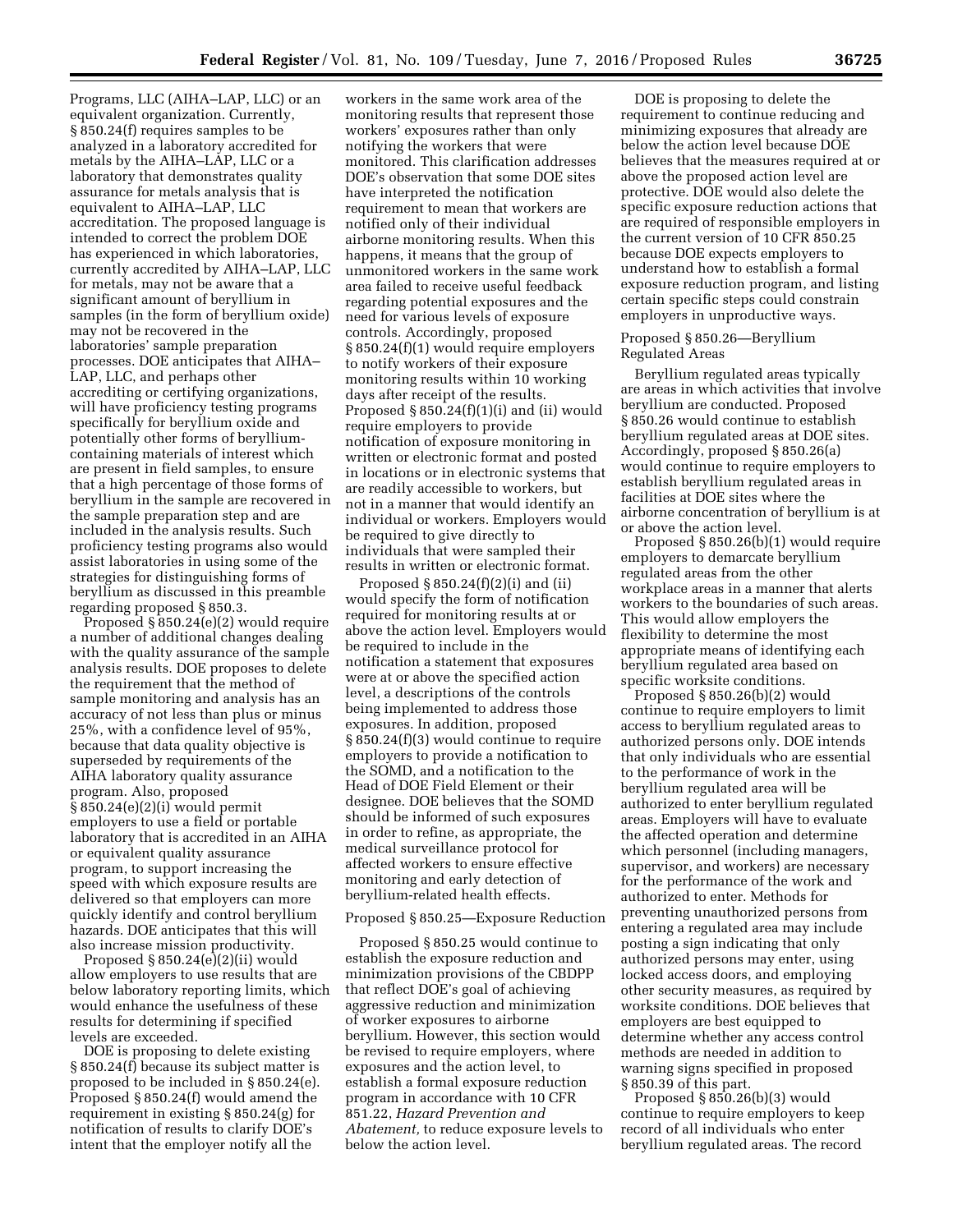must include the name of the person who entered, the date of entry, the time in and time out, and the type of work performed. DOE believes that recordkeeping must be adequate to permit DOE to monitor the effectiveness of each employer's compliance activities and to provide information regarding each worker's history of potential exposures. This information will assist the employer's occupational medicine staff in establishing appropriate medical evaluations and will aid in DOE's efforts to establish links between working conditions and potential health outcomes.

Proposed § 850.27—Hygiene Facilities and Practices

Proposed § 850.27 would continue to provide requirements regarding hygiene facilities and practices of the CBDPP. Accordingly, proposed § 850.27(a)(1) and (2) would continue to require employers to ensure that beryllium workers observe prohibitions on the use of cosmetics and tobacco products, and consumption of food and beverages in beryllium regulated areas. Proposed § 850.27(a)(3) would require employers to prevent beryllium workers from exiting areas that contain beryllium with contamination on their bodies or their personal clothing. DOE believes these provisions would promote sound workplace hygiene practices that may protect workers from exposure to other substances present in the workplace as well as beryllium.

Proposed § 850.27(b)(1) would continue to require employers to provide a separate changing room or area for workers to change into and store personal clothing and clean protective clothing and equipment. DOE believes that such provisions are necessary to prevent cross-contamination between work and personal clothing and the subsequent spread of beryllium into clean areas of the site and workers' private automobiles and homes. These provisions also address the need to prevent contamination of clean protective clothing and equipment, ensuring that protective clothing and equipment actually protect workers rather than contribute to their exposure.

Proposed § 850.27(b)(2) would continue to require that the changingrooms used to remove berylliumcontaminated clothing and protective equipment be maintained under negative pressure, or be located in a manner or area that prevents dispersion of beryllium contamination into clean areas. DOE believes that providing changing rooms for workers who work in beryllium-regulated areas is the most effective method for preventing workers

from carrying beryllium contamination on their work clothes and bodies from beryllium regulated areas to other areas of the DOE site, and to their private automobiles and homes.

Consistent with the goal of preventing the spread of contamination into adjacent work areas and into workers' homes and automobiles, proposed § 850.27(c) continues to require employers to provide handwashing and shower facilities for workers in beryllium regulated areas. In addition to controlling the spread of contamination, showering also reduces the worker's period of exposure to beryllium by removing any beryllium that may have accumulated on the skin and hair. Requiring workers to change out of work clothes that are segregated from their street clothes, leave work clothing at the workplace (see § 850.29), and shower before leaving the plant, significantly reduces the movement of beryllium from the workplace. These steps ensure that the duration of beryllium exposure does not extend beyond the work shift and, thus, protect workers and their families from off-site exposures.

Proposed § 850.27(d) would continue to require employers to provide beryllium workers working in beryllium regulated areas with readily accessible lunchroom facilities. Employers must also ensure that workers in beryllium regulated areas do not enter the lunchroom wearing protective clothing unless the clothing is cleaned beforehand. Employers have discretion to choose the method for removing surface beryllium from the clothing, including HEPA vacuuming, so long as the method does not disperse the dust into the air.

Proposed § 850.27(e) would continue to require change rooms or areas, showers and handwashing facilities, and lunchroom facilities to comply with 29 CFR 1910.141, *Sanitation.* 

## Proposed § 850.28—Respiratory Protection

Proposed § 850.28 would continue to establish the respiratory protection provisions of the CBDPP. However, proposed § 850.28(a) would be revised for consistency with part 851 to require employers to establish a respiratory program in accordance with 10 CFR 851.23, *Safety and Health Standards,*  and appendix A, section 6, *Industrial Hygiene,* for workers exposed, or potentially exposed to airborne concentrations of beryllium at or above the action level. The standards listed in 10 CFR 851.23 include 29 CFR 1910.134 ''Respiratory Protection'' and ANSI Z88.2 ''American National Standard for Respiratory Protection (1992). The

requirements in appendix A, section 6, *Industrial Hygiene,* cover the DOE Respirator Acceptance Program. Note that the requirements established in 10 CFR 851.23 are set forth as minimum requirements. DOE contractors may elect to implement alternative provisions (*e.g.,* newer versions of consensus standards such as ANSI/ ASSE Z88.2–2015) if they determine the alternative provisions are more appropriate and provide an equivalent or improved level of protection, and if the provisions are included in their CBDPP that has been approved by DOE.

Proposed § 850.29—Protective Clothing and Equipment

Proposed § 850.29 would continue to establish the protective clothing and equipment provisions (other than respirator use) of the CBDPP. The objectives of this section would be to provide clothing and equipment that protects workers against the hazards of skin and eye contact with dispersible forms of beryllium and to prevent the spread of contamination outside work areas that could occur from the improper handling of berylliumcontaminated clothing and equipment. In addition, the requirement for handling protective clothing and equipment used for protecting workers from beryllium exposure in beryllium regulated areas would be clarified.

The proposed rule would continue to require employers to provide protective clothing and equipment where skin or eye contact with dispersible forms of beryllium is possible. Proposed § 850.29(a) would continue to require employers to provide protective clothing and equipment to beryllium workers where dispersible forms of beryllium may contact workers skin, enter openings in workers' skin or contact workers' eyes.

An opening in workers' skin could include fissures, cuts, and abrasions. DOE recognizes that the potential for the development of contact dermatitis, chronic ulcerations, and conjunctivitis is mainly associated with contact with soluble forms of beryllium compounds that are not included in the definition of ''beryllium'' in this proposed rule because DOE believes that soluble forms of beryllium are not used at its beryllium sites. Insoluble beryllium, however, has also been shown to cause chronic ulcerations if introduced into or below the skin via cuts or abrasions (ref. 37). DOE believes that it is prudent practice to avoid skin or eye contact with a material that causes chronic ulcerations and, therefore, continues to include the protection of workers' skin and eyes from contact with insoluble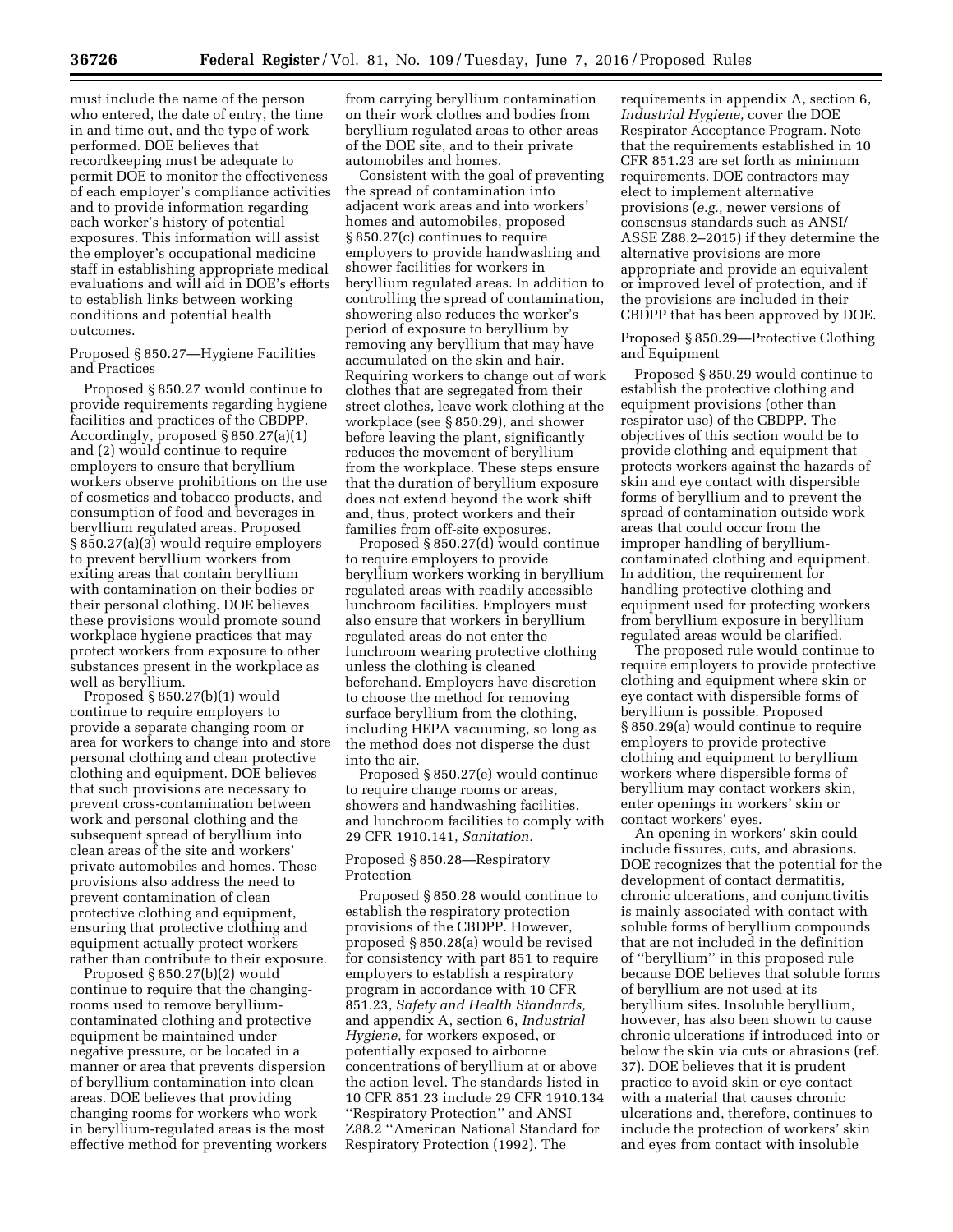beryllium in proposed § 850.29(a). The protective equipment required by this proposed section could include coveralls, overalls, jackets, footwear, headwear, face shields, goggles, gloves, and gauntlets, depending on the nature of operations and the related skin and eye exposure hazard.

Proposed § 850.29(a) would continue to require employers to provide protective clothing and equipment and ensure its appropriate use and maintenance by workers where dispersible forms of beryllium may contact workers' skin or eyes or may enter openings in which workers' skin, including where:

• Exposure monitoring has established that the airborne concentration of beryllium is at or above the action level [proposed  $\S 850.29(a)(1)$ ;

• Surface contamination levels measured or presumed prior to initiating work are at or above the level prescribed in proposed § 850.30 of this part [proposed § 850.29(a)(2)];

• Surface contamination level results obtained to confirm housekeeping efforts are above the level prescribed in proposed § 850.30 of this part [proposed § 850.29(a)(3)]; and where;

• A worker requests the use of personal protective clothing and equipment for protection against airborne beryllium, regardless of the measured exposure level [proposed § 850.29(a)(4)].

Proposed § 850.29(b) would continue to require employers to comply with 29 CFR 1910.132, *Personal Protective Equipment General Requirements,* when workers use personal protective clothing and equipment. This requirement to comply with 29 CFR 1910.132 is consistent with the general worker protection provisions of 10 CFR part 851.

Proposed § 850.29(c) would continue to require employers to establish procedures for donning, doffing, handling, and storing protective clothing and equipment that prevent beryllium workers from exiting beryllium regulated areas with contamination on their bodies or personal clothing [proposed § 850.29(c)(1)]. Proposed § 850.29(c)(2) would require these procedures include a requirement that workers exchange their personal clothing for full-body protective clothing and footwear (work shoes or booties) before beginning work in beryllium regulated areas. This change from personal clothes into protective work clothing must occur in a changing room that protects the worker's personal clothes and clean protective clothing from beryllium

contamination. DOE believes the use of full-body protective clothing in lieu of personal clothes in beryllium regulated areas is necessary to prevent the spread of beryllium contamination into adjacent work areas and to preclude the possible transport of beryllium onto workers' private property.

Proposed § 850.29(d) would require employers to ensure that workers do not remove beryllium-contaminated protective clothing and equipment from beryllium regulated areas, except for workers authorized to launder, clean, maintain or dispose of the clothing and equipment.

Proposed § 850.29(e) would require employers to prohibit the removal of beryllium from protective clothing and equipment by blowing, shaking, or other means that might disperse beryllium particulates into the air. Although DOE generally believes that employers should have the flexibility to determine the most appropriate methods to clean contaminated clothes based on their own specific worksite conditions, DOE continues to include this wellrecognized and accepted industrial hygiene control to prevent the dispersion of beryllium particles into the workplace atmosphere.

Proposed § 850.29(f) would continue to require employers to ensure that protective clothing and equipment is cleaned, laundered, repaired, or replaced as needed to maintain effectiveness. This section allows employers flexibility in determining the required frequency for laundering protective clothing based on specific work conditions and the potential for contamination.

Proposed § 850.29(f)(1) would continue to require employers to ensure that protective clothing and equipment removed for laundering, cleaning, maintenance, or disposal are placed in containers that prevent the dispersion of beryllium particulates and that these containers are labeled in accordance with proposed § 850.39(b)(1). These warning labels would help ensure appropriate subsequent handling of materials contaminated with beryllium and may prevent inadvertent exposures that could result if laundry, maintenance, or disposal personnel are not aware of the contamination and the prescribed methods to prevent the release of airborne beryllium.

Proposed § 850.29(f)(2) would continue to require employers to ensure that organizations that launder or clean DOE beryllium-contaminated clothing or equipment are informed that exposure to beryllium is harmful, and that clothing and equipment should be laundered or cleaned in a manner

preventing the dispersion of beryllium. This section would require informing onsite cleaning and laundry services, as well as off-site cleaning and laundry vendors because employees performing the work may not know about the presence and hazards of beryllium on the clothing and equipment unless the employer informs them.

#### Proposed § 850.30—Housekeeping

Proposed § 850.30 would continue to establish the housekeeping provisions of the CBDPP. Good housekeeping practices are necessary to prevent the accumulation of beryllium contamination on surfaces in operational areas where beryllium is used or handled. Such accumulations, if not controlled, may lead to the spread of beryllium contamination on surfaces and the re-suspension of beryllium particles into the air, both in the area where beryllium dust was originally generated and in other work areas. In addition, monitoring surface contamination levels is an indispensable tool for ensuring that beryllium emissions from operations are under control. The uncontrolled accumulation of berylliumcontamination on equipment in the workplace increases the potential for worker exposure to beryllium during the performance of equipment maintenance, handling, and disposal tasks. Accordingly, proposed § 850.30(a) would continue to establish that the removable contamination housekeeping level on surfaces must not exceed 3  $\mu$ g/ 0;100 cm2 during non-operational periods to reduce the potential for beryllium to become re-suspended in the workplace or spread to noncontrolled areas. Employers must conduct routine surface sampling to determine if operational work areas are compliant with the rule. Sampling should not be carried out during a normal work shift, but rather it should be undertaken after normal clean-up and during non-operational periods. As with the current § 850.30(a), the sampling requirement would not include the interior of installed closed systems such as enclosures, glove boxes, chambers, or ventilation systems.

The performance of housekeeping tasks can, in and of itself, lead to worker exposures to beryllium-contaminated dust. Therefore, this section would continue to seek to prevent the spread and re-suspension of dust during housekeeping activities.

Proposed § 850.30(b) would continue to require vacuuming using HEPA filters, wet methods, or other cleaning methods that avoid the dispersion of dust, and prohibits the use of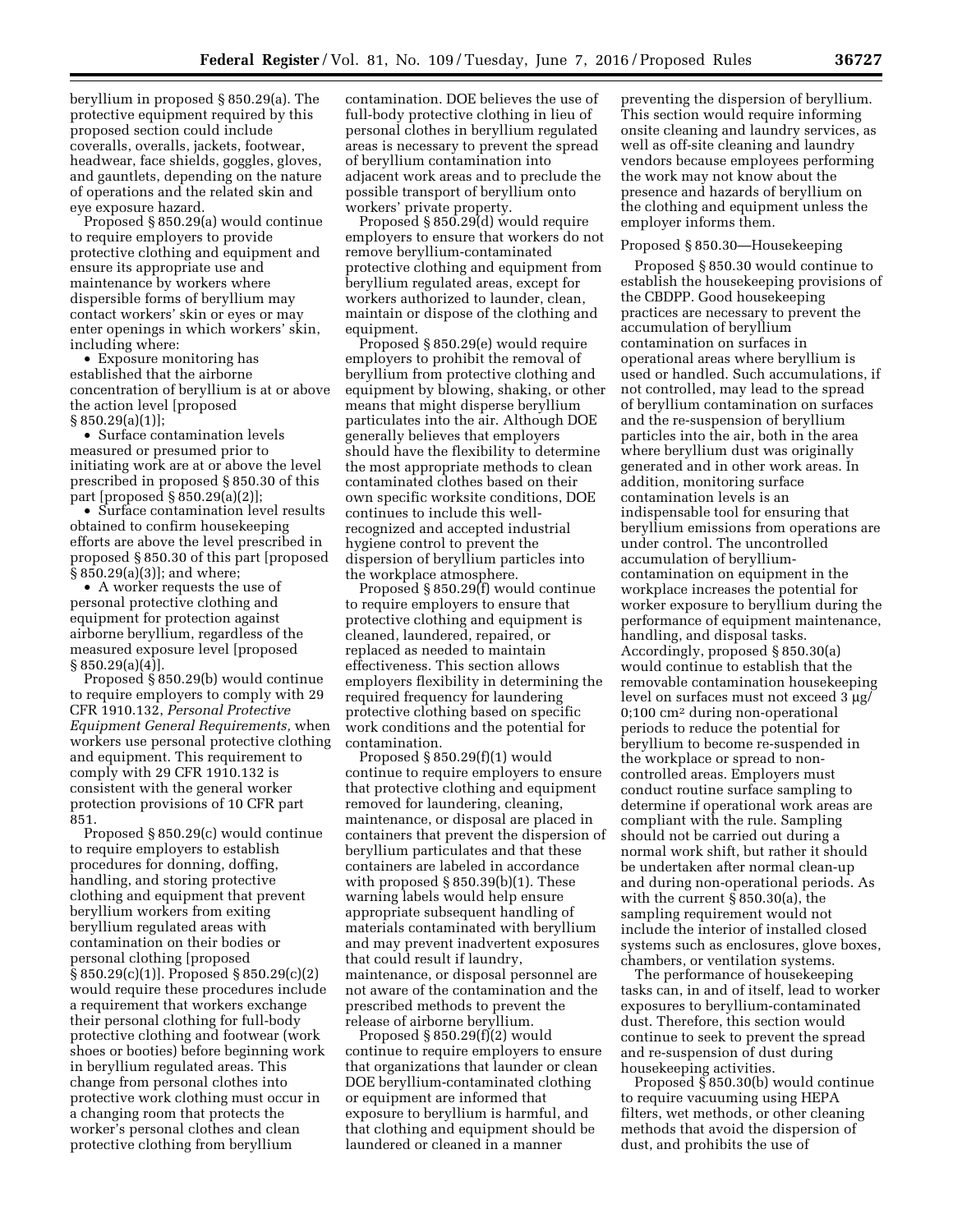compressed air or dry methods that may disperse beryllium particulates. The use of wet methods for reducing or minimizing the dispersal of dust during general housekeeping tasks is a common industrial hygiene practice. The purpose of using these methods is to reduce or eliminate the potential for re-suspension of beryllium dust into the air and breathing zone of the worker.

Proposed § 850.30(c) would require the use of HEPA filters in all vacuuming operations used to clean berylliumcontaminated surfaces, and further requires filter replacement, as needed, to maintain the capture efficiency of the vacuum system. HEPA filters must be used to prevent the spread of dust by effectively gathering the dust that is collected by vacuum systems. Employers should adhere to procedures for cleaning or replacing filters that ensure minimum employee exposure to beryllium dust.

The movement of contaminated equipment from a regulated area to a non-regulated area may result in the spread of beryllium contamination to the non-regulated area. To prevent the potential spread of contamination from performing housekeeping activities, proposed § 850.30(d) would continue to require that cleaning equipment used in areas where surfaces are contaminated with beryllium be labeled, controlled, and not used for other non-hazardous materials. These procedures are similar to those required under OSHA's asbestos standard for equipment used during cleanup or removal of asbestos from buildings.

## Proposed § 850.31—Release and Transfer Criteria

Proposed § 850.31 would continue to establish beryllium contamination levels and other requirements that must be met before equipment and other items used in beryllium regulated areas may be released or transferred. However, DOE is proposing to amend the criteria for the release and transfer of beryllium-contaminated equipment and items, and add provisions for the release and transfer of ''areas'' (*i.e.,* real property, an area of a building, or a work area) at or above the specified level to this section. DOE's experience with managing beryllium-contaminated areas, as well as recent literature suggesting that surface contamination is a risk factor for BeS, motivated DOE to include release and transfer criteria for beryllium-contaminated areas.

This part, as issued in December 1999, included requirements to label decontaminated equipment and items and obtain a commitment from their recipients to implement safety controls to prevent exposure to beryllium. At that time, DOE's focus was on the typical machine shop equipment on which work with beryllium was reported to have caused cases of BeS and CBD. The machines in these shops contain many areas that were not accessible for decontamination and, therefore, considered potential sources of exposure to downstream users of the machines. DOE's wording in this part did not make allowances for equipment and items of simple construction that can be conclusively demonstrated to have all surfaces adequately decontaminated, or for equipment and items suspected but subsequently determined to not have been contaminated with beryllium, and that do not pose a risk to downstream users. Very few potentially interested parties were willing to accept equipment, items, or areas that were decontaminated, or found not to have been contaminated in the first place, that came with a warning label and required the commitment to implement controls.

DOE's proposed amendments would allow for the release without restriction of equipment, items, and areas that are demonstrably decontaminated at or below specified levels or were suspected but subsequently shown not to have been contaminated. DOE expects that potential downstream users will be more willing to accept decontaminated equipment, items, and areas that do not include these unwarranted warnings.

In this proposed section, the term ''items'' would be intended to cover tools, supplies, documents, etc., and any personal property in beryllium regulated areas that may not be encompassed by the term equipment. The terms ''equipment'' and ''items'' do not include real property or buildings. However, the term ''area'' would be intended to include real property, buildings or work areas.

Proposed § 850.31(a) would amend the requirements for releasing from beryllium regulated areas equipment, items, and areas contaminated at or below the levels specified in this subsection.

Proposed § 850.31(a)(1) would amend the existing regulation to require that, prior to the general release or transfer of equipment and items, or areas, employers ensure that for formerly beryllium-contaminated equipment and items, or areas (except those that only contain beryllium in normally inaccessible locations or embedded in hard-to-remove substances), the removable contamination level of beryllium is at or below  $0.2 \mu g / 100 \text{ cm}^2$ .

Beryllium inventories of older sites that uncover records or other information indicating past beryllium activities are required by existing § 850.20(b)(4) and would be required by proposed § 850.20(a)(3) to be surveyed to determine if legacy contamination is present. Such surveys would include sampling accumulated material on the surfaces of infrequently cleaned equipment and items, and in areas that may contain beryllium because of the trace quantities in soils and building materials (*i.e.,* below 0.1% beryllium pursuant to the definition of beryllium in this proposed rule). For example, concentrations of beryllium range from 0.09 to 3.4 parts per million (ppm) in U.S. soils (ref. 18). Proposed § 850.31(a)(2) recognizes that concentrations of beryllium in accumulated indoor material that is not greater than the concentration of beryllium in surrounding soil provides convincing evidence that the area is not contaminated. A variety of approaches may be used to compare beryllium concentrations in soil collected from a reference area to the concentration in settled dust in such reference area. The National Institute for Science and Technology Engineering Statistics Handbook provides methods used to demonstrate that the difference between two sets of samples is significant (ref. 38).

In response to its RFI, DOE received several comments concerning whether the Department should establish both surface level and aggressive air sampling criteria (modeled after Environmental Protection Agency (EPA)'s aggressive air sampling criteria to clear an area after asbestos abatement) for releasing areas in a facility, or instead whether the Department should consider establishing only the aggressive air sampling criteria. Commenters' suggestions varied considerably in response to this question, with some recommending only surface sampling, some recommending only aggressive air sampling, and some recommending use of both for the area considered for release. Some commenters suggested that aggressive sampling in buildings that previously had known areas of beryllium use was not able to remove beryllium from structural beams, even though multiple fans were blowing large volumes of air. In addition, these commenters indicated that there is no need to assign a lower airborne level (*i.e.,* lower than the action level) if the surface level is below  $0.2 \mu g / 100 \text{ cm}^2$ . Others suggested use of aggressive air sampling as a means to release an area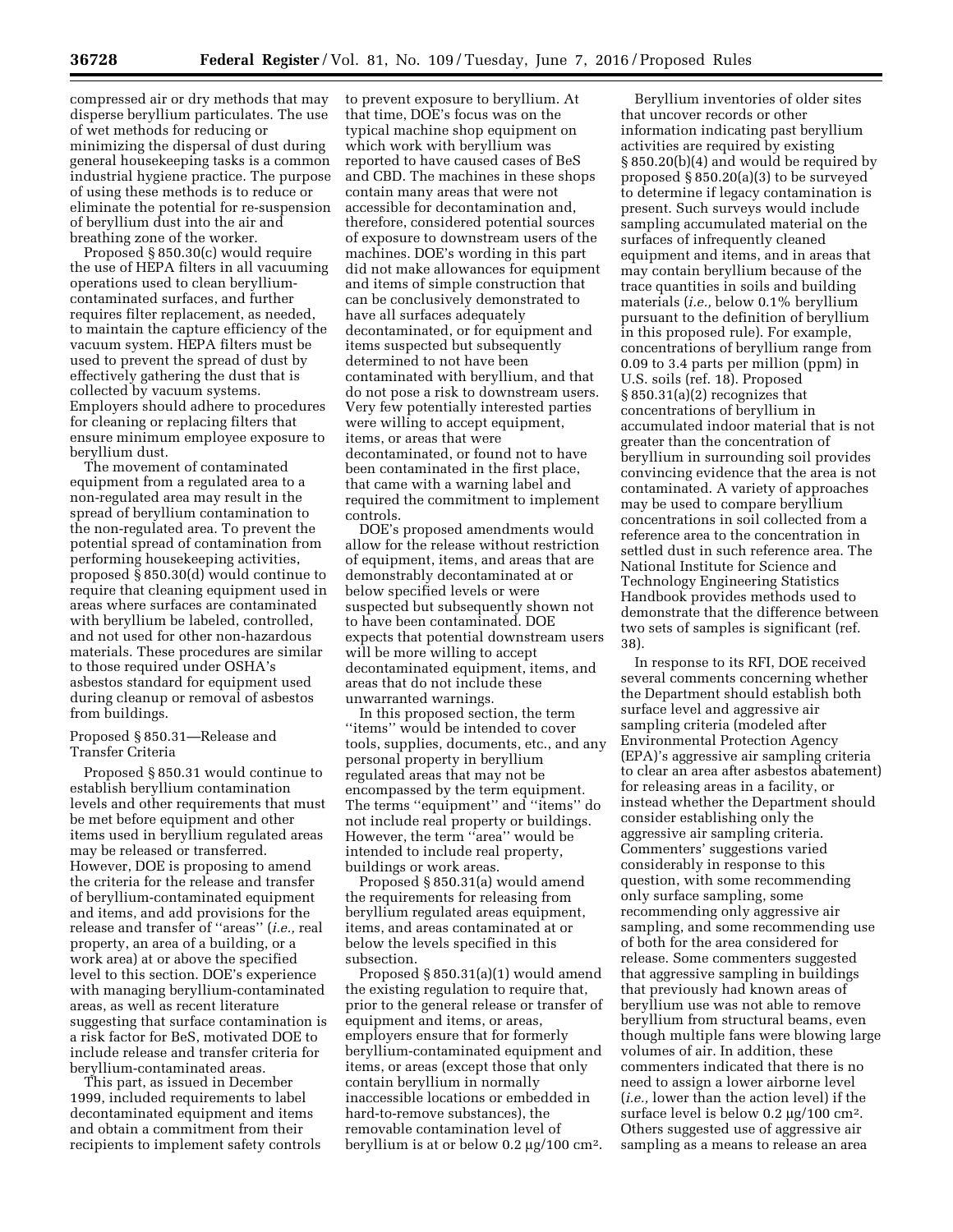where beryllium is suspected in hard to reach places, and that aggressive air sampling would be more representative than surface sampling for a worker's airborne exposure, which is the route of exposure of greater concern.

DOE has considerable experience with repeat cycles of cleaning and verifying that decontaminated equipment, items, and areas have achieved either the  $0.2 \mu g / 100 \text{ cm}^2 \text{ or } 3$ µg/100 cm<sup>2</sup> release criteria by wipe testing alone. DOE's experience includes decontaminating areas, even though there were no provisions regarding the release of such areas in the final rule, as issued in December 1999. The use of wipe testing to demonstrate completeness of decontamination often is very time consuming and costly, with diminishing reduction in health risk as the cycles are repeated, especially for surfaces that are many-faceted, rough, highly textured, or difficult to access (*e.g.,* around many-faceted and complex utility surfaces). DOE's objective in this part is to establish an effective method for assuring that decontaminated surfaces no longer present a beryllium health risk of concern.

Proposed § 850.31(a)(3) would establish that the airborne concentration of beryllium in an enclosure of the smallest practical size surrounding the equipment or item, or in an isolating enclosure of the area could not exceed  $0.01\mu$ g/m<sup>3</sup>. In such cases, DOE is not requiring, but believes its contractors would be able to demonstrate achieving this level by borrowing from EPA's 40 CFR part 763, subpart E, *Asbestos-Containing Materials in Schools,*  approach to clearing an area after asbestos abatement. This approach involves enclosing the equipment or item, or creating an enclosure of the area, and demonstrating by aggressive air sampling that air levels in the enclosure do not exceed a specified level. Aggressive air sampling refers to the method of using leaf blowerequivalents and large fans to dislodge and keep suspended particles that were on a surface, and then sampling the air for the suspended particles. In proposed  $\S 850.31(a)(3)$ , DOE selected 0.01  $\mu$ g/m<sup>3</sup> as the clearance level because it is the same as EPA's limit for beryllium emissions, as specified in ''*National Emission Standards for Hazardous Air Pollutants,*'' 40 CFR part 61. EPA's limit is a 30-day average in ambient air and is an around-the-clock exposure; therefore, applying that level to workers' hours of potential exposure provides a significant safety factor. Aggressive air sampling maximizes the amount of surface material entrained in the air and consequently, the amount of airborne

material captured in the sample as well. Aggressive sampling, therefore, creates a ''worst-case'' contamination condition and a ''best-case'' for measuring the cleanliness of the equipment, item, or area.

DOE included in this proposal the provision that the enclosure surrounding equipment or items must have as small a size as practical to prevent the use of unnecessarily large enclosures that would facilitate meeting the 0.01  $\mu$ g/m<sup>3</sup> criteria simply by dilution. DOE believes clearance for release of equipment and items, and areas by aggressive air sampling would ensure that surfaces are not sufficiently contaminated to present a risk of BeS. This belief is based on the assumption that, under all realistic conditions, removable beryllium levels sufficient to present a risk of BeS would be entrained in the air and shown by the clearance air samples to exceed  $0.01 \mu g/m^3$ . This approach would also more directly demonstrate that removable surface beryllium does not present an inhalation hazard, as opposed to making an assumption about a possible inhalation risk caused by the resuspension of surface contamination. Finally, this approach would allow for a potentially more cost-effective process than wipe testing for demonstrating completeness of decontamination for clearance of release of some types of surfaces.

Proposed § 850.31(b) would allow the release or transfer of equipment, items, or areas in which surface contamination is inaccessible or has been sealed with hard-to-remove substances (*e.g.,* paint), and the requirements in paragraphs (a)(1) through (3) of this section are met. In this case, the employer would be required to ensure that the labeling requirements in 850.39(b)(2) are met as specified in proposed § 850.31(b)(1). Proposed § 850.31(b)(2) would require the employer to condition the release of equipment, item, or area based on the recipients' commitment to implement controls to ensure that exposure does not occur. Such a commitment should be based on the nature and possible use of the equipment or item, the nature of the beryllium contamination, and whether exposure to beryllium is foreseeable.

Proposed § 850.31(c) would be amended to allow for conditional release or transfer of equipment, items, or areas with levels that exceed  $0.2 \mu g$ / 100 cm2. For equipment, items, or areas that have removable beryllium above 0.2  $\mu$ g/100 cm<sup>2</sup>, or that have beryllium in material on the surface at levels above the levels in soil at the point of release, the employer would be required to:

• Provide the recipient with a copy of this part [proposed  $\S 850.31(c)(1)$ ];

• Condition the release of the equipment, item, or area on the recipient's commitment to control foreseeable beryllium exposures from the equipment, item, or area considering its future use [proposed § 850.31(c)(2)];

• Label, or post signs on, as applicable, the equipment, item, or area in accordance with proposed § 850.39(a) or (b)(1) of this part to warn recipients of potential beryllium hazards [proposed § 850.31(c)(3)];

• Place equipment or items in sealed, impermeable bags or containers, or have a sealant applied to prevent the release of beryllium during handling and transporting [proposed  $\S 850.31(c)(4)$ ]; and

• Ensure that the beryllium that remains removable on the surfaces in areas that are being released do not exceed the  $3 \mu g / 100 \text{ cm}^2 \text{ surface}$ contamination level [proposed § 850.31(c)(5)].

#### Proposed § 850.32—Waste Disposal

Proposed § 850.32 would continue to establish the waste disposal provisions of the CBDPP. Like many of the provisions of the rule (*e.g.,* beryllium regulated areas, protective clothing and equipment, housekeeping), the waste disposal provisions are designed to minimize the spread of beryllium contamination on the site or beyond the site boundaries.

Proposed § 850.32(a)(1) would require employers to dispose of beryllium waste in sealed, impermeable bags, containers, or enclosures to prevent the release of beryllium during handling and transportation.

Proposed § 850.32(a)(2) would require employers to label the bags, containers, or enclosures for disposal in accordance with § 850.39(b)(1) of this part.

DOE is proposing to delete existing § 850.32(a), which is the requirement for employers to control the generation of beryllium-containing waste, berylliumcontaminated equipment, and other items through the application of waste minimization principles, because waste minimization is outside the scope of this part and is addressed in the Department's environmental policy documents.

## Proposed § 850.33—Beryllium Emergencies

Proposed § 850.33 would continue to establish the beryllium-related emergency provisions of the CBDPP. Such provisions continue to be particularly important in light of the possibility that a single high-level beryllium exposure may be the cause of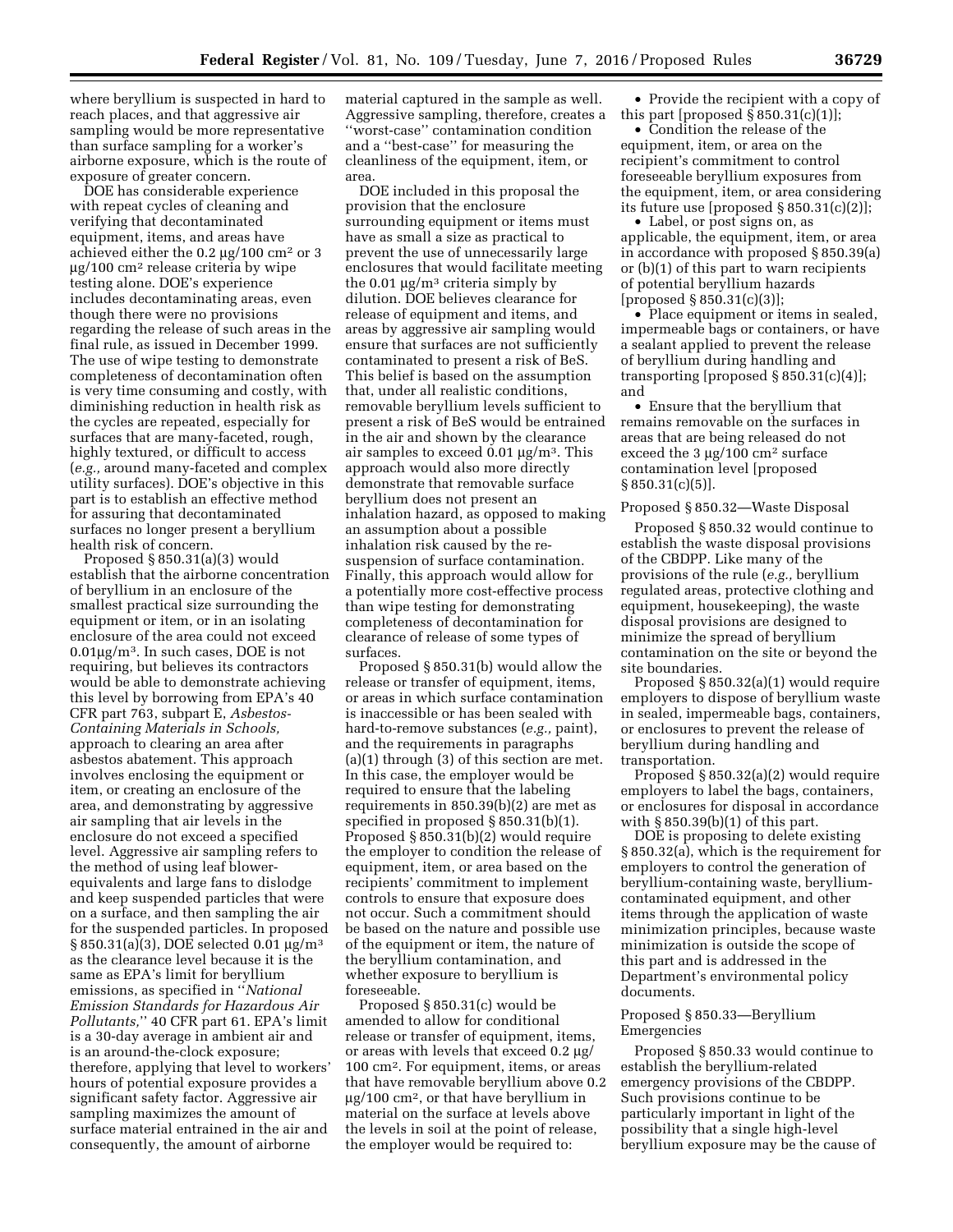CBD among workers thought to have had no previous exposure or only incidental low-level exposure to beryllium. However, proposed § 850.33(a) would be revised for consistency with part 851 to require employers to establish provisions for beryllium-related emergencies in accordance with 10 CFR 851.23, *Safety and Health Standards.* The standards listed in 10 CFR 851.23 include 29 CFR 1910.120(l) for emergency response activities related to hazardous waste cleanup operations, and 29 CFR 1910.120(q) for emergency response activities related to all other operations.

Proposed § 850.34—Medical Surveillance

Proposed § 850.34 would continue to establish the medical surveillance provisions for the CBDPP. Accordingly, proposed § 850.34(a) would continue to require employers to establish and implement a medical surveillance program for beryllium and berylliumassociated workers. However, DOE proposes to make the surveillance program mandatory for beryllium workers and voluntary for berylliumassociated workers.

*a. Public policy and legal issues related to mandatory medical evaluations, mandatory restrictions and mandatory removal.* The Department proposes several changes in part 850 that make certain actions mandatory rather than voluntary. These include the following:

• Proposed  $\S 850.34(a)$  and  $(b)(1)(i)$ would require that medical evaluations be mandatory rather than voluntary for beryllium workers. In the final rule, as issued in 1999, § 850.34(b) required employers to provide medical evaluations to beryllium-associated workers (which included beryllium workers); however, the final rule did not make participation in the medical surveillance program mandatory for those workers.

• Proposed § 850.36(a)(3) would require the SOMD to recommend temporary removal of a beryllium worker pending the outcome of the medical evaluations conducted pursuant to § 850.34(b), or pending the outcome of the multiple physician review process pursuant to § 850.34(e) or the alternate physician review process pursuant to proposed § 850.34(f), if the beryllium worker is showing signs or symptoms of BeS or CBD, and the SOMD believes that further exposure to beryllium may be harmful to the worker's health. Similarly, proposed § 850.36(a)(4) requires the SOMD to recommend permanent removal of a beryllium

worker if the SOMD makes a final medical determination that the worker should be permanently removed from exposure to beryllium at or above the action level, based on a diagnosis of BeS or CBD. The SOMD may not recommend medical restriction instead of medical removal if the SOMD determines that the beryllium worker should not work in an area where the airborne concentration of beryllium is at or above the action level, due to BeS or CBD. While both medical restriction and medical removal are means to ensure a worker is not exposed further to a work environment which would be harmful to the worker's health, medical removal under part 850 was conceived as a form of medical restriction specifically for those working with beryllium and provides additional protection and benefits to such workers. Medical restriction, however, is for workers with medical conditions (other than BeS or CBD) for which, exposure to beryllium would be contraindicated and, as indicated in 10 CFR 851, appendix A, section 8(h), is intended as a provision to facilitate a workers rehabilitation and return to work. Medical restrictions would be lifted by the SOMD when determined appropriate; medical removal, however, would be temporary pending final diagnosis, or permanent upon final diagnosis of BeS or CBD. The final rule, as issued in 1999, was silent on the issue of medical restriction. As a result, the Department has learned that there was some confusion about whether the SOMD could place beryllium workers on medical restriction instead of medical removal when the SOMD determined that the beryllium worker should not work in an area where the airborne concentration of beryllium is at or above the action level. The Department would clarify in the proposed rule that medical removal must be recommended if the SOMD determines that the beryllium worker with BeS or CBD should not work in an area where the airborne concentration of beryllium is at or above the action level.

• Proposed § 850.36(c) would require an employer to remove a beryllium worker from a job that involves an activity where the airborne concentration of beryllium is at or above the action level within 15 working days after receiving the SOMD's written opinion pursuant to § 850.36(b)(2) stating that it is medically appropriate to remove the worker. Section 850.35(a) of the final rule, as issued in 1999, required the responsible employer to *offer* a beryllium-associated worker removal from exposure to beryllium if the SOMD determined in a written

medical opinion that the worker should be removed from exposure to beryllium, but did not require the worker to be removed.

The changes in the requirements above are based on the Department's commitment to the health and safety of its workers, and the understanding that early detection and removal from beryllium is important to prevent harm to workers at risk for developing CBD. These proposed changes are consistent with the Department's authorities under the AEA to prescribe such regulations as it deems necessary to govern any activity authorized by the AEA, including standards for the protection of health and minimization of danger to life.

*b. Overview of the medical surveillance program.* DOE continues to believe the medical surveillance program is important for: (1) Identifying workers at higher risk of adverse health effects from exposure to beryllium; (2) linking health outcomes to the beryllium tasks; and (3) making possible the early treatment of berylliuminduced medical conditions.

The medical surveillance program is designed to ensure the prompt identification, and make possible the proper treatment and prevention of future exposures, of workers who become sensitized to beryllium or develop CBD. In addition to determining the incidence of CBD in the workforce, the medical surveillance program continues to fulfill a critical information development function, including identifying the risk factors associated with the development of CBD and beryllium sensitization. This proposed rule continues to require that medical surveillance be provided to the workers who are at the greatest risk from continued exposure. The determination that a worker should be included in the medical surveillance program should be made on the basis of the air monitoring results, the SOMD's recommendation, and any other relevant information the employer may possess, such as past medical or air monitoring records, workers' past job duties and work history, etc.

Proposed § 850.34(a)(1) would continue to require employers to designate an SOMD who will be responsible for administering the medical surveillance program.

Proposed § 850.34(a)(2) would require employers to ensure that medical evaluations and procedures are performed by, or under the supervision of, a licensed physician who is qualified to diagnose beryllium-induced medical conditions. Although a licensed physician is the appropriate person to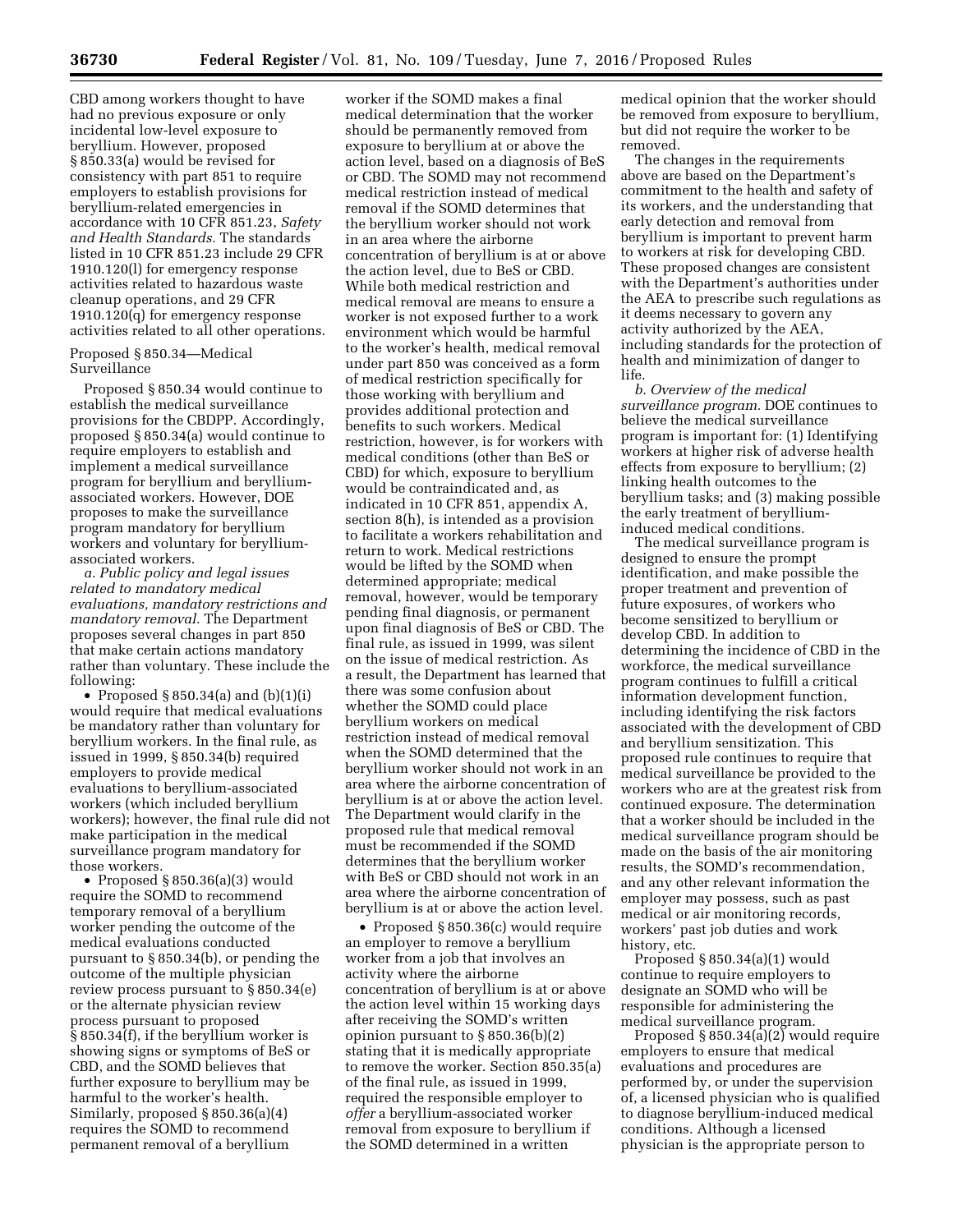supervise and evaluate a medical evaluation, proposed § 850.34(a)(2) would continue to permit certain required elements of the evaluation to be performed by another appropriately qualified person under the supervision of the physician. The licensed physician is required to be qualified to diagnose beryllium-induced medical conditions. DOE expects the medical evaluations and procedures required to diagnose CBD will be performed or validated by a specialist in pulmonary medicine or occupational medicine, or by another physician familiar with the specialized equipment and examination protocols required to definitively differentiate between CBD and other lung diseases. DOE believes that this is necessary due to the unusual nature of CBD and the fact that not all physicians are familiar with the evaluation of patients exposed to beryllium in their workplace.

Proposed § 850.34(a)(3) would require employers to establish and maintain a list of all beryllium and berylliumassociated workers. The list should be based on the hazard assessments, exposure records, and any other information that will identify such workers.

Proposed  $\S 850.34(a)(4)(i)$ –(vii) would require employers to provide the SOMD with the information needed to administer the medical surveillance program. This information includes the list of workers required by proposed § 850.34(a)(3); hazard assessment and exposure monitoring data; the identity and nature of the activities that are covered in the CBDPP; a description of the workers' duties as they pertain to exposures to beryllium that are at or above the action level; records of the workers' beryllium exposures; a description of the personal and respiratory protective equipment used by the workers; and a copy of the final rule. DOE believes that this information is necessary to ensure that the SOMD can make informed decisions regarding the required content of the medical evaluation and the subsequent development of recommendations related to each beryllium and berylliumassociated worker.

Proposed § 850.34(a)(5) would be added to clarify that employers are required to ensure that the SOMD and beryllium or beryllium-associated workers complete the consent form in appendix A or appendix B of this part, before performing any medical evaluations for beryllium or berylliumassociated workers.

DOE has learned from implementing the rule as issued in December 1999, there was confusion regarding how often the employer should offer

participation in the medical surveillance program to berylliumassociated workers, and when a worker would be eligible to participate in the program if he or she initially decline the offer. To clarify the confusion, DOE would propose to add § 850.34(a)(6) to require employers to notify berylliumassociated workers yearly of their right to participate in the medical surveillance program. If the berylliumassociated worker declines at that time, he or she may elect to participate at any time during the year, but the worker is required to notify the employer in writing of the intent to participate in the program.

Proposed § 850.34(b) would continue to require employers to provide, without cost to the worker, all of the medical evaluations and procedures required under this section. The proposed rule would add a requirement that the procedures be provided to workers without loss of pay. It is necessary that examinations and procedures be performed at a place convenient to the employee, and without loss of pay, which means the employee should not be required to use vacation or sick leave, in order to maximize the likelihood that beryllium and beryllium-associated workers will participate in the medical evaluations. This proposed provision is consistent with OSHA's health standards [*e.g.,* Asbestos, 29 CFR 1910.1001(l)(1)(ii)(A); Arsenic, 29 CFR 1910.1018(n)(1)(ii); and Cadmium 29 CFR 1910.1027(l)(1)(iii)].

*c. Mandatory medical evaluations.*  The purposes of baseline medical evaluations are to: (1) Establish the current health status of the worker and determine whether it is appropriate to assign the worker to a job where the worker will be exposed to airborne concentrations of beryllium at or above the action level; (2) initially determine what level of medical surveillance the employer must provide to the workers; and (3) establish essential baseline data for the worker which is used to assess subsequent health changes attributable to beryllium exposure.

DOE recognizes the potential negative consequences that medical evaluations for beryllium disease may have with respect to a worker's employability and insurability; work restrictions; and risk of complications from the medical evaluation. Nonetheless, it is DOE's considered determination that the early detection possible with medical evaluations is essential for removing workers at risk for CBD from further exposure to beryllium, thereby potentially reducing risk of symptomatic beryllium disease and the magnitude of symptoms that may

occur—as well as for providing early opportunities for effective treatment. In 2008, researchers in France published results of a study of corticosteroid therapy in CBD cases and confirmed that the long-standing standard of care for CBD—corticosteroid therapies—was beneficial in treating CBD (ref. 28). Corticosteroids were effective in suppressing granulomatous lesions in all cases and in stopping the evolution to pulmonary fibrosis in six of eight patients.

Physicians who diagnose a worker with BeS or CBD generally recommend that their patients stop working with beryllium. The National Academy of Sciences recently published a study for the U.S. Air Force (ref. 7) that contains the following recommendations for physicians conducting diagnostic evaluations:

Workers with CBD should discontinue work in areas that have beryllium exposure because of concern about worsening the disease. Although the effect of continuing exposure to beryllium at relatively low concentrations has not been clearly shown, the potential for CBD to become serious suggests that, given the current state of knowledge, it is prudent to avoid further beryllium exposure. Workers with CBD should continue to receive regular medical followup. Workers with CBD who discontinue work with beryllium should receive medical removal protection.

The prudent practice to have workers with BeS or CBD avoid additional exposure is based on the knowledge that, as is the case of other immunesystem mediated diseases, continued exposure to the antigen may worsen the outcome. Observation that the rate of conversion from BeS to CBD appears to vary in a consistent manner with workers' exposures supports avoidance of additional exposure. Sensitized workers with low exposures appear to have relatively low rates of conversion, and sensitized workers with high exposures appear to have relatively high rates of conversion. A study published in 2004 of DOE construction workers thought to have intermittent and presumed low exposures, provides an example of a low rate of conversion. In this study, 15% of the workers with sensitization who underwent clinical evaluations were found to have CBD (ref. 18). Examples of medium rates of conversion of workers with presumed medium exposures are provided by the findings of two studies at DOE plants. First, a DOE plant that fabricated beryllium metal components reported that of 301 sensitized workers evaluated, 117 (39%) had CBD (ref. 13). Second, a DOE plant that fabricated beryllium ceramic components reported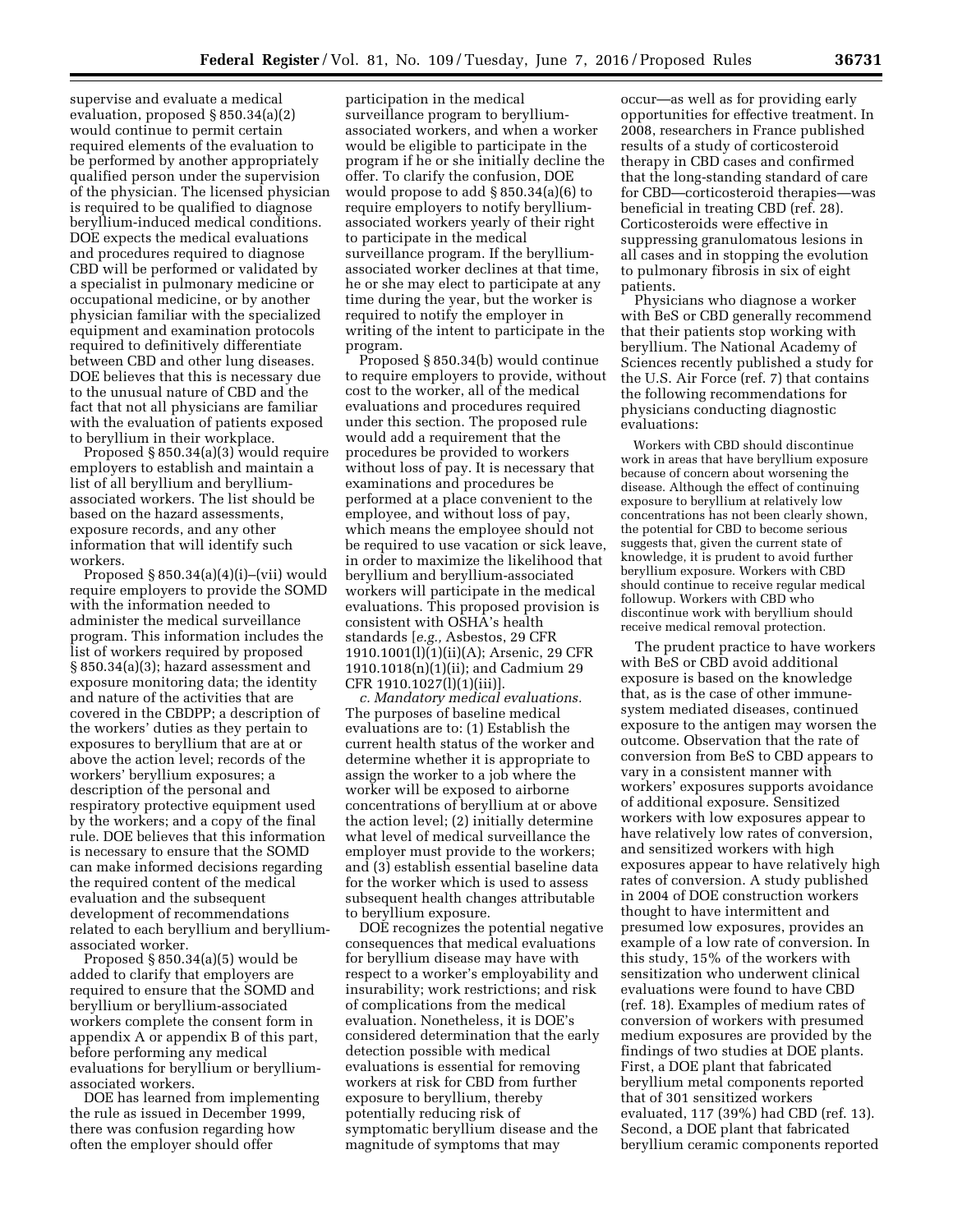that 23 of 56 (41%) sensitized workers had CBD (ref. 39). Examples of high rates of conversion of workers with presumed high exposures are provided by a study of former workers at beryllium production plants in Pennsylvania in which 19 of 29 (66%) of sensitized workers were diagnosed as having CBD, and by a study of former workers at a Colorado ceramics fabrication plant in which 100% of seven sensitized workers were diagnosed with CBD (refs. 40, 41).

The importance of early detection of beryllium sensitization in workers cannot be ignored in light of the fact that the existing studies provide support for the importance of early detection of beryllium sensitization. Proposed  $§ 850.34(b)(1)(i)(A)$  would require employers to make baseline medical evaluations mandatory rather than voluntary for beryllium workers. Proposed § 850.34(b)(1)(i)(B) provides that baseline medical evaluations for beryllium-associated workers are voluntary. DOE believes that participation in the medical evaluation program should not be mandatory for beryllium-associated workers because these workers are not currently performing work in beryllium regulated areas. This approach would continue to ensure the early identification of those workers most at risk for health effects from exposure to beryllium, provide the greatest protection of worker health, and provide a more complete documentation of beryllium exposures.

Proposed § 850.34(b)(1)(ii)(A) through (G) is intended to ensure consistency among baseline medical evaluations in order to detect, at an early stage, any pathological changes that could lead to CBD or be aggravated by beryllium exposure. By detecting abnormalities early, workers may be medically removed to prevent further beryllium exposure. Therefore, each baseline medical evaluation would be required to include the following:

• A detailed medical and work history, particularly emphasizing exposures to levels of beryllium [proposed § 850.34(b)(1)(ii)(A)];

• A respiratory symptoms questionnaire [proposed § 850.34(b)(1)(ii)(B)];

• A physical examination with special emphasis on the respiratory system, skin and eyes [proposed § 850.34(b)(1)(ii)(C)];

• A chest radiograph (posterioranterior, 14 x 17 inches) or a standard digital chest radiographic image interpreted by a NIOSH B-reader of pneumoconiosis or a board-certified radiologist, unless there is an existing baseline chest radiograph that may be

used to meet this requirement. The use of a digital radiographic image is new, and reflects the development of technology [proposed  $\S 850.34(b)(1)(ii)(D)$ ;

• Spirometry consisting of forced vital capacity (FVC) and forced expiratory volume  $(FEV_1)$  at one second  $[proposed § 850.34(b)(1)(ii)(E)];$ 

• Two peripheral blood BeLPTs [proposed § 850.34(b)(1)(ii)(F)];

• Any other tests deemed appropriate by the SOMD for evaluating berylliuminduced medical conditions [proposed § 850.34(b)(1)(ii)(G)]. DOE believes it is important that the SOMD have such discretion because individuals may exhibit different responses to beryllium exposures.

For purposes of the medical evaluations in this part (baseline, periodic and exit), two peripheral blood BeLPTs would be required. In the final rule, as issued in December 1999, only one BeLPT is required for the baseline and periodic evaluations. The reason for this change is that in the proposed rule, a diagnosis of BeS requires either: Two abnormal blood BeLPT results; or one abnormal and one borderline blood BeLPT; or one abnormal BeLPT of alveolar lung lavage cells. Employers are required to provide two peripheral blood BeLPTs to the worker in order to permit a proper diagnosis to be made by the SOMD. As set forth in the definition of BeLPT, a split sample BeLPT (where one blood draw is split and sent to two different testing facilities) would constitute two peripheral blood BeLPTs. If the SOMD determines that additional BeLPTs or other tests are required in order to diagnosis a worker, then the SOMD may order additional tests as part of the medical evaluation.

*d. Use of Beryllium-induced Lymphocyte Proliferation Test (BeLPT).*  DOE concludes there is a general consensus that medical surveillance that includes screening with the BeLPT on peripheral blood cells provides an opportunity for timely worker removal from exposure which may reduce the chances of progression of BeS to CBD, and from sub-clinical CBD to significant lung damage and disability. In addition, positive BeLPT results lead to increased medical monitoring and therapy. This may also reduce an individual's chance of progressing to more severe disease.

The peripheral blood BeLPT was included as a component of medical evaluations in this part of the final rule, as issued in December 1999. DOE is aware that concerns have been expressed over shortcomings of the peripheral blood BeLPT, but DOE continues to consider the test to be an

effective tool for screening individuals for BeS (refs. 42, 43, 44).

A published evaluation of the commonly used blood BeLPT method used for 12,194 current and former workers at 18 DOE sites found the test to have a positive predictive value that is comparable to other widely accepted medical tests and that it was, therefore, effective in the medical surveillance of beryllium-exposed workers (ref. 13). Epidemiology researchers commonly rely on peripheral blood BeLPT results in workforce medical surveillance data as an indicator of beryllium disease risk, as exemplified by Mroz, et al.: ''This longitudinal study demonstrated that workforce medical surveillance with the blood BeLPT identifies individuals at significant risk of disease progression and future impairment with sufficient time since first exposure'' (ref. 16). A National Academy of Sciences' study concluded, ''Despite some issues regarding the reproducibility, sensitivity, and specificity of the BeLPT, the committee judged it to be an adequate assay for use in a surveillance program'' (ref. 7). The authors note that BeS is ''a valuable indicator'' in a medical surveillance program in identifying high risk workers, though they acknowledge that quantitative predictions on the magnitude of the risk of disease progression are not possible based on available data. Further, the United Kingdom's Health and Safety Executive (HSE) recently published a review of the use of the BeLPT for screening or surveillance of beryllium workers (ref. 45). That review concludes:

If the intent of health surveillance is to identify early beryllium sensitisation as a marker of those at risk of progressing to CBD (or as a minimum to characterise sensitisation in a group of exposed workers), then by definition the programme must include the BeLPT with an appropriate occupational health policy to deal with positive results, including educating the workforce about the implications of a positive test. The natural history of beryllium sensitisation is not fully understood, but in theory offers an early opportunity to identify early immune responses, to decrease exposure and hence intervene to improve prognosis.

HSE ultimately concludes that BeLPT represents the currently most sensitive screening test available, samples are easy to obtain, and the test provides the potential to identify subclinical disease and allow exposures to be modified.

DOE believes that the use of the peripheral blood BeLPT in medical evaluations is justified for its workforce, even for groups with low prevalence rates of beryllium disease. This belief is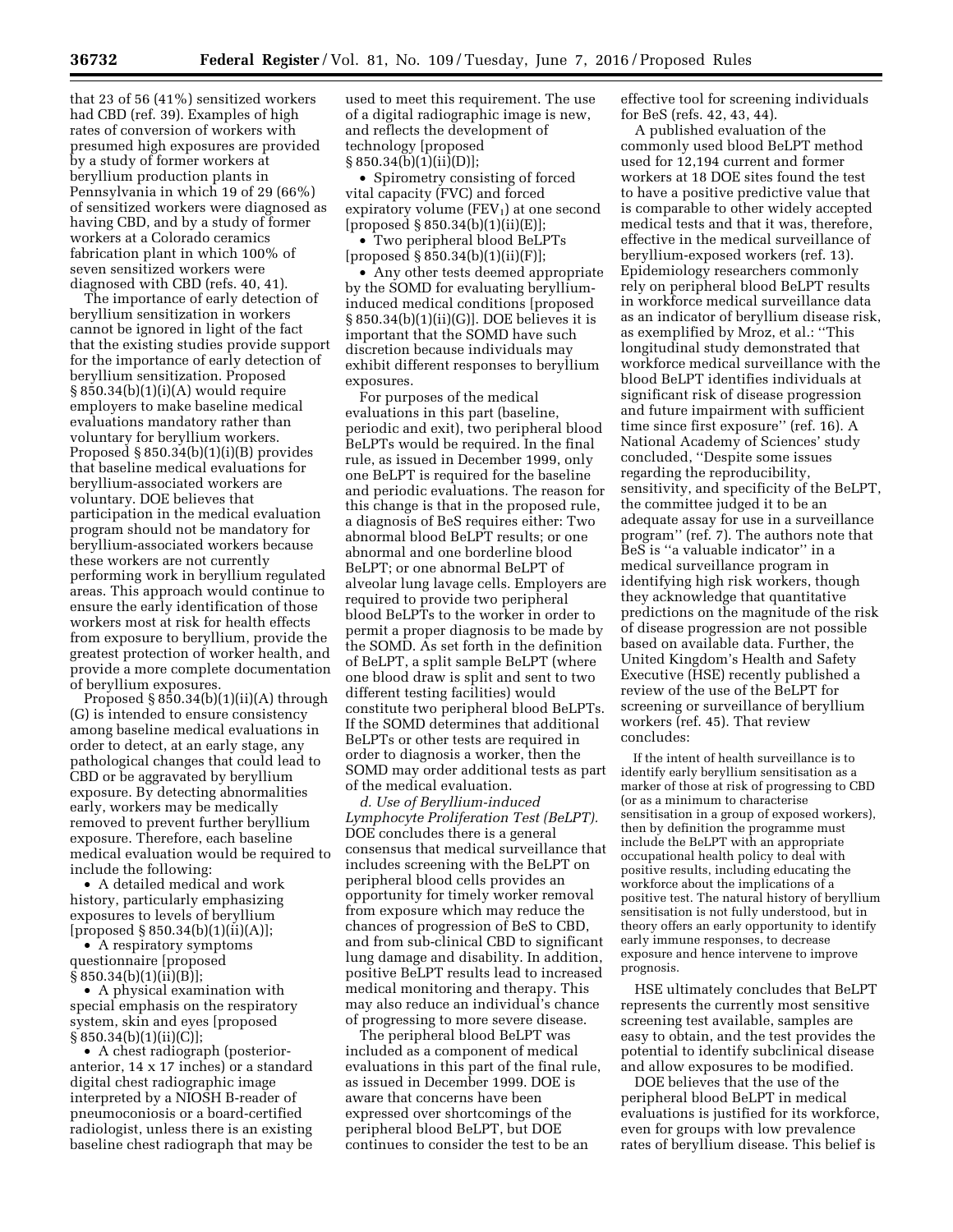based on DOE's experience in identifying and removing BeS workers from additional exposure and on the supportive findings of the literature referenced above in using BeLPT as an effective medical surveillance tool (refs. 7, 13, 16, 45).

DOE welcomes improvements to the efficacy of the peripheral blood BeLPT. DOE has published a technical standard that can be used to reduce variation among laboratories in the procedures used in performing the test (ref. 46), and the Department expects that BeLPTs will be evaluated by laboratories that are certified by the College of American Pathologists. Furthermore, researchers continue to develop alternatives to the tritiated thymidine method currently used for counting proliferated lymphocytes (*e.g.,* counting lymphocytes by flow cytometry), which may further improve the efficacy of the peripheral blood BeLPT (ref. 47).

DOE has evaluated the consistency of imposing mandatory blood BeLPTs in the medical evaluations of DOE Federal and contractor workers with public policy established in Public Law 110– 233, *Genetic Information Nondiscrimination Act of 2008.* The blood BeLPT is not a ''genetic test'' for the purposes of that statute, as section 201(7)(B) of the statute states that ''the term 'genetic test' does not mean an analysis of proteins or metabolites that does not detect genotypes, mutations, or chromosomal changes.''

Proposed  $\S 850.34(b)(2)$ , would continue to require employers to provide periodic medical evaluations. Employers would be required to provide periodic medical evaluations in order to detect, at an early stage, any pathological changes that could lead to CBD or be aggravated by beryllium exposure. By detecting abnormalities early, workers may be medically removed to prevent further beryllium exposure. Specifically, proposed § 850.34(b)(2)(i) (A)–(B) would require employers to provide periodic medical evaluations annually to beryllium workers, and every three years to beryllium-associated workers who voluntarily participate in the program. Proposed § 850.34(b)(2)(i)(C) would require employers to provide a medical evaluation to beryllium workers, or beryllium-associated workers who voluntarily participate in the program, and who exhibit signs and symptoms of BeS or CBD, if the SOMD determines that an evaluation is warranted. This change was made in recognition of the fact that a worker may show signs or symptoms of beryllium sensitization or CBD before he or she is due for a periodic review, and requires the

employer to provide an evaluation if the SOMD determines that it is warranted.

Proposed § 850.34(b)(2)(ii) would continue to require employers to provide periodic medical evaluations to beryllium workers, and berylliumassociated workers who voluntarily participate in the program, which would include the following:

• A chest radiograph (posterioranterior, 14 x 17 inches), or a standard digital chest radiographic image, interpreted by a NIOSH B-reader of pneumoconiosis or a board-certified radiologist unless there is a chest radiograph obtained in the previous five years that may be used to meet this requirement [proposed § 850.34(b)(2)(ii)(A)];

• Updates to the worker's medical and work history with emphasis on exposures to levels of beryllium [proposed § 850.34(b)(2)(ii)(B)];

• A respiratory symptom questionnaire [proposed § 850.34(b)(2)(ii)(C)];

• A physical examination, with special emphasis on the respiratory system, skin, and eyes [proposed § 850.34(b)(2)(ii)(D)];

• Two peripheral blood Be-LPTs [proposed § 850.34(b)(2)(ii)(E)]; and

• Any other test deemed appropriate by the SOMD for evaluating berylliuminduced medical conditions [proposed  $§ 850.34(b)(2)(ii)(F)].$ 

Proposed § 850.34(b)(3) would continue to require employers to provide medical evaluations for workers when a beryllium emergency occurs as defined in proposed § 850.3 in this proposed rule. In these cases, medical evaluations would include the tests and examinations required as part of periodic medical evaluations provided pursuant to paragraph (b)(2)(ii) of this section.

Proposed  $§ 850.34(b)(4)$  is being added to require employers to provide an exit medical evaluation to a beryllium worker, or offer an exit medical evaluation to a berylliumassociated worker who voluntarily participates in the medical surveillance program, if a baseline or periodic evaluation had not been performed within the previous six months at the time of separation from employment. The purpose of the exit medical evaluation is to determine and document the worker's health status at the time of separation. While 10 CFR part 851, appendix A, section  $8(g)(2)(v)$ provides for a health evaluation at the time of separation when determined necessary by the occupational medicine provider, DOE believes that obtaining information about a beryllium or beryllium-associated worker's health

status at termination is important for contributing to the information available for performance feedback about the employer's CBDPP.

Accordingly, proposed  $§ 850.34(b)(4)(i)(A)$  would require employers to provide an exit medical evaluation to beryllium workers upon separation from employment, and to beryllium-associated workers who voluntarily participate in the program at the time of separation [proposed § 850.34(b)(4)(i)(B)] if a baseline or periodic evaluation has not been performed within the previous six months. The exit medical evaluation would include the following:

• A chest radiograph (posterioranterior, 14 x 17 inches), or a standard digital chest radiographic image, interpreted by a NIOSH B-reader of pneumoconiosis or a board-certified radiologist unless there is a chest radiograph obtained in the previous five years that may be used to meet this requirement [proposed § 850.34(b)(4)(ii)(A)];

• Updates to the worker's medical and work history with emphasis on exposures to levels of beryllium [proposed § 850.34(b)(4)(ii)(B)];

• A respiratory symptom questionnaire [proposed  $§ 850.34(b)(4)(ii)(C)];$ 

• A physical examination, with special emphasis on the respiratory system, skin, and eyes [proposed  $§ 850.34(b)(4)(ii)(D)];$ 

• Two peripheral blood Be-LPTs [proposed  $\S 850.34(b)(4)(ii)(E)$ ]; and

• Any other test deemed appropriate by the SOMD for evaluating berylliuminduced medical conditions [proposed  $§ 850.34(b)(4)(ii)(F)].$ 

#### Proposed § 850.34(c)—[Reserved]

Note that following separation, these workers would be eligible for continued health monitoring under the Former Worker Medical Screening Program. Certain current or former workers who have contracted work-related illnesses from work performed at DOE sites may be eligible to receive compensation through the Energy Employee Occupational Illness Compensation Program Act (EEOICPA).

*e. Reporting the results of the medical evaluations.* Proposed § 850.34(d) [currently § 850.34(e)], would be revised to clarify the requirements for the SOMD's reporting the results of the medical evaluations performed pursuant to paragraph (b) of this section. SOMDs are required to provide their written medical opinions to the worker within 15 working days after receiving the results of the evaluations performed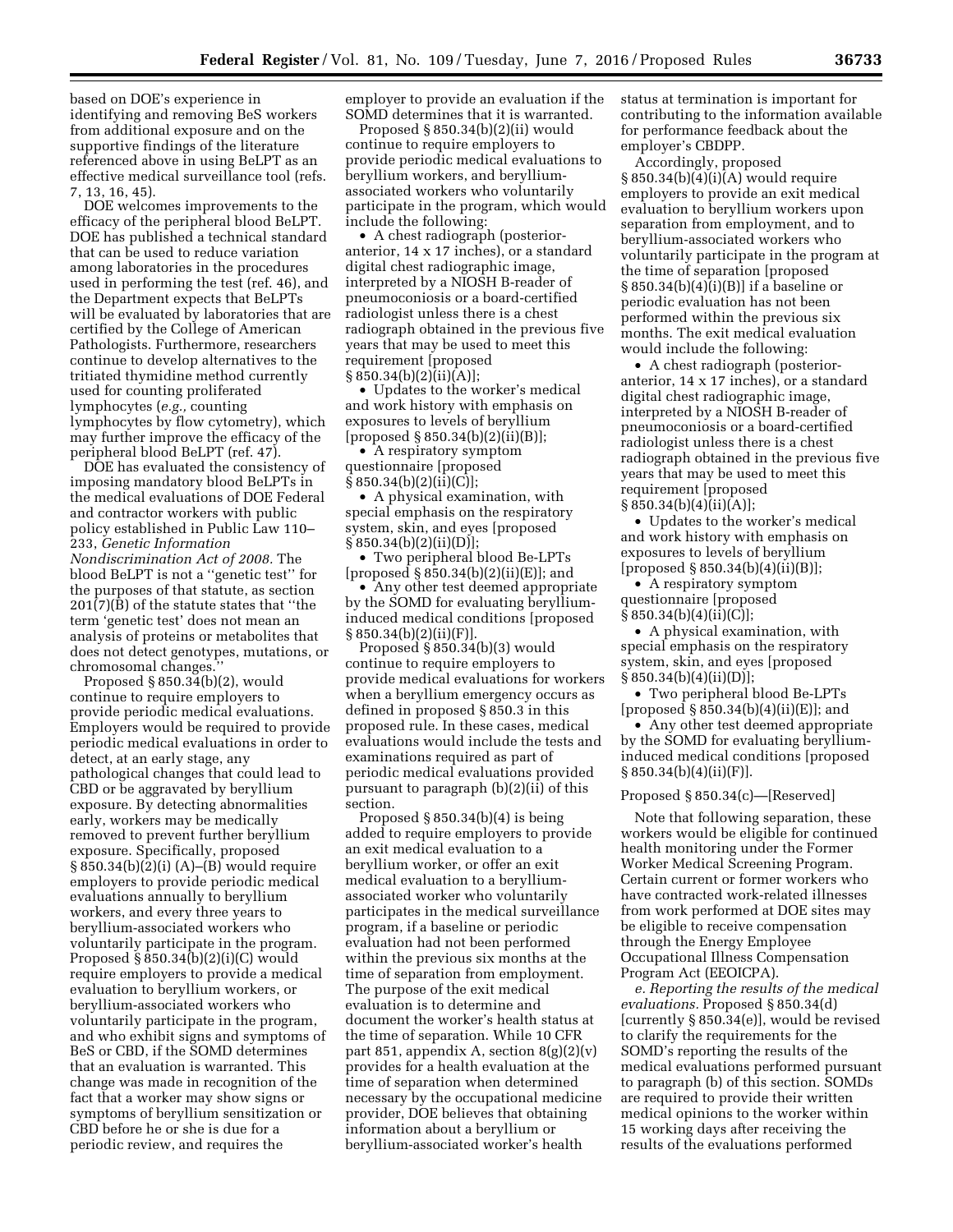pursuant to paragraphs (b)(1) through (3) of this section.

Specifically, proposed § 850.34(d)(1)(i) would require the SOMD to provide a beryllium or beryllium-associated worker with:

• A written medical opinion containing the purpose and results of all medical test or procedures [proposed  $§ 850.34(d)(1)(i)(A)];$ 

• An explanation of any abnormal findings [proposed  $\S 850.34(d)(1)(i)(B)$ ];

• The basis for the SOMD's medical opinion [proposed § 850.34(d)(1)(i)(C)];

Proposed  $\S$  850.34(d)(1)(i)(D) would be added to require the SOMD to provide in this written medical opinion any determination of whether:

• In the case of a beryllium worker, temporary or permanent removal of the beryllium worker from beryllium exposure is warranted pursuant to § 850.36 [proposed

§ 850.34(d)(1)(i)(D)(*1*)];

• A medical restriction is appropriate for the worker pursuant to 10 CFR 851, appendix A, section 8(h) [proposed § 850.34(d)(1)(i)(D)(*2*)]; and

• The SOMD would also be required to give the worker an opportunity to ask and have answered, their questions regarding the information provided  $[proposed § 850.34(d)(1)(i)(E)];$ 

Proposed § 850.34(d)(1)(ii) would require the SOMD's written medical opinion to take into account the findings, determinations and recommendations of examining physicians who have examined the worker and provided written results of the examination to the SOMD, provided that the examining physician is qualified to diagnose beryllium-induced conditions. This proposed change responds to DOE's recognition, through its experience implementing this part, that many of those working at the DOE complex received regular medical evaluations from their private physician or through the DOL managed EEOICPA. While the SOMD must make the final decision regarding the worker's fitness for duty, and issues such as restriction and removal, the SOMD must take into account the findings, determinations and recommendations of qualified physicians who have examined the worker and provided their written recommendations to the SOMD.

Proposed § 850.34(d)(1)(iii) would be added to require the SOMD to obtain the workers signature on a dated copy of the written opinion and to include this information in the worker's medical record documenting that the employee received a copy of the opinion. If the worker declines to sign the statement, then the SOMD must make a record of that fact in the worker's medical record.

Proposed  $§ 850.34(d)(1)(iv)$  would be added to clarify that within 15 working days after receiving the results from an exit evaluation performed pursuant to § 850.34(b)(4) of this part, the SOMD is required to provide the worker with:

• A written medical opinion containing the purpose and results of all medical tests or procedures [proposed  $§ 850.34(d)(1)(iv)(A)];$ 

• An explanation of any abnormal findings [proposed

§ 850.34(d)(1)(iv)(B)]; • The basis for the SOMD's medical

opinion [proposed  $\S 850.34(d)(1)(iv)(C)$ ]; and

• An opportunity to ask, and have answered, questions regarding the information provided [proposed  $§ 850.34(d)(1)(iv)(D)].$ 

Proposed § 850.34(d)(2)(i) would require the SOMD, within 5 working days after delivering the written medical opinion pursuant to paragraph (d)(1)(i) of this section to the beryllium or beryllium-associated worker, to provide to the employer a written medical opinion that includes the following:

• The diagnosis of the worker's condition relevant to occupational exposure to beryllium, and any other medical condition for which exposure to beryllium at or above the action level would be contraindicated [proposed  $§ 850.34(d)(2)(i)(A)].$ 

In this written medical opinion to the employer, the SOMD would be required to include a determination of whether:

• In the case of a beryllium worker, temporary or permanent removal of the worker from exposure to beryllium is warranted pursuant to § 850.36 of this part [proposed § 850.34(d)(2)(i)(B)(*1*)]. DOE is adding this requirement to clarify that the SOMD is the only individual who can medically determine when a worker is to be removed from exposures to beryllium; or

• A medical restriction pursuant to 10 CFR 851, appendix A, section 8(h) is appropriate for the worker [proposed § 850.34(d)(2)(i)(B)(*2*)].

Proposed § 850.34(d)(2)(i)(C) would continue to require the SOMD or examining physician to provide a statement that he or she has clearly explained to the worker the results of the medical evaluations, including all test results and any medical condition related to beryllium exposure that requires further evaluations or treatment.

Proposed  $§ 850.34(d)(2)(ii)$  would be revised to conform with the requirements in 10 CFR part 851, appendix A, section 8(h)(1) and would require that the SOMD not include in the written medical opinion any specific records, determinations, or diagnoses that are not related to berylliuminduced medical conditions or to any other medical condition indicating the worker should not perform certain job tasks.

Proposed  $\S 850.34(d)(2)(iii)$  would be added to clarify that within 5 working days after delivering the written medical opinion pursuant to paragraph (d)(1)(iv) of this section, for an exit evaluation performed pursuant to § 850.34(b)(4) of this part, the SOMD would be required to provide the employer with the diagnosis of the worker's condition that is relevant to occupational exposure to beryllium, or indicates the worker should not perform certain job tasks.

*f. Multiple physician review process.*  Proposed § 850.34(e) [currently § 850.34(c)], would continue to require the establishment of a multiple physician review process for review of the initial findings, determinations, or recommendations from the medical evaluations. DOE adopted the multiple physician review mechanism as a means of providing workers with an opportunity to obtain independent review of the determinations of physicians selected by the employer. More importantly, use of this review mechanism should serve to engender worker trust and confidence in the employer-retained physician where merited. If workers distrust an employer's physician and the diagnoses of a second physician on several occasions proves there is no basis for distrust, then workers will be much more likely to trust the employer's physician in the future. If the choice of a second and third physician repeatedly results in medical determinations that greatly differ with that of the employerretained physician, then the multiple physician review mechanism will have served the beneficial purposes of (1) correcting possibly inadequate medical determinations, and (2) exposing potential deficiencies in the employer's medical surveillance program. Therefore, DOE has identified the following benefits of providing a multiple physician review process: (1) It strengthens and broadens the basis for medical decisions that would be made in response to this rule when a beryllium or beryllium-associated worker questions the findings, recommendations, or determinations of an initial physician retained by the employer; (2) it increases workers' confidence in the soundness of medical findings, recommendations, and determinations that are made under this rule; and (3) it increases the workers' acceptance of, and participation in the medical surveillance program. These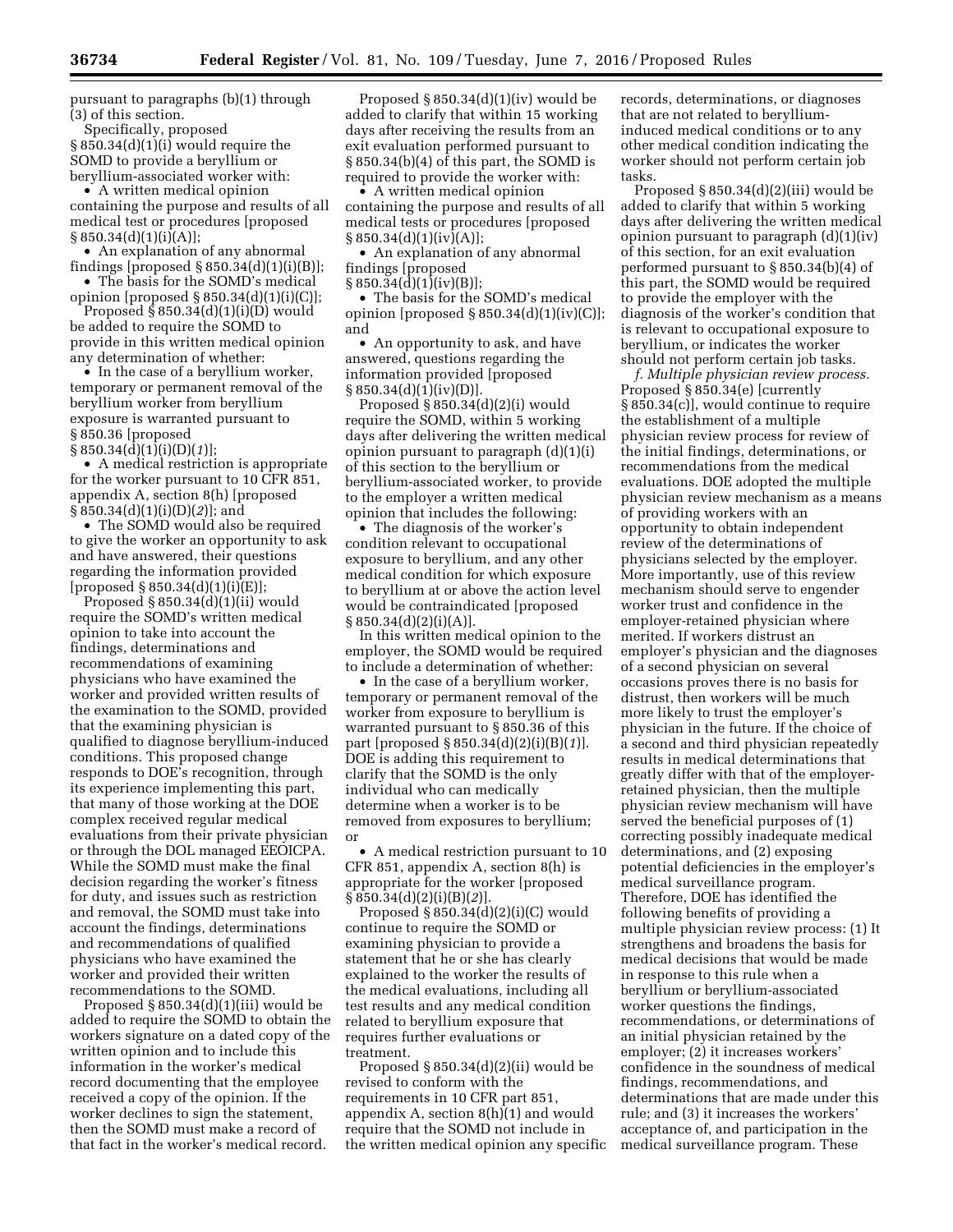independent reviews are likely to show that either a perceived low level of confidence in the physician retained by the employer is unwarranted, or the employer should improve the quality of the medical evaluations. In either case, the multiple physician review process will have served a beneficial purpose.

Accordingly, proposed § 850.34(e)(1) [current  $\S 850.34(c)(1)$ ] would continue to require employers to establish a multiple physician review process for beryllium and beryllium-associated workers that allows for the review of the initial medical findings, determinations, or recommendations from any medical evaluation conducted in accordance with paragraphs  $(b)(1)$ – $(3)$  of this section. Note that the rule as proposed would not require the employer to provide a multiple physician review process for exit evaluations which would be provided pursuant to proposed § 850.34(b)(4).

The Department recognizes the value to employers and workers alike of the process operating in an expeditious fashion, and thus has established explicit criteria for the beginning of the process. Therefore, proposed § 850.34(e)(2) would clarify that the employer must notify a beryllium or beryllium-associated worker in writing within 15 working days after receiving the written medical opinion and determination regarding removal and/or work restriction pursuant to proposed paragraph (d)(2) of this section, of the worker's right to elect the multiple physician review process.

Proposed § 850.34(e)(3) [currently § 850.34(c)(3)] would provide that the employer's participation in, and payment for the multiple physician review process or the alternative physician review process for a beryllium-associated worker would be conditioned on the worker's participation in the medical surveillance program pursuant to paragraph (b) of this section.

Proposed § 850.34(e)(4)(i) and (ii) would require the beryllium or beryllium-associated worker to notify the employer in writing within 15 working days after receiving the employer's written notification pursuant to paragraph (e)(2) of this section, of the worker's intention to seek a second medical opinion on the results of any medical evaluation conducted pursuant to paragraphs (b)(1) through (3) of this section; and the beryllium or berylliumassociated worker identifying in writing to the SOMD within 20 working days after delivering the notice pursuant to paragraph (e)(4)(i) of this section, a physician who is qualified to diagnose

beryllium-induced medical condition to:

• Review all findings, determinations, or recommendation of the initial physician [proposed

 $§ 850.34(e)(4)(ii)(A)];$ 

• Conduct such examinations, consultations, and laboratory tests as the second physician deems necessary to facilitate this review [proposed § 850.34(e)(4)(ii)(B)]; and

• Provide the employer and the worker with a written medical opinion within 30 working days after completing the review pursuant to paragraphs  $(e)(4)(ii)(A)$  and  $(B)$  of this section [proposed § 850.34(e)(4)(ii)(C)].

Proposed § 850.34(e)(5) would clarify that if the findings, determinations, or recommendations of the two physicians differ substantively, then the employer and the worker would be required to assist the two physicians in resolving any disagreement. DOE expects that the two physicians will communicate with each other to resolve their differences, but the rule requires the employer and worker to encourage such a resolution. In most cases, this professional interaction should resolve any differences of opinion.

If the first two physicians are unable to resolve expeditiously any significant differences of opinion with respect to a beryllium or beryllium-associated worker, then it would be necessary for a third qualified physician to resolve the dispute. It is important that this third physician be competent to resolve the dispute. Consequently, proposed § 850.34(e)(6) [currently § 850.34(c)(5)], would require the employer and the worker together, through their respective physicians, to designate a third physician. It is the responsibility of the employer and the worker to assure that a third physician is selected, but the selection is to be made by the two prior physicians. Since the third physician is chosen by the joint endorsement of the two prior physicians, the professional competence of the third physician will be assured. Proposed § 850.34(e)(6) [currently § 850.34(c)(5)], would allow the third physician a full opportunity to:

• Review the findings, determinations, and recommendations of the two prior physicians [proposed § 850.34(e)(6)(i)];

• Conduct such examinations, consultations, laboratory tests, and consultations with the other two physicians as the third physician deems necessary to resolve the disagreement among them [proposed § 850.34(e)(6)(ii)]; and

• Provide the employer and the worker with a written medical opinion

within 30 working days after completing the review pursuant to paragraph (e)(5)(i) and (ii) of this section [proposed § 850.34(e)(6)(iii)].

Proposed § 850.34(e)(7) [currently § 850.34(c)(6)], would continue to require the SOMD to take action consistent with the findings, determinations, and recommendations of the third physician, unless the SOMD and the worker reach an agreement that is otherwise consistent with the recommendations of at least one of the other two physicians.

The Department's experience in implementing the final rule provisions has shown there was some confusion among employers and workers about the multiple physician review process for a worker who has been laid off or whose contract ended during the multiple physician review process. To address these situations proposed § 850.34(e)(8) would require the employer to complete the multiple physicians review process and treat the worker as though he is a current worker, even when a worker is laid off or his contract ends before the review process is complete, subject to the following conditions: (1) The worker must have elected the multiple physician review while he was in fact a current worker and in accordance with the conditions set forth in paragraph (e)(4) of this section; and (2) the worker must participate in good faith in the multiple physician review process. If a worker's job would have ended prior to the end of the multiple physician review process (*e.g.,* if the worker was hired to do a particular job which has been completed), the proposed rule provides that the employer may place the worker on unpaid leave status until the review process is completed.

Proposed § 850.34(e)(9) would be added to clarify that the employer would not be required to provide the multiple physician review process in those cases where the worker had not elected the process in accordance with the conditions specified in paragraph (e)(4) of this section before the worker was laid off or contract ended. In these cases the workers may still be eligible for medical screening through DOE's FormerWorker Medical Screening Program.

The employer would be required to pay for the expenses of the multiple physician review process when a beryllium-associated worker elects it in writing and in a timely manner. DOE does not expect the cost of this process to be burdensome to its contractor employers since DOE contractors typically receive reimbursement for the cost of complying with this process. If the employer establishes and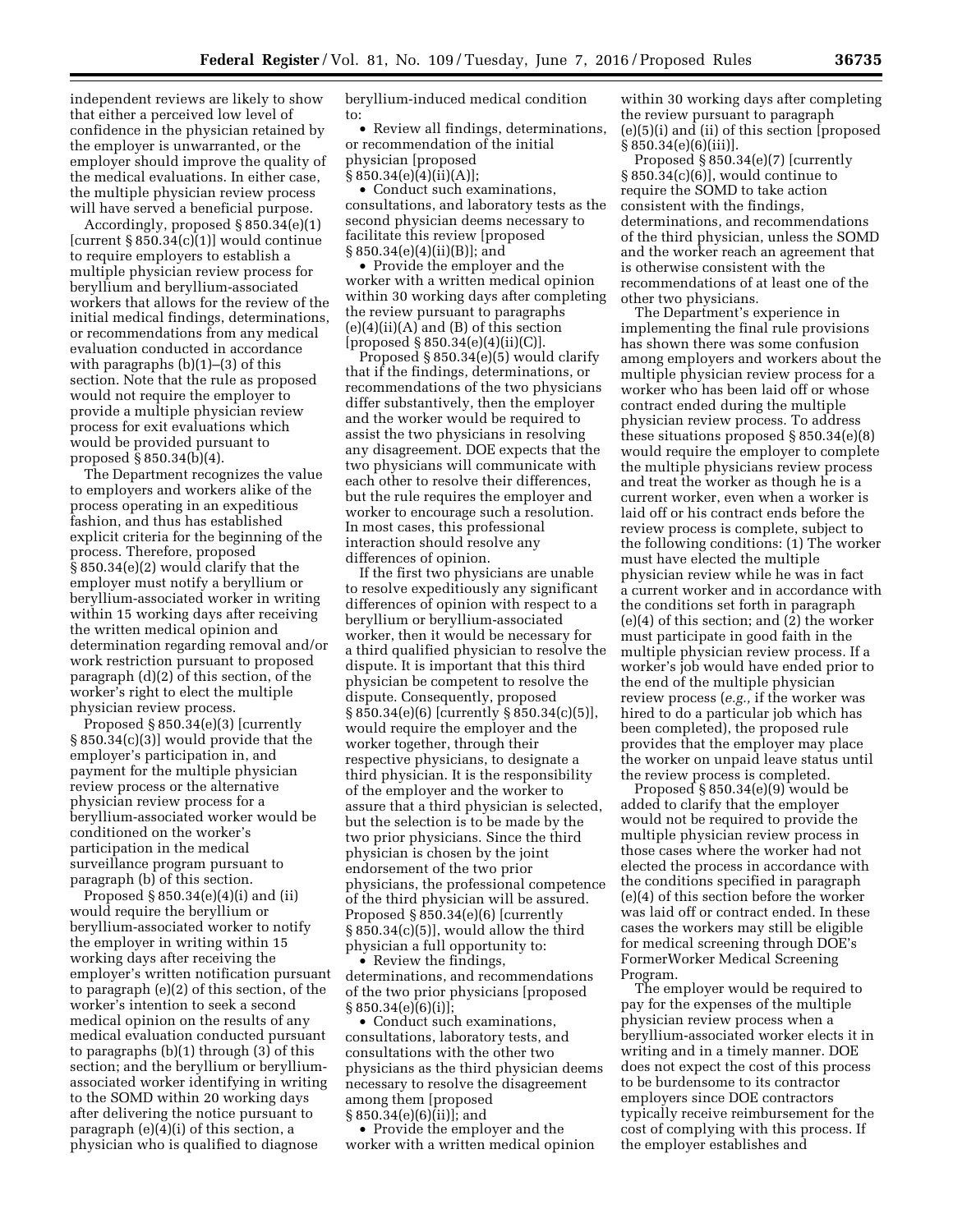administers a medical surveillance program that engender worker confidence, workers should have little or no need to seek second medical opinions.

The requirement for a multiple physician review is not intended to preclude employers from establishing and implementing alternate medical protocols. DOE would continue to include language in proposed § 850.34(f) [currently § 850.34(d)] that establishes an alternate physician review process. Under this section, the employer, beryllium and beryllium-associated worker, or the worker's designated representative, would be allowed to agree on the use of any expeditious alternate physician determination process, instead of the multiple physician review process. The only condition is that the alternate process is reasonable, expeditious and adequately protects the worker's health. For example, a jointly agreed upon physician might be used in the first instance without recourse to other physicians. DOE would continue to encourage employers and workers to adopt medical determination procedures in which all parties have trust and confidence.

Proposed § 850.34(g)(1) would be revised to comply with the reporting requirements in 10 CFR part 851.23(a)(2). Proposed § 850.34(g)(2) and (3) would be added to comply with the reporting requirements for cases involving medical removal. Accordingly, proposed § 850.34(g)(2) would require employers to record each case of medical removal on the applicable OSHA form when a worker is being medically removed in accordance with proposed § 850.36 of this part. Proposed § 850.34(g)(3) would require employers to enter each case of medical removal either as a case involving days away from work (if the worker does not work during the medical removal period) or as a case involving restricted work activity (if the worker continues to work but in an area where beryllium exposures are below the action level).

DOE is proposing to delete § 850.34(h) in the final rule. This section requires employers to establish routine and systematic analyses of medical, job and exposure data. The purpose of this requirement is to collect and analyze information so that the prevalence of disease can be accurately described and conclusions reached on causes or risk factors for disease. The Department intends to rely on the data collected from the Beryllium Registry for this purpose.

# Proposed § 850.35—Medical Restriction

Proposed § 850.35 would be added to establish the medical restriction provisions of the CBDPP. Part 850 is intended to address and prevent disease caused by exposure to beryllium at DOE sites. Medical removal benefits under the rule are not intended to apply in cases where beryllium is not the cause of the worker's illness. In the case where the worker is not suffering from beryllium disease or has not been sensitized to beryllium, but exposure to beryllium at or above the action level is contraindicated, medical restriction would ensure that workers with other medical conditions are not exposed to beryllium which could put them at a materially higher risk for developing serious medical problems. Other medical conditions include, but are not limited to, chronic obstructive pulmonary disease (COPD), sarcoidosis, asthma, emphysema, or any other medical condition with respect to which the SOMD may determine that exposure to beryllium at or above the action level is contraindicated.

Proposed § 850.35(a) would require medical restrictions to be conducted in accordance with 10 CFR part 851, appendix A, section 8(h). In such cases where medical restrictions appropriate, proposed § 850.35(b) would require employers to, within 15 working days after receiving the SOMD's written opinion pursuant to  $\S 850.34(d)(2)$  that it is medically appropriate to restrict a worker, restrict the worker from a job that involves a beryllium activity.

The Department's experience in implementing the final rule provisions has shown there was some confusion among employers and workers about medical restriction and when to offer, or not offer, medical removal benefits. Therefore, DOE would add proposed § 850.35(c) to clarify that employers would only be required to provide the beryllium medical removal benefits specified in § 850.36 of this proposed rule to beryllium workers who have been diagnosed with BeS or CBD, or pending the outcome of medical evaluations to determine whether the worker has BeS or CBD and the SOMD believes that further exposure to beryllium at or above the action level may be harmful to the health of the worker, or pending the alternate physician review or multiple physician review. Employers are not required to provide removal benefits to other types of workers with a medical restriction.

Proposed § 850.35(d) would be added for those situations when the SOMD determines that a beryllium worker should not work with beryllium at or

above the action level due to BeS or CBD. In such cases, the SOMD would be required to recommend medical removal under § 850.36 of this proposed rule, not medical restriction.

Proposed § 850.36—Medical Removal and Benefits

Proposed § 850.36 [(currently § 850.35] would continue to require employers to implement the medical removal (currently known as ''*medical removal protection''*) and benefits (currently known as ''*medical removal protection benefits''*) provisions of the CBDPP. DOE believes medical surveillance can only be effective in detecting and preventing disease if workers: (1) Seek medical attention when they feel ill; (2) refrain from efforts to conceal their true health status; and (3) fully cooperate with examining physicians to facilitate accurate medical diagnoses and effective treatment. This type of worker participation and cooperation will occur only where no major disincentives to meaningful worker participation exists. Without such participation, it would be much more difficult to adequately monitor workers' health and to identify workers who need temporary or permanent medical removal.

Medical removal is a logical result of the medical surveillance program. Without medical removal, employees with BeS or CBD may remain undiagnosed and continue to be exposed to beryllium at or above the action level which would not be sufficiently protective of their health. Also, without medical removal benefits, workers with BeS or CBD could be terminated or transferred from higherpaying jobs where exposure to beryllium is at or above the action level to lower-paying jobs that do not include such exposure. This might be protective, but it would impair the workers' earning ability. In either case, the effectiveness and integrity of the medical surveillance program may be compromised.

With medical removal, beryllium workers with BeS or CBD would be assured of being removed to jobs where the exposure to beryllium is below the action level, if such jobs are available and if removal is determined to be necessary to protect their health. With medical removal benefits, beryllium workers with BeS or CBD would be assured that, if the results require removal from their beryllium job, their normal earnings will be protected for a pre-determined period.

Proposed  $\S 850.36(a)(1)$  would clarify that, subject to the terms set forth in this proposed section, employers would be required to remove beryllium workers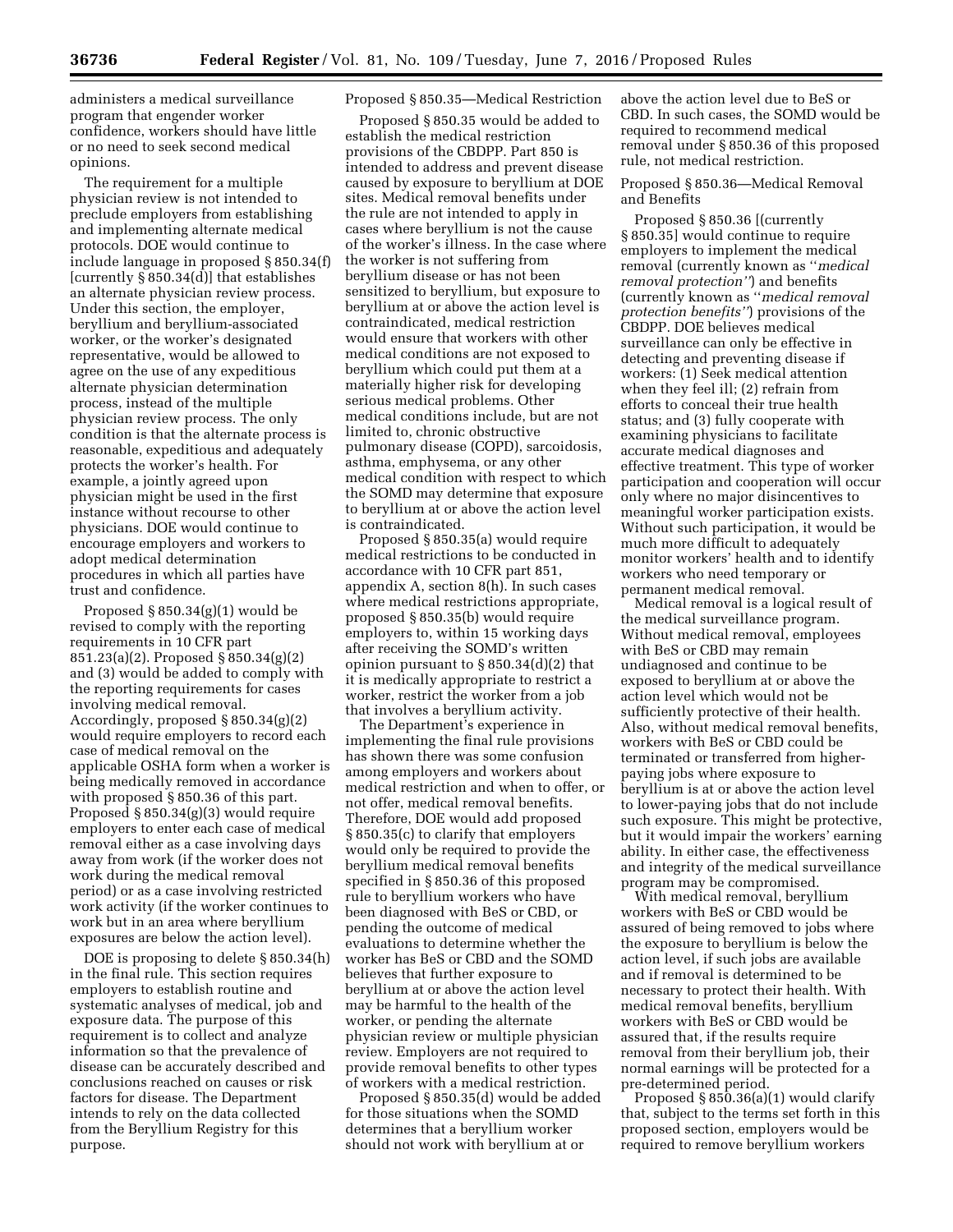from jobs where the exposure to beryllium is at or above the action level. As set forth in this section, temporary or permanent removal is required when the SOMD has determined in a written medical opinion that it is appropriate to remove the beryllium worker from exposure to beryllium at or above the action level. This determination would be required to be based on a diagnosis that the worker has BeS or CBD, as defined in this proposed rule.

The Department's experience in implementing the current rule provisions has shown there was some confusion about who has the authority to recommend temporary or permanent removal of a beryllium worker. Therefore, proposed § 850.36(a)(2) would clarify that only the SOMD may recommend temporary or permanent removal of a beryllium worker from exposure to beryllium at or above the action level. DOE proposes revising the wording used in this section to clarify that the SOMD would make the final medical determination, even when a multiple physician review or alternative physician determination process is used. The SOMD, in making the final medical determination would be expected to take into account the findings, determinations and recommendations of other examining physicians who may have examined the worker, but the SOMD makes the final determination.

*Mandatory medical removal of beryllium workers.* In response to its RFI, DOE received several comments concerning whether to continue to require a worker's consent for medical removal, or instead require mandatory medical removal. The majority of commenters recommended that DOE establish a mandatory medical removal practice; however, many of those commenters also recommended that DOE provide enhanced medical removal benefits. Some commenters suggested that mandatory removal should be implemented by DOE complex-wide. Some commenters suggested that DOE mandate that the employer offer a vocational training program to the affected worker to assist the employee in maintaining the financial compensation and benefits from his or her previous position, and that the length of time for medical removal benefits should be increased from two to five years. A minority of commenters believed that DOE should continue to leave medical removal up to the worker, pointing out that the National Academies suggests that the worker's consent be obtained. Some commenters indicated that DOE should retain voluntary medical removal only if DOE

will accept the risk of future health issues from allowing a worker to resume activities after the SOMD has recommended medical removal.

After consideration of all commenters' suggestions, DOE's experience in implementing the current rule provisions, and other available information, proposed § 850.36(c)(1) would require mandatory medical removal for beryllium workers in jobs that include a beryllium activity in cases where an employee has a diagnosis of BeS or CBD. DOE proposes this amendment because removing workers from jobs that risk additional exposure will avoid increasing their body burden of beryllium, and potentially reduce the risk of symptomatic beryllium disease, or minimize the magnitude of symptoms that may occur.

DOE recognizes that it is very difficult to establish policy that involves tradeoffs between the unfettered pursuit of livelihood and other potential financial effects, such as insurability and the risk of debilitating disease; however, DOE believes that the medical removal benefits provisions in proposed § 850.36(d) and the counseling provisions in proposed § 850.38(b) of this part would be sufficient to assist workers in effectively preparing for, and responding to, possible medical removal. For these reasons, DOE believes that the proposed policy of mandatory removal is its optimal risk management strategy.

Proposed § 850.36(a)(3) [currently § 850.35(a)(1)] would clarify the requirements for temporary or permanent removal of a beryllium worker from exposure to beryllium at or above the action level. Accordingly, proposed § 850.36(a)(3) would require the SOMD to recommend to employers temporary removal of a beryllium worker:

• Pending the outcome of the medical evaluations conducted pursuant to § 850.34(b) of this part, if the beryllium worker is showing signs or symptoms of BeS or CBD and the SOMD believes that further exposure to beryllium at or above the action level may be harmful to the worker's health [proposed § 850.36(a)(3)(i)]; or

• Pending the outcome of the multiple physicians or alternative physician review process pursuant to proposed § 850.34(e) and (f) of this part, if the beryllium worker is showing signs or symptoms of BeS or CBD and the SOMD believes that further exposure to beryllium at or above an action level may be harmful to the worker's health [proposed § 850.36(a)(3)(ii)].

Proposed § 850.36(a)(4) would require the SOMD to recommend permanent removal of a beryllium worker from exposure to beryllium at or above the action level only when he or she makes a final medical determination that the worker should be permanently removed. The SOMD's determination to permanently remove a worker would be required to be based on a diagnosis of BeS or CDB as defined in § 850.3 of this proposed rule.

Proposed § 850.36(a)(5) would require, within 15 working days after a final medical determination has been made, the SOMD to provide the employer with a written notice to either return the temporarily removed beryllium worker to his or her previous job status, along with the steps needed to protect the workers' health including any work restrictions [proposed § 850.36(a)(5)(i)]; or, to permanently remove the beryllium worker [proposed § 850.36(a)(5)(ii)]. If a worker is temporarily removed and the final medical determination is made that the beryllium worker does not have a medical condition caused by beryllium, the temporary medical removal benefits specified in paragraph (d)(1) of this section would end, and the affected worker would be able to return to his or her normal duties, unless work restrictions would prevent the worker from doing so. If the SOMD makes a final medical determination that the worker is not sensitized to beryllium and does not have CBD, but further exposure to beryllium at or above the action level is medically contraindicated, the SOMD would be able to recommend a medical restriction for the worker.

DOE has learned through its experience implementing this part, as issued in December 1999, that a lack of explicit expectations has resulted in different understandings of how the SOMD should recommend temporary or permanent removal of a worker. Accordingly, proposed § 850.36(a)(6) would be added to clarify that the SOMD is not required to recommend temporary removal first and then permanent removal. If it is clear based on the SOMD's medical evaluation that the worker should be permanently removed, based on a diagnosis of BeS or CBD, then the SOMD may recommend permanent removal.

Proposed § 850.36(b) [currently § 850.35(a)(3)] would establish the counseling requirements for beryllium workers before they are placed on either temporary or permanent medical removal, as well as clarify the requirements for notifications to the employer. This proposed addition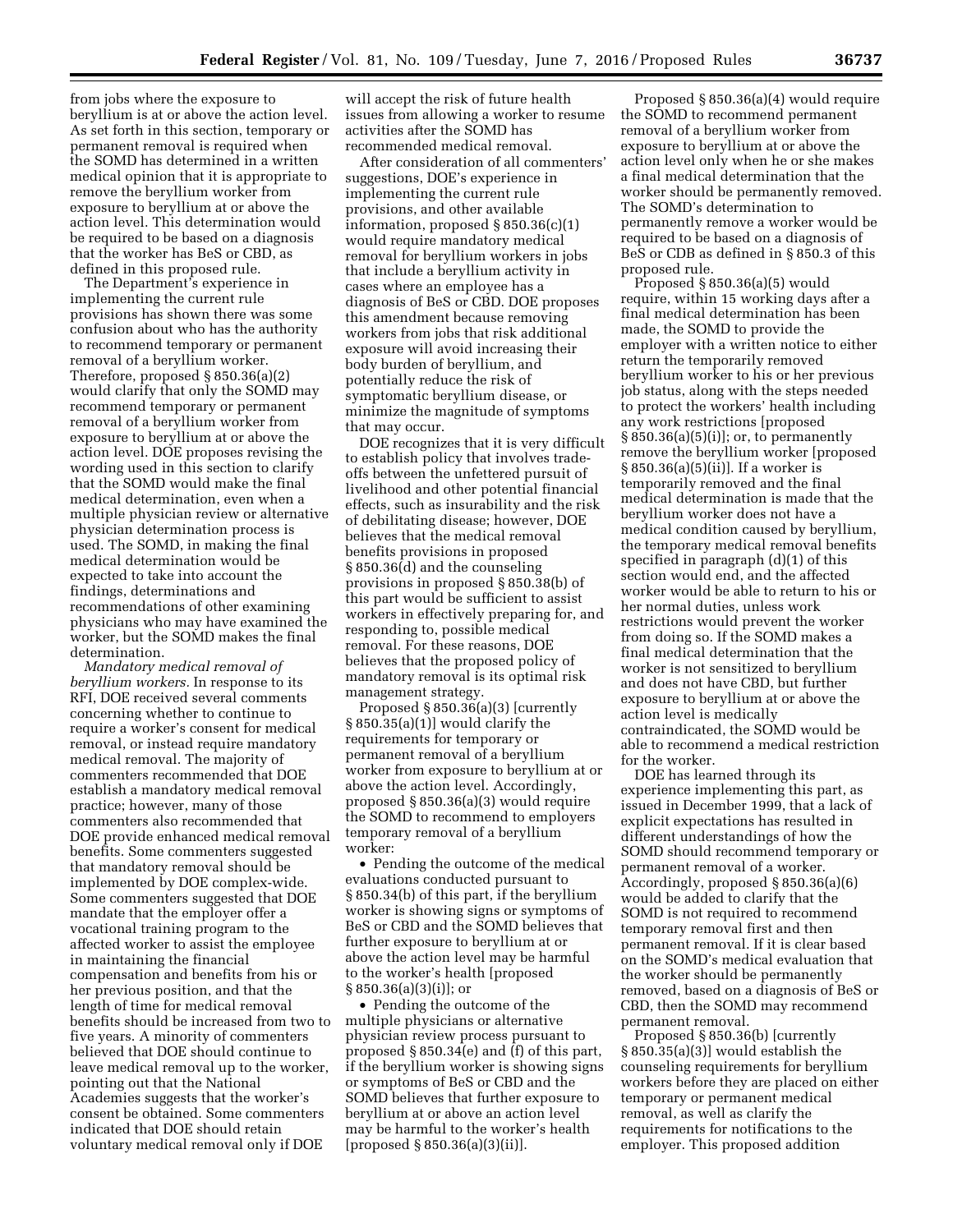would help beryllium workers understand and effectively manage the potential effects of medical removal.

DOE has learned through its experience implementing this part, as issued in December 1999, that a lack of explicit expectations has resulted in different understandings of the individual worker's medical removal status. DOE, therefore, proposes adding requirements that will help workers understand their medical removal status. Accordingly, proposed § 850.36(b)(1) would require that if the SOMD determines a beryllium worker should be temporarily or permanently removed, the SOMD would be required to perform the following when communicating the written medical opinion and determination to the worker pursuant to  $\S 850.34(d)(1)$ :

• Advise the beryllium worker diagnosed with BeS or CBD or suspected of having BeS or CBD of the determination that medical removal is necessary to protect his or her health, and specify whether the SOMD is recommending temporary or permanent removal from work that involves exposure to beryllium at or above the action level [proposed § 850.36(b)(1)(i)]; and

• Provide the beryllium worker with a copy of the rule, including its preamble, and information on the risks of continued exposure to beryllium at levels at or above the action level, as well as the benefits of removal [proposed § 850.36(b)(1)(ii)].

Proposed § 850.36(b)(2) would be added to clarify the notifications the SOMD gives to the employers for removal of workers. The SOMD, in communicating the written medical opinion and determination to the employer, would be required to comply with § 850.34(e)(2) of this part. In the case of a final medical determination regarding permanent removal, the SOMD would be required to provide the employer with a written notice recommending that the employer either:

• If the worker has been on temporary removal, return the temporarily removed beryllium worker to his previous job status if the SOMD determines that removal is no longer warranted [proposed  $\S 850.36(b)(2)(i)$ ]; or

• Permanently remove the beryllium worker [proposed § 850.36(b)(2)(ii)]; or

• Medically restrict the worker pursuant to § 850.35 of this part [proposed  $\S 850.36$  (b)(2)(iii)].

Proposed § 850.36(c) would clarify the employer's responsibilities for removal of a worker. Proposed § 850.36(c)(1) would require the employer, within 15 working days after receiving the

SOMD's written opinion pursuant to paragraph (b)(2) of this section, stating that it is medically appropriate to remove a worker, to remove the beryllium worker from the job that involves a beryllium activity, regardless of whether at the time of removal a job is available into which the removed worker may be transferred.

Proposed § 850.36(c)(2) would require employers to formally notify beryllium workers in writing that they are in medical removal status when the employer receives the SOMD's determination that removal is warranted. Employers would be required to include a start date for medical removal in the written notification. This proposed addition should resolve difficulties that have occurred at DOE sites in determining when medical removal officially began.

Proposed § 850.36(c)(3) would establish that when a beryllium worker is medically removed, the employer must transfer the removed worker to a comparable job, if such a job is available, and provide removal benefits in accordance with paragraphs (d)(1) of this section, for temporary removal or (d)(2) of this section, for permanent removal.

DOE is proposing to add  $\S 850.36(c)(4)$ to clarify that employers would not be able to return a worker who has been medically removed to his or her former job status unless the SOMD has determined in a written medical opinion that continued medical removal is no longer necessary to protect the worker's health.

Proposed § 850.36(d) [currently § 850.35(b)] would continue to establish the medical removal benefits that must be provided to removed workers. DOE continues to believe that medical removal benefits are critical to minimize the disability associated with CBD. Removal from exposure and effective job-placement efforts, coupled with early diagnosis and treatment, will increase the likelihood that affected beryllium workers would continue as productive members of the DOE workforce.

Proposed  $§ 850.36(d)(1)(i)$  would specify that when a beryllium worker has been temporarily removed from a job pursuant to paragraph (a)(2) of this section, employers would be required to, consistent with any applicable collective bargaining agreement:

• Transfer the worker to a comparable job [proposed § 850.36(d)(1)(i)(A)]; where beryllium exposures are below the action level [proposed § 850.36(d)(1)(i)(A)(*1*)]; and for which the worker is qualified or can be trained

for in 6 months or less [proposed § 850.36(d)(1)(i)(A)(*2*)];

• Maintain the worker's total normal earnings, and other employment rights, as they existed at the time of removal, on each occasion that the worker is temporarily removed. The purpose of this requirement is to ensure that a removed worker does not suffer immediate economic loss due to removal [proposed  $\S 850.36(d)(1)(i)(B)$ ]. Note, benefits received under the Energy Employees Occupational Illness Compensation Program (EEOICP) do not constitute wage replacement, and therefore would not offset the employee's medical removal benefits.

DOE has learned with experience implementing this part, as issued in December 1999, that a lack of explicit expectations has resulted in different understandings of what happens when a job is not available for a beryllium worker. Therefore, proposed  $§ 850.36(d)(1)(ii)$  would be added to clarify the requirements for the employer. Specifically, if there is no such job for the beryllium worker, the employer would be required to provide the workers total normal earnings, seniority (to the extent allowed in an applicable bargaining agreement), and other employment rights, as if the worker were not removed. For temporary removal, the employer would be required to provide the beryllium worker's total normal earnings and other employment rights, until:

• A comparable job becomes available that meets the requirements of  $(d)(1)(i)(A)$ , and the worker is placed in that job [proposed  $\S 850.36(d)(1)(ii)(A)$ ];

• The SOMD determines that the beryllium worker is not sensitized to beryllium and does not have CBD and medical removal is ended [proposed  $\S 850.36(d)(1)(ii)(B)$ ;

• The beryllium worker is permanently medically removed from the job [proposed  $\S 850.36(d)(1)(ii)(C)$ ]; or

• The term of the removal period has expired [proposed  $\S 850.36(d)(1)(ii)(D)$ ].

Proposed  $§ 850.36(d)(1)(iii)$  would be added to clarify that each period of temporary removal could not exceed one year and no term of temporary removal can immediately succeed a prior term of temporary removal to extend the term beyond one year.

Proposed  $\S 850.36(d)(1)(iv)$  would be added to require that periods of temporary removal received by a worker not be considered part of any permanent removal period should the employer provide the beryllium worker with temporary and then permanent removal. This clarification supports DOE's intent to provide workers with sufficient time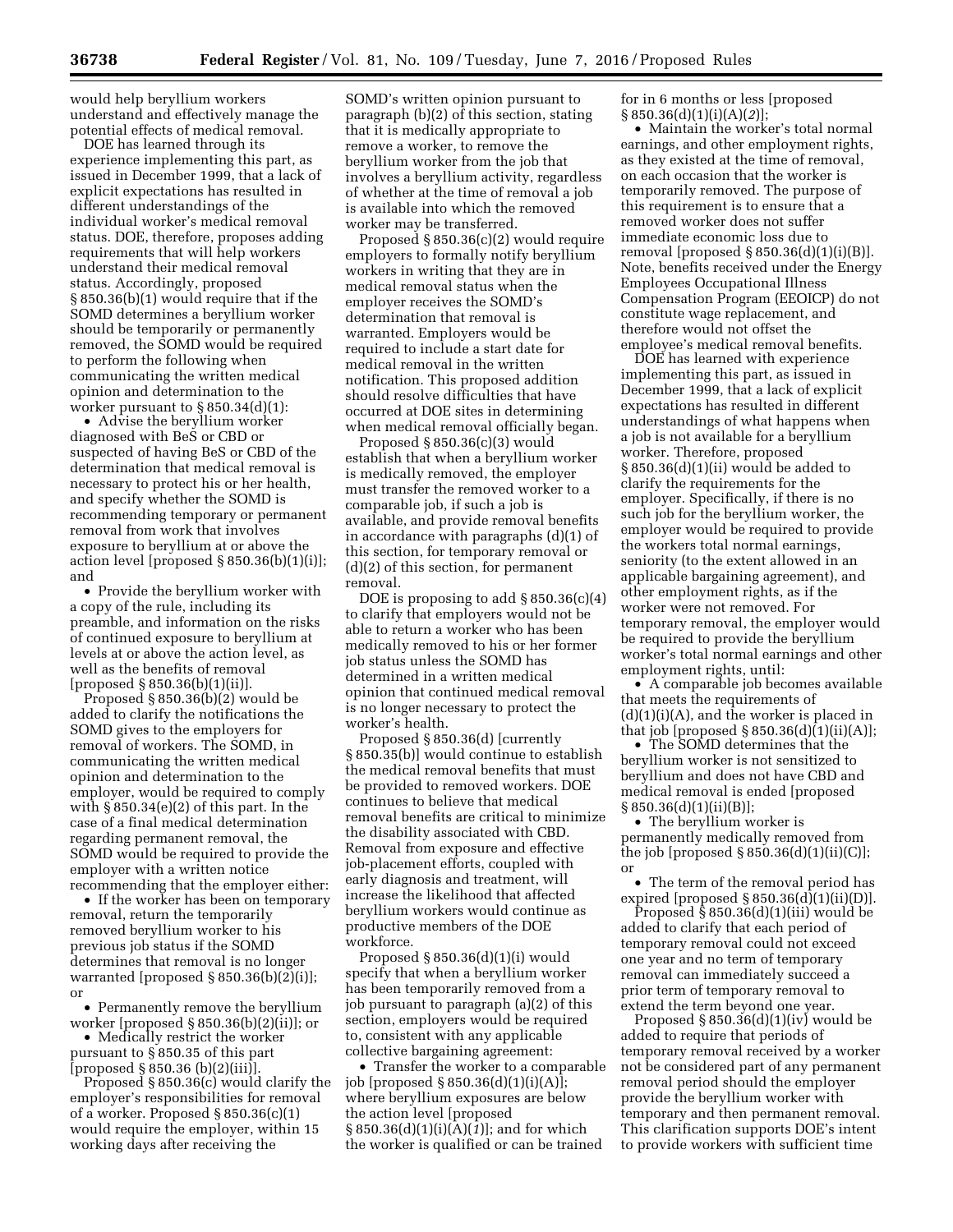to plan and implement changes in pursuing their livelihood as necessitated by permanent medical removal from jobs that involve beryllium activities at or above the action level.

Proposed § 850.36(d)(2) [currently § 850.35(b)(1)] would continue to provide permanent medical removal benefits of the CBDPP. Accordingly, in proposed  $\S 850.36(d)(2)(i)(A)$  and  $(B)$ , if a beryllium worker has been permanently removed from a job because of a beryllium-induced medical condition pursuant to paragraph (a)(4) of this section, the employer would be required to, consistent with any applicable collective bargaining agreement, transfer the worker to a comparable job [proposed  $§ 850.36(d)(2)(i)(A)],$  where beryllium exposures are below the action level [proposed  $\S 850.36(d)(2)(i)(A)(I)$ ], and for which the worker is qualified or can be trained within a period of up to one year [proposed  $\S 850.36(d)(2)(i)(A)(II)$ ].

Proposed § 850.36(d)(2)(i)(B) would clarify that if a beryllium worker could not be transferred to a comparable job that meets the requirements of (d)(2)(i)(A), the employer would be required to maintain the worker's total normal earnings and benefits at the time of removal, as if the worker were not permanently removed for up to two years. DOE continues to select 2 years as the maximum period during which the employer is required to pay medical removal benefits to a worker instead of the 18-month protection period established in OSHA's lead and cadmium standards. DOE established a different protection period for beryllium because of the toxicological differences between beryllium and the two metals covered in the OSHA standards. Specifically, the early stages of the health impairments associated with exposure to lead or cadmium will reverse in time with no additional exposure, but the health effects from BeS and CBD typically do not. The objective of OSHA's 18-month period is to provide workers with sufficient recovery time so they can return to their job. The objective of DOE's two-year period, however, is to allow workers permanently medically removed sufficient time to be retrained and placed in a different job. DOE believes that this period should be long enough to enable the majority of removed workers to be retrained and placed in another job or, for those workers who can be returned to their former job status, to be returned before their medical removal benefits expire. Proposed  $\S 850.36(d)(2)(i)(B)$  would also clarify that employers are not required to continue providing medical removal

benefits after a worker has been permanently removed for up to two years. The removed worker who is transferred to a comparable job is not guaranteed removal benefits in the form of such job after the two-year removal period because permanent medical removal benefits consist of either the opportunity to transfer to a comparable job or to receive the earnings and benefits associated with a comparable job, if a comparable job is not available (*e.g.,* due to layoffs, illness of the worker, etc.). After the two-year benefit period expires, employers are expected to treat removed workers who have been transferred to a comparable job in a neutral and nondiscriminatory fashion, in accordance with all applicable state and Federal labor laws.

DOE does not intend for the beryllium medical removal benefit to function as a workers' compensation program. Workers' compensation and other workrelated compensation for beryllium illness are provided by public or employer-funded compensation programs, including the Federal EEOICP administered by the DOL.

Proposed § 850.36(d)(3) [currently § 850.35(b)(5)] would continue to establish additional conditions for both temporary and permanent removal benefits. Proposed § 850.36(d)(3)(i) would clarify that employers providing medical removal benefits is not intended to expand upon, restrict or change any rights a worker has or would have had, absent medical removal, regarding a specific job classification or position under the terms of a collective bargaining agreement.

Proposed § 850.36(d)(3)(ii) [currently § 850.35(b)(2)] would continue to establish that during a temporary or permanent removal period, employers are required to continue to provide a worker total normal earnings and benefits.

DOE has learned from implementing this part, as issued in December 1999, that not addressing medical removal benefits when there is a change in the worker's job status, caused confusion and different implementation among DOE sites. Therefore, proposed  $§ 850.36(d)(3)(iii)$  would be added to clarify and require employers to continue providing workers medical removal benefits during the removal period designated by the SOMD regardless of changes in the workers' jobs (*e.g.,* worker is laid off or the contract ends before the removal period ends) or whether workers can be transferred into comparable jobs because the workers are too sick to work, provided that:

• If the workers are on temporary removal, the employers are not required to continue the worker's benefits, as set forth in paragraph (d)(1) of this section, beyond one year [proposed  $§ 850.36(d)(3)(iii)(A)];$ 

• If the worker is on permanent removal, the employer is not required to continue the worker's benefits, as set forth in paragraph (d)(2) of this section, beyond two years [proposed  $§ 850.36(d)(3)(iii)(B)].$ 

Proposed § 850.36(d)(3)(iv) [currently § 850.35(b)(3)] would continue to establish that if a removed worker files a claim for workers' compensation payments for a beryllium-related disability, the employer must continue to provide benefits pending disposition of the claim, but no longer than a period of two years. The employer must receive no credit for the workers' compensation payments received by the worker for treatment related expenses.

Proposed  $\S 850.36(d)(3)(v)$  [currently § 850.35(b)(4)] would continue to establish that the employer's obligation to provide medical removal benefits to a removed worker is reduced to the extent that the worker receives compensation for earnings lost during the period of removal from a publiclyor employer-funded compensation program, or from employment with another employer made possible by virtue of the worker's removal. This provision is necessary to ensure that medical removal benefits do not result in a ''windfall'' to the worker who collects other compensation, including a salary from another job, while the worker is on medical removal from beryllium exposure.

Proposed  $$850.36(d)(3)(vi)$  would be added to inform worker that they may also apply for compensation through EEOICP for any additional benefits beyond those provided in this proposed section.

DOE is proposing to delete current § 850.35(a)(4). DOE has learned through its experience implementing this part, as issued in December 1999, that it would not be a prudent practice to return a beryllium worker who has been permanently removed to a job in which the worker will be exposed to beryllium at or above the action level.

## Proposed § 850.37—Medical Consent

Proposed § 850.37 [currently § 850.36], would continue to establish the medical consent provisions of the CBDPP. This section is necessary to ensure that beryllium and berylliumassociated workers receive adequate information to make an informed decision about the medical surveillance program. Accordingly, proposed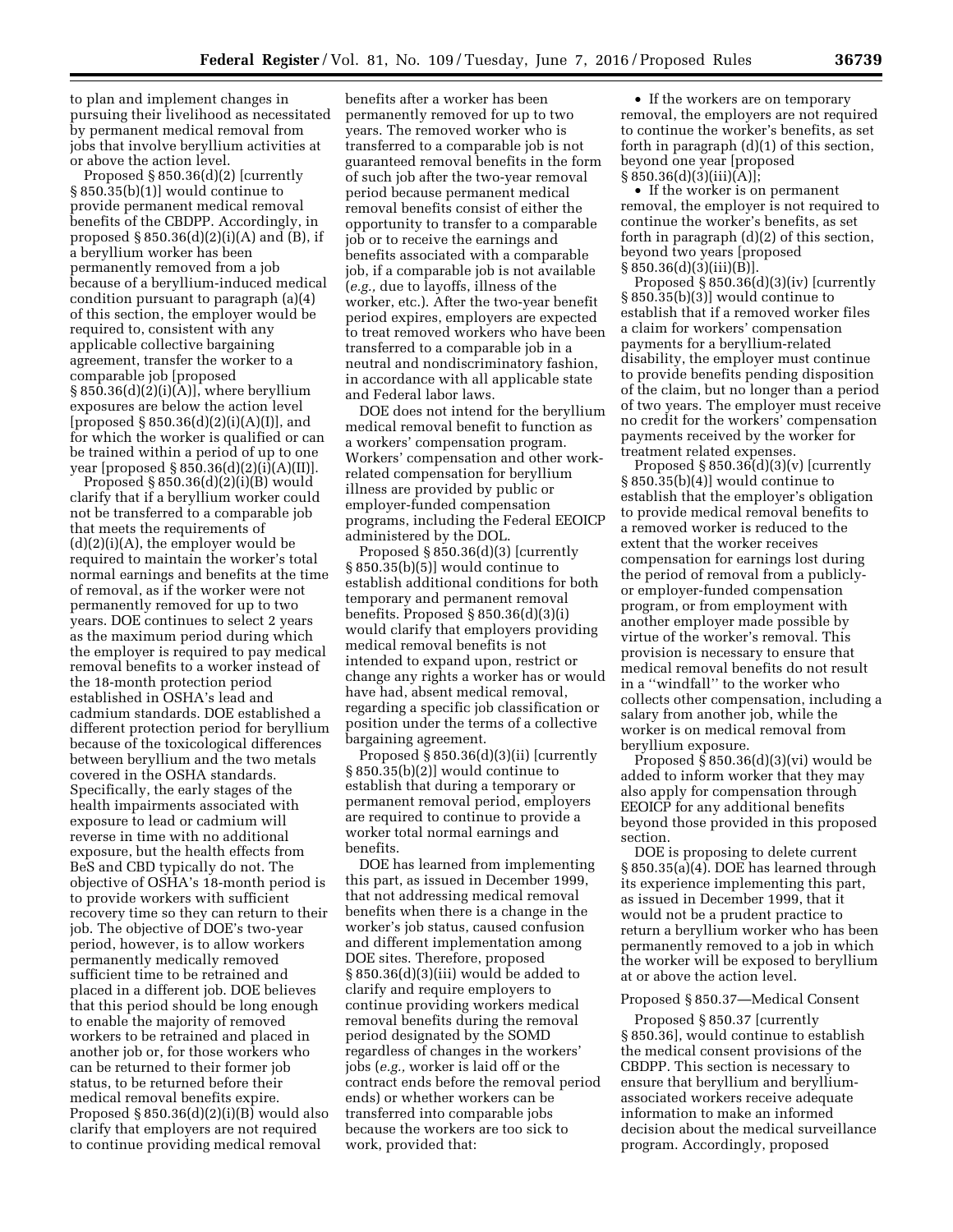§ 850.37(a) would require that in order to provide each beryllium and beryllium-associated worker with the information necessary for the workers to make informed decisions about consenting to the medical evaluation established in proposed § 850.34 of this part, the employer must ensure that the SOMD has the worker sign and date the consent form in appendix A(for beryllium workers) or appendix B (for beryllium-associated workers) before performing any medical evaluation. The dated signature of the worker serves to document the worker consented to being tested. DOE would expect employers to make reasonable efforts to help workers understand the material.

Proposed § 850.37(b) would require employers to inform beryllium workers that testing is mandatory to transfer into or remain in a job involving exposure to beryllium at or above the action level, and that a beryllium worker who decides not to consent to the medical evaluations that would be required in § 850.34 will be removed from a beryllium activity and will not receive medical removal benefits.

Proposed § 850.38—Training and Counseling

Proposed § 850.38 [currently § 850.37], would continue to establish the worker training and counseling requirements regarding exposure to beryllium, and the potential health effects associated with such exposure. This worker training is necessary because appropriate implementation of the required workplace procedures of the CBDPP ultimately rests upon the front-line workers who will be performing work on, with, or near beryllium or beryllium-contaminated materials. These workers cannot be expected to comply with the required CBDPP procedures if they are not aware of such procedures.

DOE expects employers would conduct training in a manner that is easy to understand. Training material should be appropriate in content and vocabulary for the education level and language background of affected workers. The goal of the training would be to ensure all workers, regardless of cultural or educational background, have the knowledge necessary to reduce and minimize their exposure to beryllium.

DOE's experience in implementing the training requirements of this part, as issued in December 1999, demonstrates that greater differentiation of training requirements for different types of workers is needed. Therefore, proposed § 850.38 would continue to maintain the training requirements of the CBDPP but

would clarify the training needs of beryllium workers and add training for these workers on the benefits of medical evaluations and the content of this part.

Proposed  $\S 850.38(a)(1)$  [currently § 850.37(a)(1))] would continue to require employers to develop and implement a training program for beryllium workers, beryllium-associated workers, and all other workers who work at a site where beryllium activities are conducted and ensure their participation in the program.

Proposed § 850.38(a)(2) would establish the training requirements for beryllium workers. Specifically, employers would be required to provide beryllium workers training on the following:

• The contents of the CBDPP [proposed § 850.38(a)(2)(i)];

• The potential health risks to family members and others who may come in to contact with beryllium if beryllium controls are not followed [proposed § 850.38(a)(2)(ii)]. This section relies on the workers to relay the relevant beryllium hazard information to their families. DOE encourages employers to provide beryllium workers with information about beryllium risks that is also readily understandable to family members.

• Benefits of medical evaluations for diagnosing BeS and CBD [proposed § 850.38(a)(2)(iii)]; and

• The contents of the final rule [proposed § 850.38(a)(2)(iv)].

Proposed § 850.38(a)(3) would establish the training requirements for beryllium-associated workers and other workers identified in paragraph (a)(1) of this section. The training for these individuals would continue to require general awareness about beryllium hazards and controls training for other workers at a site where beryllium activities are conducted. This training should also address the benefits of medical evaluations for early diagnosis of BeS or CBD.

Proposed § 850.38(a)(4) would continue to require employers to provide training to workers prior to or at the time of initial assignment, and at least every two years thereafter, to ensure that workers are appropriately prepared to deal with the hazards and risks of working with beryllium. The initial training requirement of this paragraph is important to ensure workers have the information they need to protect themselves before they are subject to actual or potential exposure hazards. Periodic training is necessary to reinforce and update initial training; especially with regard to the protective actions workers must take at their current jobs to reduce their potential for

exposure to beryllium. DOE has established two years as the minimum frequency requirement.

Proposed § 850.38(a)(5) would require employers to provide retraining when they have reason to believe that a beryllium worker lacks the proficiency, knowledge, or understanding needed to work safely with beryllium. The retaining would include, at a minimum, the following situations:

• To address any new beryllium hazards resulting from a change to the beryllium inventory, activities, or controls about which the worker was not previously trained [proposed § 850.38(a)(5)(i)]; or

• When a worker's performance involving beryllium activities indicates that the worker has not retained the requisite proficiency [proposed  $§ 850.38(a)(5)(ii)].$ 

Proposed § 850.38(b) [currently § 850.37(f)], would continue require employers to develop and implement a workers counseling program to assist workers diagnosed by the SOMD with BeS or CBD. The purpose of the counseling program is to communicate information to workers that may help them make important health- and workrelated decisions and perform administrative activities, such as filing workers' compensation claims. Accordingly, proposed § 850.38(b)(1) would require employers to develop and implement a counseling program to assist beryllium and berylliumassociated workers who are diagnosed by the SOMD with BeS or CBD.

Proposed § 850.38(b)(2) would require the counseling program for beryllium workers to include communicating with the worker concerning:

• The medical surveillance program provisions and procedures [proposed  $§ 850.38(b)(2)(i)];$ 

• Medical treatment options  $[proposed § 850.38(b)(2)(ii)];$ 

• Medical, psychological, and career counseling [proposed § 850.38(b)(2)(iii)];

• Medical removal benefits [proposed] § 850.38(b)(2)(iv)];

• Administrative procedures and worker rights under EEOICPA and applicable workers' compensation laws and regulations [proposed  $\S 850.38(b)(2)(v)$ ; and

• The risk of continued exposure to beryllium at or above the action level and practices to limit exposure [proposed § 850.38(b)(2)(vi)].

Proposed § 850.38(b)(3) would clarify the counseling requirements for beryllium-associated workers. For beryllium-associated workers, employers would be required to communicate information to workers concerning the following topics: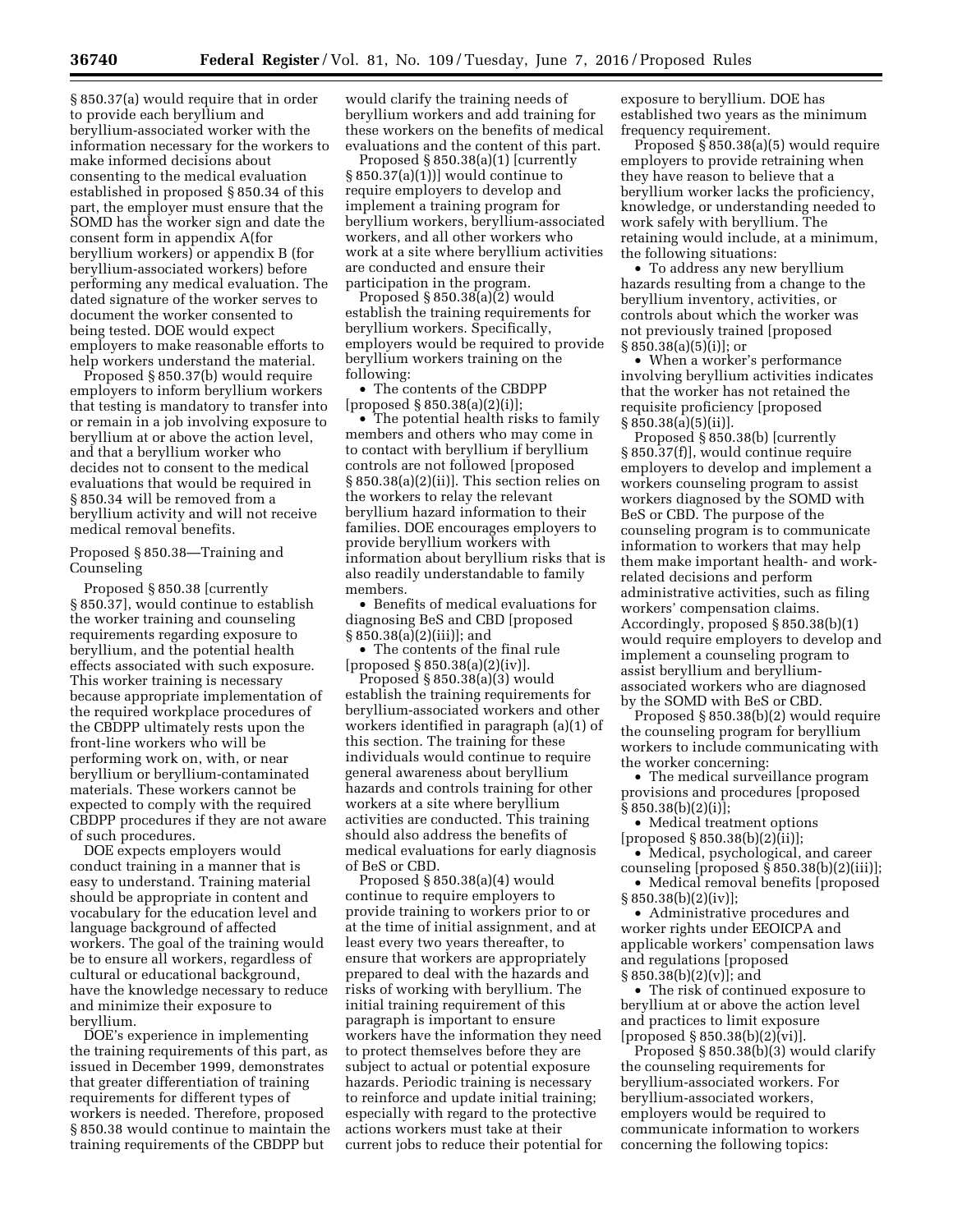• The medical surveillance program provisions and procedures [proposed § 850.38(b)(3)(i)];

• Medical treatment options  $[proposed § 850.38(b)(3)(ii)];$ 

• Medical, psychological, and career counseling [proposed § 850.38(b)(3)(iii)]; and

• Application procedures under EEOICPA and applicable workers' compensation laws and regulations [proposed  $\S 850.38(b)(3)(iv)$ ]

In this section, DOE would include the qualifying language ''application procedures and workers rights' and ''under . . . applicable workers compensation laws and regulations'' to make clear that DOE still does not intend to establish any new workers' compensation obligations. DOE understands that employers may develop such counseling programs in consultation with labor organizations representing workers, and that employer may wish to advise the workers to consult their own attorneys on these matters.

Proposed § 850.39—Warning Signs and Labels

Proposed § 850.39 [currently § 850.38], would continue to require employers to post warning signs and labels to ensure that the presence of, and dangers associated with beryllium and beryllium-contaminated items or areas are communicated to workers.

DOE received several comments in response to its RFI concerning whether DOE should require warning labels for the transfer—to either another DOE entity or an entity to whom this rule does not apply—of items with surface areas that are free of removable beryllium but that might contain surface contamination that is inaccessible or has been sealed with hard-to-remove substances (*e.g.,* paint). Most of the commenters suggested that DOE should require warning labels when individuals could be exposed during the handling of an item (*e.g.,* servicing a seldomaccessed part, opening a waste container), or to warn the uninformed so as to prevent unplanned beryllium exposures. DOE pointed out that the further removed a worker is from direct DOE employment (*e.g.,* some DOE facility general contractors hire subcontractors, who in turn hire their own subcontractors, and so on), the more likely it is that verbal instructions and warnings will be insufficient. Other commenters suggested that DOE's labeling requirement should allow flexibility to convey the beryllium exposure hazard without unduly alarming downstream individuals and without preventing potential

downstream users from accepting items because of unfounded health concerns.

DOE, in considering suggestions of the RFI commenters and other available information, has proposed minor changes to the wording of this section, as issued in December 1999. Proposed § 850.39(a) would continue to require the posting of warning signs demarcating beryllium regulated areas and these signs bear the following warning:

#### BERYLLIUM REGULATED AREA DANGER CANCER AND LUNG DISEASE HAZARD AUTHORIZED PERSONNEL ONLY

The purpose of these warning signs is to minimize the number of individuals entering a beryllium regulated area by warning workers prior to entry. The signs alert workers that they must have the appropriate authorization from their supervisor to enter the beryllium regulated area. This is especially important when regulated areas are established on a temporary basis, such as during cleanup operations. In such cases, workers who typically work in or travel through the area may not be aware of the new potential for beryllium exposures and thus, may not be appropriately equipped for or aware of the need to protect themselves from potential exposures. Warning signs also serve as a constant reminder to those who work in beryllium regulated areas that the potential for exposure to beryllium exists in the area and that appropriate controls must be used.

Proposed § 850.39(b) would continue to require employers use warning labels to ensure that individuals who come in contact with containers of beryllium, or other beryllium-contaminated items are aware of their content and the need to implement special handling precautions. Accordingly, this proposed section would add a provision requiring employers affix warning labels to all bags, containers, equipment, or items that have surface levels of beryllium that exceed  $0.2 \mu g / 100 \text{ cm}^2$ , or that will be released and have beryllium material on the surface at levels above the level in soil at the point of release. Because the effectiveness of the warning label is greatly dependent upon the visibility, accuracy, and understandability of the content of the labels, proposed § 850.39(b)(1) would specify that labels bear the following information: DANGER

CONTAMINATED WITH BERYLLIUM DO NOT REMOVE DUST BY BLOWING OR SHAKING

CANCER AND LUNG DISEASE HAZARD

Proposed § 850.39(b)(2) would add a new provision that would require

employers to affix warning labels to equipment or items that contain sources of beryllium in typically inaccessible locations or embedded in hard-toremove substances. This label is for less hazardous situations in which the beryllium is normally inaccessible but could be released with effort (*e.g.,* by disassembling machine tools that were used for processing beryllium, or by removing paint that encapsulates beryllium particulates). This proposed section would require that labels bear the following information:

#### **CAUTION**

CONTAINS BERYLLIUM IN INACCESSIBLE LOCATIONS OR EMBEDDED IN HARD-

TO-REMOVE SUBSTANCES DO NOT RELEASE AIRBORNE BERYLLIUM **DUST** 

CANCER AND LUNG DISEASE HAZARD

## Proposed § 850.40—Recordkeeping and Use of Information

Proposed § 850.40 [currently § 850.39] would continue to require employers to establish and effectively manage records that relate to the CBDPP and to periodically submit to the Office of Environment, Health, Safety and Security a registry of beryllium and beryllium-associated workers. Proposed § 850.40 would also clarify recordkeeping requirements that are not clearly defined in the current rule, and the use of such information by both DOE contractor and Federal employers. Proposed § 850.40(a) would require contractor employers to:

• Establish and maintain records in accordance with 10 CFR part 851, *Worker Safety and Health Program,* for records generated by their CBDPP, and include records of beryllium medical evaluations and training [proposed § 850.40(a)(1)]. This would revise the current requirement for consistency with 10 CFR 851.26, *Recordkeeping and reporting.* 

• Maintain employees' medical records in accordance with DOE System of Records DOE–33, *Personnel Medical Records* [proposed § 850.40(a)(2)]. This requirement would be added to clarify the system of records with which employers are required to comply.

• Maintain all records required by this part in current and accessible electronic systems [proposed § 850.40(a)(3)]. This requirement, currently in § 850.39(f), is necessary to facilitate timely, efficient, and costeffective transfer and analysis of CBDPP-related data. DOE continues to use the phrase ''current and accessible'' in this section because DOE's experience indicates that the ability to use information held in electronic records is severely hampered if the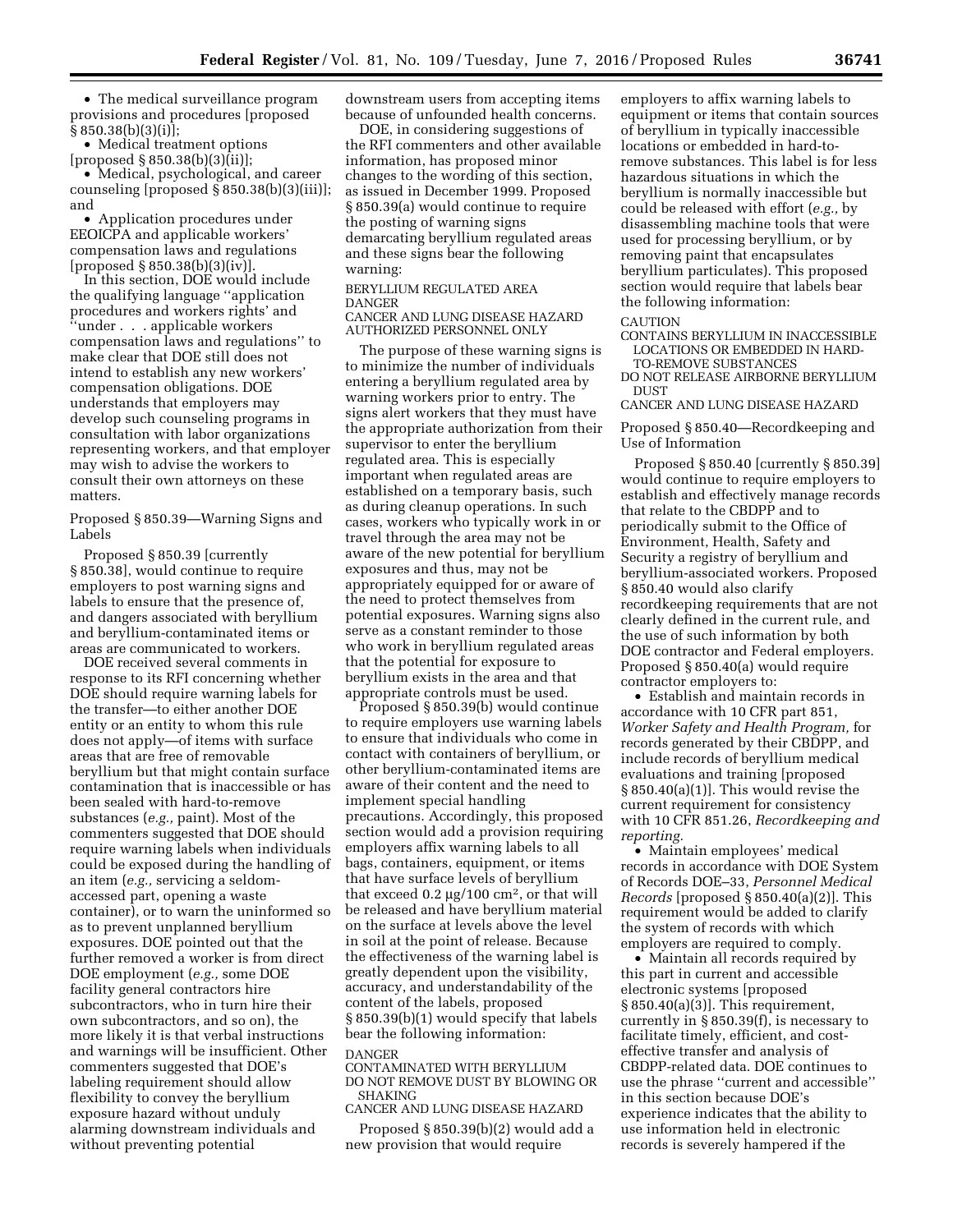electronic systems are out-of-date or the records are difficult to retrieve.

• Convey all record series required by this rule to the appropriate Head of DOE Field Element, or his or her designee, if this part ceases to be applicable (*e.g.,* if the employer ceases to be a DOE contractor) [proposed  $\S 850.40(a)(4)$ ]. This requirement would be added to ensure that DOE has access to and ownership of such records generated during contract performance for its contractors performing beryllium activities at DOE sites and clarifies management, retention and disposal of records after contract termination.

Proposed § 850.40(b) would continue to require Federal employers to:

• Establish and maintain complete and accurate records generated by the CBDPP submitted by DOE offices, including all beryllium inventory information, hazard assessments, exposure measurements of Federal employees, exposure control, medical evaluations, and training for operations or activities implemented by DOE offices [proposed  $\S 850.40(b)(1)$ ].

• Maintain Federal employees' medical records in accordance with the Office of Personnel Management's OPM/ GOVT–10, *Employee Medical File System Records for Federal Employees*  [proposed § 850.40(b)(2)]. This requirement would be added to clarify the system of records for Federal employees.

• Maintain all records required by this part in current and accessible electronic systems. This requirement is necessary to facilitate timely, efficient, and cost-effective transfer and analysis of CBDPP-related data [proposed § 850.40(b)(3); currently § 850.39(f)].

Proposed § 850.40(c) would continue to require Heads of DOE Field Elements and CSOs to designate all record series required by this rule as agency records and ensure that these records are retained for a minimum of 75 years. This practice is consistent with DOE's policy on retaining medical records. This requirement would continue to ensure that required CBDPP records that relate to workplace conditions will be available to correlate with the beryllium and beryllium-associated workers' medical records. DOE expects that Heads of DOE Field Elements will direct their DOE contracting officers to stipulate DOE ownership of these documents in those contracts.

Proposed § 850.40(d)(1) would require both contractor and Federal employers to ensure the confidentiality of all personally identifiable information in work-related records generated in response to this rule by making sure that:

• All records that are transmitted to other parties are transmitted consistent with the Privacy Act, the Health Insurance Portability and Accountability Act of 1996 (HIPAA), and their implementing regulations [proposed § 850.40(d)(1)(i)]. DOE recognizes that employers must take these precautions to prevent the violation of privacy laws because personal information could be obtained from transmitted records, or inferred from information other than personal identifiers in the records, unless these precautions are taken.

• Individual medical information generated by the CBDPP is [proposed § 850.40(d)(1)(ii)]:

• Either included as part of the worker's site medical records and maintained by the SOMD, or is maintained by another physician designated by the employer [proposed  $§ 850.40(d)(1)(ii)(A)];$ 

• Required to be maintained as confidential medical records separately from non-medical records [proposed § 850.40(d)(1)(ii)(B)]; and

• Used or disclosed in conformance with any applicable requirement of the American with Disabilities Act of 1990, HIPAA, and any other applicable law or regulation[proposed  $§ 850.40(d)(i)(ii)(C)$ ].

Proposed § 850.40(d)(2) would continue to require employers to maintain all records generated as required by this rule, in current and accessible electronic systems, which include the ability to readily retrieve data in a format that maintains confidentiality. This requirement is necessary to facilitate timely, efficient, and cost-effective transfer and analysis of CBD-related data.

Proposed § 850.40(d)(3) would require employers to transmit all records generated by this rule to the Office of Environment, Health, Safety and Security, upon request.

Proposed  $\S 850.40(d)(4)$  would continue to require employers to semiannually transmit to the Office of Environment, Health, Safety and Security an electronic registry of beryllium and beryllium-associated workers that protects confidentiality, and the registry must include, a unique identifier for each individual, date of birth, gender, site job history, medical screening test results, exposure measurements, surface contamination levels, and results of referrals for specialized medical evaluations. The format of the information transmitted should currently comply with DOE Technical Standard 1187–2007 (DOE– STD–1187–2007), *Beryllium-Associated Worker Registry Data Collection and* 

*Management Guidance,* June 2007. Using this format would ensure consistency among DOE sites with respect to Beryllium Registry submittals. DOE expects employers to submit only the information that is already available. DOE does not propose requiring the employer to generate information solely for the purpose of submitting that information to the Beryllium Registry. DOE also believes that using the Beryllium Registry's format would implement DOE's Office of Inspector General's recommendation for CBDPPs in DOE/IG–0726, *Implementation of the Department of Energy's Beryllium-Associated Worker Registry,* April 2006, that Departmental program offices and sites adopt DOE–STD–1187–2007 in their individual CBDPPs.

Proposed § 850.41—Performance Feedback.

Proposed § 850.41 [currently § 850.40] would continue to establish the performance feedback provisions for the CBDPP. Accordingly, proposed § 850.41(a) [currently § 850.40(a)] would be revised for consistency among the sites and would require employers to conduct semi-annual assessments of the following:

• Monitoring results [proposed  $§ 850.41(a)(1)];$ 

• Hazard assessments [proposed § 850.41(a)(2)];

• Medical surveillance [proposed § 850.41(a)(3)]; and

• Exposure reduction efforts [proposed § 850.41(a)(4)].

DOE believes that the assessment of this data is important for the continuous improvement of the program.

Proposed § 850.41(b), would be added to require the assessments to identify any:

• Individuals at risk for berylliuminduced medical conditions and the working conditions that may be contributing to that risk [proposed § 850.41(b)(1)]; and

• Need for additional exposure controls [proposed § 850.41(b)(2)].

To ensure that workers have the information necessary to safely perform their assigned tasks, proposed § 850.41(c) [currently § 850.40(b)], would require employers to notify and make the assessment available to the appropriate Head of DOE Field Element, line managers, work planners, worker protection staff, medical staff, workers, and labor organizations representing beryllium workers performing beryllium activities. DOE believes that the requirement would improve communication among employers, managers, and others to more effectively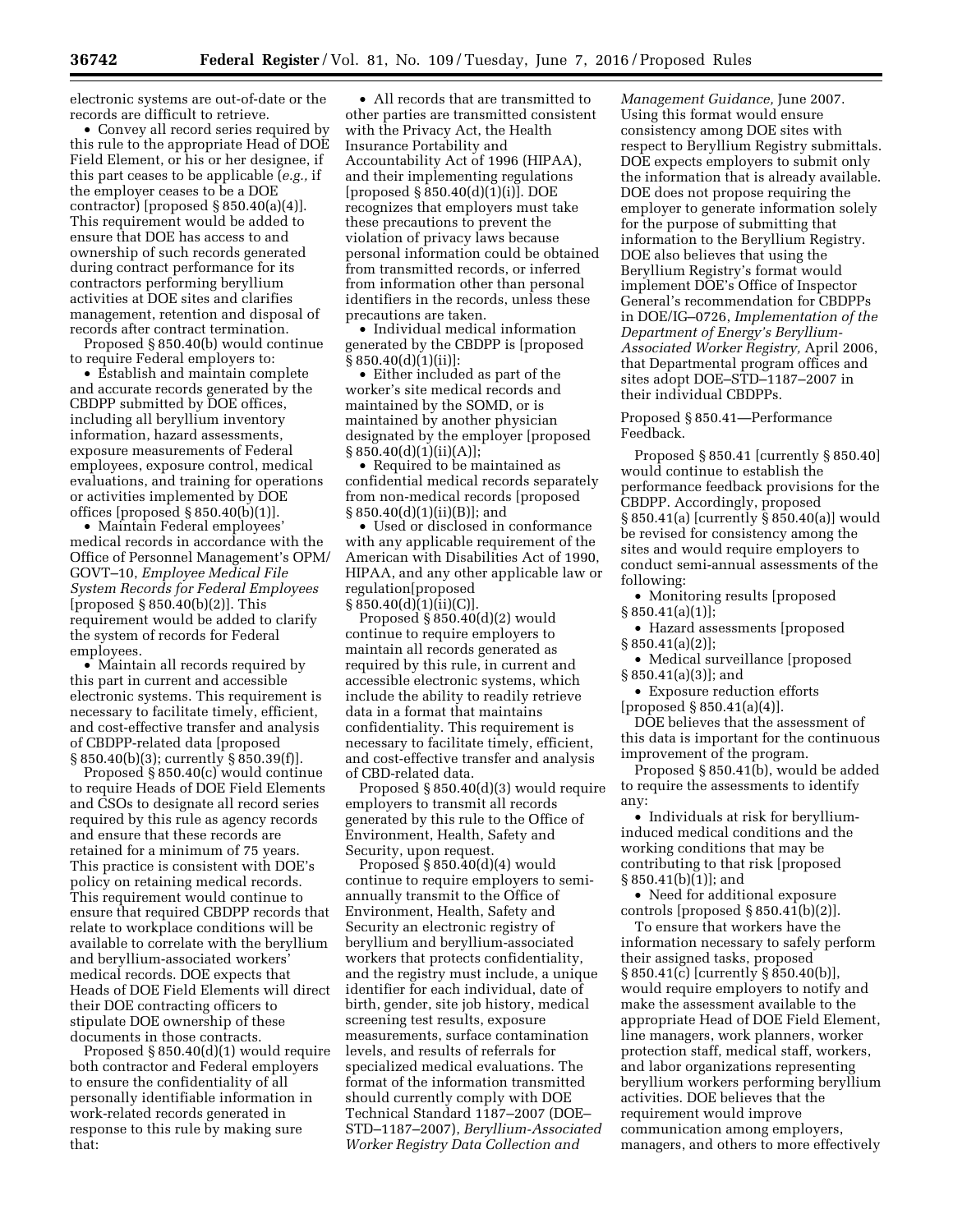evaluate and monitor program effectiveness.

*D. Appendix A to Part 850— Beryllium Worker Chronic Beryllium Disease Prevention Program Consent Form (Mandatory) [Currently Appendix A to Part 850—Chronic Beryllium Disease Prevention Program Informed Consent Form]* 

Proposed appendix A would revise the Chronic Beryllium Disease Prevention Program Informed Consent Form in the current rule by adding text to reflect the proposed amendments to §§ 850.34 and 850.37 requiring mandatory medical evaluations for beryllium workers. As stated earlier, DOE is aware that the term ''informed consent'' has a different meaning when used in other contexts (*e.g.,* human subject research). The Department, however, used this term in the original 10 CFR part 850 published in December 1999 to ensure beryllium associated workers were informed of the medical evaluation process before medical evaluations were performed. However, DOE is proposing to not use ''informed consent'' but would use the term ''consent'' and expand it to address consent for medical evaluations for beryllium workers and beryllium associated workers.

# *E. Appendix B to Part 850— Beryllium-Associated Worker Chronic Beryllium Disease Prevention Program Consent Form (Mandatory)*

Proposed Appendix B would be added to reflect the proposed amendments to §§ 850.34 and 850.37 as they relate to the voluntary medical evaluations for beryllium-associated workers.

## **V. Procedural Requirements**

## *A. Review Under Executive Orders 12866 and 13563*

This regulatory action has been determined to be a significant regulatory action under Executive Order 12866, ''Regulatory Planning and Review,'' 58 FR 51735 (October 4, 1993). Accordingly, this action was subject to review under the Executive Order by the Office of Information and Regulatory Affairs (OIRA). The assessment of the potential costs and benefits of the rule required by section 6(a)(3) of the Executive Order has been made a part of the rulemaking file and is available for public review as provided in the **ADDRESSES** section of this NOPR.

Before conducting the assessment, DOE profiled the 22 sites and activities affected by the proposed CBDPP rule and estimated the number of workers

affected by the proposed rule. DOE estimated that 20,444 workers may have been or be exposed or potentially exposed in the DOE complex. Based on exposure monitoring data submitted since 2002 to the Beryllium-Associated Worker Registry (BAWR), DOE estimated that 1,261 of these workers are potentially exposed at or above the proposed action level (0.05  $\mu$ g/m<sup>3</sup>) or the permissible exposure limit prescribed in the CBDPP rule.

DOE estimated the compliance costs of the proposed amendments to the CBDPP rule for its 22 beryllium sites. The proposed rule is estimated to cost from 13.6 million to \$17.2 million (annualized first year costs plus annual costs in 2014 dollars, using a 7 percent discount rate and a 10 year period lifetime of investment. This includes un-annualized first year costs of \$41.4 million to \$42.7 million, of which \$7.8 million to \$11.2 million are annually recurring costs. Most costs are related to establishing additional regulated areas, which are estimated to average \$37.1 million in initial costs, or 84 to 87 percent of total initial costs. In addition, DOE expects its sites will experience cost-savings attributable to linguistic changes and clarifications in the proposed amendments to 10 CFR part 850.

DOE assessed potential benefits and cost-savings of the proposed amendments to the CBDPP for DOE, DOE contractors, and workers. DOE assessed the following benefits of the proposed CBDPP rule if it is adopted as a final rule: (1) Reduced medical costs; (2) reduced mortality; (3) increased quality of life; (4) increased medical surveillance for workers at risk; (5) increased work-life for beryllium workers; (6) reduced confusion and dispute over the legal liability of DOE and DOE contractors; (7) reduced restrictions and costs for the release and transfer of equipment or areas with potential beryllium contamination; (8) reduced control of areas where measured beryllium is a result of naturally high levels of beryllium in the soil or surrounding environment; (9) reduced turnaround time for sample analysis due to the use of portable laboratories; and (10) reduced medical costs for periodic evaluations due to the Site Occupational Medicine Director's ability to judge that certain medical tests may be unnecessary for some workers.

DOE also assessed the potential economic impact of the proposed rule on the provision of public goods that contain beryllium and the impact on the market for beryllium. DOE assessed each of these potential impacts and determined neither will impose a

significant economic impact. DOE determined that the potential reduction in the provision of beryllium-containing public goods will be minimal and, consequently, the reduction in demand for beryllium will be small.

DOE has also reviewed this regulation pursuant to Executive Order 13563, issued on January 18, 2011 (76 FR 3281, Jan. 21, 2011). Executive Order 13563 is supplemental to and explicitly reaffirms the principles, structures, and definitions governing regulatory review established in Executive Order 12866. To the extent permitted by law, agencies are required by Executive Order 13563 to: (1) Propose or adopt a regulation only upon a reasoned determination that its benefits justify its costs (recognizing that some benefits and costs are difficult to quantify); (2) tailor regulations to impose the least burden on society, consistent with obtaining regulatory objectives, taking into account, among other things, and to the extent practicable, the costs of cumulative regulations; (3) select, in choosing among alternative regulatory approaches, those approaches that maximize net benefits (including potential economic, environmental, public health and safety, and other advantages; distributive impacts; and equity); (4) to the extent feasible, specify performance objectives, rather than specifying the behavior or manner of compliance that regulated entities must adopt; and (5) identify and assess available alternatives to direct regulation, including providing economic incentives to encourage the desired behavior, such as user fees or marketable permits, or providing information upon which choices can be made by the public.

DOE emphasizes as well that Executive Order 13563 requires agencies to use the best available techniques to quantify anticipated present and future benefits and costs as accurately as possible. In its guidance, the Office of Information and Regulatory Affairs has emphasized that such techniques may include identifying changing future compliance costs that might result from technological innovation or anticipated behavioral changes. DOE believes that this NOPR is consistent with these principles, including the requirement that, to the extent permitted by law, agencies adopt a regulation only upon a reasoned determination that its benefits justify its costs and, in choosing among alternative regulatory approaches, those approaches maximize net benefits.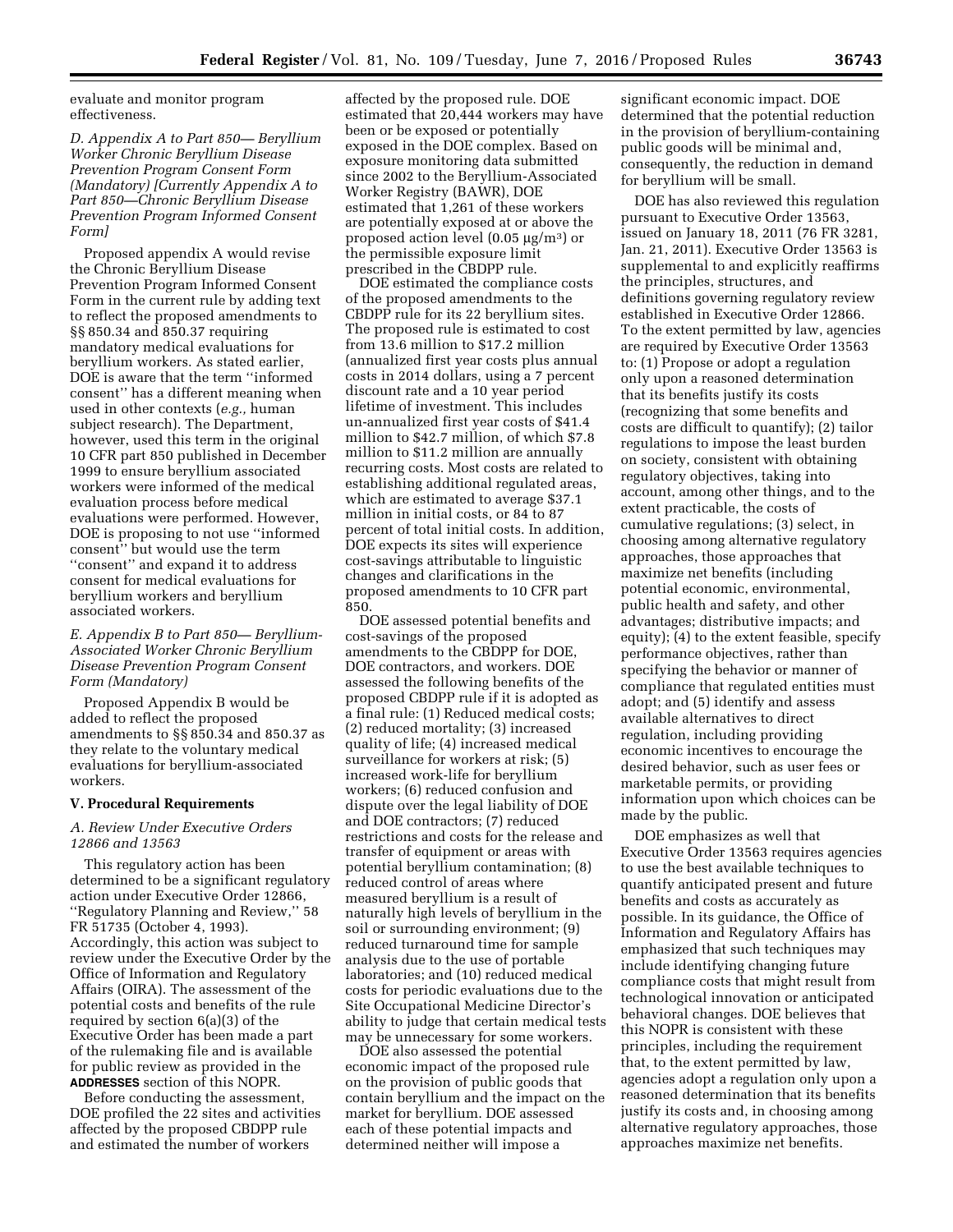# *B. Review Under the Regulatory Flexibility Act*

The Regulatory Flexibility Act of 1980 (5 U.S.C. 601 *et seq.*) requires that an agency prepare an initial regulatory flexibility analysis for any regulation for which a general notice of proposed rulemaking is required, unless the agency certifies that the rule, if promulgated, will not have a significant economic impact on a substantial number of small entities (5 U.S.C. 605(b)).

This proposed rule would update DOE's regulations on CBDPP. This proposed rule applies only to activities conducted by DOE or by DOE's contractors. The contractors who manage and operate DOE facilities would be principally responsible for implementing the rule requirements. DOE considered whether these contractors are ''small businesses'' as the term is defined in the Regulatory Flexibility Act (5 U.S.C. 601(3)). The Regulatory Flexibility Act's definition incorporates the definition of small business concerns in the Small Business Act, which the Small Business Administration (SBA) has developed through size standards in 13 CFR part 121. DOE expects that any potential economic impact of this proposed rule on small businesses would be minimal because work performed at DOE sites is under contracts with DOE or the prime contractor at the site. DOE contractors are usually reimbursed through their contracts for the costs of complying with CBDPP requirements. Therefore, most would not be adversely impacted by the requirements in this proposed rule. For these reasons, DOE certifies that this proposed rule, if promulgated, would not have a significant economic impact on a substantial number of small entities, and therefore, no regulatory flexibility analysis has been prepared.

# *C. Review Under the Paperwork Reduction Act*

The information collection provisions of this proposed rule are not substantially different from those contained in DOE contracts with DOE prime contractors covered by the current CBDPP rule, and were previously approved by the Office of Management and Budget (OMB) and assigned OMB Control No. 1910–5112. That approval covered submission to develop and submit an initial CBDPP to DOE for approval; periodically revise the CBDPP; conduct a baseline inventory of beryllium at the site; notify workers of exposure monitoring results; develop and maintain a registry of beryllium workers; require workers to

sign consent forms for beryllium work and medical surveillance; establish and maintain records related to the beryllium inventory and hazard assessment, exposure monitoring, workplace controls and medical surveillance; and establish a performance feedback process for continually evaluating and improving the CBDPP. Accordingly, no additional OMB clearance is required by the Paperwork Reduction Act of 1995 (44 U.S.C. 3501 *et seq.*) and the procedures implementing that Act, 5 CFR 1320.1 *et seq.* 

# *D. Review Under the National Environmental Policy Act*

DOE has determined that this proposed rule is covered under the Categorical Exclusion found in DOE's National Environmental Policy Act regulations at paragraph A.5 of appendix A to subpart D, 10 CFR part 1021, which applies to a rulemaking that amends an existing rule or regulation that does not change the environmental effect of the rule or regulation being amended.

## *E. Review Under Executive Order 12988*

Section 3 of Executive Order 12988, ''Civil Justice Reform,'' 61 FR 4729 (February 7, 1996), instructs each agency to adhere to certain requirements in promulgating new regulations. Executive agencies are required by section 3(a) to adhere to the following general requirements: (1) Eliminate drafting errors and ambiguity; (2) write regulations to minimize litigation; and (3) provide a clear legal standard for affected conduct rather than a general standard and promote simplification and burden reduction. With regard to the review required by section 3(a), section 3(b) of Executive Order 12988 specifically requires that Executive agencies make every reasonable effort to ensure that the regulation: (1) Clearly specifies the preemptive effect, if any; (2) clearly specifies any effect on existing Federal law or regulation; (3) provides a clear legal standard for affected conduct while promoting simplification and burden reduction; (4) specifies the retroactive effect, if any; (5) adequately defines key terms; and (6) addresses other important issues affecting clarity and general draftsmanship under any guidelines issued by the Attorney General. Section 3(c) of Executive Order 12988 requires Executive agencies to review regulations in light of applicable standards in section 3(a) and section 3(b) to determine whether they are met or it is unreasonable to meet one or more of them. DOE has completed the required

review and determined that, to the extent permitted by law, this proposed rule meets the relevant standards of Executive Order 12988.

## *F. Review Under Executive Order 13132*

Executive Order 13132, ''Federalism'' (64 FR 43255, August 4, 1999), imposes certain requirements on agencies formulating and implementing policies or regulations that preempt State law or that have federalism implications. Agencies are required to examine the constitutional and statutory authority supporting any action that would limit the policymaking discretion of the States and carefully assess the necessity for such actions. DOE has examined this proposed rule and has determined that it would not preempt State law and would not have a substantial direct effect on the States, the relationship between the national government and the States, or the distribution of power and responsibilities among the various levels of government. No further action is required by Executive Order 13132.

## *G. Review Under Executive Order 13175*

Under Executive Order 13175 (65 FR 67249, November 6, 2000) on ''Consultation and Coordination with Indian Tribal Governments,'' DOE may not issue a discretionary rule that has ''tribal'' implications and imposes substantial direct compliance costs on Indian tribal governments. DOE has determined that the proposed rule would not have such effects and concluded that Executive Order 13175 does not apply to this proposed rule.

# *H. Review Under the Unfunded Mandates Reform Act of 1995*

Title II of the Unfunded Mandates Reform Act of 1995 (Public Law 104–4) requires each Federal agency to prepare a written assessment of the effects of any Federal mandate in a proposed or final agency regulation that may result in the expenditure by states, tribal, or local governments, on the aggregate, or by the private sector, of \$100 million in any one year. The Act also requires a Federal agency to develop an effective process to permit timely input by elected officials of state, tribal, or local governments on a proposed ''significant intergovernmental mandate,'' and requires an agency plan for giving notice and opportunity to provide timely input to potentially affected small governments before establishing any requirements that might significantly or uniquely affect small governments. DOE has determined that the proposed rule published does not contain any Federal mandates affecting small governments, so these requirements do not apply.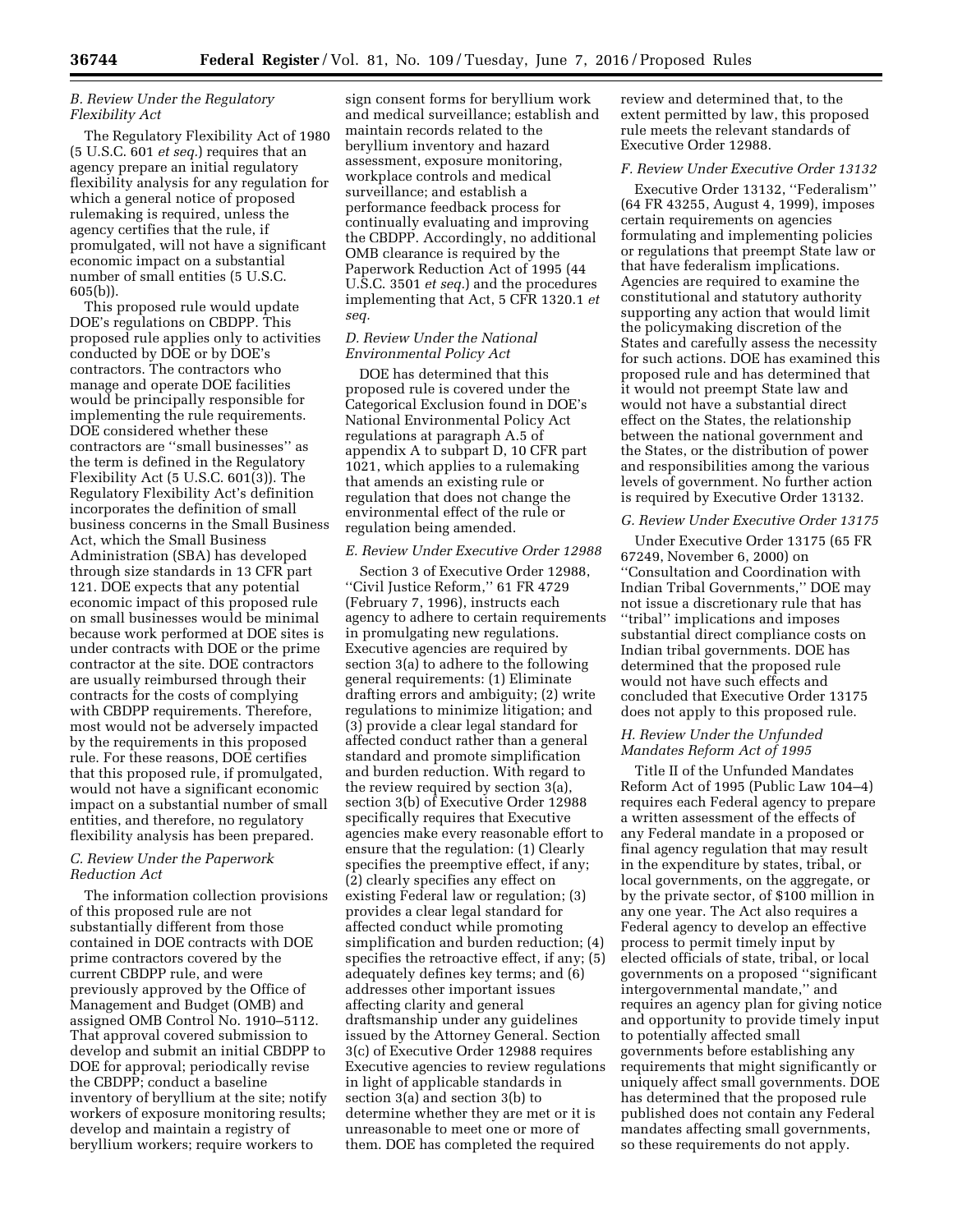# *I. Review Under Executive Order 13211*

Executive Order 13211, ''Actions Concerning Regulations That Significantly Affect Energy Supply, Distribution, or Use,'' 66 FR 28355 (May 22, 2001) requires Federal agencies to prepare and submit to the OMB a Statement of Energy Effects for any proposed significant energy action. A ''significant energy action'' is defined as any action by an agency that promulgated or is expected to lead to promulgation of a final rule, and that: (1) Is a significant regulatory action under Executive Order 12866, or any successor order; and (2) is likely to have a significant adverse effect on the supply, distribution, or use of energy, or (3) is designated by the Administrator of OIRA as a significant energy action. For any proposed significant energy action, the agency must give a detailed statement of any adverse effects on energy supply, distribution, or use should the proposal be implemented, and of reasonable alternatives to the action and their expected benefits on energy supply, distribution, and use. This regulatory action would not have a significant adverse effect on the supply, distribution, or use of energy and is therefore not a significant energy action. Accordingly, DOE has not prepared a Statement of Energy Effects.

## *J. Review Under the Treasury and General Government Appropriations Act, 1999*

Section 654 of the Treasury and General Government Appropriations Act, 1999 (Pub. L. 105–277) requires Federal agencies to issue a Family Policymaking Assessment for any proposed rule that may affect family well being. The proposed rule would not have any impact on the autonomy or integrity of the family as an institution. Accordingly, DOE has concluded that it is not necessary to prepare a Family Policymaking Assessment.

## *K. Review Under the Treasury and General Government Appropriations Act, 2001*

The Treasury and General Government Appropriations Act, 2001 (44 U.S.C. 3516 note) provides for agencies to review most disseminations of information to the public under guidelines established by each agency pursuant to general guidelines issued by OMB.

OMB's guidelines were published at 67 FR 8452 (February 22, 2002), and DOE's guidelines were published at 67 FR 62446 (October 7, 2002). DOE has reviewed this proposed rule under the

OMB and DOE guidelines and has concluded that it is consistent with applicable policies in those guidelines.

#### **VI. Public Participation**

### *A. Attendance at the Public Hearings*

Public hearings will be held at the times, dates, and places indicated in the **DATES** and **ADDRESSES** sections at the beginning of this NOPR. Any person who is interested in making an oral presentation should, by 4:30 p.m. on the date specified, make a phone request to the telephone number in the **DATES** section of this NOPR. The person should provide a daytime telephone number where he or she may be reached. A person requesting an opportunity to speak will be notified as to the approximate time he or she will be speaking. Each presentation is limited to 10 minutes. A person making an oral presentation should bring a copy of their statements to the hearing on a CD or USB flash drive and submit them at the registration desk. Foreign nationals visiting DOE Headquarters are subject to advance security screening procedures. Please note that foreign nationals visiting DOE Headquarters are subject to advance security screening procedures. Any foreign national wishing to participate in this public hearing should advise DOE as soon as possible by contacting Ms. Rogers to initiate the necessary procedures. Please also note that those wishing to bring laptops into the Forrestal Building will be required to obtain a property pass. Visitors should avoid bringing laptops, or allow an extra 45 minutes.

# *B. Conduct of the Public Hearings*

A DOE official will be designated to preside at each hearing, which will not be judicial or evidentiary. Only those conducting the hearing may ask questions. Any further procedural rules needed to conduct the hearing properly will be announced by the DOE presiding official. A court reporter will be present to record the proceedings and prepare a transcript. DOE reserves the right to select the people who will speak. In the event that requests exceed the time allowed, DOE also reserves the right to schedule speakers' presentations and to establish the procedures for conducting the hearing.

A transcript of each hearing will be included in the docket, which can be viewed as described in the Docket section at the beginning of this notice. In addition, transcripts may be purchased from the transcribing reporter.

If DOE must cancel the hearings, it will make every effort to give advance notice.

## *C. Submission of Comments*

DOE will accept comments, data and information regarding this proposed rule before or after the public hearings, but no later than the date provided in the **DATES** section at the beginning of this proposed rule. Interested individuals are invited to participate in this proceeding by submitting data, views, or arguments with respect to this proposed rule using any of the methods described in the **ADDRESSES** section at the beginning of this notice. To help the Department review the submitted comments, commenters are requested to reference the paragraph(s), *e.g.,*  § 850.3(a), to which they refer where possible.

1. *Submitting comments via regulations.gov.* The regulations.gov Web page will require you to provide your name and contact information. Your contact information will be viewable to DOE's Office of Environment, Health, Safety and Security staff only. Your contact information will not be publicly viewable except for your first and last names, organization name (if any), and submitter representative name (if any). If your comment is not processed properly because of technical difficulties, DOE will use this information to contact you. If DOE cannot read your comment due to technical difficulties and cannot contact you for clarification, DOE may not be able to consider your comment. However, your contact information will be publicly viewable if you include it in the comment itself or in any documents attached to your comment. Any information that you do not want to be publicly viewable should not be included in your comment, nor in any document attached to your comment. Otherwise, persons viewing comments will see only first and last names, organization names, correspondence containing comments, and any documents submitted with the comments.

Do not submit to regulations.gov information for which disclosure is restricted by statute, such as trade secrets and commercial or financial information (hereinafter referred to as Confidential Business Information (CBI)). Comments submitted through regulations.gov cannot be claimed as CBI. Comments received through the Web site will waive any CBI claims for the information submitted. For information on submitting CBI, see the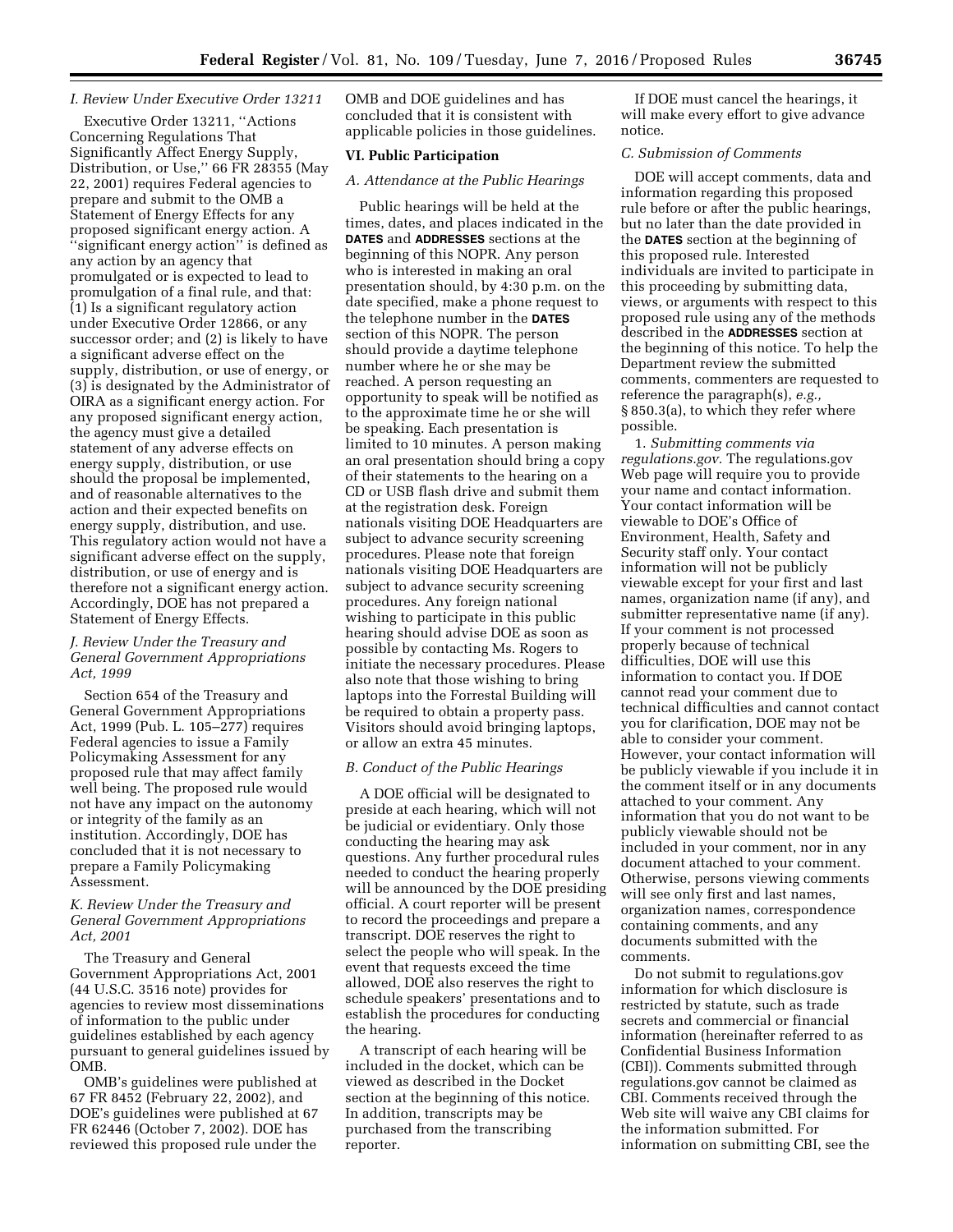Confidential Business Information section below.

DOE processes submissions made through *regulations.gov* before posting. Normally, comments will be posted within a few days of being submitted. However, if large volumes of comments are being processed simultaneously, your comment may not be viewable for up to several weeks. Please keep the comment tracking number that *regulations.gov* provides after you have successfully uploaded your comment.

2. *Submitting comments via email, mail or hand delivery/courier.*  Comments and documents submitted via email, mail, or hand delivery/ courier, also will be posted to *regulations.gov*. If you do not want your personal contact information to be publicly viewable, do not include it in your comment or any accompanying documents. Instead, provide your contact information in a cover letter. Include your first and last names, email address, telephone number, and optional mailing address. The cover letter will not be publicly viewable as long as it does not include any comments.

Include contact information each time you submit comments, data, documents, and other information to DOE. If you submit via mail or hand delivery/ courier, please provide all items on a CD or USB flash drive, if feasible. It is not necessary to submit printed copies. No facsimiles (faxes) will be accepted.

Comments, data, and other information submitted to DOE electronically should be provided in PDF (preferred), Microsoft Word or Excel, WordPerfect, or text (ASCII) file format. Provide documents that are not secured, that are written in English, and that are free of any defects or viruses. Documents should not contain special characters or any form of encryption and, if possible, they should carry the electronic signature of the author.

*3. Confidential Business Information.*  Pursuant to the provisions of 10 CFR 1004.11, anyone submitting information or data he or she believes to be confidential and exempt by law from public disclosure should submit via email, postal mail two well-marked copies: One copy of the document marked ''CONFIDENTIAL BUSINESS INFORMATION'' including all the information believed to be confidential, and one copy of the document marked ''NO CONFIDENTIAL BUSINESS INFORMATION'' with the information believed to be confidential deleted. Submit these documents via email or CD, if feasible. DOE will make its own determination as to the confidentiality of the information and treat it

accordingly. Factors of interest to DOE when evaluating requests to treat submitted information as confidential include: (1) A description of the items; (2) whether and why such items are customarily treated as confidential within the industry; (3) whether the information is generally known by or available from other sources; (4) whether the information has previously been made available to others without obligation concerning its confidentiality; (5) an explanation of the competitive injury to the submitting person which would result from public disclosure; (6) when such information might lose its confidential character due to the passage of time; and (7) why disclosure of the information would be contrary to the public interest.

It is DOE's policy that all comments may be included in the public docket, without change and as received, including any personal information provided in the comments (except information deemed to be exempt from public disclosure).

4. *Campaign form letters.* Please submit campaign form letters by the originating organization in batches of between 50 to 500 form letters per PDF or as one form letter with a list of supporters' names compiled into one or more PDFs. This reduces comment processing and posting time.

#### **References**

1. Smith DB, Cannon WF, Woodrufff LG, Garrett RG, Klassen R, Kilburn JE, Horton JD, King HD, Goldhaber MB, and Morrison JM. ''Major- and Trace-Element Concentrations in Soils from Two Continental-Scale Transects of the United States and Canada.'' Open-File Report 2005–1253, U.S. Geological Survey, 2005. Accessed on March 25, 2015 at: *[http://](http://pubs.usgs.gov/of/2005/1253/pdf/OFR1253.pdf)  [pubs.usgs.gov/of/2005/1253/pdf/](http://pubs.usgs.gov/of/2005/1253/pdf/OFR1253.pdf) [OFR1253.pdf.](http://pubs.usgs.gov/of/2005/1253/pdf/OFR1253.pdf)* 

2. Stonehouse AJ, Zenczak S. ''Properties, Production and Applications.'' In: Beryllium Biomedical and Environmental Aspects. Rossman MD, Preuss OP, and Powers MB, eds. Baltimore: Williams and Wilkins, 1991.

3. Occupational Safety and health Administration. *Occupational Exposure to Beryllium and Beryllium Compounds, Proposed Rule.* (80 FR 47565, August 7, 2015. Accessed on December 1, 2015 at: *[https://](https://www.federalregister.gov/articles/2015/08/07/2015-17596/occupational-exposure-to-beryllium-and-beryllium-compounds) [www.federalregister.gov/articles/2015/08/07/](https://www.federalregister.gov/articles/2015/08/07/2015-17596/occupational-exposure-to-beryllium-and-beryllium-compounds) [2015-17596/occupational-exposure-to](https://www.federalregister.gov/articles/2015/08/07/2015-17596/occupational-exposure-to-beryllium-and-beryllium-compounds)[beryllium-and-beryllium-compounds.](https://www.federalregister.gov/articles/2015/08/07/2015-17596/occupational-exposure-to-beryllium-and-beryllium-compounds)* 

4. National Toxicology Program. Thirteenth Report on Carcinogens. ''Beryllium and Beryllium Compounds.'' 2014. Accessed on 10/26/2015 at: *[http://ntp.niehs.nih.gov/ntp/](http://ntp.niehs.nih.gov/ntp/roc/content/profiles/beryllium.pdf) [roc/content/profiles/beryllium.pdf.](http://ntp.niehs.nih.gov/ntp/roc/content/profiles/beryllium.pdf)* 

5. IARC Monographs on the Evaluations on of Carcinogenic Risk to Humans. Beryllium and beryllium compounds. Accessed on 10/ 27/2015 at: *[http://monographs.iarc.fr/ENG/](http://monographs.iarc.fr/ENG/Classification/latest_classif.php) [Classification/latest](http://monographs.iarc.fr/ENG/Classification/latest_classif.php)*\_*classif.php.* 

6. ACGIH® Documentations of the Threshold Limit Values and Biological

Exposure Indices 7th Edition—2009 Supplement: Beryllium and Compounds, American Conference of Governmental Industrial Hygienists, Cincinnati, OH.

7. ''Managing Health Effects of Beryllium Exposure.'' Committee on Beryllium Alloy Exposures, The National Academies Press, 2008.

8. Maier LA, Newman LS. ''Beryllium Disease.'' Environmental and Occupational Medicine, 3rd edition. Rom WN, Ed. Lippincott–Raven, New York, 1998.

9. Tinkle SS, Antonini JM, Rich BA, Roberts JR, Salman R, DePree K, Adkins EJ. ''Skin as a route of exposure and sensitization in chronic beryllium disease.'' Environmental Health Perspectives. 2003; 111:1202–1208.

10. Henneberger PK, Cumro D, Deubner, DD. ''Beryllium Sensitization and Disease Among Long-term and Short-term Workers In Beryllium Ceramics.'' International Archives of Occupational and Environmental Health. 2001; 74(3):167–176.

11. Day GA, Stefaniak AB, Weston A, Tinkle SS. ''Beryllium Exposure: Dermal and Immunological Considerations.'' International Archives of Occupational and Environmental Health. 2006; (79)(2):161:164.

12. Green DM, Newman LS. ''Agency for Toxic Substances and Disease Registry (ASTDR) Case Studies in Environmental Medicine. No.19, Beryllium Toxicity.'' U. S. Department of Health and Human Services. 1992.

13. Stange AW, Furman FJ, Hilmas DE. ''The beryllium lymphocyte proliferation test: Relevant issues in beryllium health surveillance.'' American Journal of Industrial Medicine. 2004 Nov; 46(5):453–62.

14. Stange AW, Hilmas DE, Furman FJ, Gatliffe TR. ''Beryllium sensitization and chronic beryllium disease at a former nuclear weapons facility.'' Applied Occupational Environmental Hygiene. 2001 Mar;16(3):405– 17.

15. Newman LS, Mroz MM, Balkissoon R, Maier LA. ''Beryllium sensitization progresses to chronic beryllium disease: a longitudinal study of disease risk.'' American Journal of Respiratory and Critical Care Medicine. 2005;171:54–60

16. Mroz MM, Maier LA, Strand M, Silviera L, Newman LS. ''Beryllium lymphocyte proliferation test surveillance identifies clinically significant beryllium disease.'' American Journal of Industrial Medicine. 2009 Oct; 52(10):762–73.

17. Rosenman K, Hertzberg V, Rice C, Reilly MJ, Aronchick J, Parker JE, Regovich J, Rossman M. ''Chronic beryllium disease and sensitization at a beryllium processing facility.'' Environmental Health Perspectives. 2005 Oct; 113(10):1366–72. Erratum in: Environmental Health Perspectives. 2006 Apr; 114(4):A214.

18. Welch L, Ringen K, Bingham E, Dement , Takaro T, McGowan W, Chen A, Quinn P. ''Screening for beryllium disease among construction trade workers at Department of Energy nuclear sites.'' American Journal of Industrial Medicine. 2004 Sep; 46(3):207–18.

19. Arjomandi M, Seward J, Gotway MB, Nishimura S, Fulton GP, Thundiyil J, King TE Jr, Harber P, Balmes JR. ''Low prevalence of chronic beryllium disease among workers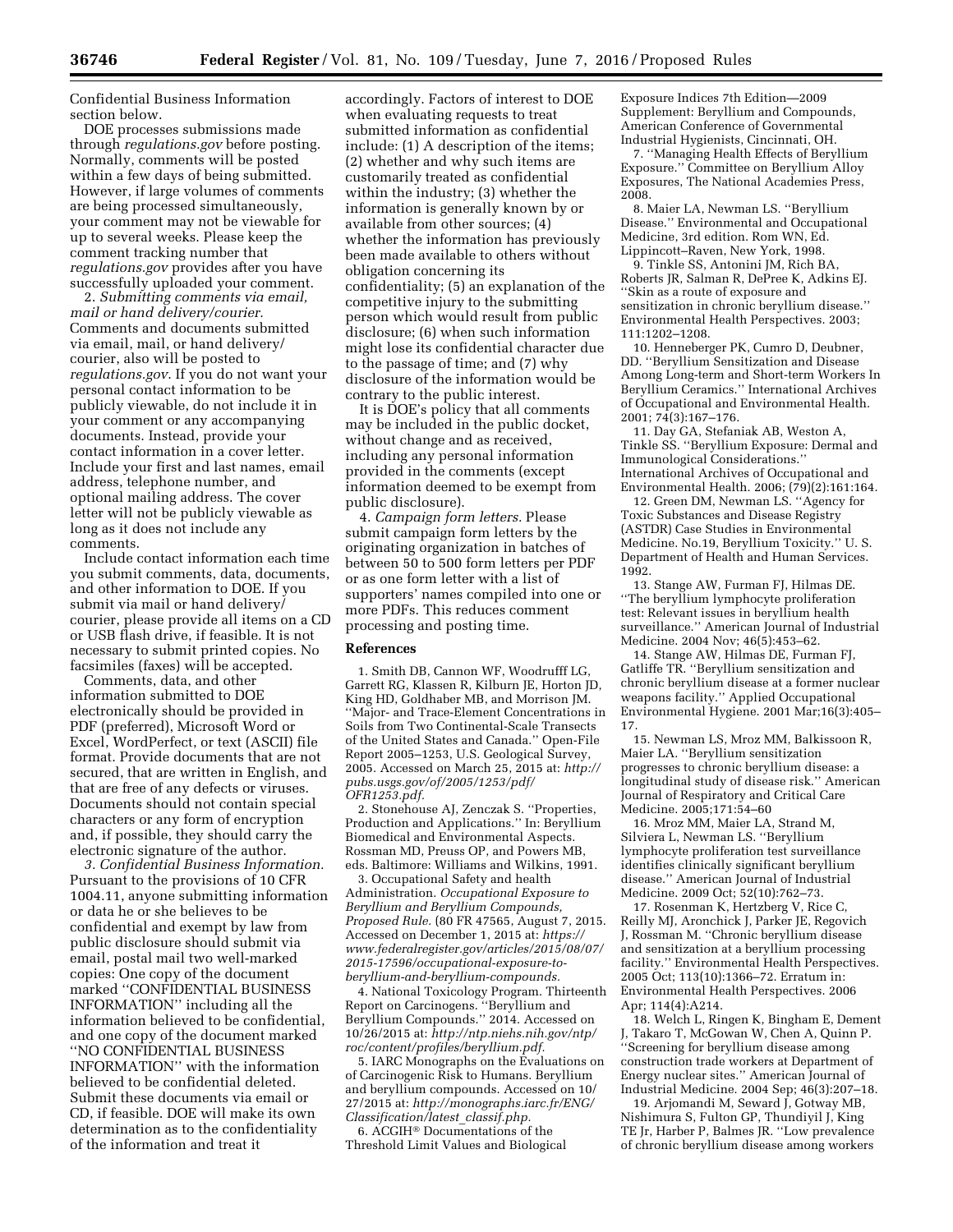at a nuclear weapons research and development facility.'' Journal of Occupational and Environmental Medicine. 2010 Jun; 52(6):647–52.

20. Powers MB. ''History of Beryllium.'' In beryllium Biomedical and Environmental Aspects. Rossman MD, Preuss OP, and Powers MB editors. Baltimore: Williams and Wilkins, 1991.

21. Eisenbud M et al. ''Non-occupational Berylliosis.'' Journal of Industrial Hygiene Toxicology. 1949; 31:282–294.

22. Eisenbud M, Lisson J. ''Epidemiologic Aspects of Beryllium-Induced Nonmalignant Lung Disease: A 30-Year Update.'' Journal of Occupational Medicine. 1983; 25:196–202.

23. Sterner JH, Eisenbud M. ''Epidemiology of Beryllium Intoxication.'' Archives of Industrial Hygiene and Occupational Medicine. 1951; 4: 123–157.

24. Newman LS, Kreiss K.

''Nonoccupational Beryllium Disease Masquerading as Sarcoidosis: Identification by Blood Lymphocyte Proliferation Response to Beryllium.'' American Review of Respiratory Disease. 1992; 145: 1212–1214.

25. McCanlies EC, Yucesoy B, Mnatsakanova A, Slaven JE, Andrew M, Frye BL, Schuler CR, Kreiss K, Weston A. ''Association between IL–1A single nucleotide polymorphisms and chronic beryllium disease and beryllium sensitization.'' American Journal of Occupational Environmental Medicine. 2010 Jul;  $52(7):680-4$ .

26. McCanlies EC, J.S. Ensey, C.R. Schuler, K. Kreiss, A. Weston. ''The association between HLA–DPB1Glu69 and chronic beryllium disease and beryllium sensitization.'' American Journal of Industrial Medicine. 2004; 46:95–103.

27. Pappas GP, Newman LS. ''Early pulmonary physiologic abnormalities in beryllium disease.'' American Review of Respiratory Disease. 1993 Sep; 148(3):661–6.

28. Marchand-Adam S, El Khatib A, Guillon F, Brauner MW, Lamberto C, Lepage V, Naccache JM, Valeyre D. ''Short- and longterm response to corticosteroid therapy in chronic beryllium disease.'' European Respiratory Journal. 2008 Sep; 32(3):687–93.

29. ACGIH® Documentations of the Threshold Limit Values and Biological Exposure Indices 7th Edition—2009 Supplement: Beryllium and Compounds, American Conference of Governmental Industrial Hygienists, Cincinnati, OH.

30. Stefaniak, AB et al. ''Dissolution of beryllium in artificial lung alveolar macrophage phagolysosomal fluid.'' Chemosphere, doi:10.1016/ j.chemosphere.2010.12.088, 2011.

31. Finch G, Mewhinney L, Eidson A, Hoover, M, Rothenberg, S. ''In Vitro Dissolution Characteristics of Beryllium Oxide and Beryllium Metal Aerosols. Journal of Aerosol Science. 1988; 19(3):333–342.

32. Stefanik AB, Day GA, Hoover MD, Breysse PN, Scripsick R. ''Differences in dissolution behavior in phagolysosomal stimulant fluid for single-constituent and multi-constituent materials associated with beryllium sensitization and chronic beryllium disease.'' Journal of Toxicology and Environmental Health, Part A. 2008; 71(22):1468–1481.

33. Cummings KJ, Stefaniak AB, Virji MA, Kreiss K. A reconsideration of acute beryllium disease. Environmental Health Perspective. 117(8):1250–6, 2009.

34. Occupational Safety and Health Administration. ''Preventing adverse health effects from exposure to beryllium on the job.'' Hazard Information Bulletin, September 2, 1999.

35. 29 CFR 1910.1000(b), Table Z–2. Accessed on March 25, 2015 at: *[https://](https://www.osha.gov/pls/oshaweb/owadisp.show_document?p_table=STANDARDS&p_id=9993) [www.osha.gov/pls/oshaweb/owadisp.show](https://www.osha.gov/pls/oshaweb/owadisp.show_document?p_table=STANDARDS&p_id=9993)*\_ *document?p*\_*[table=STANDARDS&p](https://www.osha.gov/pls/oshaweb/owadisp.show_document?p_table=STANDARDS&p_id=9993)*\_ *[id=9993](https://www.osha.gov/pls/oshaweb/owadisp.show_document?p_table=STANDARDS&p_id=9993)*.

36. Dufay SK, Archuleta, M. ''Comparison of collection efficiencies of sampling methods for removable beryllium surface contamination.'' Journal of Environmental Monitor. 2006:8630–633.

37. Epstein WL. ''Cutaneous Effects of Beryllium.'' In: Beryllium Biomedical and Environmental Aspects. Rossman MD, Preuss OP, and Powers MB, eds. Baltimore: Williams and Wilkins, 1991.

38. NIST/SEMATECH e-Handbook of Statistical Methods. Accessed on March 25, 2015 at *[http://www.itl.nist.gov/div898/](http://www.itl.nist.gov/div898/handbook/prc/section3/prc3.htm) [handbook/prc/section3/prc3.htm](http://www.itl.nist.gov/div898/handbook/prc/section3/prc3.htm)*.

39. Frome EL, Newman LS, Cragle DL, Colyer SP, Wambach PF. ''Identification of an abnormal beryllium lymphocyte proliferation test.'' Toxicology. 2003 Feb 1;183(1–3):39–56. Erratum in: Toxicology. 2003 Jun 10;188(2– 3):335–6.

40. National Jewish Health. Chronic Beryllium Disease: Overview. ''How do you develop CBD?'' 2011. Accessed on 10/26/ 2015 at: *[http://www.nationaljewish.org/](http://www.nationaljewish.org/healthinfo/conditions/beryllium-disease/) [healthinfo/conditions/beryllium-disease/](http://www.nationaljewish.org/healthinfo/conditions/beryllium-disease/)*.

41. Kreiss K, Wasserman S, Mroz MM, Newman LS. ''Beryllium disease screening in the ceramics industry. Blood lymphocyte test performance and exposure-disease relations.'' Journal of Occupational Medicine. 1993 Mar;35(3):267–74.

42. Borak J, Woolf SH, Fields CA. ''Use of Beryllium Lymphocyte Proliferation Testing for Screening of Asymptomatic Individuals: An Evidence-based Assessment.'' Journal of Occupational and Environmental Medicine. 2006 September; 48:937–947.

43. Greene M, Smith SM. ''Consenting to uncertainty: challenges for informed consent to disease screening—a case study.'' Theoretical Medicine and Bioethics. 05 Dec 2008.

44. Poulin M, Ricard S. ''The Blood Beryllium Lymphocyte Proliferation Test (Belpt) from Theory to Practice." Québec National Public Health Institute. April 2004.

45. Darby A, Fishwick D. ''Beryllium: A review of the health effects and the evidence for screening or surveillance in workers exposed to beryllium.'' Research Report RR873, Health and Safety Executive, HSE Books, 2011.

46. DOE–SPEC–1142–2001: Beryllium Lymphocyte Proliferation Testing (BeLPT). Accessed on March 25,2015 at: *[http://](http://www.energy.gov/ehss/downloads/doe-spec-1142-2001) [www.energy.gov/ehss/downloads/doe-spec-](http://www.energy.gov/ehss/downloads/doe-spec-1142-2001)[1142-2001](http://www.energy.gov/ehss/downloads/doe-spec-1142-2001)*.

47. Milovanova TN, Popma SH, Cherian S, Moore JS, Rossman MD. ''Flow Cytometric Test for Beryllium Sensitivity.'' Cytometry Part B Clinical Cytometry. 2004:60B:23–30.

#### **List of Subjects in 10 CFR Part 850**

Beryllium, Hazardous substances, Lung diseases, Occupational safety and health, Reporting and recordkeeping requirements.

Issued in Washington, DC, on May 16, 2016.

# **Ernest J. Moniz,**

*Secretary of Energy.* 

For the reasons set forth in the preamble, the Department of Energy proposes to revise part 850 of chapter III of title 10 of the Code of Federal Regulations to read as follows:

## **PART 850—CHRONIC BERYLLIUM DISEASE PREVENTION PROGRAM**

#### **Subpart A—General Provisions**

Sec.

- 850.1 Scope.
- 850.2 Applicability.
- 850.3 Definitions.
- 
- 850.4 Enforcement.<br>850.5 Dispute resol Dispute resolution.
- 850.6 Interpretations, binding interpretive rulings and requests for information.

#### **Subpart B—Administrative Requirements**

- 850.10 Development and approval of the CBDPP.
- 850.11 General CBDPP requirements.
- 850.12 Implementation.
- 850.13 Compliance.

#### **Subpart C—Specific Program Requirements**

- 850.20 Beryllium inventory.
- 850.21 Hazard assessment and abatement.
- 850.22 Permissible exposure limit.
- 850.23 Action level.
- 850.24 Exposure monitoring.<br>850.25 Exposure reduction.
- 850.25 Exposure reduction.<br>850.26 Beryllium regulated
- Beryllium regulated areas.
- 850.27 Hygiene facilities and practices.
- 850.28 Respiratory protection.
- 850.29 Protective clothing and equipment.
- Housekeeping.
- 850.31 Release and transfer criteria.
- 850.32 Waste disposal.
- 850.33 Beryllium emergencies.<br>850.34 Medical surveillance.
- Medical surveillance.
- 850.35 Medical restriction.
- 850.36 Medical removal and benefits.<br>850.37 Medical consent.
- 
- 850.37 Medical consent.<br>850.38 Training and cou Training and counseling.
- 850.39 Warning signs and labels.
- 850.40 Recordkeeping and use of
- information.
- 850.41 Performance feedback.

## **Appendix A to Part 850—Beryllium Worker Chronic Beryllium Disease Prevention Program Consent Form (Mandatory)**

### **Appendix B to Part 850—Beryllium-Associated Beryllium Worker Chronic Beryllium Disease Prevention Program Consent Form (Mandatory)**

**Authority:** 42 U.S.C. 2201(i)(3), (p); 42 U.S.C. 2282c; 29 U.S.C. 668; 42 U.S.C. 7101 *et seq.,* 50 U.S.C. 2401 *et seq.,* E.O. 12196, as amended.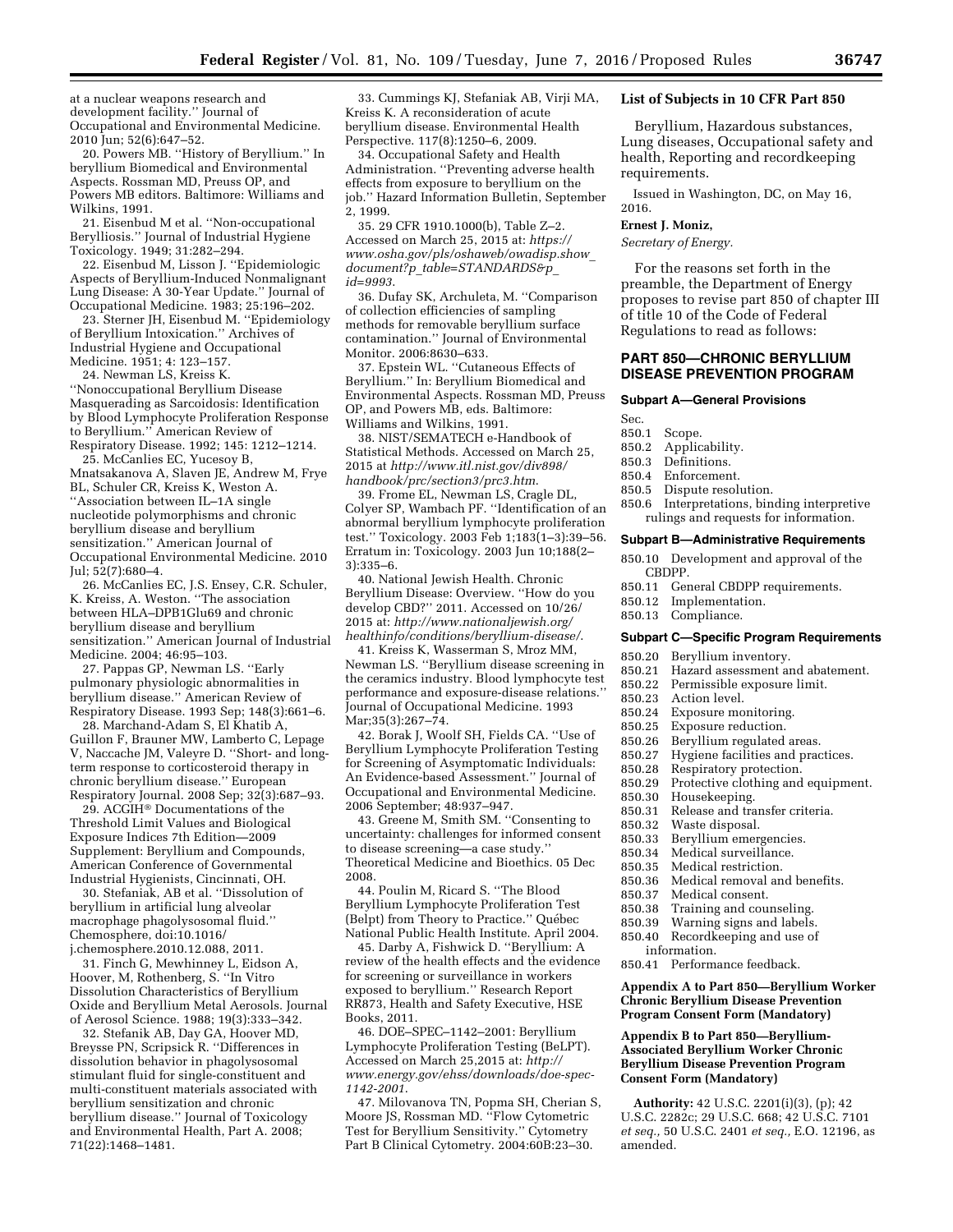#### **Subpart A—General Provisions**

#### **§ 850.1 Scope.**

This part provides for the establishment of a chronic beryllium disease prevention program (CBDPP) for DOE employees and DOE contractor employees, and supplements and is deemed an integral part of the worker safety and health program required under part 851 of this chapter for DOE contractor employees. If there is a conflict between the requirements of this part, and part 851, this part controls.

## **§ 850.2 Applicability.**

(a) This part applies to:

(1) DOE contractors and DOE offices responsible for operations or activities that involve present or past exposure, or the potential for exposure, to airborne concentrations of beryllium at or above the action level at DOE sites;

(2) Any current DOE contractor employee and DOE employee at a DOE site who was exposed or potentially exposed to airborne concentrations of beryllium at or above the action level at a DOE site; and

(3) The Site Occupational Medical Directors (SOMD) responsible for providing the overall direction and operation of the employer's beryllium medical surveillance program.

(b) This part does not apply to:

(1) Activities involving beryllium articles; and

(2) DOE laboratory operations that meet the definition of laboratory use of hazardous chemicals in 29 CFR 1910.1450, *Occupational Exposure to Hazardous Chemicals in Laboratories.* 

#### **§ 850.3 Definitions.**

(a) As used in this part: *Action level* means the airborne concentration of beryllium which, at or above, triggers the implementation of worker protection provisions as specified in § 850.23 of this part are required.

*Authorized person* means any person required by work duties to be in a regulated area.

*Beryllium* means elemental beryllium, beryllium oxide, and any alloy containing 0.1% or greater of beryllium by weight that may be released as an airborne particulate.

*Beryllium activity* means any activity taken for or by DOE at a DOE site that can expose workers to levels of airborne beryllium at or above the action level, including the disturbance of legacy beryllium-containing dust.

*Beryllium article* means a ''commercially available, off-the-shelf'' item composed of beryllium that is

formed to a specific shape or design during manufacture, has end-use functions that depend in whole or in part on its shape or design during end use, and which does not release particulate beryllium at or above the action level under normal conditions of use.

*Beryllium-associated worker* means a current worker, who was exposed or potentially exposed to airborne concentrations of beryllium at a DOE site, including a worker:

(1) Whose work history shows that the worker may have been exposed to airborne concentrations of beryllium at a DOE site;

(2) Who exhibits signs or symptoms of beryllium exposure; or

(3) Who is receiving medical removal benefits under this part.

*Beryllium emergency* means any occurrence such as, but not limited to, equipment failure, container rupture, or failure of control equipment or operations that results in an unexpected and significant release of beryllium at a DOE site.

*Beryllium-Induced Lymphocyte Proliferation Test (BeLPT)* is an in vitro measure of the beryllium antigenspecific, cell-mediated immune response to beryllium. In this part, a split sample BeLPT (where one blood draw is split and sent to two different testing facilities) would constitute two tests for purposes of diagnosing BeS.

*Beryllium-induced medical condition*  refers to CBD and BeS. Other diseases may resemble CBD, but are not attributable to beryllium.

*Beryllium Registry* refers the DOE Beryllium-Associated Worker Registry.

*Beryllium regulated area* means an area demarcated by the employer in which the airborne concentration of beryllium at or above, or can reasonably be expected to be at or above, the action level.

*Beryllium sensitization or sensitivity (BeS)* means a condition diagnosed by the SOMD based on any of the following:

(1) Two abnormal blood BeLPT results;

(2) One abnormal and one borderline blood BeLPT; or

(3) One abnormal BeLPT test of alveolar lung lavage cells.

*Beryllium worker* means a current worker who is exposed or potentially exposed to levels of airborne concentration of beryllium at or above the action level in the course of the worker's employment in a DOE beryllium activity.

*Breathing zone* is a hemisphere forward of the shoulders, centered on the mouth and nose, with a radius of 6 to 9 inches.

*Chronic beryllium disease (CBD)*  means a condition diagnosed by the SOMD based on the worker having the following:

 $(1)$  BeS as defined in this section; and (2) A lung biopsy showing noncaseating granulomas or lymphocytic process consistent with CBD; or radiographic (including computed tomographic (CT) scans) and pulmonary function testing results consistent with pulmonary granulomas.

*Cognizant Secretarial Officer (CSO)*  means, with respect to a particular situation, the Assistant Secretary, Deputy Administrator, Program Office Director, or equivalent DOE official who has primary line management responsibility for a contractor, or any other official to whom the CSO delegates in writing a particular function under this part.

*Contractor* means any entity, including affiliated entities, such as a parent corporation, under contract with DOE, or a subcontractor at any tier that has responsibilities for performing beryllium work at a DOE site in furtherance of a DOE mission.

*DOE* means the U.S. Department of Energy.

*DOE site* means a DOE-owned or -leased area or location or other area or location controlled by DOE where activities and operations are performed at one or more facilities or places by a contractor in furtherance of a DOE mission.

*Employer* means:

(1) For DOE contractors employees, the DOE contractor that is directly responsible for the safety and health of DOE contractor employees while performing a beryllium activity or other activity at a DOE site; or

(2) For DOE employees, the DOE office that is directly responsible for the safety and health of DOE Federal employees while performing a beryllium activity or other activity at a DOE site; or

(3) Any person acting directly or indirectly for a DOE office or contractor with respect to terms and conditions of employment of beryllium and beryllium-associated workers.

*Final medical determination* means the final written medical determination of the SOMD as to whether the beryllium worker should be permanently removed because of BeS or CBD as those terms are defined in this part. If the worker is eligible and has elected the multiple physician review or alternate physician's review, the SOMD issues the final medical determination at the conclusion of such process. The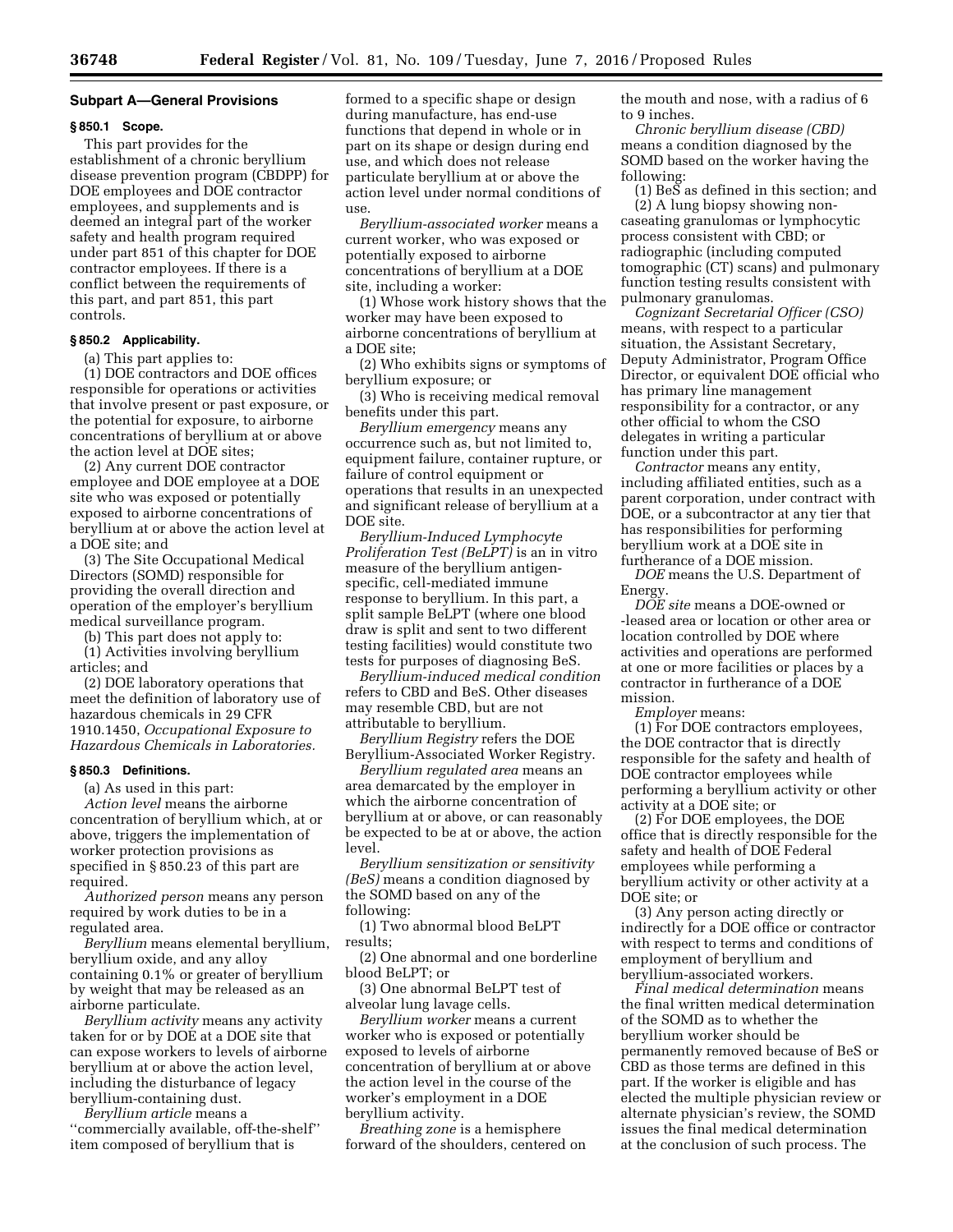initial determination is also the final determination if the worker does not make a timely request for a multiple physician review or alternate physician review.

*Head of DOE Field Element* means an individual who is the manager or head of the DOE operations office or field office.

*High-efficiency particulate air (HEPA) filter* means a filter capable of trapping and retaining at least 99.97% of 0.3 micrometer mono-dispersed particles.

*Medical removal benefits* means the employment benefits established by § 850.36 of this part for beryllium workers who are temporarily or permanently medically removed from beryllium activities at or above the action level following a determination by the SOMD that removal is warranted.

*Medical restriction* means the outcome of the process in which the SOMD recommends that the worker be restricted from a job that involves a beryllium activity when health evaluations indicate the worker is not suffering from CBD or has not been sensitized to beryllium, but the SOMD determines that exposure to beryllium at or above the action level is contraindicated due to other medical conditions of the worker. In addition, medical restrictions must be performed in accordance with 10 CFR part 851, appendix A, section 8.

*Qualified Individual* means an individual designated by the employer who possesses the knowledge, skills, and abilities needed to implement an industrial hygiene program (*i.e.,* an individual who is either a certified industrial hygienist or has a college degree in industrial hygiene or a related scientific, engineering, or technical degree); who has completed special studies and training in industrial hygiene; and who has at least five years of full-time employment in the professional practice of industrial hygiene.

*Site Occupational Medical Director (SOMD)* means the physician responsible for the overall direction and operation of the site occupational medicine program.

*Surface levels of beryllium* means the amount of beryllium easily removed from surfaces by means such as casual contact, wiping, or brushing.

*Unique identifier* means the part of a paired set of labels, used in records that contain confidential information that does not identify individuals except by using the matching label.

*Worker* means an employee of DOE, or a DOE contractor or subcontractor at any tier, who performs work in

furtherance of a DOE mission at a DOE site.

(b) Terms undefined in this part that are defined in the Atomic Energy Act of 1954, as amended, or 10 CFR part 851, *Worker Safety and Health Program,*  have the same meaning as under that Act and regulation, as applicable.

#### **§ 850.4 Enforcement.**

DOE may take appropriate steps pursuant to part 851 of this chapter to enforce compliance by contractors with this part and any DOE-approved contractor CBDPP.

## **§ 850.5 Dispute resolution.**

(a) Any worker who is adversely affected by an action taken, or a failure to act, under this part may petition the Office of Hearings and Appeals for relief in accordance with 10 CFR part 1003, subpart G, *Office of Hearings and Appeals Procedural Regulations; Private Grievances and Redress,* subject to paragraphs (b) and (c) of this section.

(b) The Office of Hearings and Appeals may elect not to accept a petition from a worker unless the worker had requested that the employer correct the violation, and the employer refused or failed to take corrective action within a reasonable time.

(c) If the dispute relates to a term or condition of employment that is covered by a grievance-arbitration provision in a collective bargaining agreement, the worker must exhaust all applicable grievance-arbitration procedures before filing a petition for relief with the Office of Hearings and Appeals. A worker is deemed to have exhausted all applicable grievance-arbitration procedures if 150 days have passed since the filing of a grievance and a final decision has not been issued.

#### **§ 850.6 Interpretations, binding interpretive rulings, and requests for information.**

Requests for legal interpretations, binding interpretive rulings, and requests for information regarding this part must be in accordance 10 CFR 851.6, *Petitions for generally applicable rulemaking,* 851.7, *Requests for a binding interpretative ruling,* or 851.8, *Informal requests for information,*  respectively.

## **Subpart B—Administrative Requirements**

#### **§ 850.10 Development and approval of the CBDPP.**

(a) *Preparation and submittal of CBDPP to DOE.* (1) Subject to the provisions of § 851.13 of this part, each employer engaged in beryllium activities at a DOE site must submit a

CBDPP for review and approval, as indicated in § 850.10(b), no later than [date *90 days after effective date of final rule*];

(2) Each employer at a DOE site which is not engaged in beryllium activities but which employs beryllium-associated workers must submit a CBDPP with the provisions applicable to those workers (*e.g.,* medical evaluations, training, recordkeeping) for review and approval as indicated in § 850.10(b), no later than [date *90 days after effective date of final rule*];

(3) If the CBDPP has separate sections addressing the beryllium activities of multiple contractors at the site, the Head of DOE Field Element will designate a single contractor to review the sections prepared by the other contractors, so that a single consolidated CBDPP for the site is submitted to the Head of DOE Field Element for review and approval; and

(4) Employers at a multiple contractor site must share relevant information generated by the assessment required by § 850.41(a), to ensure the safety and health of their workers.

(b) *DOE review and approval.* (1) The appropriate Head of DOE Field Element must review and provide written approval or rejection of the applicable contractor's CBDPP, or any updates to the CBDPP, within 90 working days of receiving the document. The appropriate Head of DOE Field Element may direct the applicable contractor to modify the CBDPP or any updates to the CBDPP during their review.

(2) The appropriate CSO must review and provide written approval or rejection of the CBDPP, or any updates to the CBDPP submitted by DOE offices within 90 working days of receiving the document. The appropriate CSO may direct the DOE office to modify the CBDPP or any updates to the CBDPP during their review.

(3) The CBDPP and any updates are deemed approved 90 working days after submission to the Head of DOE Field Element or the CSO, if they are not specifically approved or rejected earlier.

(4) Employers must furnish a copy of the approved CBDPP to the Office of Environment, Health, Safety and Security; DOE program offices; and affected workers or their designated representative upon request.

(c) *Updates.* Employers must submit an update of the CBDPP for review and approval within 30 working days after a significant change or significant addition to the CBDPP is made or warranted, or a change in contractors occurs. The Head of DOE Field Element or appropriate CSO, as applicable, must review the CBDPP at least annually and,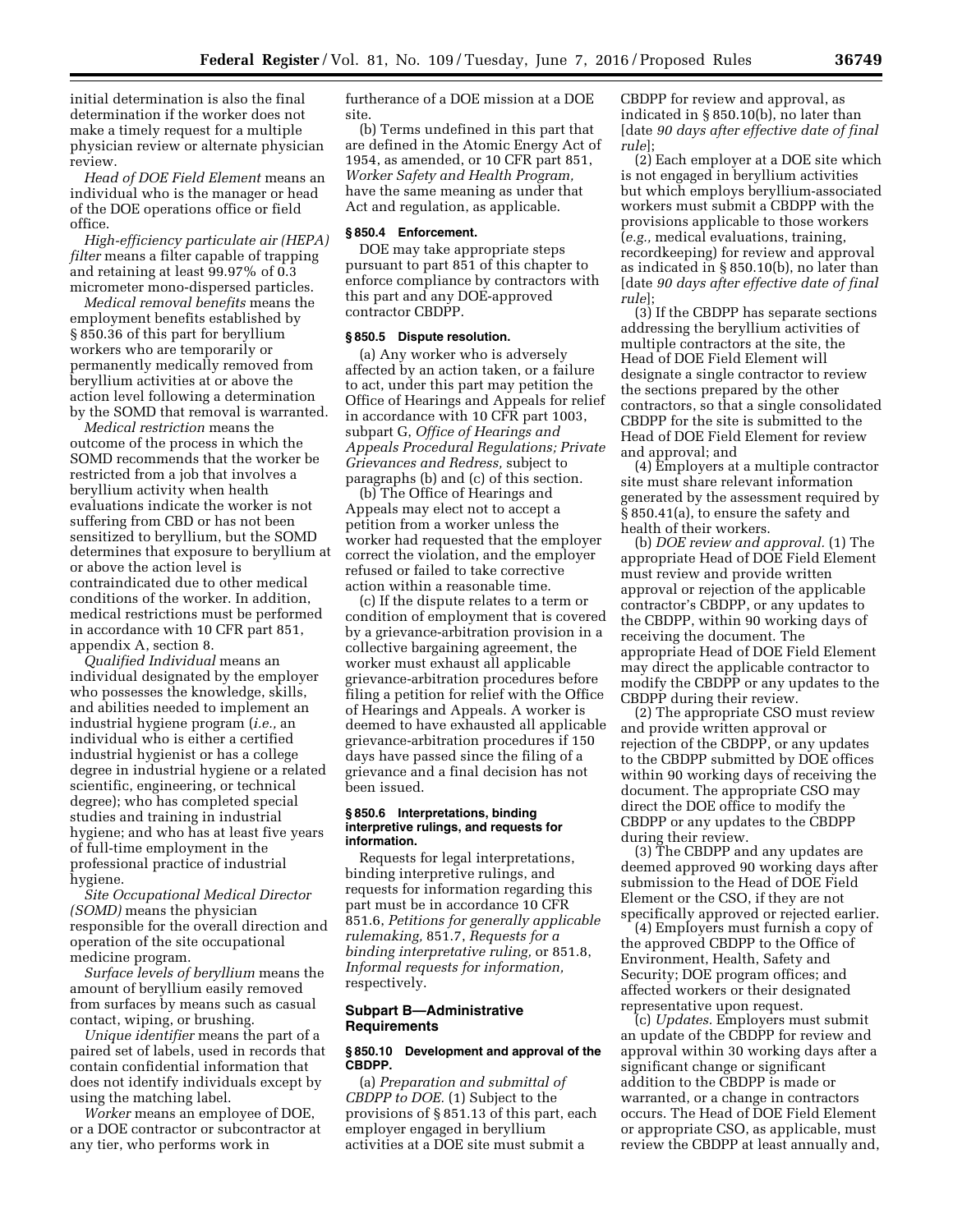if appropriate, require the employer to update the CBDPP.

(d) *Labor organizations.* If an employer employs or supervises workers who are represented for collective bargaining purposes by a labor organization, the employer must:

(1) Give the labor organization timely notice of the development and implementation of the CBDPP and any updates thereto; and

(2) Upon timely request, bargain concerning implementation of this part, consistent with Federal labor laws and this part.

## **§ 850.11 General CBDPP requirements.**

(a) The CBDPP must specify existing and planned beryllium activities.

(b) The scope and content of the CBDPP must be commensurate with the hazard of the activities performed. In all cases it must:

(1) Include formal plans and measures for maintaining exposures to beryllium that are below the levels prescribed in § 850.22;

(2) Satisfy the requirements in subpart C, *Specific Program Requirements,* of this part; and

(3) Contain provisions for minimizing the number of:

(i) Workers exposed to airborne concentrations of beryllium at or above the action level; and

(ii) Instances in which workers are exposed to airborne concentrations of beryllium at or above the action level.

#### **§ 850.12 Implementation.**

(a) Employers must manage and control beryllium activities consistent with the approved CBDPP.

(b) Activities that are outside the scope of the approved CBDPP involving unexpected exposure to airborne concentrations of beryllium at or above the action level may only be initiated upon written approval by the Head of DOE Field Element or appropriate CSO, as applicable.

(c) No person employed by DOE or a DOE contractor may take or cause any action inconsistent with the requirements of this part, an approved CBDPP, or any other applicable Federal statute or regulation concerning the exposure of workers to levels of beryllium at a DOE site.

(d) Nothing in this part precludes an employer from taking any additional protective actions that it determines to be necessary to protect the safety and health of workers provided that the employer continues to comply with the requirements of this part.

(e) Nothing in this part is intended to diminish the responsibilities of DOE officials under the Federal Employee

Occupational Safety and Health Program (29 CFR part 1960) and related DOE directives.

## **§ 850.13 Compliance.**

(a) Employers may continue to conduct beryllium activities in compliance with their previously approved CBDPP until [*date 1 year after the effective date of the final rule*].

(b) Employers must conduct activities under their approved CBDPP in compliance with this part as issued on [*effective date of the final rule]* by *[1 year after the effective date of the final rule*].

(c) With respect to a particular beryllium activity, the contractor in charge of the activity is responsible for complying with this part. If no contractor is responsible for the beryllium activity, and Federal employees perform the activity, DOE must ensure implementation of, and compliance with, this part.

## **Subpart C—Specific Program Requirements**

## **§ 850.20 Beryllium inventory.**

(a) The employer must identify and develop an inventory of beryllium activities and locations of potential beryllium contamination. In developing the inventory the employer must:

(1) Review current and historical records;

(2) Interview workers;

(3) Conduct air, surface, and bulk sampling, as appropriate, to characterize the beryllium and its locations; and

(4) Document the locations of beryllium at or above the action level at the site.

(b) Inventory results obtained within 12 months prior to [*effective date of the final rule*] may be used to satisfy this requirement if a Qualified Individual determines that conditions represented by the results have not changed in a manner that warrants changes in the beryllium inventory. The employer must update the beryllium inventory at least annually and when significant changes occur to beryllium activities.

(c) The employer must ensure that the beryllium inventory is conducted and managed by a Qualified Individual as defined in this rule.

## **§ 850.21 Hazard assessment and abatement.**

(a) Employers must conduct a beryllium hazard assessment if the inventory establishes the presence of airborne beryllium that is potentially at or above the action level.

(b) The beryllium hazard assessment must be conducted in accordance with

10 CFR 851.21, *Hazard Identification and Assessment.* 

(c) Beryllium hazards must be abated in accordance with 10 CFR 851.22, *Hazard prevention and abatement.* 

(d) Employers must ensure that paragraphs (a) through (c) of this section are managed by a Qualified Individual as defined in this part.

#### **§ 850.22 Permissible exposure limit.**

(a) Employers must ensure that no worker is exposed to an airborne concentration of beryllium greater than the 8-hour TWA PEL established in 29 CFR 1910.1000, as measured in the worker's breathing zone by personal monitoring, or a more stringent 8-hour TWA PEL that may be promulgated by the Occupational Safety and Health Administration (OSHA) as an expanded health standard for beryllium.

(b) DOE must inform employers through a notice in the **Federal Register**  of any applicable changes to the OSHA 8-hour TWA PEL described in paragraph (a) of this section.

#### **§ 850.23 Action level.**

(a) Employers must include in their CBDPPs an action level that is no greater than  $0.05 \mu g/m^3$ , calculated as an 8-hour time weighted average exposure, as measured in the worker's breathing zone by personal monitoring.

(b) If the airborne level of beryllium is at or above the level specified in paragraph (a) of this section, employers must implement §§ 850.24(c) (periodic exposure monitoring), 850.25 (exposure reduction), 850.26 (beryllium regulated areas), 850.27 (hygiene facilities and practices), 850.28 (respiratory protection), 850.29 (protective clothing and equipment),850.30 (housekeeping), and 850.39 (warning signs and labels).

#### **§ 850.24 Exposure monitoring.**

(a) *General.* (1) The employer must ensure that exposure monitoring is managed by a Qualified Individual and conducted as specified in the approved CBDPP.

(2) The employer must ensure that: (i) Air exposure levels are determined by conducting breathing zone sampling and reported as the 8-hour timeweighted average level to which a worker would be exposed if the worker were not using respiratory protective equipment.

(ii) Surface levels of beryllium are determined by using:

(A) Wet wipes; or

(B) Dry wipes if wet wipes would have an undesirable effect on the surface being sampled or surrounding surfaces, or if it is not technically feasible because the texture of the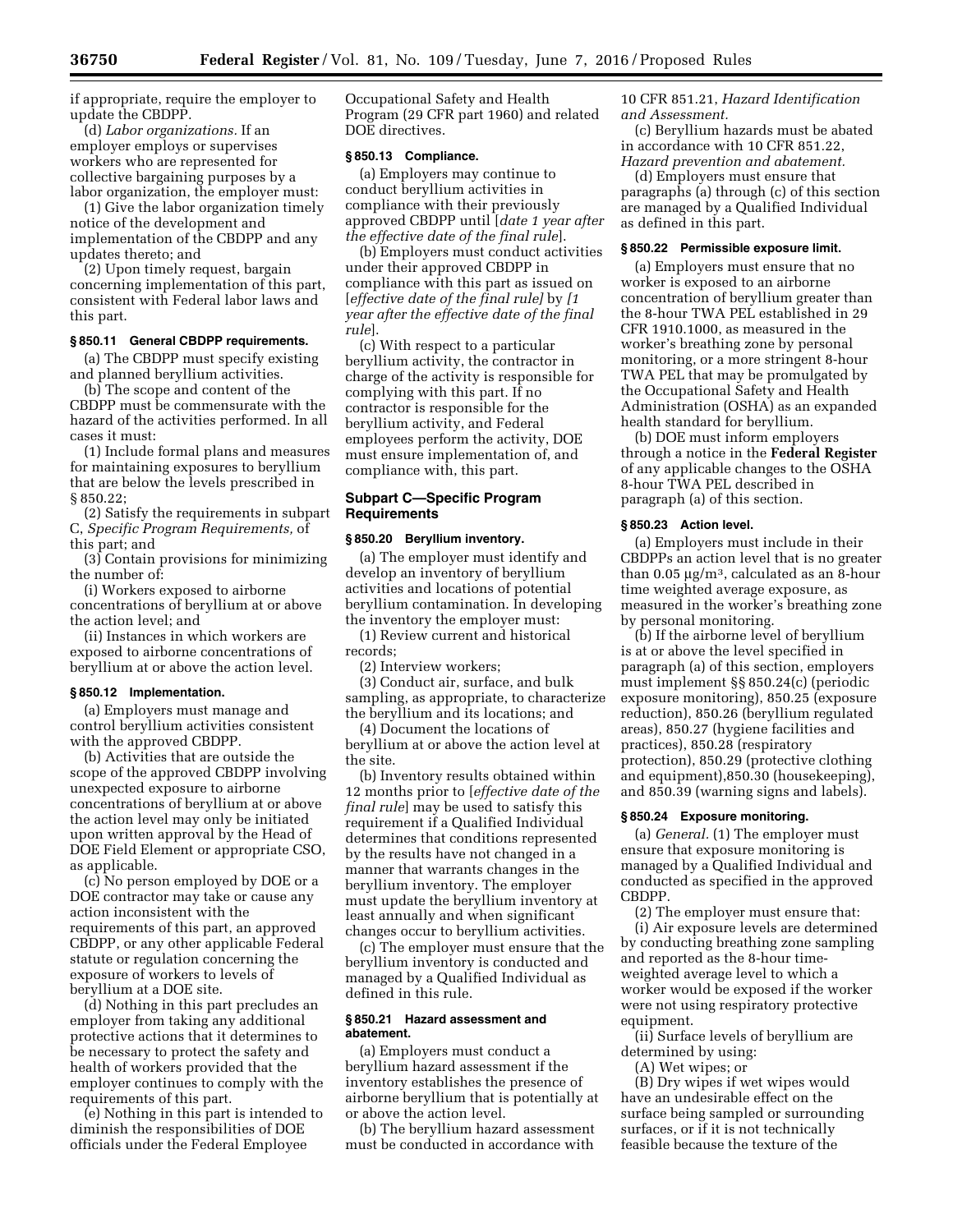surface is not compatible with wet wiping methods; or

(C) Vacuum surface sampling if wipes are not technically feasible because the texture of the surface is not compatible with wiping methods; or

(D) Bulk sampling where accumulations of material on a surface exceed amounts that are conducive to wipe or vacuum sampling.

(3) Surface sampling is not required for the interior of installed closed systems such as enclosures, glove boxes, chambers, or ventilation systems, or normally inaccessible surfaces such as under fixed cabinets or on the tops of overhead structural beams, unless these surfaces will become accessible or disturbed by planned work activity.

(b) *Initial exposure monitoring.* (1) Employers, except as provided for in paragraphs (b)(2) and (3) of this section, must perform initial exposure monitoring when the inventory and hazard assessment show there is, or the potential for, airborne concentrations of beryllium at or above the action level.

(2) Monitoring results obtained within 12 months prior to [*effective date of the final rule*] may be used to satisfy this requirement if a Qualified Individual determines that conditions represented by the results have not changed in a manner that would necessitate changes in beryllium controls.

(3) Where the employer has relied upon objective data that demonstrate that beryllium is not capable of being released in airborne concentrations at or above the action level under the expected conditions of processing, use, or handling, then no initial monitoring is required.

(c) *Periodic exposure monitoring.* (1) The employer must conduct periodic exposure monitoring of workers in locations where the airborne concentration of beryllium is at or above the action level. The monitoring must be conducted:

(i) In a manner and at a frequency necessary to represent workers' exposures; and

(ii) For the first year of operation, at least quarterly (every three months).

(2) After the first year, and subject to paragraph (d) of this section, the employer may reduce or terminate monitoring if it demonstrates that the airborne concentration of beryllium is below the action level for 6 months, based on an analysis of monitoring results and of any activities, controls, or other conditions that would affect beryllium levels. If the employer cannot demonstrate that the airborne concentration of beryllium is below the action level, the employer must

continue periodic monitoring on a quarterly basis.

(d) *Additional exposure monitoring.*  The employer must conduct additional monitoring whenever there has been a production, process, control, or other change that may result in an exposure to beryllium that is at or above the action level. This monitoring must continue on a quarterly basis until the employer can demonstrate that the airborne concentration of beryllium is below the action level.

(e) *Analysis quality assurance.* (1) All samples collected to satisfy the monitoring requirements of this part must be analyzed in a laboratory that:

(i) Is accredited for beryllium analysis by the American Industrial Hygiene Association's Laboratory Accreditation Programs, LLC (AIHA–LAP, LLC), or

(ii) Is certified or accredited by a recognized laboratory quality assurance certifying or accrediting organization and demonstrates quality assurance for metal analysis, including beryllium, that is equivalent to AIHA–LAP, LLC accreditation for beryllium.

(2) The employer may use:

(i) Field or portable laboratories that are accredited by an AIHA–LAP, LLC or in an equivalent quality assurance program that addresses field or portable laboratory analyses of beryllium samples; and

(ii) Air exposure results below laboratory reporting limits.

(f) *Notification of monitoring results.*  (1) The employer must notify workers in the same work area of the exposure monitoring results within 10 working days after receipt of the results. Notifications of exposure monitoring results must be:

(i) In written or electronic format and posted in locations or in electronic systems that are readily accessible to the workers, but in a manner that does not identify an individual worker; and

(ii) For individuals that were sampled, the results must be provided in written or electronic format directly to the individual.

(2) If the monitoring results indicate that exposures are at or above the action level, the employer's notification of exposure monitoring results must include:

(i) A statement that exposures are at or above the specified level;

(ii) A description of the controls being implemented to address those exposures.

(3) If the monitoring results indicate that worker exposure is at or above the action level, the responsible employer must also notify the appropriate Head of DOE Field Element and the SOMD of

these results within 10 working days after receipt of the results.

#### **§ 850.25 Exposure reduction.**

The employer must establish a formal hazard prevention and abatement program in accordance with 10 CFR 851.22, *Hazard Prevention and Abatement,* to reduce exposures to below the action level.

#### **§ 850.26 Beryllium regulated areas.**

(a) Employers must establish a beryllium regulated area in facilities wherever the level of airborne beryllium is at or above the action level;

(b) Employers must:

(1) Demarcate beryllium regulated areas from the rest of the workplace in a manner that adequately alerts workers to the boundaries of such areas;

(2) Limit access to beryllium regulated areas to authorized persons; and

(3) Keep records of all individuals who enter beryllium regulated areas that include the name, date, time in and time out, and work activity.

#### **§ 850.27 Hygiene facilities and practices.**

(a) *General.* The employer must ensure that in beryllium regulated areas:

(1) Food or beverage and tobacco products are not consumed or used;

(2) Cosmetics are not applied, except in changing rooms or areas and shower facilities required under paragraphs (b) and (c) of this section; and

(3) Workers are prevented from exiting areas that contain beryllium with contamination on their bodies or their personal clothing.

(b) *Change rooms or areas.* The employer must:

(1) Provide separate rooms or areas for beryllium workers to change into, and store, personal clothing and clean protective clothing and equipment; and

(2) Ensure that changing rooms or areas being used to remove berylliumcontaminated clothing and protective equipment are kept under negative pressure or located so as to minimize dispersion of beryllium into clean areas.

(c) *Showers and hand washing facilities.* The employer must:

(1) Provide handwashing and shower facilities for beryllium workers who work in beryllium regulated areas; and

(2) Ensure that beryllium workers who work in beryllium regulated areas shower at the end of their work shifts.

(d) *Lunchroom facilities.* The employer must:

(1) Provide lunchroom facilities that are readily accessible to beryllium workers and in which the airborne concentration of beryllium is not at or above the action level.

(2) Ensure that beryllium workers do not enter lunchroom facilities with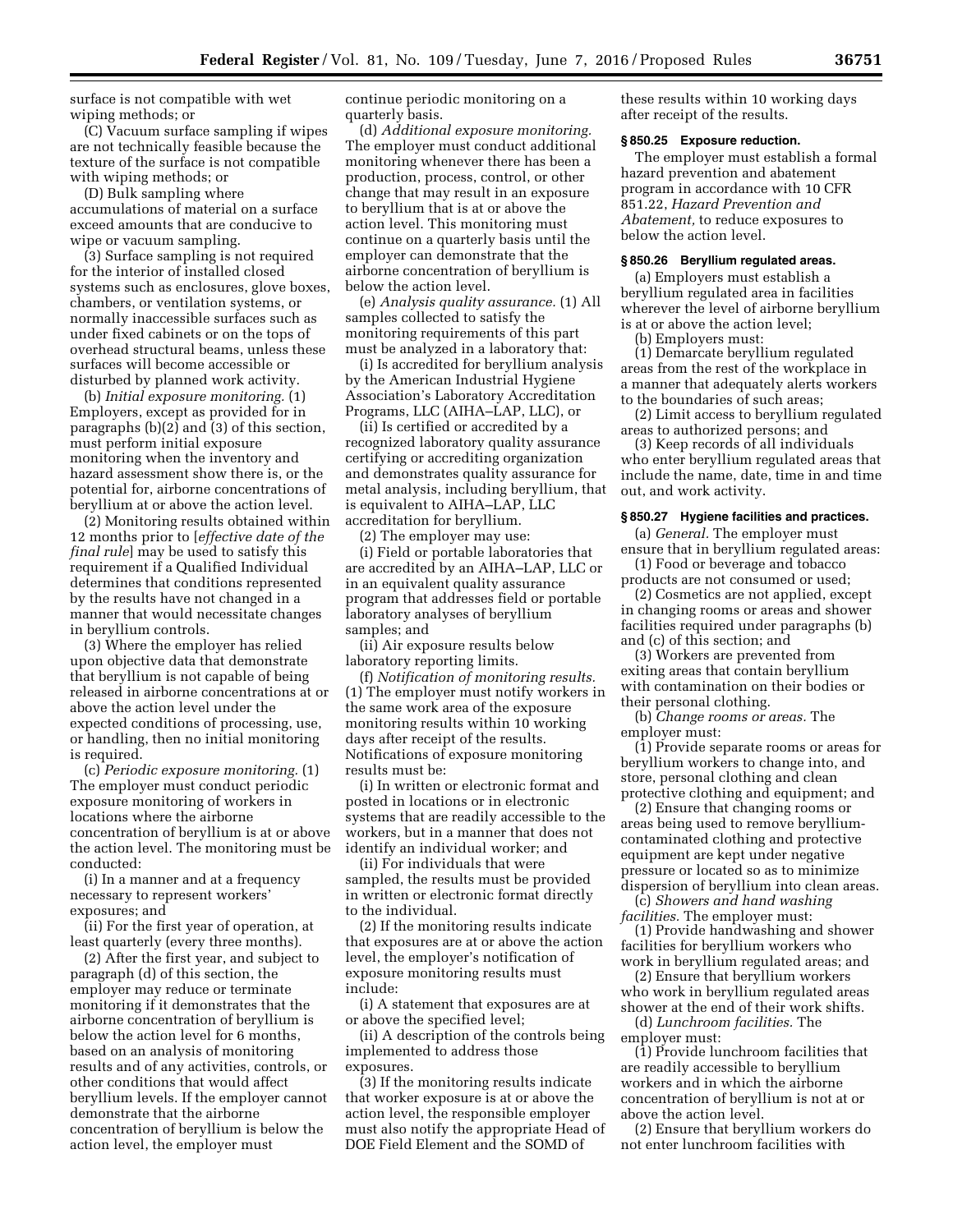protective clothing or equipment that has been used in a regulated area unless the surfaces have been cleaned by HEPA vacuuming or other method that removes beryllium without dispersing it.

(e) The change rooms or areas shower and handwashing facilities, and lunchroom facilities must comply with 29 CFR 1910.141, *Sanitation.* 

#### **§ 850.28 Respiratory protection.**

(a) The employers must provide a respiratory protection in accordance with 10 CFR 851.23, *Safety and Health Standards,* and 10 CFR part 851, appendix A, section 6. *Industrial Hygiene.* 

(b) [Reserved]

# **§ 850.29 Protective clothing and equipment.**

(a) The employer must provide protective clothing and equipment to beryllium workers and ensure its appropriate use and maintenance by workers where dispersible forms of beryllium may contact workers' skin, enter openings in workers' skin, or contact workers' eyes including where:

(1) Exposure monitoring has established that the airborne concentration of beryllium is at or above the action level;

(2) Surface contamination levels measured or presumed prior to initiating work are at or above the level prescribed in § 850.30;

(3) Surface contamination levels results obtained to confirm housekeeping efforts are above the level prescribed in § 850.30; and

(4) Any worker requests the use of protective clothing and equipment for protection against airborne beryllium, regardless of the measured exposure level.

(b) Employers must comply with 29 CFR 1910.132, *Personal Protective Equipment General Requirements,* when workers use personal protective clothing and equipment.

(c) Employers must establish procedures for donning, doffing, handling, and storing protective clothing and equipment that:

(1) Prevent beryllium workers from exiting beryllium regulated areas with contamination on their bodies or clothing; and

(2) Include beryllium workers exchanging their personal clothing and footwear for protective clothing and footwear before entering beryllium regulated areas.

(d) Employers must ensure that no worker removes berylliumcontaminated protective clothing and equipment from beryllium regulated

areas except for workers authorized to launder, clean, maintain, or dispose of the clothing and equipment.

(e) Employers must prohibit the removal of beryllium from protective clothing and equipment by blowing, shaking, or other cleaning methods that may disperse beryllium into the air.

(f) Employers must ensure that protective clothing and equipment is cleaned, laundered, repaired, or replaced as needed to maintain effectiveness. Employers must:

(1) Ensure that berylliumcontaminated protective clothing and equipment when removed for laundering, cleaning, maintenance, or disposal is placed in containers that prevent the dispersion of beryllium particulate and that the container is labeled in accordance with § 850.39(b)(1); and

(2) Inform organizations that launder or clean DOE beryllium-contaminated clothing or equipment that exposure to beryllium is harmful, and that clothing and equipment should be laundered or cleaned in a manner prescribed by the informing employer to prevent the dispersion of beryllium particulates.

## **§ 850.30 Housekeeping.**

(a) Where beryllium is present in operational areas of DOE facilities at or above the action level, the employer must conduct routine surface sampling to determine housekeeping conditions. Surfaces contaminated with beryllium dusts and waste must not exceed a removable contamination level of  $3 \mu g$ / 100cm2 during non-operational periods. This sampling would not include the interior of installed closed systems such as enclosures, glove boxes, chambers, or ventilation systems.

(b) When cleaning floors and surfaces of removable beryllium, the employer must use a wet method, HEPA vacuuming, or other cleaning methods that avoid the dispersion of dust, such as wiping with sticky cloths. Compressed air or dry methods that may disperse beryllium particulates must not be used for such cleaning.

(c) The employer must use vacuum units that are equipped with HEPA filters, as defined in this part, to clean beryllium-contaminated surfaces, and change the filters as often as needed to maintain the effectiveness of the vacuum unit.

(d) The employer must ensure that the cleaning equipment that is used to clean beryllium-contaminated surfaces is labeled in accordance with § 850.39(b), controlled, and not used for nonhazardous materials.

#### **§ 850.31 Release and transfer criteria.**

(a) *Release and transfer.* Except where the beryllium is in normally inaccessible locations or embedded in hard-to-remove substances, prior to the release or transfer of equipment, items, or areas to areas that are not beryllium regulated areas, the employer must ensure that for formerly berylliumcontaminated equipment, items or areas the removable contamination level does not exceed the following:

(1) Surface level of beryllium is at or below 0.2  $\mu$ g/100 cm<sup>2</sup>; or

(2) Concentration of beryllium in bulk material on the surface is lower than the concentration in soil at the point of release; or

(3) Airborne levels of beryllium in an enclosure of the smallest practical size surrounding the equipment or item, or in an isolating enclosure of the area do not exceed  $0.01 \mu g/m^3$ .

(b) *Release or transfer with inaccessible beryllium.* For the release from a beryllium regulated area of equipment, items, or areas that contain sources of beryllium in normally inaccessible locations or embedded in hard-to-remove substances, the employer must comply with paragraphs (a)(1) through (3) of this section for accessible beryllium, and the employer must ensure that:

(1) The equipment, item, or area is labeled in accordance with § 850.39(b)(2); and

(2) The release is conditioned on the recipient's commitment to implement controls that will prevent foreseeable beryllium exposure, considering the nature of the equipment or item or area and its future use.

(c) *Release or transfer with levels that exceed 0.2 µg/100 cm<sup>2</sup>. For equipment,* items, or areas that have removable beryllium above  $0.2 \mu g/100 \text{ cm}^2$ ; or that have beryllium in material on the surface at levels above the natural level in soil at the point of release, the employer must:

(1) Provide the recipient with a copy of this part;

(2) Condition the release on the recipient's commitment to control foreseeable beryllium exposures from the equipment, item, or area considering its future use;

(3) Label the equipment, item, or area in accordance with  $\S 850.39(a)$  or  $(b)(1)$ , as applicable;

(4) Place any such equipment or items in sealed, impermeable bags or containers, or have sealants applied that prevent the release of beryllium during handling and transportation; and

(5) Ensure that the beryllium that remains removable on the surfaces of areas is below  $3.0 \mu g / 100 \text{ cm}^2$ .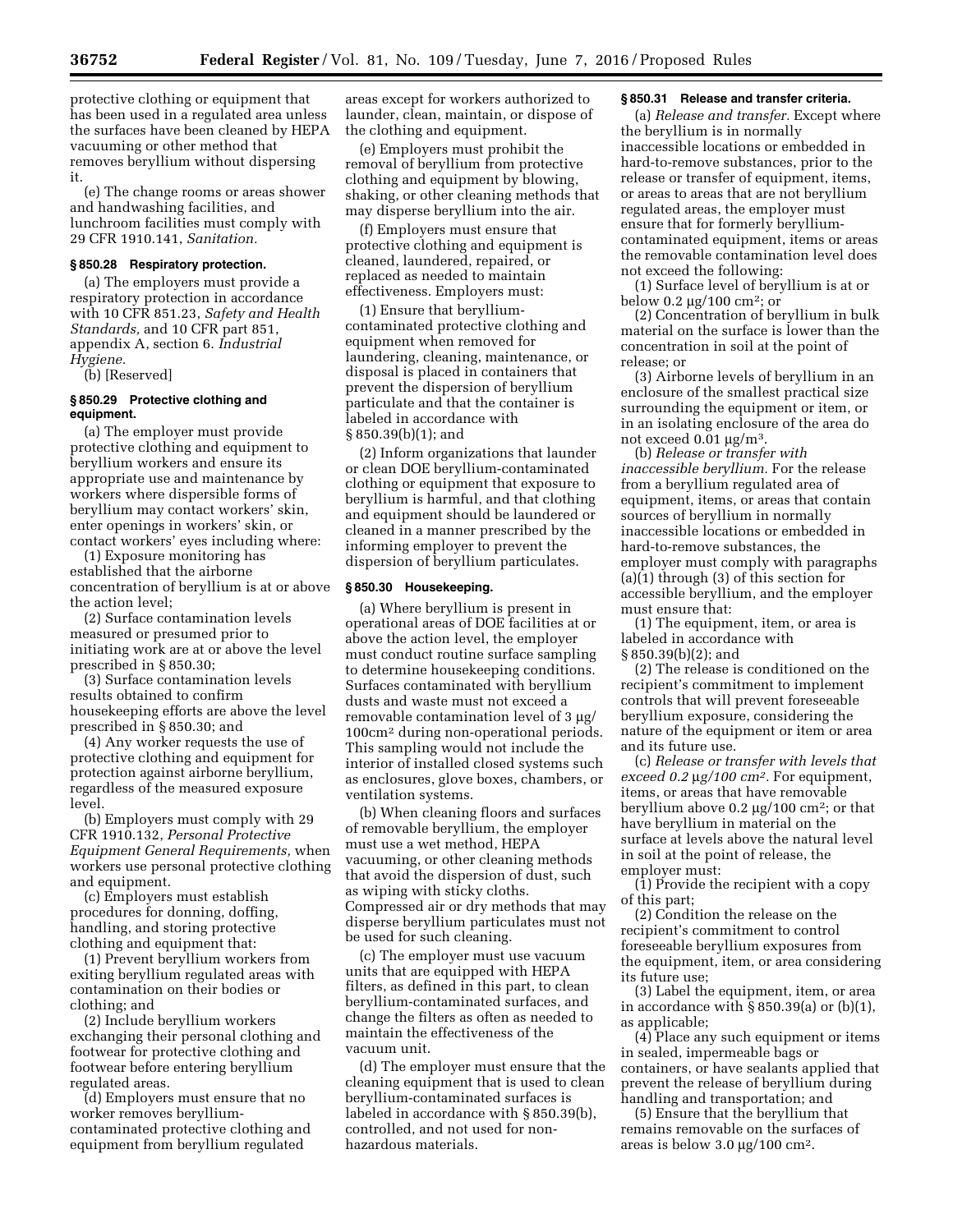#### **§ 850.32 Waste disposal.**

(a) When disposing of beryllium waste, the employer must:

(1) Use sealed, impermeable bags, containers, or enclosures to prevent the release of beryllium dust during handling and transportation; and

(2) Label the bags, containers and enclosures for disposal according to § 850.39(b)(1).

(b) [Reserved]

## **§ 850.33 Beryllium emergencies.**

(a) The employers must provide and ensure compliance with procedures for handling beryllium emergencies as they relate to decontamination and decommissioning operations and all other operations, that are in accordance with 10 CFR 851.23, *Safety and Health Standards.* 

(b) [Reserved]

#### **§ 850.34 Medical surveillance.**

(a) *General.* Employers must establish and implement a medical surveillance program which is mandatory for beryllium workers and voluntary for the beryllium-associated workers. Employers must:

(1) Designate a SOMD who is responsible for administering the medical surveillance program;

(2) Ensure that the medical evaluations and procedures required by this section are performed by, or under the supervision of, a licensed physician who is qualified to diagnose berylliuminduced medical conditions;

(3) Establish and maintain a list of all beryllium and beryllium-associated workers; and

(4) Provide the SOMD with the information needed to operate and administer the medical surveillance program, including:

(i) The list of workers established pursuant to paragraph (a)(3) of this section;

(ii) Hazard assessment and exposures monitoring data;

(iii) The identity and nature of activities that are covered under the CBDPP;

(iv) A description of the workers' duties as they pertain to exposures to levels of beryllium at or above the action level;

(v) Records of the workers' beryllium exposures;

(vi) A description of the personal and respiratory protective equipment used by the workers; and

(vii) A copy of this part.

(5) Ensure that the SOMD and beryllium or beryllium-associated workers complete the consent form in appendix A of this part for beryllium workers or appendix B of this part for beryllium-associated workers, before performing any medical evaluations for beryllium or beryllium-associated workers.

(6) Notify beryllium-associated workers on an annual basis of their right to participate in the medical surveillance program. If the berylliumassociated worker declines at that time, he or she may elect to participate at any time during the year, but must notify the employer in writing of his or her intent to participate.

(b) *Medical evaluations and procedures.* Employers must provide the medical evaluations and procedures required by this section at no cost to the worker, without loss of pay, and at a time and place that is reasonable and convenient for the worker.

(1) *Baseline medical evaluations.* (i) Employers must provide baseline medical evaluations that are:

(A) Mandatory for beryllium workers; and

(B) Voluntary for beryllium-associated workers.

(ii) Baseline medical evaluations must include:

(A) A detailed medical and work history with emphasis on exposure or the potential for exposure to beryllium;

(B) A respiratory symptoms questionnaire;

(C) A physical examination, with special emphasis on the respiratory system, skin and eyes;

(D) A chest radiograph (posterioranterior, 14 x 17 inches) or a standard digital chest radiographic image, interpreted by a NIOSH B-reader of pneumoconiosis or a board-certified radiologist, unless there is an existing baseline chest radiograph that may be used to meet this requirement;

(E) Spirometry consisting of forced vital capacity (FVC) and forced expiratory volume at 1 second (FEV<sub>1</sub>);

(F) Two peripheral blood BeLPTs; and

(G) Any other tests deemed appropriate by the SOMD for evaluating beryllium-induced medical conditions.

(iii) [Reserved]

(2) *Periodic medical evaluations.* (i) Employers must provide:

(A) An annual medical evaluation to beryllium workers;

(B) A medical evaluation every three years to beryllium-associated workers who voluntarily participate in the program; and

(C) A medical evaluation to a beryllium worker or a berylliumassociated worker who voluntarily participates in the program, and when the worker exhibits signs and symptoms of beryllium sensitization or chronic beryllium diseases if the SOMD determines that an evaluation is warranted.

(ii) The periodic medical evaluation must include the following:

(A) A chest radiograph (posterioranterior, 14 x 17 inches), or a standard digital chest radiographic image, interpreted by a NIOSH B-reader of pneumoconiosis or a board-certified radiologist unless there is a chest radiograph obtained in the previous five years that may be used to meet this requirement.

(B) Updates to the worker's medical and work history with emphasis on exposures to levels of beryllium;

(C) A respiratory symptoms questionnaire;

(D) A physical examination, with special emphasis on the respiratory system, skin and eyes;

(E) Two peripheral blood Be-LPTs; and

(F) Any other tests deemed appropriate by the SOMD for evaluating beryllium-induced medical conditions.

(3) *Emergency evaluation.* The employer must provide a medical evaluation as soon as possible to any worker who may have been exposed to beryllium because of a beryllium emergency, as defined in this part. The medical evaluation must include the tests and examinations listed in paragraph (b)(2)(ii) of this section.

(4) *Exit medical evaluation.* (i) If a baseline or periodic evaluation has not been performed within the previous six months, employers must:

(A) Provide an exit medical evaluation to beryllium workers at the time of the worker's separation from employment; and

(B) Offer an exit medical evaluation to beryllium-associated workers who voluntarily participate in the medical surveillance program at the time of the worker's separation from employment.

(ii) The exit medical evaluation must include:

(A) A chest radiograph (posterioranterior, 14 x 17 inches), or a standard digital chest radiographic image, interpreted by a NIOSH B-reader of pneumoconiosis or a board-certified radiologist unless there is a chest radiograph obtained in the previous five years that may be used to meet this requirement.

(B) Updates of the workers' medical and work history with emphasis on exposures to levels of beryllium;

(C) A respiratory symptoms questionnaire;

(D) A physical examination, with special emphasis on the respiratory system, skin and eyes;

(E) Two peripheral blood Be-LPTs; and

(F) Any other tests deemed appropriate by the SOMD for evaluating beryllium-induced medical conditions.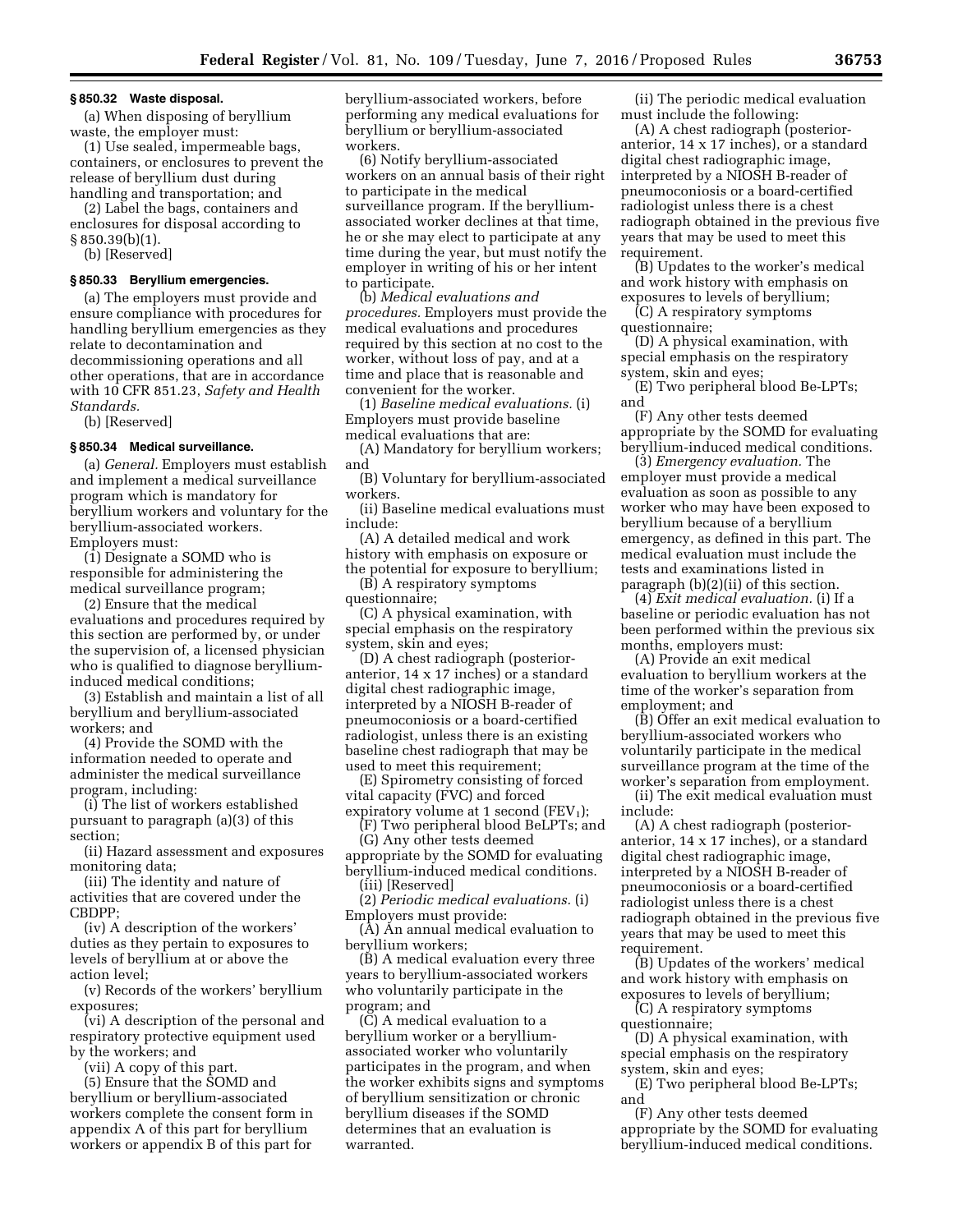(c) [Reserved]

(d) *Written medical opinions and determinations.* The SOMD must provide a written, signed medical opinion and determination after receiving the results from the medical evaluations performed pursuant to paragraph (b) of this section.

(1) *Written medical opinion and determination for beryllium and beryllium-associated workers.* (i) Within 15 working days after receiving the results from the evaluations performed pursuant to paragraph (b)(1) through (3) of this section, the SOMD must provide the beryllium or beryllium-associated worker with:

(A) A written medical opinion containing the purpose and results of all medical tests or procedures;

(B) An explanation of any abnormal findings;

(C) The basis for the SOMD's medical opinion;

(D) Any determination of whether: (*1*) In the case of a beryllium worker, temporary or permanent removal of the beryllium worker from beryllium exposure is warranted pursuant to § 850.36; or

(*2*) A medical restriction pursuant to 10 CFR part 851, appendix A, section 8(h) is appropriate for the worker.

(E) An opportunity to ask, and have answered, questions regarding the information provided.

(ii) The written medical opinion must take into account the findings, determinations and recommendations of physicians who have examined the worker and provided written results of such examination to the SOMD, provided the examining physician is qualified to diagnose beryllium-induced conditions.

(iii) The SOMD must obtain the beryllium or beryllium-associated worker's dated signature on a copy of the written opinion and include it in the worker's medical record. If the worker declines to sign the statement, then the SOMD must make a record of that fact, the date on which the information was provided, and that the worker declined to sign the statement.

(iv) Within 15 working days after receiving the results from an exit evaluation performed pursuant to § 850.34(b)(4), the SOMD must provide the worker with:

(A) A written medical opinion containing the purpose and results of all medical tests or procedures;

(B) An explanation of any abnormal findings;

(C) The basis for the SOMD's medical opinion; and

(D) An opportunity to ask, and have answered, questions regarding the information provided.

(2) *Written medical opinion and determination for the employer.* (i) Within 5 working days after delivering the written medical opinion pursuant to paragraph (d)(1)(i) of this section to the beryllium or beryllium-associated worker, the SOMD must provide the employer with a written medical opinion that includes:

(A) The diagnosis of the worker with BeS or CBD, or any other medical condition for which exposure to beryllium at or above the action level would be contraindicated.

(B) A determination of whether:

(*1*) In the case of a beryllium worker, temporary or permanent removal of the worker from beryllium exposure is warranted pursuant to § 850.36 of this part; or

(*2*) A medical restriction pursuant to 10 CFR part 851, appendix A, section 8(h) is appropriate for the worker; and

(C) A statement that the SOMD has clearly explained to the worker the results of the medical evaluations, including all test results and any medical condition related to beryllium exposure that requires further evaluations or treatment.

(ii) The SOMD's written medical opinion to the employer must not reveal specific records, findings, and diagnoses that are not related to berylliuminduced conditions or other medical conditions indicating the worker should not perform certain job tasks.

(iii) Within 5 working days after delivering the written medical opinion pursuant to paragraph (d)(1)(iv) of this section, for an exit evaluation performed pursuant to  $\S 850.34(b)(4)$  of this part, the SOMD must provide the employer with the diagnosis of the worker's condition or indicating the worker should not perform certain job tasks. (3) [Reserved]

(e) *Multiple physician review process.*  (1) The employer must establish a multiple physician review process for beryllium and beryllium-associated workers that allows for the review of initial medical findings, determinations, or recommendations from any medical evaluation conducted pursuant to paragraphs (b)(1) through (3) [*i.e.,*  baseline, periodic or emergency evaluation] of this section.

(2) Within 15 working days after the employer receives the written medical determination pursuant to paragraph (d)(2) of this section, the employer must notify a beryllium or berylliumassociated worker in writing of the worker's right to elect the multiple physician review process or alternate physician review process pursuant to this section.

(3) The employer's participation in, and payment for, the multiple physician review process for a berylliumassociated worker is conditioned on the worker's participation in the medical surveillance program pursuant to paragraph (b) of this section.

(4) The beryllium or berylliumassociated worker must:

(i) Notify the employer in writing within 15 working days after receiving the employer's written notification pursuant to paragraph (e)(2) of this section, of the worker's intention to seek a second opinion on the results of any medical evaluation conducted pursuant to paragraphs (b)(1) through (3) of this section;

(ii) Identify in writing to the SOMD within 20 working days after delivering the notice pursuant to paragraph (e)(4)(i) of this section, a physician who is qualified to diagnose beryllium-induced medical conditions to:

(A) Review all findings, determinations, or recommendations of the initial physician;

(B) Conduct such examinations, consultations, and laboratory tests as the second physician deems necessary to facilitate this review; and

(C) Provide the employer and the worker with a written medical opinion within 30 working days after completing the review pursuant to paragraphs  $(e)(4)(ii)(A)$  and  $(B)$ .

(5) If the findings, determinations, or recommendations of the two physicians differ significantly, then the employer and the beryllium or berylliumassociated worker must make efforts to encourage and assist the two physicians to resolve the disagreement.

(6) If the two physicians are unable to resolve their disagreement, then the employer and the beryllium or beryllium-associated worker, through their respective physicians, must designate a third physician to:

(i) Review any findings, determinations, or recommendations of the other two physicians;

(ii) Conduct such examinations, consultations, laboratory tests, and consultations with the other two physicians as the third physician deems necessary to resolve the disagreement among them; and

(iii) Provide the employer and the beryllium or beryllium-associated worker with a written medical opinion within 30 working days after completing the review pursuant to paragraphs  $(e)(6)(i)$  and  $(ii)$  of this section.

(7) The SOMD's written medical opinion must be consistent with the findings, determinations, and recommendations of the third physician, unless the SOMD and the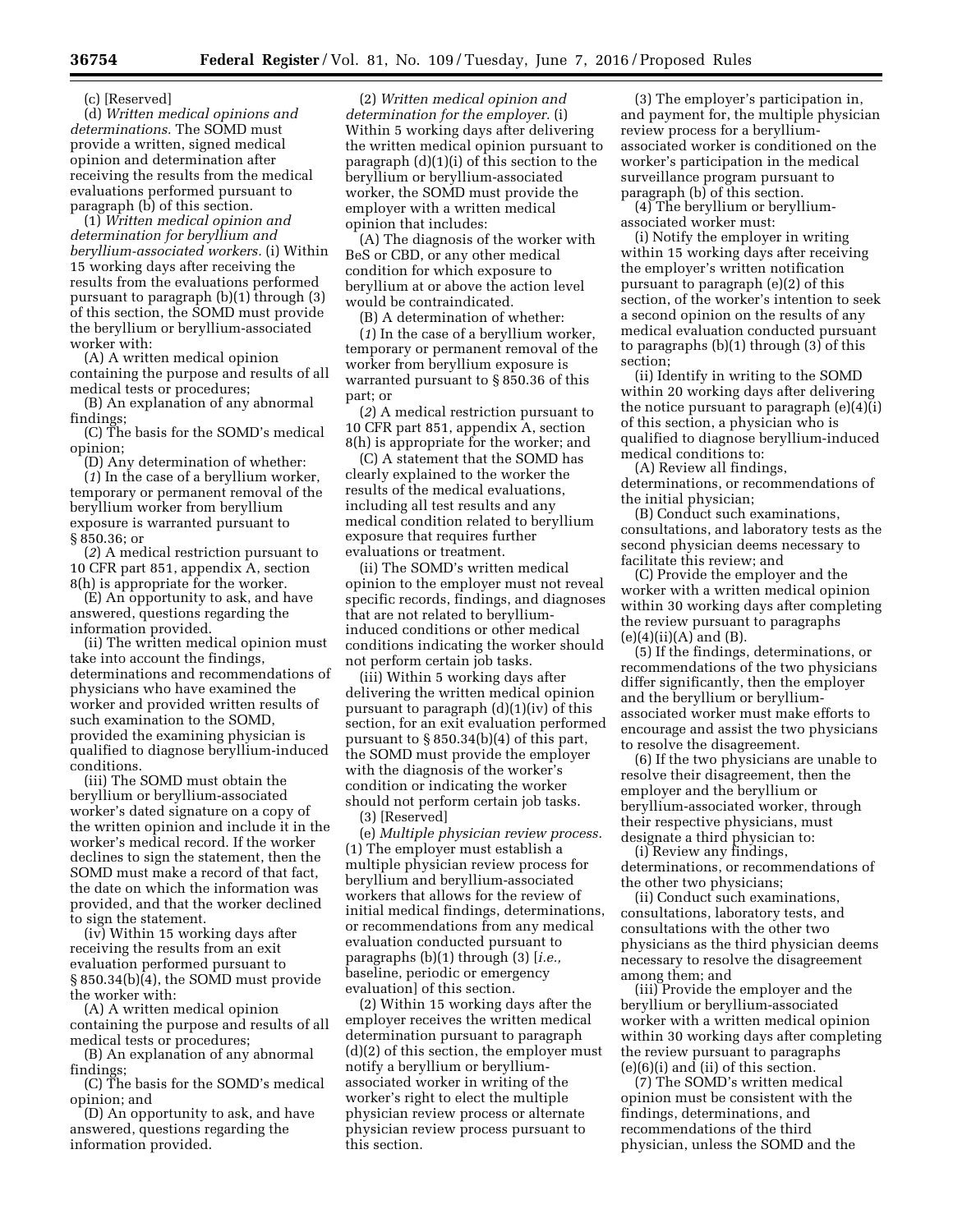beryllium or beryllium-associated worker reach an agreement that is consistent with the determinations of at least one of the other two remaining physicians.

(8) The employer must complete the multiple physician review process even in cases where the beryllium or beryllium-associated worker is laid off or his contract ends before the review process is complete, provided the worker:

(i) Elected the multiple physician review while he or she was a current worker and in accordance with the conditions set forth in paragraph (e)(4) of this section; and

(ii) Continues to participate in good faith in the multiple physician review process. If the worker's job is scheduled to end prior to the completion of the multiple physician review process, the employer may elect to place the worker on unpaid leave status until the review process is completed.

(9) The employer is not required to provide the multiple physician review process if the worker had not elected the process in accordance with the conditions set forth in paragraph (e)(4) of this section, before he or she was laid off or contract ended. In this case, the worker may still be eligible for medical screening through DOE's Former Worker Medical Screening Program;

(f) *Alternate physician review.* The employer and the beryllium or beryllium-associated worker, or the worker's designated representative, may agree on the use of an alternate form of physician opinion and recommendation in lieu of the multiple physician review process pursuant to paragraph (e) of this section, as long as the alternative is expeditious and adequately protects the worker.

(g) *Reporting.* (1) When reporting cases of CBD, employers must comply with the reporting requirements in 10 CFR 851.23(a)(2).

(2) When a worker is medically removed in accordance with § 850.36, employers must record the case on the applicable OSHA form.

(3) Employers must enter each medical removal case on the applicable OSHA form as either a case involving days away from work if the worker does not work during the removal period, or a case involving restricted work activity, if the employee continues to work, but in an area where there is no exposure to beryllium.

#### **§ 850.35 Medical restriction.**

(a) Medical restrictions must be conducted in accordance with 10 CFR part 851, appendix A, section 8(h).

(b) Within 15 working days after receiving the SOMD's written opinion pursuant to  $\S 850.34(d)(2)$ , that it is medically appropriate to restrict a worker, an employer must restrict a worker from a job that involves a beryllium activity.

(c) Employers must provide the medical removal benefits specified in § 850.36 of this part only to beryllium workers who are diagnosed with BeS or CBD.

(d) If the SOMD determines that a beryllium worker should not work with beryllium at or above the action level due to a diagnosis of BeS or CBD, the SOMD must recommend medical removal under § 850.36, not medical restriction.

## **§ 850.36 Medical removal and benefits.**

(a) *Medical removal.* (1) The employer must medically remove a beryllium worker from exposure to beryllium at or above the action level, subject to the terms set forth in this section.

(2) Recommendations for medical removal of a beryllium worker from exposure to beryllium at or above the action level may be temporary or permanent, and shall be made by the SOMD in accordance with this section.

(3) The SOMD must recommend temporary removal of a beryllium worker from exposure to beryllium at or above the action level:

(i) Pending the outcome of the medical evaluations conducted pursuant to § 850.34(b), if the beryllium worker is showing signs or symptoms of BeS or CBD and the SOMD believes that further exposure to beryllium at or above the action level may be harmful to the worker's health; or

(ii) Pending the outcome of the multiple physician review process pursuant to § 850.34(e), or alternative physician review process pursuant to § 850.34(f), if the beryllium worker is showing signs or symptoms of BeS or CBD and the SOMD believes that further exposure to beryllium at or above the action level may be harmful to the worker's health.

(4) The SOMD must recommend permanent removal of a beryllium worker from exposure to beryllium at or above the action level if the SOMD makes a final medical determination that the worker should be permanently removed. The SOMD's determination to permanently remove a worker must be based on a diagnosis of BeS or CBD as defined in § 850.3 of this part.

(5) Within 15 working days after a final medical determination has been made, the SOMD must provide the employer with a notice recommending that the employer either:

(i) Return the temporarily removed beryllium worker to his previous job status, identifying any steps to be taken to protect the worker's health including any necessary work restriction pursuant to 10 CFR part 851, appendix A, section 8(h); or

(ii) Permanently remove the beryllium worker.

(6) The SOMD is not required to recommend temporary removal before recommending permanent removal. The SOMD may recommend permanent removal based on a medical evaluation which results in a determination that the worker has BeS or CBD.

(b) *Counseling before temporary or permanent medical removal and notification to the employer*—(1) *Counseling.* If the SOMD recommends that a beryllium worker should be temporarily or permanently removed, the SOMD must do the following when communicating the written medical opinion and determination to the worker pursuant to  $\S 850.34(d)(1)$ .

(i) Advise the beryllium worker diagnosed with or suspected of having BeS or CBD of the determination that medical removal is necessary to protect the worker's health, and specify that the SOMD is recommending either temporary or permanent removal from work that involves exposure to beryllium at or above the action level;

(ii) Provide the beryllium worker with a copy of this part, and any other information on the risks of continued exposure to beryllium at or above the action level, and the benefits of removal.

(2) *Notification to the Employer.* The SOMD, in communicating the written medical opinion and determination to the employer, must comply with § 850.34(d)(2). In the case of a final medical determination regarding permanent removal, the SOMD must provide the employer with a written notice recommending that the employer either:

(i) If the worker has been on temporary removal, return the temporarily removed beryllium worker to his previous job status if the SOMD determines that removal is no longer warranted; or

(ii) Permanently remove the beryllium worker; or

(iii) Medically restrict the worker pursuant to § 850.35.

(c) *Employer responsibility to remove worker.* (1) Within 15 working days after receiving the SOMD's written opinion pursuant to paragraph (b)(2) of this section stating that it is medically appropriate to remove the worker from jobs in areas that are at or above the action level or may potentially be at or above an action level, the employer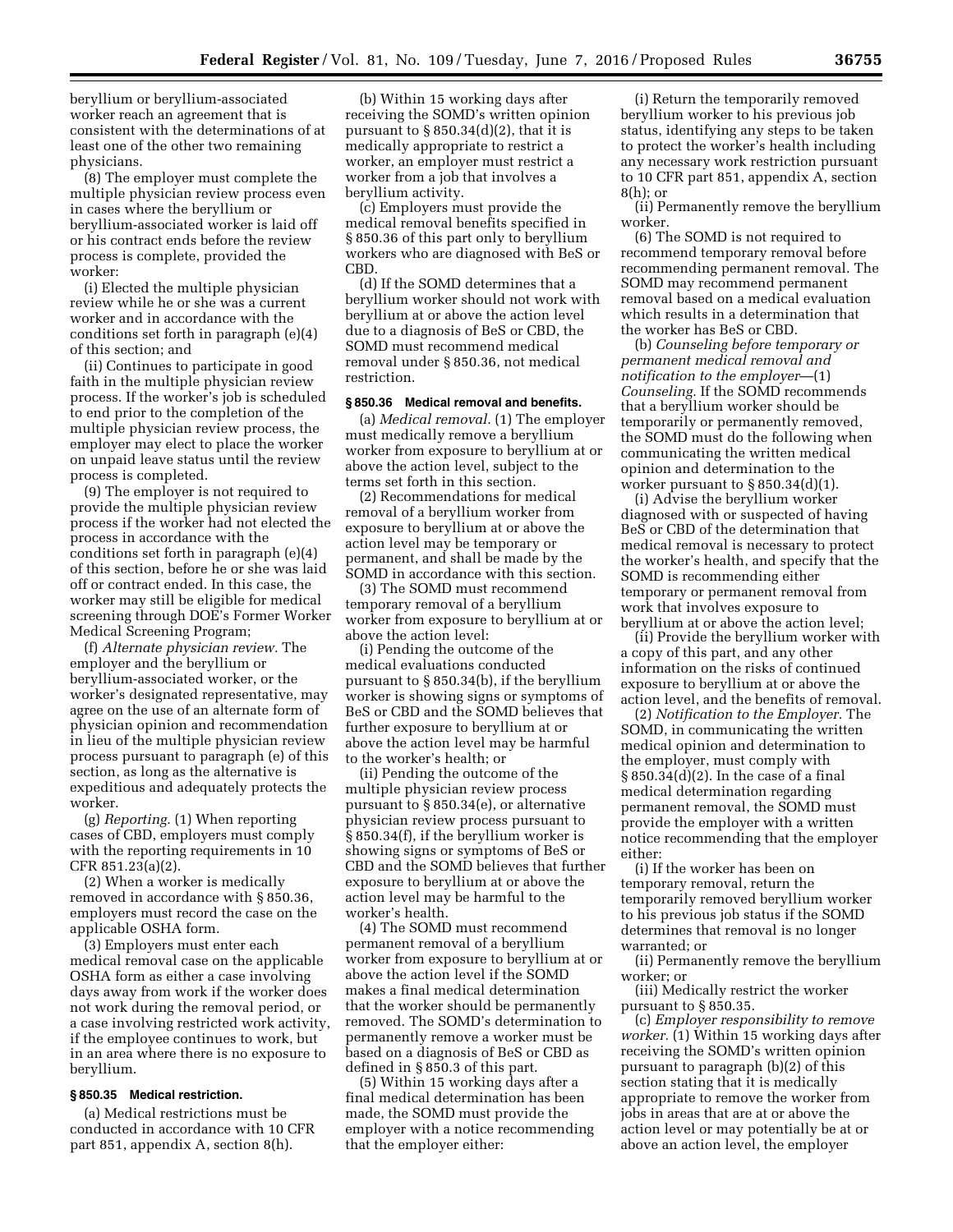must remove a beryllium worker from such a job, regardless of whether, at the time of removal, a job is available into which the removed worker may be transferred.

(2) Prior to, or at the time of the removal, the employer must provide the beryllium worker with a formal written notice of removal that includes the start date of the removal period;

(3) When a beryllium worker is medically removed, the employer must transfer the removed worker to a comparable job, if such a job is available, and provide medical removal benefits in accordance with paragraphs (d)(1) of this section, for temporary removal or (d)(2) of this section, for permanent removal.

(4) The employer may not return a beryllium worker who has been medically removed to his or her former job status unless the SOMD determines in a written medical opinion that continued medical removal is no longer necessary to protect the worker's health.

(d) *Medical removal benefits*—(1) *Temporary removal benefits.* (i) When a beryllium worker has been temporarily removed from a job pursuant to paragraph (c) of this section, the employer must, consistent with any applicable collective bargaining agreement:

(A) Transfer the worker to a comparable job:

(*1*) Where beryllium exposures are below the action level; and

(*2*) For which the worker is qualified or can be trained for in 6 months or less.

(B) Maintain the worker's total normal earnings, seniority, and other rights and benefits as if the worker had not been removed, on each occasion that the worker is temporarily removed.

(ii) If there is no such job available for the beryllium worker meeting the requirements of  $(d)(1)(i)(A)$  of this section, the employer must continue to provide the worker's total normal earnings, and other benefits as if the worker had not been removed until:

(A) A comparable job becomes available, and the worker is placed in that *iob*:

(B) The SOMD determines that the worker is not beryllium sensitized and does not have CBD and medical removal is ended;

(C) The worker is permanently medically removed from the job; or

(D) The term of the removal period has expired, as provided in (d)(1)(iii) of this section.

(iii) Each term of temporary removal must not exceed one year, and no term of temporary removal can immediately succeed a prior term of temporary

removal in order to extend the term beyond one year.

(iv) Periods of temporary medical removal must not be included in the permanent medical removal benefits period.

(2) *Permanent medical removal benefits.* (i) If a beryllium worker has been permanently removed from a job because of a beryllium-induced medical condition pursuant to paragraph (a)(4) of this section, the employer must consistent with any applicable collective bargaining agreement:

(A) Transfer the beryllium worker to a comparable job:

(*1*) Where beryllium exposures are below the action level, and

(*2*) For which the worker is qualified or can be trained within one year.

(B) If the beryllium worker cannot be transferred to a comparable job meeting the requirements of  $(d)(2)(ii)(A)$ , maintain the beryllium worker's total normal earnings as if the worker had not been permanently removed for a period of up to two years.

(3) *Additional Conditions of Temporary or Permanent Removal Benefits.* (i) For the purposes of this section, the requirement that an employer provide medical removal benefits is not intended to expand upon, restrict, or change any rights to a specific job classification or position under the terms of an applicable collective bargaining agreement.

(ii) During a temporary or permanent removal period, the employer must continue to provide total normal earnings and benefits as if the worker were not removed for the removal period designated by the SOMD.

(iii) Subject to paragraph  $(d)(3)(v)$  of this section, the employer must continue to provide the worker medical removal benefits throughout the term of the removal period, regardless of changes in the worker's job (*e.g.,* worker is laid off, or the worker's contract ends before the removal period ends) or because the worker cannot be transferred into a comparable job because the worker is too sick to work, provided that:

(A) If the worker is on temporary removal, the employer is not required to continue the worker benefits beyond the one-year period, as set forth in paragraph (d)(1) of this section.

(B) If the worker is on permanent removal, the employer is not required to continue the worker benefits beyond the two-year period, as set forth in paragraph (d)(2) of this section.

(iv) If a removed worker files a claim for workers' compensation payments for a beryllium-related disability, the employer must continue to provide

benefits pending disposition of the claim, but no longer than a period of two years. The employer must receive no credit for the workers' compensation payments received by the worker for treatment-related expenses.

(v) The employer's obligation to provide medical removal benefits to a removed worker is reduced to the extent that the worker receives compensation for earnings lost during the period of removal from a publicly- or employerfunded compensation program, or from employment with another employer made possible by virtue of the worker's removal.

(vi) The worker may also apply for compensation through the Energy Employee Occupational Illness Compensation Program, for any additional benefits beyond those provided in this section.

#### **§ 850.37 Medical consent.**

(a) In order to provide each beryllium and beryllium-associated worker with the information necessary to make an informed decision about consenting to a medical evaluation established in § 850.34, the employer must ensure that the SOMD has the worker sign and date the informed consent form in appendix A (for beryllium workers) or appendix B (for beryllium-associated workers) to this part.

(b) Employers must ensure all beryllium workers understand that testing is mandatory to transfer into or remain in a job involving beryllium activities at or above the action level. A beryllium worker who decides not to consent to the testing, will be removed from the beryllium activity and will not receive any of the medical removal benefits.

## **§ 850.38 Training and counseling.**

(a) *Training.* (1) The employer must develop and implement a beryllium training program and ensure the participation of beryllium workers, beryllium-associated workers, and all other individuals who work at a site where beryllium activities are conducted.

(2) Beryllium workers' training must include:

(i) The contents of the CBDPP;

(ii) Potential health risks to beryllium workers' family members and others who may come in contact with beryllium on beryllium workers, beryllium workers' clothing, or other personal items as the result of a failure of beryllium control;

(iii) The benefits of medical evaluations for diagnosing BeS and CBD; and

(iv) The contents of this part.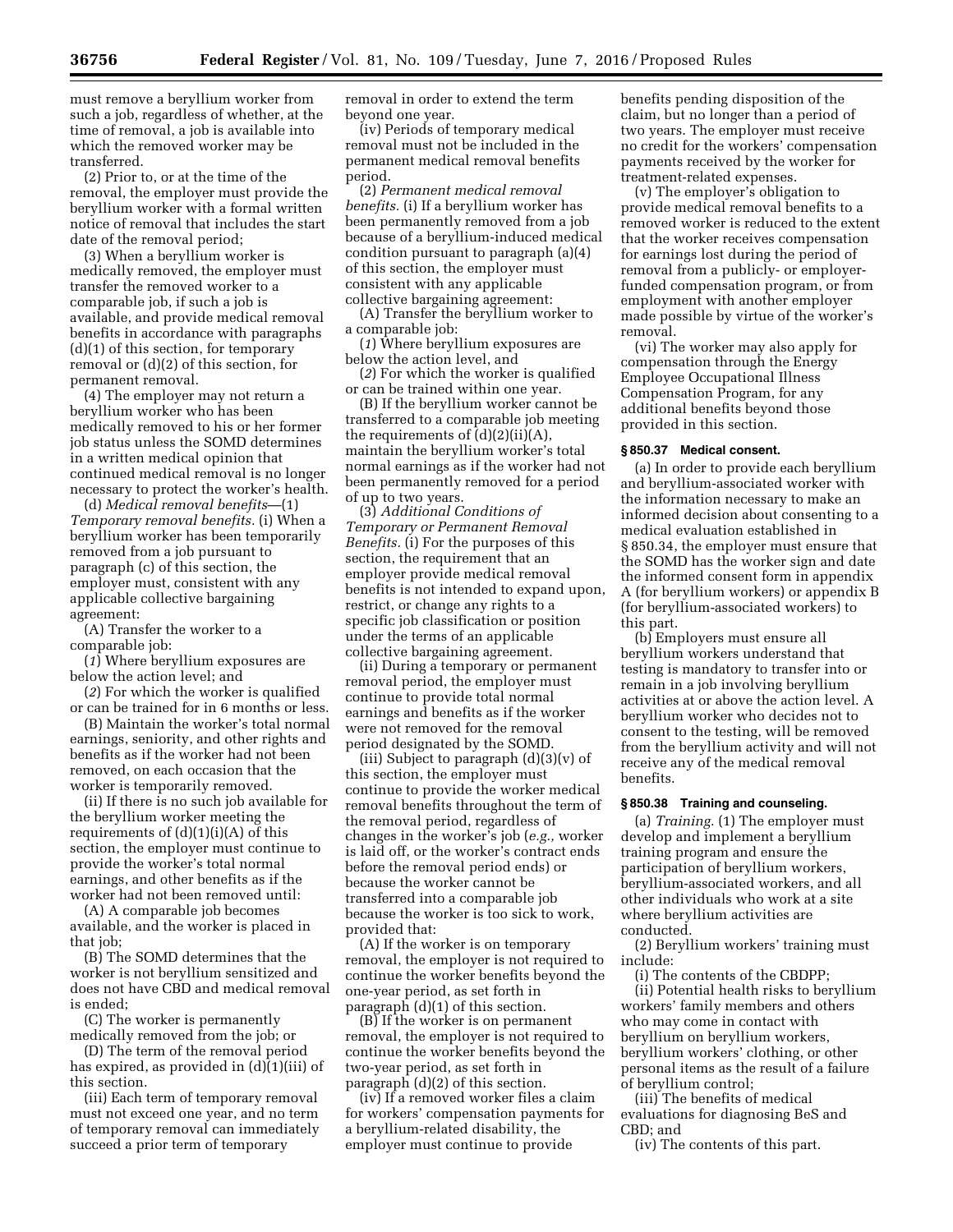(3) The training provided for beryllium-associated workers and other workers identified in paragraph (a)(1) of this section must consist of general awareness about beryllium hazards and controls and the benefits of medical evaluations for diagnosing BeS and CBD.

(4) The training required by this section must be provided before or at the time of initial assignment and at least every two years thereafter.

(5) Retraining must be provided when the employer has reason to believe that a beryllium worker lacks the proficiency, knowledge, or understanding needed to work safely with beryllium, including, at a minimum, the following situations:

(i) To address any new beryllium hazards resulting from a change to the beryllium inventory, activities, or controls about which the worker was not previously trained; or

(ii) When a worker's performance involving beryllium activities indicates the worker has not retained the requisite proficiency.

(b) *Counseling.* (1) The employer must develop and implement a counseling program to assist beryllium and beryllium-associated workers who are diagnosed by the SOMD as being sensitized to beryllium or having CBD.

(2) For beryllium workers, the counseling program must include communicating with the worker concerning:

(i) The medical surveillance program provisions and procedures;

(ii) Medical treatment options; (iii) Medical, psychological, and career counseling;

(iv) Medical removal benefits; (v) Administrative procedures and workers' rights under EEOICPA and other applicable compensation laws and regulations; and

(vi) The risk of continued exposure to levels of beryllium that are not at or above the action level and practices to limit exposures.

(3) For beryllium-associated workers, the counseling program must include communicating with the worker concerning:

(i) The medical surveillance program provisions and procedures;

(ii) Medical treatment options;

(iii) Medical, psychological, and career counseling; and

(iv) Application procedures under the EEOICPA and other applicable compensation laws and regulations.

## **§ 850.39 Warning signs and labels.**

(a) *Warning signs.* The employer must post warning signs at each access point to a regulated area with the following information:

BERYLLIUM REGULATED AREA DANGER CANCER AND LUNG DISEASE HAZARD AUTHORIZED PERSONNEL ONLY

(b) *Warning labels.* The employer must affix warning labels to all bags, containers, equipment, or items that have beryllium material on the surface at levels that exceed  $0.2 \mu g / 100 \text{ cm}^2 \text{ or}$ that will be released and have beryllium material on the surface at levels above the level in soil at the point of release.

(1) Warning labels must contain the following information:

#### DANGER

CONTAMINATED WITH BERYLLIUM DO NOT REMOVE DUST BY BLOWING OR SHAKING

CANCER AND LUNG DISEASE HAZARD

(2) The employer must affix warning labels to equipment or items that contain sources of beryllium in normally inaccessible locations or embedded in hard-to-remove substances. These warning labels must contain the following information:

# **CAUTION**

CONTAINS BERYLLIUM IN INACCESSIBLE LOCATIONS OR EMBEDDED IN HARD-

TO-REMOVE SUBSTANCES DO NOT RELEASE AIRBORNE BERYLLIUM DUST

CANCER AND LUNG DISEASE HAZARD

#### **§ 850.40 Recordkeeping and use of information.**

(a) *Contractor employers must:*  (1) Establish and maintain records in accordance with 10 CFR part 851, *Worker Safety and Health Program,* for the records generated by their CBDPP and include records of beryllium medical surveillance and training;

(2) Maintain employees' medical records in accordance with DOE Systems of Records DOE–33, *Personnel Medical Record;* 

(3) Maintain all records required by this part in current and accessible electronic systems; and

(4) Convey all record series required under this part to the appropriate Head of DOE Field Element or designee, if this part ceases to be applicable to the contractor.

(b) *Federal employers must:*  (1) Establish and maintain complete and accurate records of information generated by the CBDPP submitted by DOE offices, including beryllium inventory information, hazard assessments, and Federal employee exposure measurements, exposure controls, medical evaluations and training for operations or activities implemented by the DOE office;

(2) Maintain Federal employees' medical records in accordance with OPM/GOVT–10, *Employee Medical File*  *System Records for Federal Employees;*  and

(3) Maintain all records required by this part in current and accessible electronic systems.

(c) Heads of DOE Field Elements and Cognizant Secretarial Officers must designate all record series as required under this part as agency records and ensure retention for a minimum of 75 years.

(d) *Contractor and Federal employers must:* 

(1) Ensure the confidentiality of all personally identifiable information in work-related records generated under this part by ensuring that:

(i) All records that are transmitted to other parties are transmitted in compliance with the Privacy Act, the Health Insurance Portability and Accountability Act of 1996 (HIPAA), and their implementing regulations; and

(ii) Individual medical information generated by the CBDPP is:

(A) Either included as part of the worker's DOE site medical records and maintained by the SOMD or is maintained by another physician designated by the employer;

(B) Maintained as confidential medical records separate from other records; and

(C) Used or disclosed by the employer only in conformance with any applicable requirements imposed by the Americans with Disabilities Act of 1990 and any other applicable law and regulation.

(2) Maintain all records generated as required by this rule, in current and accessible electronic systems, which include the ability to readily retrieve data in a format that maintains confidentiality.

(3) Transmit all records generated as required by this rule to the Office of Environment, Health, Safety and Security upon request.

(4) Semi-annually transmit to the Office of Environment, Health, Safety and Security an electronic registry of beryllium and beryllium-associated workers that protects the confidentiality, and the registry must include, a unique identifier for each individual, date of birth, gender, site job history, medical screening test results, exposure measurements, surface contamination levels, and results of referrals for specialized medical evaluations. This information should comply with the format for the Beryllium Registry.

# **§ 850.41 Performance feedback.**

(a) The employer must conduct semiannual analyses and assessments of: (1) Monitoring results;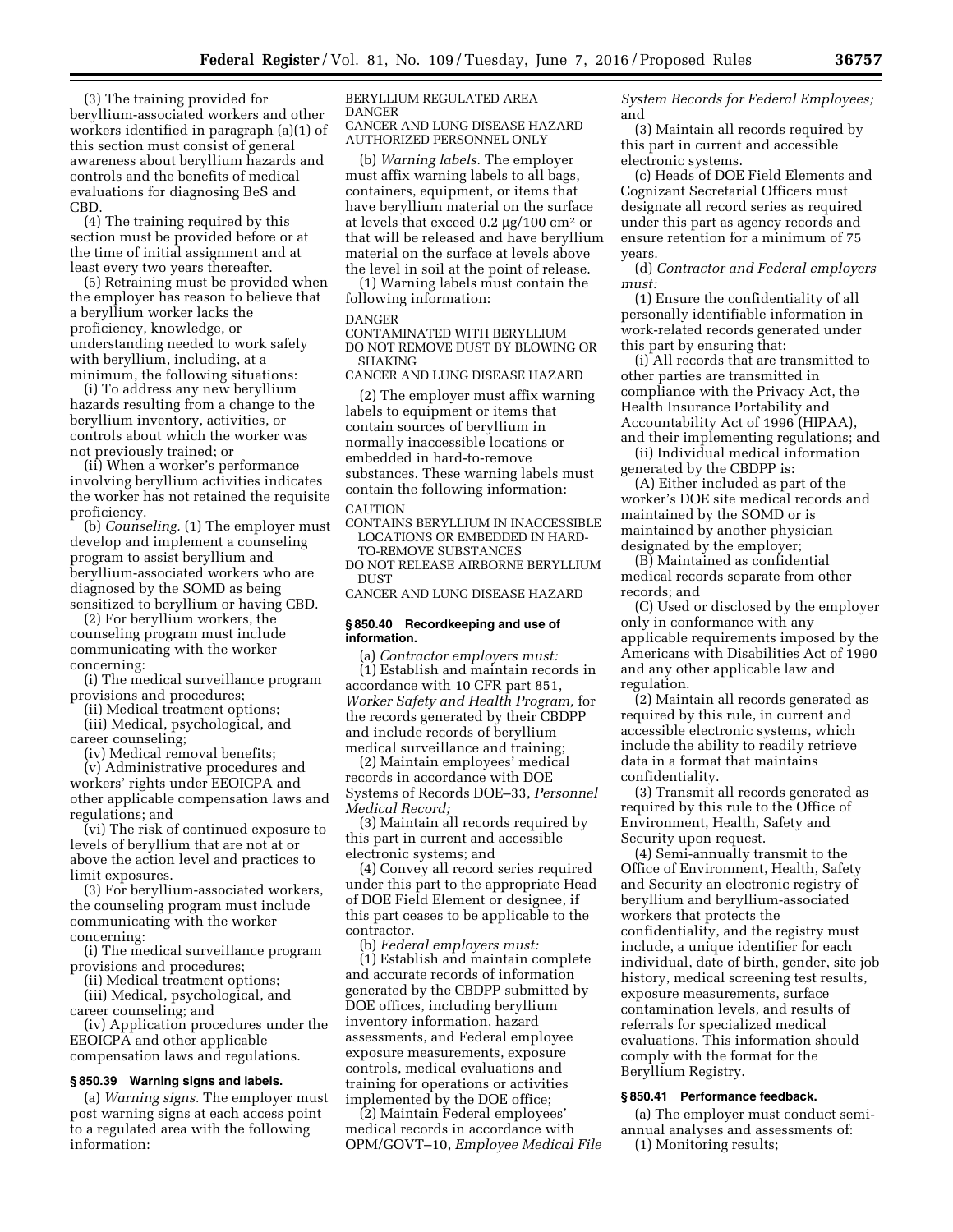(2) Hazard assessments;

(3) Medical surveillance; and

(4) Exposure reduction efforts. (b) The assessments must identify

any: (1) Individuals at risk for beryllium-

induced medical conditions and working conditions that may be contributing to that risk; and

(2) Need for additional exposure controls.

(c) The employer must notify, and make the assessments available to the appropriate Head of DOE Field Element, line managers, work planners, worker protection staff, medical staff, workers, and labor organizations representing workers performing beryllium activities.

# **Appendix A to Part 850—Beryllium Worker Chronic Beryllium Disease Prevention Program Consent Form (Mandatory)**

## **Part A: Consent**

Consistent with and subject to the provisions of 10 CFR part 850, *Chronic Beryllium Disease Prevention Program,*  , understand the information the Site Occupational Medical Director (SOMD) explained and discussed with me about the Beryllium-Induced Lymphocyte Proliferation Test (BeLPT), on cells obtained from peripheral blood, and the other medical tests, as specified below. I have had the opportunity to ask and have answered any questions that I may have had concerning these tests and my questions have been adequately answered.

I understand that the beryllium worker medical surveillance program is for jobs in which exposure to levels of beryllium may be at or above the action level. I understand that it is mandatory for me to participate in this medical surveillance program.

I understand the tests are confidential, but not anonymous. If the results of any test suggest a health problem, I understand the examining physician will discuss the matter with me, whether or not the result is related to my work with beryllium. I understand my employer will be notified of my diagnosis *only* if I have beryllium sensitization (BeS), chronic beryllium disease (CBD), or another condition indicating that I should not perform certain job tasks. My employer will not receive the results or diagnoses of any health condition not related to beryllium exposure and my ability to perform my job tasks safely.

For test or examination results pertaining to BeS or CBD, I understand I will have the right to seek a second medical opinion from a physician who is qualified to diagnose beryllium-induced medical conditions. My employer will condition its participation and payment for a second opinion on my informing my employer of my intent to seek a second opinion within 15 working days after receiving the employer's written notification of my right to elect the multiple physician review process or the alternate physician review process.

I understand if the results of one or more of these tests suggest I have a health problem

that is related to beryllium or for which exposure to beryllium is contraindicated, additional examinations may be recommended. If I am diagnosed with a condition (other than BeS or CBD) for which exposure to beryllium would be contraindicated, the SOMD may recommend that I be medically restricted from working jobs where exposure to beryllium is at or above the action level. If the tests reveal I have CBD or I am sensitized to beryllium, the SOMD will recommend that I be removed from working in beryllium jobs where exposure to beryllium may be at or above the action level and my employer will remove me from such jobs.

I understand that if I am temporarily removed from a job where exposure to beryllium may be at or above the action level, I may be transferred to another job for which I am qualified (or for which I can be trained within six months), pending the outcome of the medical evaluations, where my beryllium exposures will in no case be at or above the action level, and I will continue to receive my total normal earnings, for up to one year from the date on each occasion that I am temporarily removed, regardless of whether I am transferred to another job.

I understand that if I am permanently removed from a job where exposure to beryllium may be at or above the action level due to a diagnosis of BeS or CBD, I may be transferred to another job for which I am qualified (or for which I can be trained within one year) where my beryllium exposures will in no case be at or above the action level, and I will continue to receive my total normal earnings, for up to two years, regardless of whether I am transferred to another job.

I understand that if I apply for another job or for insurance, there is a possibility that I may be required to release my medical records to a future employer or an insurance company.

I understand my employer will maintain all medical information separate from my personnel files, treat them as confidential medical records, and use or disclose them only as provided by the Americans with Disabilities Act of 1990, the Privacy Act of 1974, the Health Insurance Portability and Accountability Act of 1996, or as required by a court order or under other law.

I understand the results of my medical tests for health problems related to exposure to beryllium will be included in the Beryllium Registry maintained by DOE and that a unique identifier will be used to maintain the confidentiality of my medical information. Personal identifiers will not be included in any reports generated from the Beryllium Registry. I understand that the results of my test and examinations may be published in reports or presented at meetings, but I will not be identified.

# Signature of Employee

#### llate and the control of the control of the control of the control of the control of the control of the control of the control of the control of the control of the control of the control of the control of the control of th Date

#### **Part B: Medical Evaluation Consent**

I, consent to the following medical evaluations:

/ /Physical examination concentrating on my respiratory system, skin and eyes

- / /Chest X-ray or a standard digital chest radiographic image
- / /Spirometry (a breathing test)
- / /Two BeLPTs on peripheral blood
- / /Other test(s). Specify:

# Signature of Employee

#### Date Date

I have explained and discussed any questions the employee asked concerning the medical surveillance program, BeLPT (on peripheral blood), physical examination, and other medical tests as well as the implications of those tests. Examining Physician:

Printed Name:<br>Signature of Examining Physician: Signature of Examining Physician: llll Date: llllllllllllllllll

#### **Part C: Examining Physician Review of the Medical Evaluation Results**

I have explained and discussed with, the results of the medical evaluations, including all test results and any medical condition related to beryllium exposure that should receive further evaluations or treatment.

Examining Physician:

Printed Name:<br>Signature of Examining Physician: Signature of Examining Physician: llll Date: llllllllllllllllll

### **DOE Form No. 440.1X (***Revised X, 20XX***)**

## **Appendix B to Part 850—Beryllium-Associated Worker Chronic Beryllium Disease Prevention Program Consent Form (Mandatory)**

#### **Part A: Consent**

Consistent with and subject to the provisions of 10 CFR part 850, *Chronic Beryllium Disease Prevention Program,* 

 $\_$ , understand the information the Site Occupational Medical Director (SOMD) explained and discussed with me about the Beryllium-Induced Lymphocyte Proliferation Test (BeLPT), on cells obtained from peripheral blood and the other medical tests, as specified below. I have had the opportunity to ask and have answered any questions that I may have had concerning these tests and my questions have been adequately answered.

I understand this medical surveillance program is voluntary, and I can withdraw at any time + from all or any part of the program. I understand the tests are confidential, but not anonymous. If the results of any test suggest a health problem, I understand the examining physician will discuss the matter with me, whether or not the result is related to beryllium. I understand my employer will be notified of my diagnosis *only* if I have beryllium sensitization (BeS), chronic beryllium disease (CBD), or another condition indicating that I should not perform certain job tasks. My employer will not receive the results or diagnoses of any health condition not related to my ability to perform my job tasks safely.

I understand I will have the right to seek a second medical opinion from a physician who is qualified to diagnose berylliuminduced medical conditions. My employer